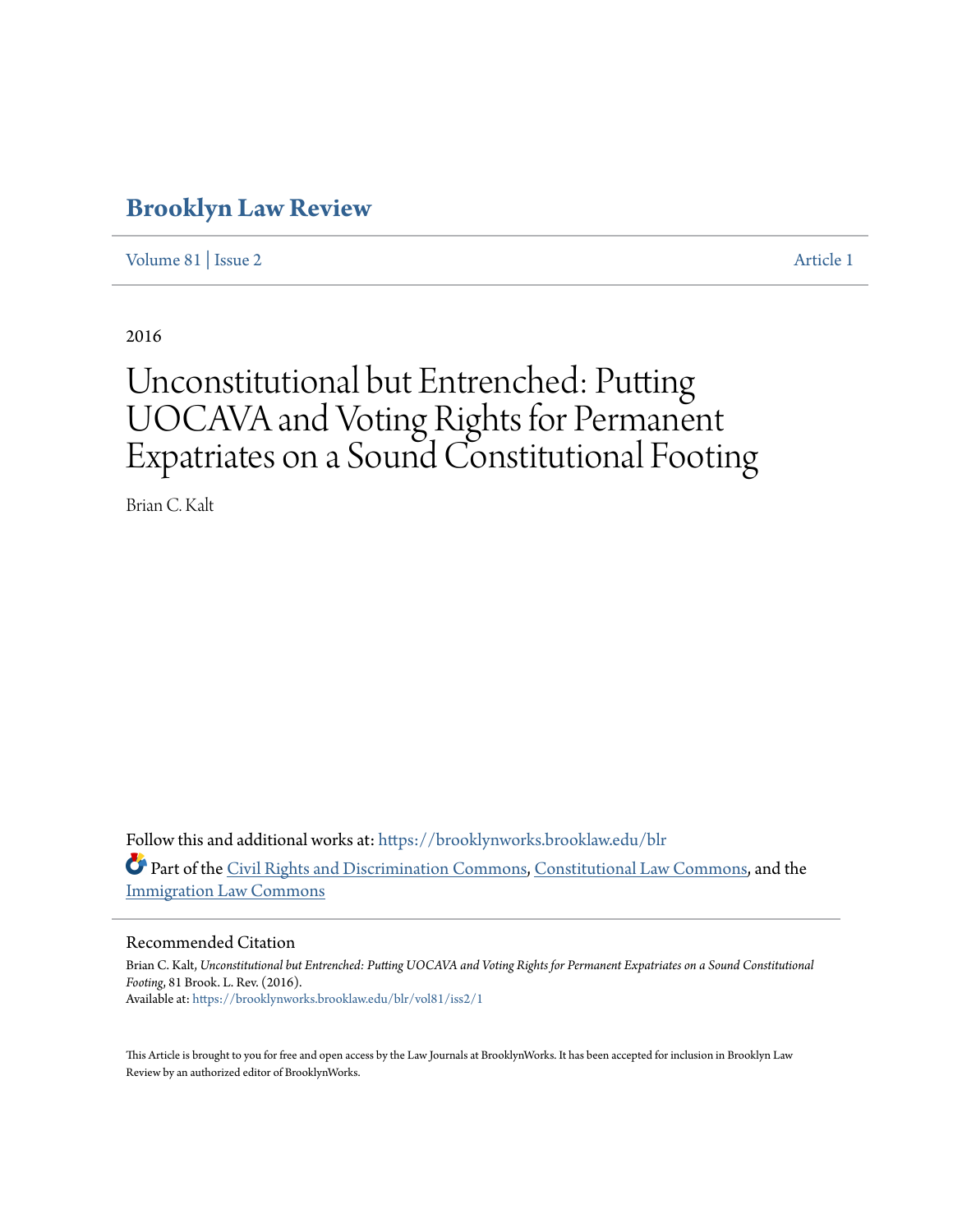# Unconstitutional but Entrenched

# PUTTING UOCAVA AND VOTING RIGHTS FOR PERMANENT EXPATRIATES ON A SOUND CONSTITUTIONAL FOOTING

# *Brian C. Kalt*†

# **INTRODUCTION**

Eligible voters who have left the United States permanently have the right to vote in federal elections as though they still live at their last stateside address. They need not be residents of their former states, be eligible to vote in state or local elections, or pay any state or local taxes. Federal law—the Uniformed and Overseas Citizens Absentee Voting Act (UOCAVA)1—forces states to let these former residents vote for the President, the Senate, and the House this way.

There are several constitutional problems with all of this. Congress heard about many of these problems in the hearings and debates that led to the passage of OCVRA (UOCAVA's predecessor, which first enfranchised permanent expatriates this way) in 1975.<sup>2</sup> While supporting other parts of OCVRA, the Department of Justice and some members of Congress presented an aggressive constitutional case against forcing states to let permanent expatriates vote.<sup>3</sup> OCVRA's proponents responded with constitutional arguments of their own,<sup> $4$ </sup> but the bill's passage

<sup>†</sup> Professor of Law and Harold Norris Faculty Scholar, Michigan State University College of Law. Thanks to the participants in the MSU College of Law summer workshop, to Robert W. Bennett, John Fortier, Alan Gura, Mae Kuykendall, Michael Lawrence, and Jorge E. Souss for their helpful input; and to Barbara Bean, Jane Meland, and the rest of the research staff at MSU Law for truly outstanding research assistance.

<sup>1</sup> Uniformed and Overseas Citizens Absentee Voting Act, Pub. L. No. 99-410, 100 Stat. 924 (1986) (codified as amended at 52 U.S.C.A. §§ 20301-20310 (West 2015)).

<sup>2</sup> Overseas Citizens Voting Rights Act of 1975, Pub. L. No. 94-203, 89 Stat. 1142 (1976).

<sup>3</sup> *See infra* Section II.A.2.

<sup>4</sup> *See infra* Section II.A.1.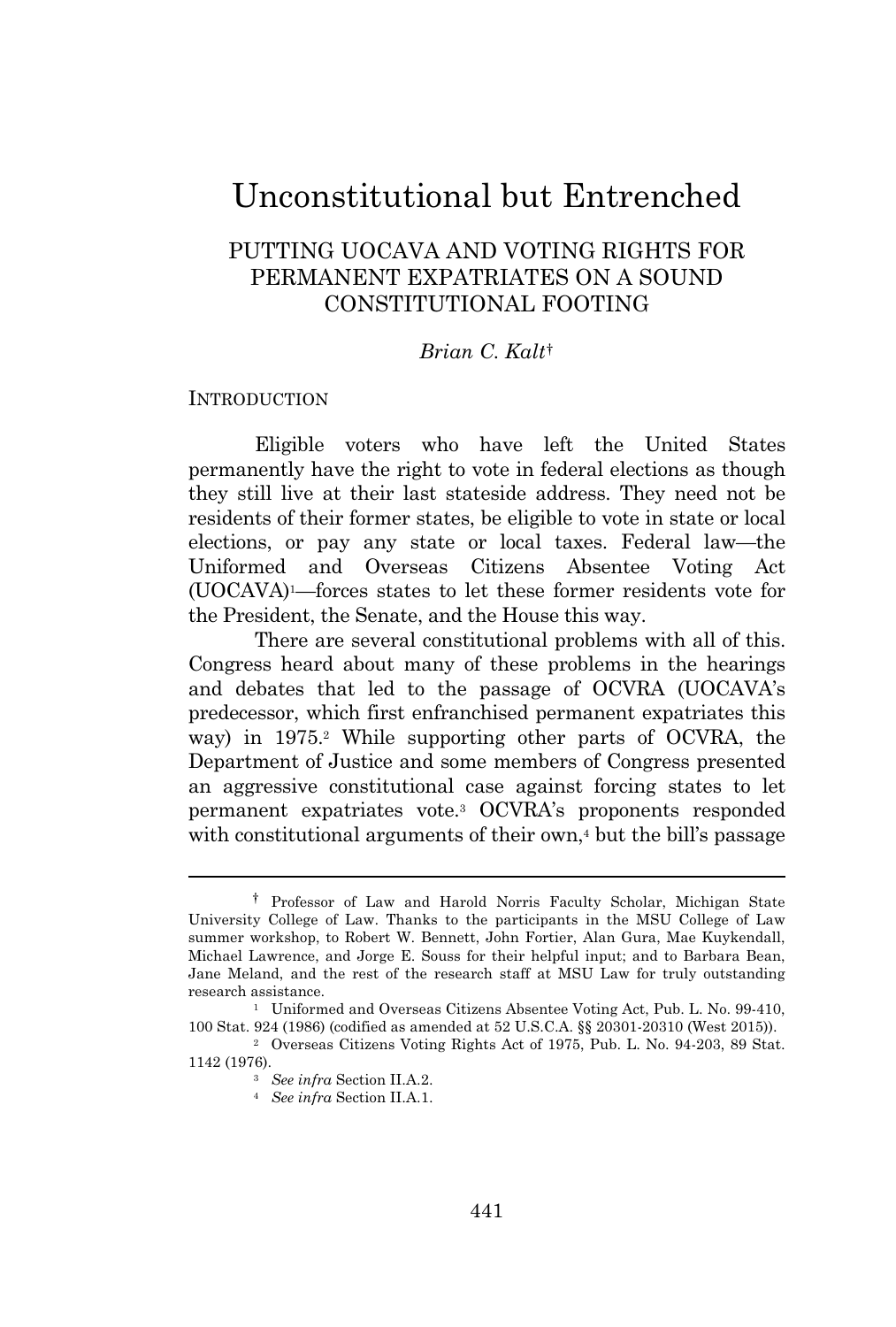seems to have rested on something else: a view that Congress should leave the resolution of such constitutional questions solely to the courts, especially given that litigation over the enfranchisement of permanent expatriates seemed inevitable.<sup>5</sup>

Nearly 40 years have passed without any such litigation. When UOCAVA replaced OCVRA in 1986, no one in Congress revoiced the constitutional objections. Millions of votes have been cast under OCVRA and UOCAVA in federal elections, including many by the subset of voters—permanent expatriates—whose inclusion in the law is so constitutionally problematic. There seems to be little prospect of anyone going to court now to challenge a law under which so many people have been enjoying the right to vote for so long. Politically, if not legally, UOCAVA is entrenched.

Nevertheless, the law's constitutional problems remain.<sup>6</sup> First, UOCAVA flouts the Constitution's clear standards for voter eligibility in congressional elections. Second, UOCAVA is not an appropriate use of Congress's Fourteenth Amendment enforcement power, especially in light of recent Supreme Court rulings. Third, it causes problems with proper congressional apportionment. Fourth, UOCAVA sits in uneasy proximity to the continued disenfranchisement of U.S. citizens who live in Washington, D.C., and the territories. Indeed, citizens who move from a state to one of these places lose their right to vote in federal elections (other than for President in D.C.).<sup>7</sup> If U.S.

<sup>5</sup> *See infra* notes 47-51 and accompanying text.

<sup>6</sup> The first and most comprehensive constitutional attack came soon after OCVRA passed, in a law review article by a staff assistant to Representative Charles Wiggins, the primary congressional opponent of the law. *See generally* David L. Shurtz, Comment, *Eliminating State Bona Fide Residence Requirements: The Constitutional Question*, 1 INT'<sup>L</sup> SCH. L. REV. 131 (1976). Alan Gura's attack on the law's constitutionality is also fairly broad and presses many of the same points as Part II of this article. *See generally* Alan Gura, *Ex-Patriates and Patriots: A Constitutional Examination of the Uniformed and Overseas Citizens Absentee Voting Act*, 6 TEX. REV. L. & POL. 179 (2001). Among others questioning UOCAVA's constitutionality are *Romeu v. Cohen*, 265 F.3d 118, 134 n.7 (2d Cir. 2001) (Walker, J., concurring) (stating that UOCAVA "appears constitutionally infirm"); *District of Columbia House Voting Rights Act of 2007: Hearing on H.R. 1433 Before the H. Comm. on the Judiciary*, 110th Cong. 64 (2007) [hereinafter *Hearing on D.C. House Voting Rights Act*] (statement of Jonathan Turley, Professor of Law, George Washington University Law School) ("UOCAVA has never been reviewed by the Supreme Court and some legitimate questions still remain about its constitutionality."); ROBERT W. BENNETT, TAMING THE ELECTORAL COLLEGE 177 & 257 n.44 (2006) (saying that UOCAVA's constitutionality is "doubtful"); Robert W. Bennett, *Popular Election of the President Without a Constitutional Amendment*, 4 GREEN BAG 2d 241, 242 (2001) (stating that UOCAVA is "of dubious constitutionality").

<sup>7</sup> *See* U.S. CONST. amend. XXIII, § 1. Residents of Washington, D.C., do get to vote for a nonvoting delegate to the House of Representatives, as do residents of American Samoa (who are U.S. nationals, but not U.S. citizens), Guam, the Northern Mariana Islands, Puerto Rico, and the U.S. Virgin Islands. *See* Robert W. Bennett, *Should Parents Be Given Extra Votes on Account of Their Children?: Toward A*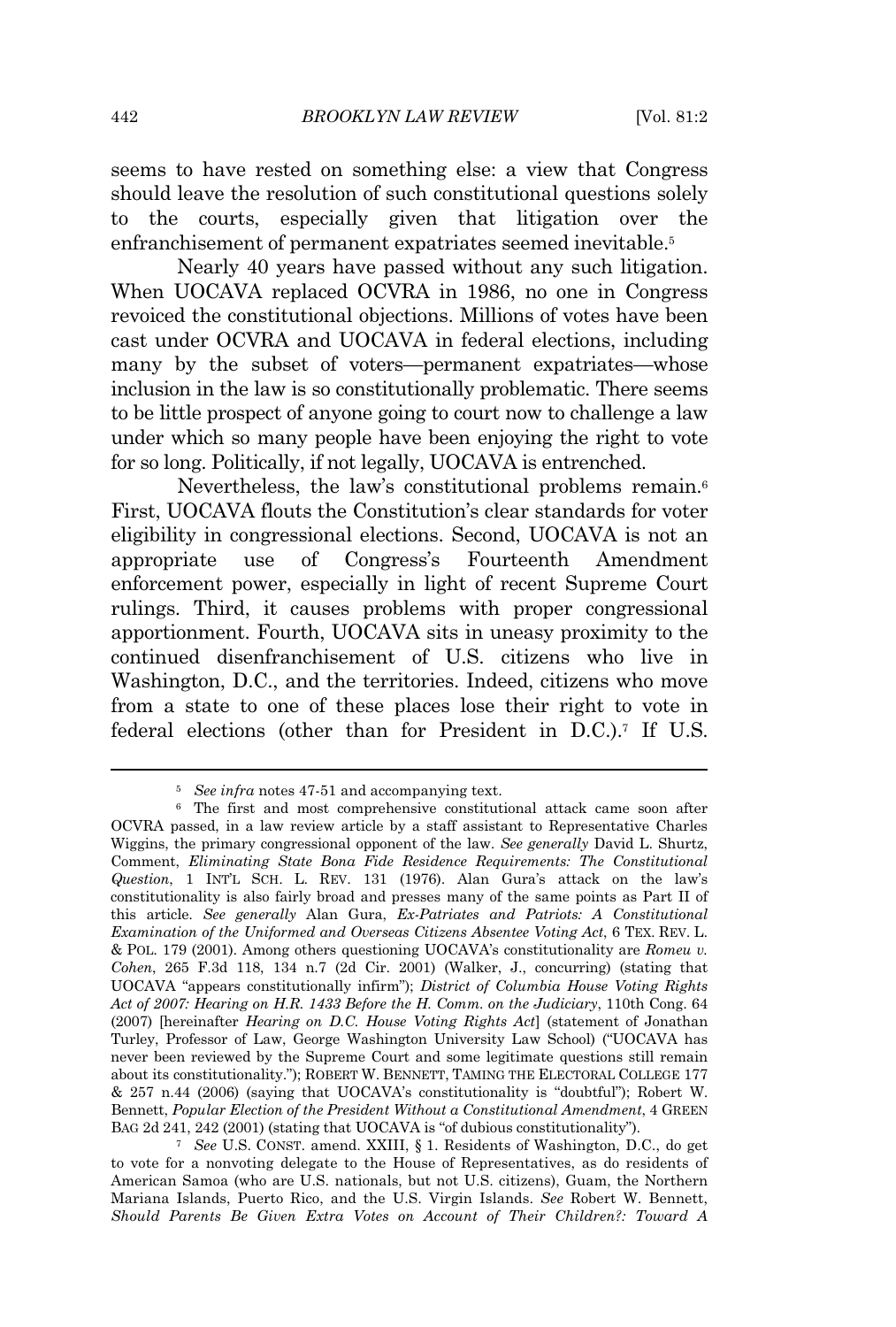citizens who leave the country permanently have voting rights that are so sacrosanct, it is odd that these other U.S. citizens, living on U.S. soil, do not.<sup>8</sup>

OCVRA and UOCAVA's constitutional problems are not mere technicalities, and they should be fixed rather than ignored. This need for reform is particularly important because of the constitutional principles that UOCAVA breaches: limited federal power, federalism, and equality. But citizens' ability to vote is important, too. OCVRA enfranchised permanent expatriates as part of a larger, decades-long struggle to strengthen the core of American constitutional democracy—the spirit that animated OCVRA was a worthy and legitimate one. The proper response to UOCAVA's constitutional problems, and the one that this article ultimately seeks, is not to disenfranchise permanent expatriates, but rather to find a better, more constitutionally suitable way to enfranchise them.

Only Congress can put permanent expatriates' voting rights on a sound constitutional footing, doing justice both to these citizens and to the Constitution. Part I of this article provides some history and context on overseas voting. Part II argues that UOCAVA's enfranchisement of permanent expatriates<sup>9</sup> is unconstitutional. Part III explores the reasons why that legal argument has never seen the inside of a courtroom—mainly that private plaintiffs have justiciability problems, and state plaintiffs are hemmed in by the political unpopularity of litigating to disenfranchise these voters. This absence of litigation has implications for lawmakers confronted with constitutionally questionable legislation in the future who might otherwise assume they can simply leave it to the courts to settle constitutional questions.

Mindful of how entrenched UOCAVA is, Part IV concludes by considering some suggestions for reformulating UOCAVA to avoid constitutional problems while duly respecting permanent expatriates' voting rights. Although there are multiple options that would be effective if enacted, UOCAVA's entrenchment means that none of them would be easy to pass. The most

*Conversational Understanding of American Democracy*, 94 NW. L. REV. 503, 531 & nn.115, 118 (2000). Citizens who move to the Northern Mariana Islands do actually get to vote like those who leave the United States entirely. *See infra* note 243.

<sup>8</sup> This is the only aspect of UOCAVA's constitutionality that has been litigated, though not in a way that validated UOCAVA's enfranchisement of permanent expatriates. *See infra* Section II.B.4.

<sup>9</sup> UOCAVA also assists voters who are overseas only temporarily but maintain a bona fide stateside residence, making it easier for them to vote absentee; this article does not question the constitutionality of that part of the law.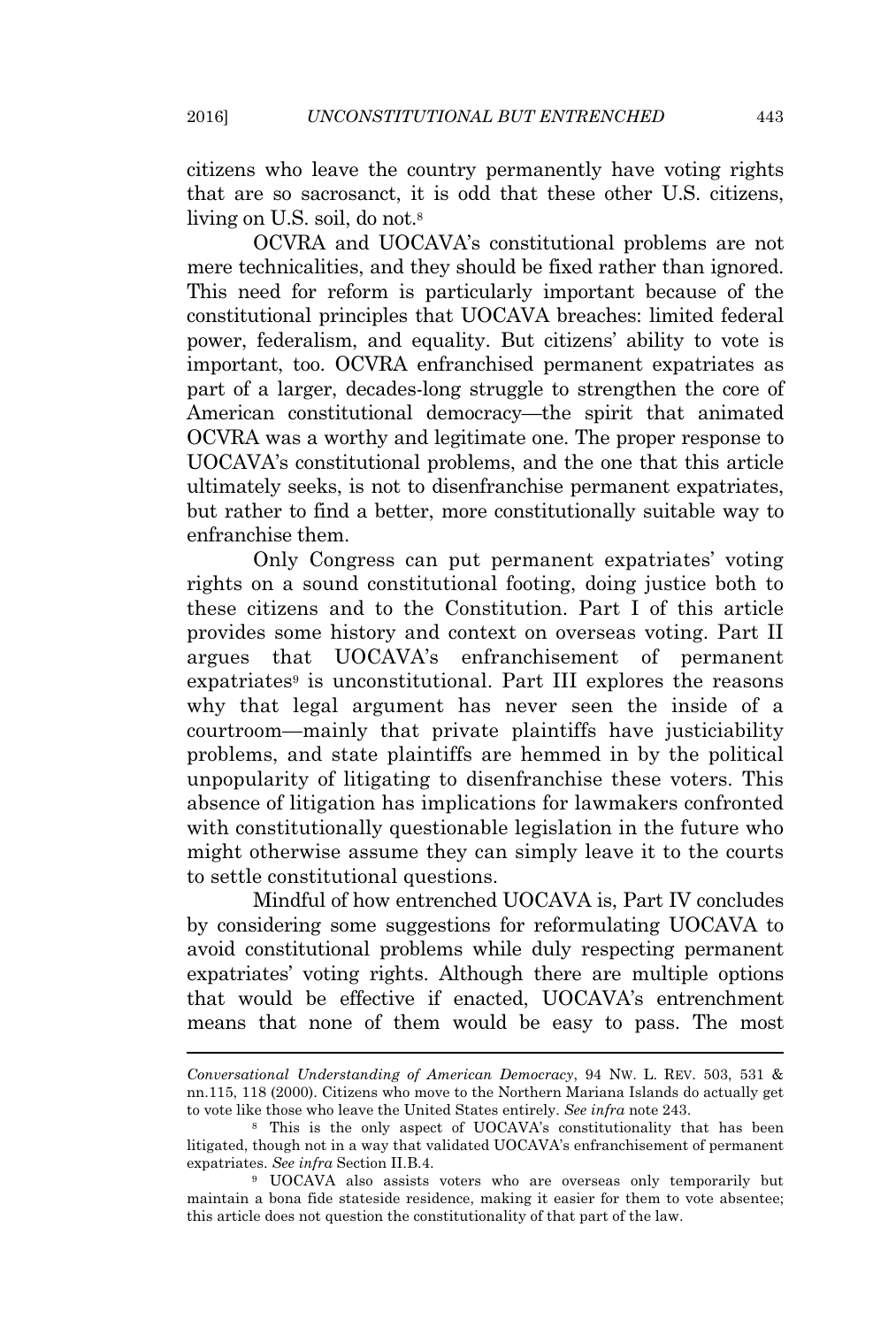plausible solution uses the opportunity for constitutional reform created by the National Popular Vote Interstate Compact (NPVIC). As its name suggests, the NPVIC would use a national popular vote to determine presidential elections, a prospect that could spur a useful dialogue about expanding "national" to include *all* citizens—not just permanent expatriates, but also residents of U.S. territories—without relying on UOCAVA's awkward and unconstitutional structure.

# I. THE CONTEXT OF FEDERAL OVERSEAS-VOTING LEGISLATION

#### *A. The Demographics of Overseas Voters*

Millions of American citizens live abroad, though no one knows their precise number.<sup>10</sup> However many millions there are, though, only a few hundred thousand of them vote.<sup>11</sup> The decennial census does not attempt to count most of those without a current stateside address, and such people usually are not included in the state population figures that are used for apportioning seats in the U.S. House and votes in the Electoral College.<sup>12</sup>

The federal government does keep track of the overseas population of military personnel and federal employees and their dependents (a group that this article will refer to as "public expatriates"). The 2010 Census counted over a million Americans working abroad for the military or the federal government or living with a family member who did.<sup>13</sup> They are included in the census, and thus in congressional apportionment, $^{14}$  even though many of them do not know when they will return to the United States or where they will live once they do. But the number of

<sup>10</sup> *See* FORS MARSH GROUP LLC, A MODEL FOR DEVELOPING ESTIMATES OF U.S. CITIZENS ABROAD 63 (2013), https://www.fvap.gov/uploads/FVAP/Reports/OCE\_Technical\_ Report.pdf [http://perma.cc/BV8J-W74Z] (using statistical model to estimate 2.6 million to 7.8 million American citizens living abroad, with mean estimate of 4.3 million); AMANDA KLEKOWSKI VON KOPPENFELS, MIGRANTS OR EXPATRIATES?: AMERICANS IN EUROPE 183 (2014) (noting estimates ranging from 2.2 million to 7.6 million).

<sup>11</sup> Just over 600,000 ballots were cast by military and overseas voters in 2012. *See* U.S. ELECTION ASSISTANCE COMM'N, UNIFORMED AND OVERSEAS CITIZENS ABSENTEE VOTING ACT: SURVEY FINDINGS, JULY 2013, at 21 (2013), http://www.eac.gov/assets/ 1/Documents/508compliant\_Main\_91\_p.pdf [http://perma.cc/NSH8-BVLH]. Only about 46% of these ballots were cast by nonmilitary expatriates, and the military-voter numbers are not broken down between those stationed overseas versus domestically. *See id.*

<sup>12</sup> *See* KAREN CROOK & SHIRLEY DRUETTO, 2010 CENSUS FEDERALLY AFFILIATED OVERSEAS COUNT OPERATION ASSESSMENT REPORT 1, 5 (2012), https://www.census.gov/2010census/pdf/2010\_Census\_Federally\_Affiliated\_Overseas\_ Count\_Operation\_Assessment.pdf [http://perma.cc/66UA-WV5Q]; KLEKOWSKI VON KOPPENFELS, *supra* note 10, at 251 (discussing census's treatment of expatriates).

<sup>13</sup> *See* CROOK & DRUETTO, *supra* note 12, at 33.

<sup>14</sup> *See* KLEKOWSKI VON KOPPENFELS, *supra* note 10, at 251-52.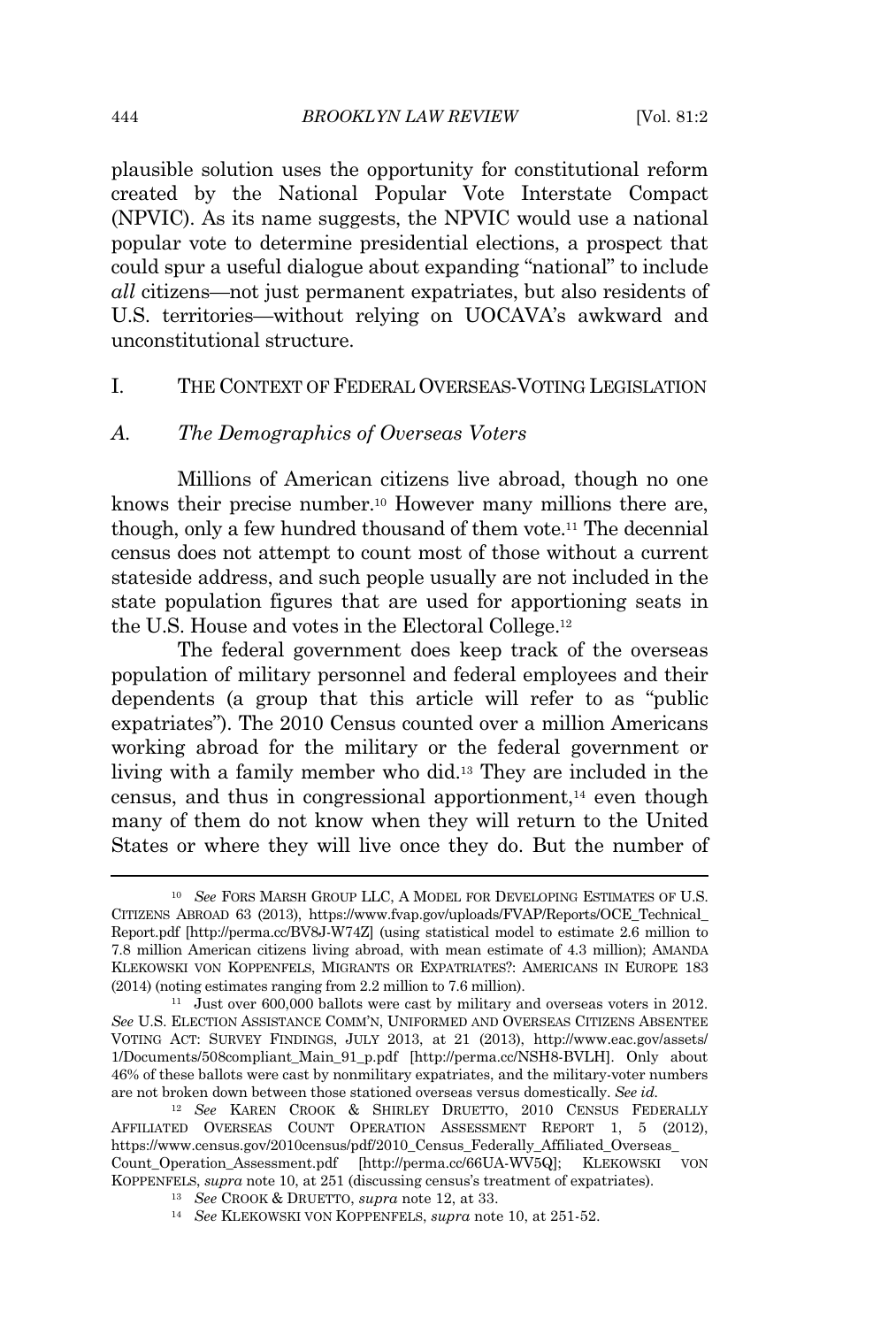expatriates who are not connected with the military or federal government ("private expatriates") is probably larger.<sup>15</sup> The Census Bureau has experimented with ways of counting private expatriates, without much success.<sup>16</sup>

A fundamental problem with counting overseas citizens is that there are many ways to classify them. Someone could qualify as being overseas on the census's counting day by virtue of having short-term employment in another country or a foreign vacation home, all while strongly maintaining a domicile in the states and paying both local and federal taxes. A more restrictive classification might include only those whose formal domicile is abroad and who pay only federal taxes; $17$ such citizens might intend to return to the United States but not know precisely where they will reside.<sup>18</sup> More restrictive still would be including only those citizens with a foreign domicile who intend never to return to the United States. The total number of "overseas citizens" varies greatly depending on the scope of the definition.

This article is not concerned with citizens who maintain a domicile stateside and use UOCAVA simply to vote absentee. UOCAVA's constitutional problems arise from the latter two, more restrictive categories of U.S. citizens: voting-age Americans who are domiciled overseas indefinitely or permanently and have the right to vote in federal elections only because UOCAVA forces states to treat them as though they lived at their last U.S. address.<sup>19</sup> Such citizens are what this article means by "permanent expatriates." They are only a subset of the millions of U.S. citizens overseas, though again, how large a subset is not precisely known.

Voting from overseas is more logistically complex than voting in person domestically. Even after the passage of

<sup>18</sup> *See Voting Rights for U.S. Citizens Residing Abroad: Hearings on H.R. 3211 Before Subcomm. on Elections of the H. Comm. on H. Admin.*, 94th Cong. 186 (1975) [hereinafter *House Hearings*] (comments of Sargent Shriver, Chairman, Ambassadors Comm. for Voting by Americans Overseas) (noting existence of such people).

<sup>19</sup> *See id.* at 257 (testimony of Mary C. Lawton, Deputy Assistant Att'y Gen.) (conceding constitutionality of absentee-ballot provisions while challenging constitutionality of provisions requiring relaxed residency standards); H.R. REP. NO. 94-649, at 15 n.5 (1975) (minority views) (noting lack of constitutional objections by OCVRA's opponents with regard to general provisions on absentee voting).

<sup>15</sup> *See id.* at 183 (indicating a total expatriate population of well over two million).

<sup>16</sup> *See id.* at 253.

<sup>17</sup> Unusually in the world, American federal income taxation is based on citizenship rather than residence. Americans overseas are thus subject to federal income tax or (in the case of those with no tax liability, often because of credit for foreign taxes paid) are at least required to file an annual return with the IRS. *See id.* at 261-64.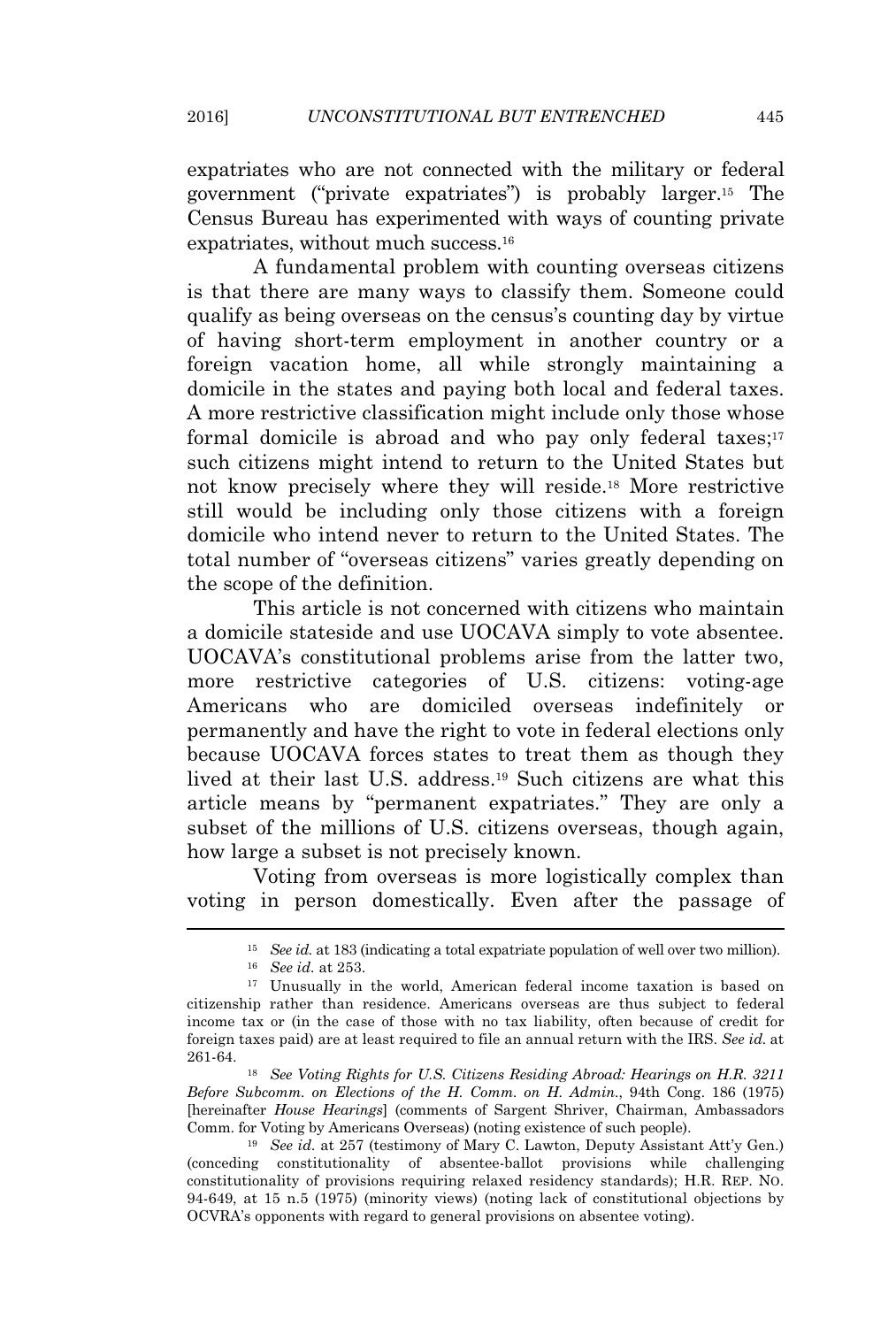OCVRA and UOCAVA, many overseas voters—particularly those not affiliated with the federal government—have tried to vote but failed, and many do not even try.<sup>20</sup> Congress has paid a lot of attention to these difficulties and passed multiple pieces of legislation in its attempts to make it easier for these overseas citizens to vote successfully.<sup>21</sup> Perhaps more significantly, the Internet holds tremendous potential for further improving overseas voting and makes it easy to imagine a day when interested voters overseas will be able to vote as easily as interested voters at home.<sup>22</sup> Increasing the number of overseas voters through the use of advanced technology would increase the practical impact of the issues identified by this article and would make UOCAVA's constitutional deficiencies harder to ignore.

# *B. The History of Federal Overseas Voting Law*

Overseas voting has deep roots. Individual states instituted absentee voting for soldiers in the field during the Civil War, and even more states did so during World War I.<sup>23</sup> When this proved fairly workable, civilian absentee voting followed by analogy.<sup>24</sup>

The federal government first stepped in during World War II. In 1942, Congress passed a law that guaranteed soldiers a vote in federal elections during wartime—even if they were overseas, had not yet registered, and had not paid their poll tax—so long as they were otherwise qualified to vote in their state.<sup>25</sup> The law's mandatory nature was of questionable constitutionality (the

<sup>20</sup> *See* FED. VOTING ASSISTANCE PROGRAM, THE FEDERAL VOTING ASSISTANCE PROGRAM: FOURTEENTH REPORT 11 (1993), http://www.fvap.gov/uploads/FVAP/Reports/ 14threport.pdf [http://perma.cc/L953-3K77].

<sup>&</sup>lt;sup>21</sup> The two main updates since OCVRA and UOCAVA have been the Help America Vote Act of 2002, Pub. L. No. 107-252, 116 Stat. 1666, and the Military and Overseas Voter Empowerment (MOVE) Act, Pub. L. No. 111-84, §§ 575-589, 123 Stat. 2190, 2318-35 (2009). For a list of others and a summary of these laws' provisions, see KEVIN J. COLEMAN, CONG. RESEARCH SERV., RS20764, THE UNIFORMED AND OVERSEAS CITIZENS ABSENTEE VOTING ACT: OVERVIEW AND ISSUES 2-6 (2015). Because of the difficulty in calculating the denominator—the voting-age overseas population—it is difficult to come up with any sort of precise participation figures. *See* FED. VOTING ASSISTANCE PROGRAM, 2012 POST-ELECTION REPORT TO CONGRESS 15, 60 (2013), http://www.fvap.gov/uploads/FVAP/Reports/2012report.pdf [http://perma.cc/AZ74-GQCS].

<sup>22</sup> The MOVE Act requires states to establish procedures for electronic transmission of ballots, which is likely more reliable and definitely faster than mailing them from overseas. *See* 52 U.S.C.A. § 20302(a)(6) (West 2015). Actual online voting is still in the future. *See* COLEMAN, *supra* note 21, at 10 (describing initial efforts).

<sup>23</sup> *See* ALEXANDER KEYSSAR, THE RIGHT TO VOTE 104, 150 (2000).

<sup>24</sup> *See id.* at 151.

<sup>25</sup> Act of Sept. 16, 1942, Pub. L. No. 77-712, 56 Stat. 753.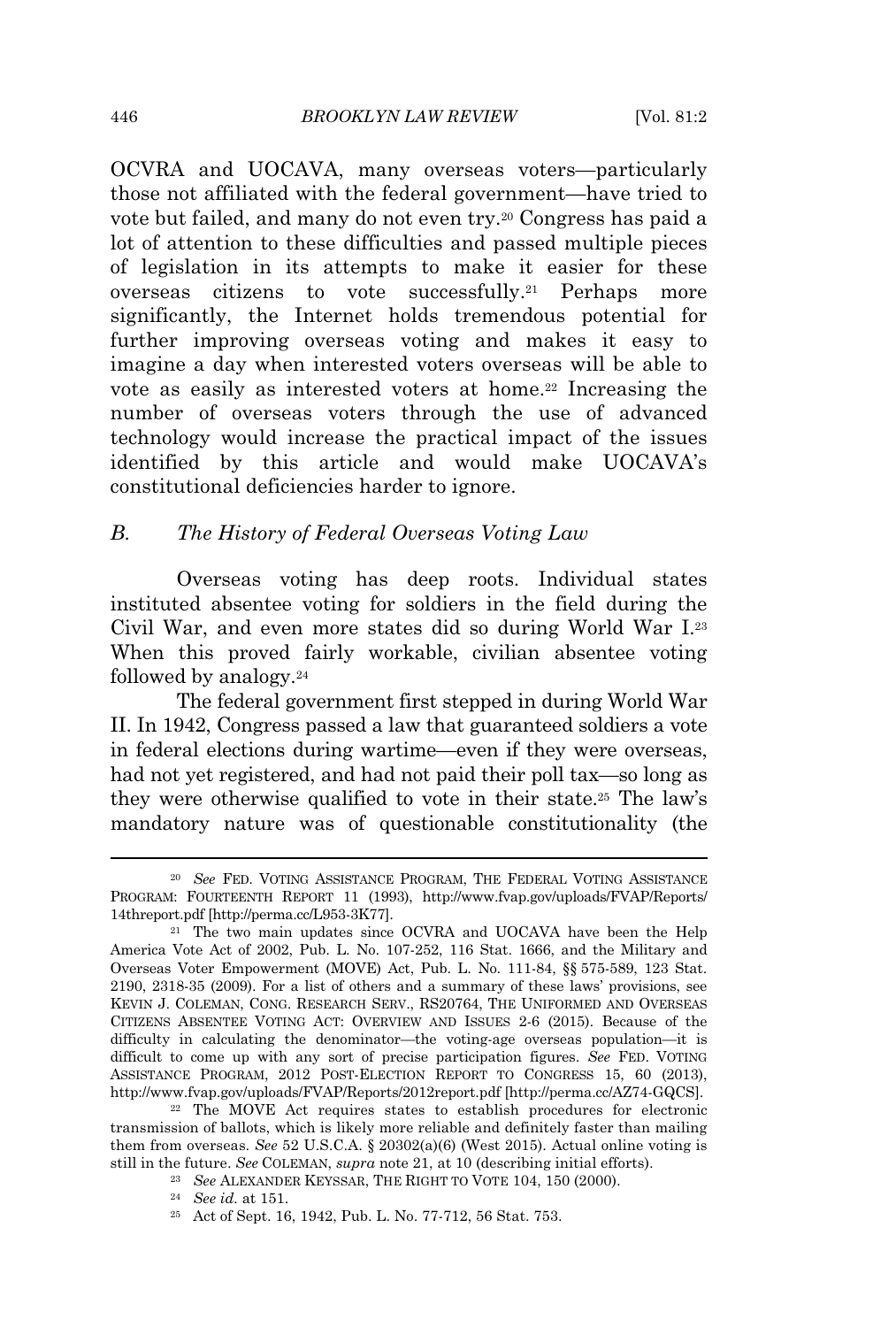major concern was federalism), but its validity was never tested. The states never actually obeyed the law; it was softened in 1944 to make it optional for the states, and it expired with the end of the war in 1945.<sup>26</sup>

In 1955, Congress expanded the law to apply in peacetime, to cover "civilian service" employees (like the Red Cross, merchant marines, and nonmilitary federal employees), and to include spouses and dependents.<sup>27</sup> The law still only protected residents who were qualified to vote but were unable to do so because they were not physically present; it expanded access but not eligibility.

Significantly, the 1955 law also only *suggested* that states enfranchise these voters and did not *require* it as the 1942 law had.<sup>28</sup> As a House committee report put it, the old law's compulsory character raised constitutional questions that had not been resolved; by making the law optional, this problem would go away as the states regained "their historic privilege of determining certain voting qualifications." <sup>29</sup> In 1955, Congress still took these constitutional issues seriously.

Despite the law's optional character, every state soon provided a way for overseas soldiers to vote, and most states adopted the federal suggestion to include other public expatriates, such as soldiers' dependents and federal employees and their dependents.<sup>30</sup> Most states, however, did not take it upon themselves to extend the courtesy to private expatriates.<sup>31</sup> In response, Congress expanded the law again in 1968, suggesting to states that they cover those in the private sector who were

<sup>26</sup> *See* Act of Apr. 1, 1944, Pub. L. No. 78-277, 58 Stat. 136 (changing the 1942 law's mandatory procedures and forms to be merely recommendatory); R. Michael Alvarez et al., *Military Voting and the Law: Procedural and Technological Solutions to the Ballot Transit Problem* 19-20 (Caltech/MIT Voting Tech. Project, Working Paper No. 53, 2007), http://www.vote.caltech.edu/sites/default/files/vtp\_wp53.pdf [http://perma.cc/ 6L6P-VDQX] (detailing the 1944 law's sensitivity to states' rights); DEP'<sup>T</sup> OF DEFENSE, THE FEDERAL VOTING ASSISTANCE PROGRAM: ELEVENTH REPORT 2 (1977), http://www.fvap.gov/uploads/FVAP/Reports/11threport.pdf [http://perma.cc/LZ94-ZNY6] (describing law's lack of impact or effect). The law passed three weeks before the 1942 election, so it was too late to have any effect. *Cf.* H.R. REP. NO. 84-60, at 2 (1955) ("The constitutionality of this fiat was never tested . . . .").

<sup>27</sup> Federal Voting Assistance Act of 1955, Pub. L. No. 84-296, 69 Stat. 584.

<sup>28</sup> *Id.* § 101, 69 Stat. at 584 ("The Congress hereby expresses itself as favoring, and recommends that . . . .").

<sup>29</sup> H.R. REP. NO. 84-60, at 2; *see* Am. Political Sci. Ass'n Special Comm. On Serv. Voting, *Findings and Recommendations of the Special Committee on Service Voting*, 46 AM. POL. SCI. REV. 512, 522 (1952) (expressing concern about constitutional issues).

<sup>30</sup> *See* H.R. REP. NO. 90-1385, at 2 (1968) ("Each State, Commonwealth, and Territory now provides for absentee voting by military personnel. . . . Over one-half of the States have met all of the recommendations of the Congress in the 1955 statute.").

<sup>31</sup> *See id.* at 2-3 (noting state practices in response to the 1955 law).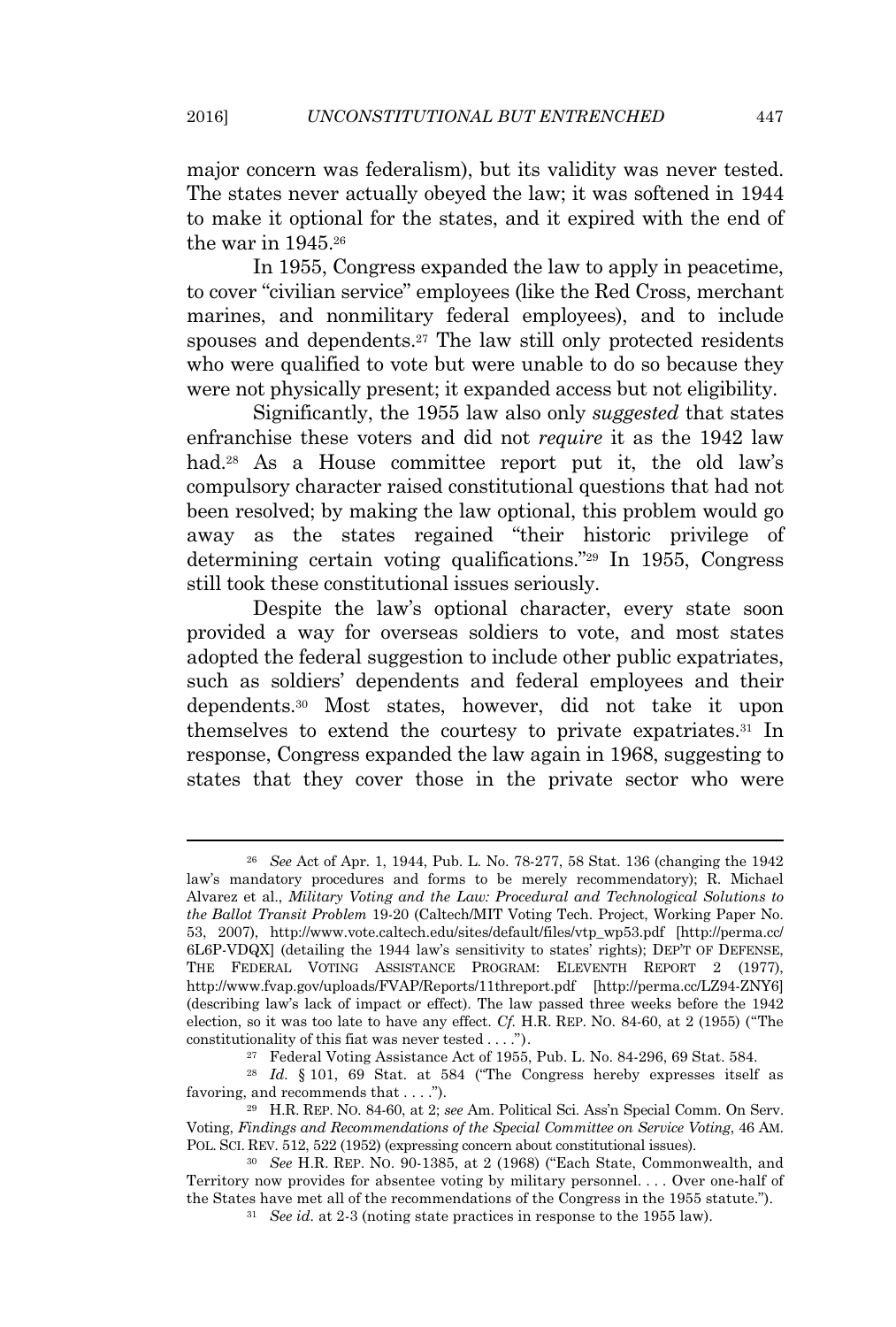overseas temporarily.<sup>32</sup> Most states followed along in some manner, but there remained a large discrepancy between the treatment of governmental and nongovernmental workers.<sup>33</sup>

At this point, there was little potential for constitutional controversy because Congress had stayed sensitive to the states' "historic privilege." But in 1975, Congress passed the Overseas Citizens Voting Rights Act (OCVRA),<sup>34</sup> granting "[e]ach citizen residing outside of the United States" the right to vote in federal elections as if he still lived at his last American address, even if "his intent to return to such State or district may be uncertain." <sup>35</sup> The new statute thus explicitly included permanent expatriates and required (as opposed to suggested) that states allow them to vote in federal elections.<sup>36</sup>

OCVRA altered the landscape dramatically. Prior to its enactment, Congress only sought to help residents vote<sup>37</sup> when they were otherwise qualified but happened to be absent. OCVRA did expand such absentee voting significantly,<sup>38</sup> but it went far beyond this and actually changed the state-mandated qualifications for voting. Now, a nonresident of a state who was *not* otherwise qualified to vote could vote anyway because Congress forced the states to include anyone who "*could have* met all qualifications" had he or she not moved away.<sup>39</sup> In effect, Congress was making states treat these nonresidents as if they were still partial citizens.<sup>40</sup> This was just about federal voting; Congress steered clear of granting a right to vote in state and local elections, in contrast to previous legislation, which did not make this distinction.<sup>41</sup>

<sup>40</sup> *See infra* note 90 and accompanying text (discussing notion of "partial citizens").

<sup>32</sup> Act of June 18, 1968, Pub. L. No. 90-343, 82 Stat. 180.

<sup>33</sup> *See House Hearings*, *supra* note 18, at 276-80 (statement of J. Eugene Marans, Counsel, Bipartisan Comm. on Absentee Voting) (providing raw data on state treatment of public and private expatriates in 1975); H.R. REP. NO. 94-649, at 3 (1975) (noting limited compliance with the 1968 law's recommendations).

<sup>34</sup> Overseas Citizens Voting Rights Act of 1975, Pub. L. No. 94-203, 89 Stat. 1142 (1976).

<sup>35</sup> *Id.* §§ 3-4, 89 Stat. at 1142-43.

<sup>36</sup> *Id.* § 4, 89 Stat. at 1143 (requiring that "[e]ach State shall provide"). Congress made it a felony for a state official to violate these new voting rights. *See id.* § 5, 89 Stat. at 1143.

<sup>&</sup>lt;sup>37</sup> This article refers to voting without much discussion of registration, but it is worth mentioning that the right to register from abroad is separate from the right to vote from abroad, and OCVRA specifically protects both. *Cf.* H.R. REP. NO. 90-1385, at 2-3 (1968) (noting how strict state registration requirements effectively disenfranchised expatriates in many states).

<sup>38</sup> Overseas Citizens Voting Rights Act § 4, 89 Stat. at 1143.

<sup>39</sup> *Id.* § 3, 89 Stat. at 1142 (emphasis added).

<sup>41</sup> *Compare* Federal Voting Assistance Act of 1955, Pub. L. No. 84-296, § 101,

<sup>69</sup> Stat. 584, 584 (covering "any primary, special, or general election held in [the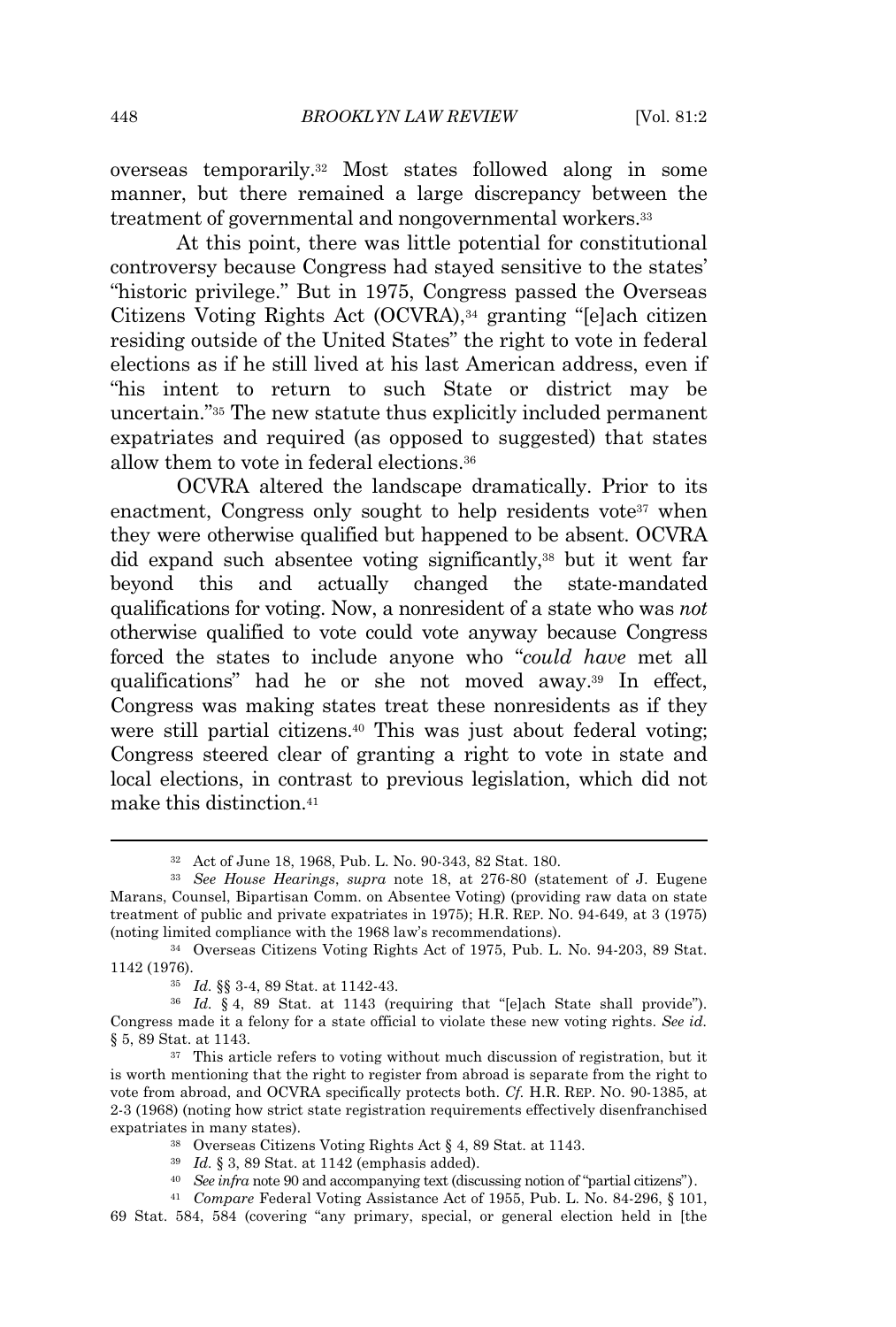The problems with this approach did not go unnoticed. While sympathetic to the goal of enfranchisement, the Department of Justice and several members of Congress opposed the bill on constitutional grounds.<sup>42</sup> The leading opponent, Representative (later Judge) Charles Wiggins, tried unsuccessfully to limit the bill to presidential elections.<sup>43</sup> Wiggins also tried to amend the bill in committee to include only those people still domiciled in a state, but that failed as well, by a 12 to 7 vote.<sup>44</sup> The House Committee reviewing OCVRA approved it 14 to 5, with the minority objecting mainly on constitutional grounds.<sup>45</sup>

The law's proponents made their own constitutional arguments,<sup>46</sup> but support for the law was rooted primarily in a widespread sentiment that constitutional disputes should be left to the courts to resolve—and that litigation was inevitable. As a key subcommittee chairman put it, "Would it not be better to pass the bill, if we think it is needed and desirable legislation, and let the question of its constitutionality rest where it properly does under our scheme of government here, in the hands of the Supreme Court?" <sup>47</sup> Wiggins's reply ("We do have a duty, obviously.") was unavailing.<sup>48</sup> A motion to table Wiggins's attempt to limit OCVRA to presidential elections passed by a single vote moments after one subcommittee member announced his opposition to the motion because, as he put it, "I am not worried about the constitutionality because

<sup>43</sup> *See Pending Business*, *H. Comm. on H. Admin.*, 94th Cong. 19, 34 (Oct. 30, 1975) (recording proposal and defeat of Wiggins amendment).

voter's] election district or precinct"), *with* Overseas Citizens Voting Rights Act § 3, 89 Stat. at 1142 (covering "any Federal election").

<sup>42</sup> As Rep. Wiggins put it, "As a matter of policy I think we all support the maximum participation in the franchise but as a matter of constitutional law we may not be able to extend that franchise to U.S. citizens who are not residents of any State." 121 CONG. REC. 39,733 (1975) (statement of Rep. Wiggins); *see House Hearings*, *supra* note 18, at 253-64 (testimony of Mary C. Lawton, Deputy Assistant Att'y Gen.); *Voting By U.S. Citizens Residing Abroad: Hearings on S. 2102 and S. 2384 Before Subcomm. on Privileges and Elections of the S. Comm. on Rules and Admin.*, 93rd Cong. 58-65 (1973) [hereinafter *Senate Hearings*] (testimony of Mary C. Lawton, Deputy Assistant Att'y Gen.); H.R. REP. NO. 94-649, at 13-19 (1975) (reporting dissenting views of Rep. Wiggins and three colleagues).

<sup>44</sup> *Pending Business*, *H. Comm. on H. Admin.*, 94th Cong. 11-12, 21 (Nov. 4, 1975).

<sup>45</sup> H.R. REP. NO. 94-649, at 13-19 (reporting minority views, including the sentiment that "Congress may not, consistent with the Constitution, extend the right to vote in all federal elections to U.S. citizens *who are not residents of any state*" (citation omitted)); *Pending Business*, *supra* note 44, at 39 (reporting final committee vote).

<sup>46</sup> *See* H.R. REP. NO. 94-649, at 5-7; S. REP. NO. 94-121, at 5-7 (1975).

<sup>47</sup> *Transcript of the Subcomm. on Elections of the H. Comm. on H. Admin., considering S. 95*, 94th Cong. 55-56 (Oct. 8, 1975) [hereinafter *Transcript on S. 95*] (comments of Rep. Dent).

<sup>48</sup> *Id.* at 56.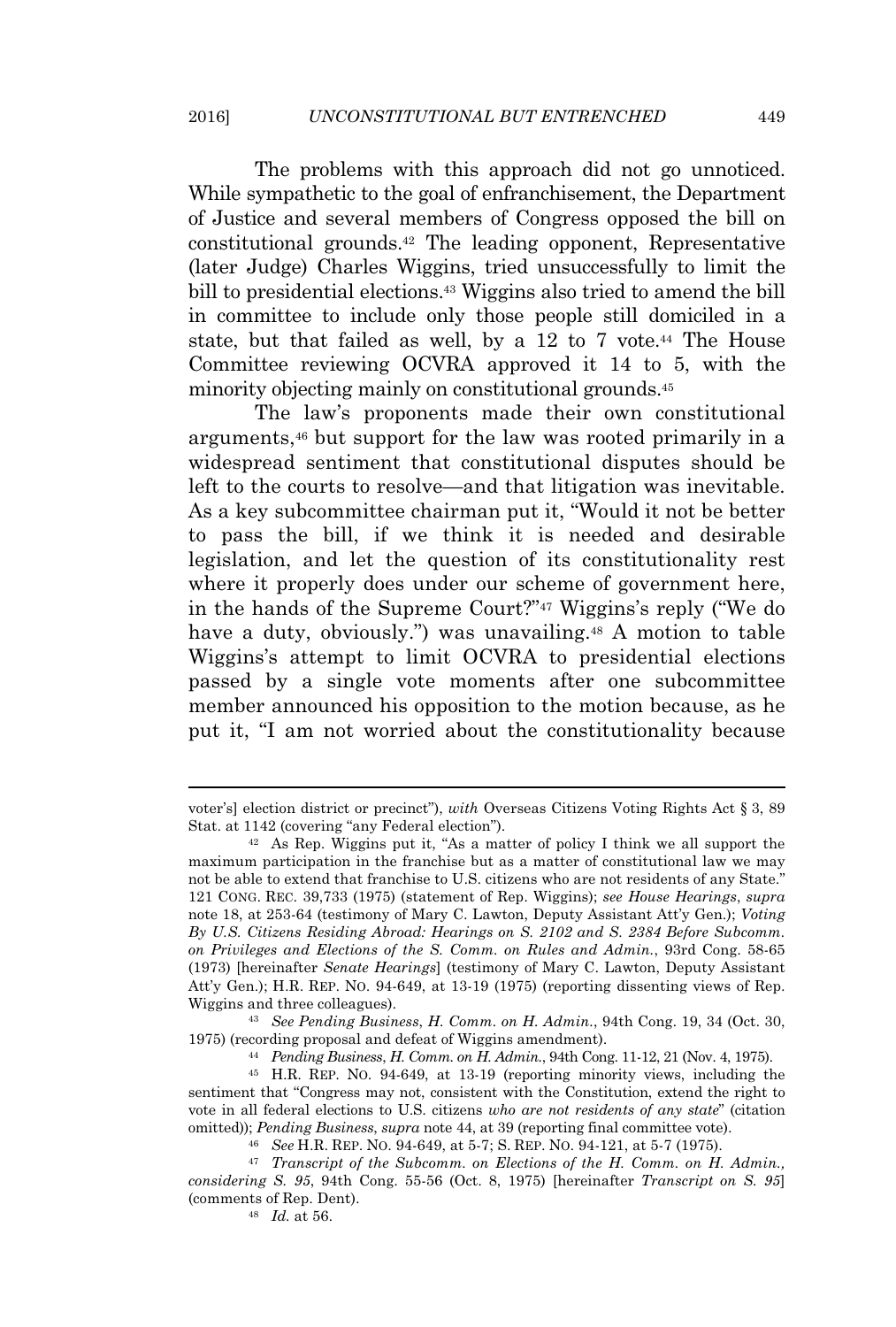the courts can decide." <sup>49</sup> OCVRA's legislative history contains many other similar expressions of this willingness to defer to the seemingly inevitable process of judicial review.<sup>50</sup> Given the then-recent experience of the Voting Rights Act Amendments of 1970—enacted in June, challenged immediately in the Supreme Court in *Oregon v. Mitchell*,<sup>51</sup> and partially upheld in December 1970—this expectation of swift, certain court review was understandable.

But despite the expectation that someone would quickly pick up these constitutional objections and file a lawsuit challenging the enfranchisement of permanent expatriates, no one ever has. OCVRA was updated by UOCAVA in 1986, but UOCAVA left these crucial features intact without any discussion of the constitutional problems.<sup>52</sup> Subsequent updates to the law have done the same.<sup>53</sup>

A major element of UOCAVA's constitutional problem is its mandatory character, which conflicts with constitutional principles of federalism. Nevertheless, many states have been

<sup>49</sup> *Id.* at 66-67 (comments of Rep. Burton and discussion following).

<sup>50</sup> *See, e.g.*, *House Hearings*, *supra* note 18, at 262 (testimony of Mary C. Lawton, Deputy Assistant Att'y Gen.) (opposing OCVRA and calling it "a beautiful basis for litigation"); *id.* at 258 (comments of Rep. Dent) (responding to disagreement over constitutionality of OCVRA by saying that Congress "will *have to* leave it to the Supreme Court to determine if we have overstepped" (emphasis added)); *Senate Hearings*, *supra* note 42, at 59, 68 (comments of Sen. Pell) (suggesting President should sign the bill despite thinking it is unconstitutional, because "that should be settled in the courts quickly"); *Transcript on S. 95*, *supra* note 47, at 59 (comments of Rep. Mathis) (showing agreement in subcommittee of proponents and opponents that OCVRA "is going to be tested in the courts"); 121 CONG. REC. 39,735 (1975) (statement of Rep. Danielson) (saying that despite his agreement with the constitutional objections, he supported the bill and would leave it to the courts); *id.* at 39,734 (statement of Rep. Rhodes) (stating that constitutional concerns will "undoubtedly be taken care of in the courts"); *id.* (statement of Rep. Hays) (stating in floor debate that the bill should pass and that doubts about constitutionality—to which he admitted himself—should be left to the courts); *see also* Gura, *supra* note 6, at 191 (noting some of these quotations and discussing this congressional lack of interest in taking constitutionality seriously); *cf.* Am. Political Sci. Ass'n, *supra* note 29, at 522 (recommending proceeding with constitutionally questionable overseas-voting legislation in the 1950s, given the likelihood of swift and decisive judicial review). One reason for this sentiment was that Congress had often pushed the bounds of what previous case law had suggested was appropriate and then eventually prevailed in court. The argument for caution therefore sounded to OCVRA's proponents like similar arguments against previous successful legislation. *See, e.g.*, *Senate Hearings*, *supra* note 42, at 88 (statement of J. Kevin Murphy, Chairman, Bipartisan Comm. on Absentee Voting); *Transcript on S. 95*, *supra* note 47, at 65-66 (comments of Rep. Dent).

<sup>51</sup> Oregon v. Mitchell, 400 U.S. 112 (1970).

<sup>52</sup> *See* Uniformed and Overseas Citizens Absentee Voting Act, Pub. L. No. 99- 410, 100 Stat. 924 (1986); *see also* H.R. REP. NO. 99-765 (1986) (containing no discussion of constitutionality).

<sup>53</sup> *See supra* note 21.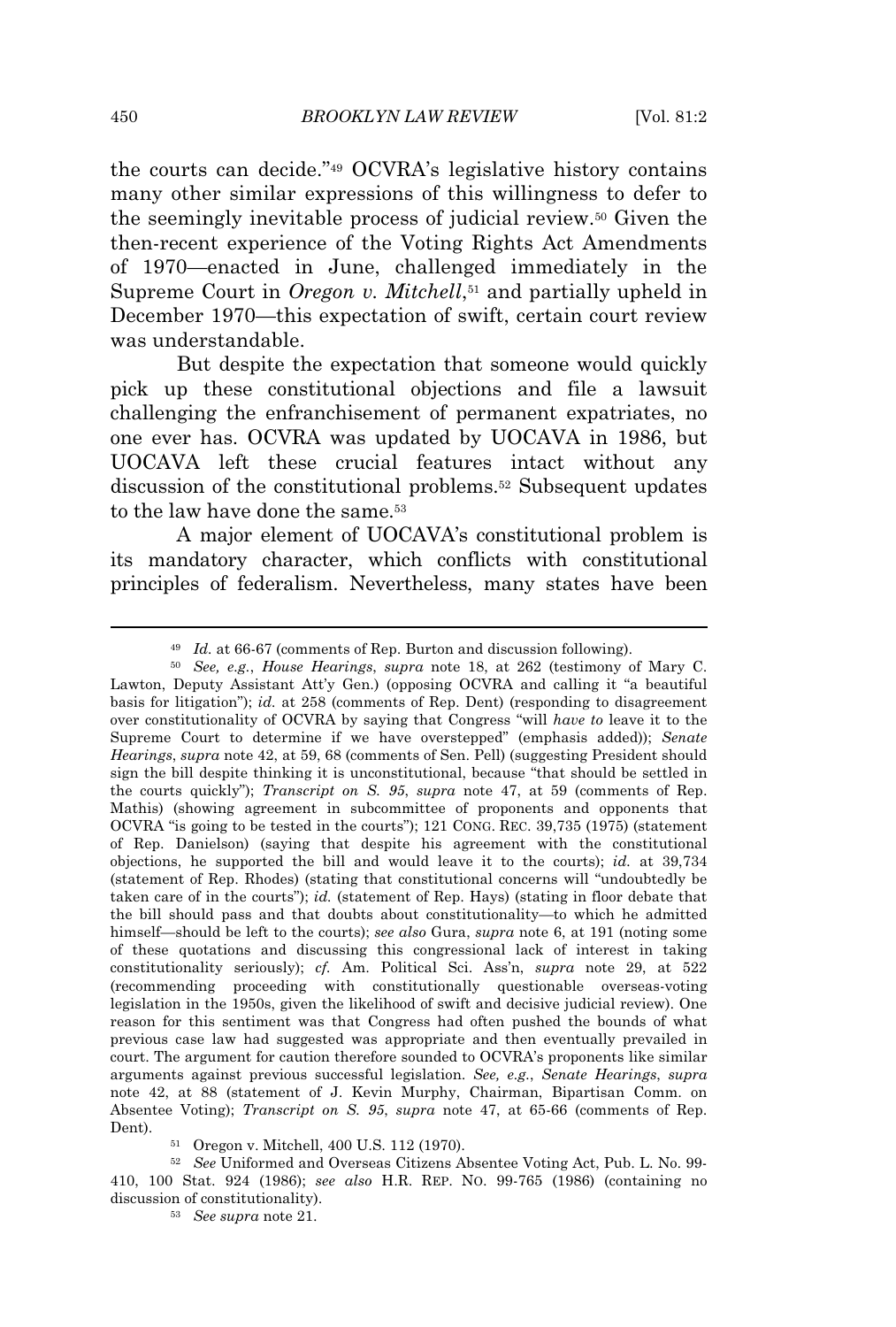more than receptive to the federal mandate and have enfranchised people that even UOCAVA does not require them to include. Several states allow at least some permanent expatriates to vote in state and local elections.<sup>54</sup> Most states allow people who were born abroad (and thus have no "last U.S. address") to vote wherever their parents can, though some states only extend that right for federal elections.<sup>55</sup>

The willingness of such states to go above and beyond UOCAVA's requirements means that UOCAVA is not as unconstitutional as it could be; the states' actions might mitigate the constitutional problems that stem from the statute's coercive nature. That said, it is impossible to know what any of these states would have done, or would do in the future, if Congress had adopted an approach different from UOCAVA's. In any event, there is still plenty of unconstitutionality to go around, as the next part of this article will address.

# II. WHY UOCAVA IS UNCONSTITUTIONAL

UOCAVA's enfranchisement of permanent expatriates is unconstitutional. Policy arguments (for example, that it is a good thing that permanent expatriates get to vote—and it is) are a

<sup>54</sup> For state-by-state information, see *Voting Assistance Guide (VAG)*, FED. VOTING ASSISTANCE PROGRAM, http://www.fvap.gov/vao/vag [http://perma.cc/68Y9- 2VP8] (last visited Feb. 29, 2016) (state-by-state information on file with author). Each state's link indicates whether overseas voters can use the Federal Write-In Absentee Ballot (FWAB), a special UOCAVA ballot, to vote in state and local elections. Some explicitly preclude it (Arizona, Connecticut, Illinois, Kansas, Louisiana, New Hampshire, New Jersey, South Dakota, and Wyoming). Some allow only public expatriates to do so (Maryland, Minnesota, New York, and Wisconsin) or only voters in certain elections (Iowa and Texas). The others indicate that the FWAB can be used for state and local elections, but without specifying whether only those who maintain a domicile in the state—thereby potentially exposing themselves to state-tax liability can do so. *See id.* ("If you claim a particular State as your residence and have other ties with that State in addition to voting, then you may be liable for State and local taxation, depending upon that particular State law. Consult your legal counsel for specific questions or situations."). Those states that allow general participation in state elections without restriction might be exhibiting sensitivity to the constitutional symmetry requirements that UOCAVA ignores rather than a desire to expand the franchise. *See infra* Section II.B.1.

<sup>55</sup> States only began allowing citizens born outside the United States to vote in the late 1990s, after encouragement from the federal government. *See* FED. VOTING ASSISTANCE PROGRAM, THE FEDERAL VOTING ASSISTANCE PROGRAM: THE SIXTEENTH REPORT 3 (2001), http://www.fvap.gov/uploads/FVAP/Reports/16threport.pdf [http://perma.cc/VXG6-NVRS] (describing changes in state laws resulting from federal initiatives); *Never Resided in the U.S.?*, FED. VOTING ASSISTANCE PROGRAM, http://www.fvap.gov/citizen-voter/reside [http://perma.cc/44BS-U85H] (last visited Feb. 29, 2016) (providing current list of such states and specifying federal-only rights for some); *see also* UNIF. MILITARY & OVERSEAS VOTERS ACT § 2(1)(E) (2010) (providing for enfranchisement of such people).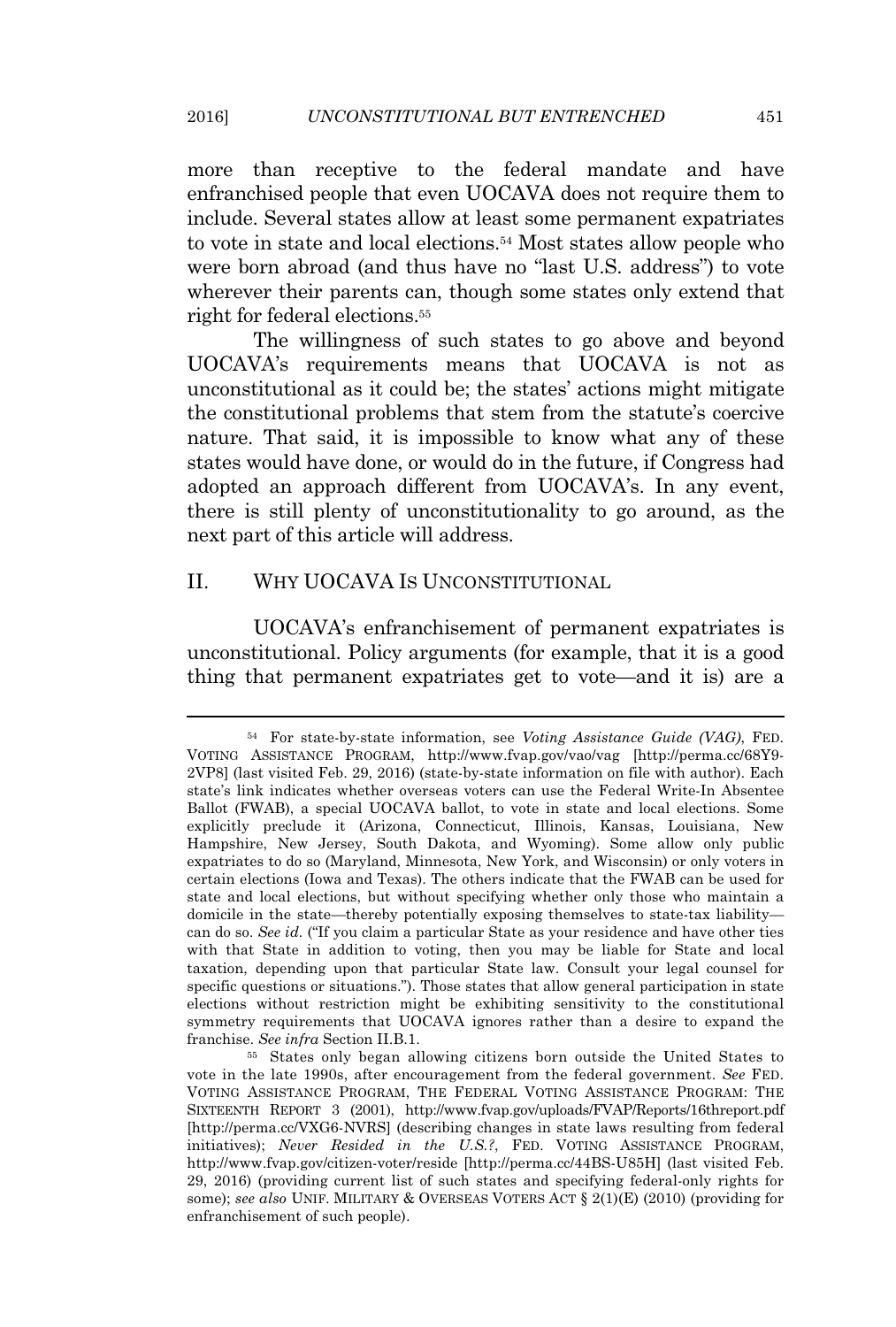matter for another day.<sup>56</sup> That does not mean, however, that the constitutional arguments are arguments only for courts and not legislators. In the absence of litigation, members of Congress should remember the example of 1955, respect their oaths to support the Constitution, and take action to put overseas-voting rights on a sturdier constitutional footing.<sup>57</sup>

The Constitution requires that voters in congressional elections be part of the populace of the states where they vote and it assumes that the states, not Congress, define their electorates. The Constitution accords similar power to the states to define their electorates for presidential elections. UOCAVA rests on Congress's assumption that it could override these provisions by using its Fourteenth Amendment Section 5 power to protect the rights of citizens to vote and travel and the right of private citizens to be treated the same as public employees. Supreme Court case law, however, reveals that this assumption is fatally flawed, especially in light of the lack of federal voting rights for U.S. citizens who live in D.C. and the territories.

#### *A. Arguments from 1975*

When UOCAVA's predecessor, OCVRA, was considered in 1975, Congress was not willing to have a real constitutional debate—that is, a debate in which members would determine whether they thought the legislation was constitutional and, if it wasn't, would vote against it.<sup>58</sup> Nevertheless, the legislative process still did an impressive job of identifying and presenting key constitutional points and counterpoints. In other words, the constitutional arguments all made it into the record but were not taken very seriously beyond that.

# 1. The Case for OCVRA

To properly situate the argument that it was unconstitutional for OCVRA to enfranchise permanent expatriates, it is first necessary to understand why the Act's main proponents thought that it *was* constitutional.<sup>59</sup> Members of Congress who supported OCVRA were confident that enacting the

<sup>56</sup> Alan Gura, UOCAVA's foremost recent critic, has grounded his attack in policy grounds as well as legal ones. *See* Gura, *supra* note 6.

<sup>57</sup> *See supra* notes 28-29 and accompanying text.

<sup>58</sup> *See* Gura, *supra* note 6, at 191.

<sup>59</sup> The principal expressions of the argument in favor of OCVRA's constitutionality are at H.R. REP. NO. 94-649, at 5-7 (1975) and S. REP. NO. 94-121, at 5-7 (1975).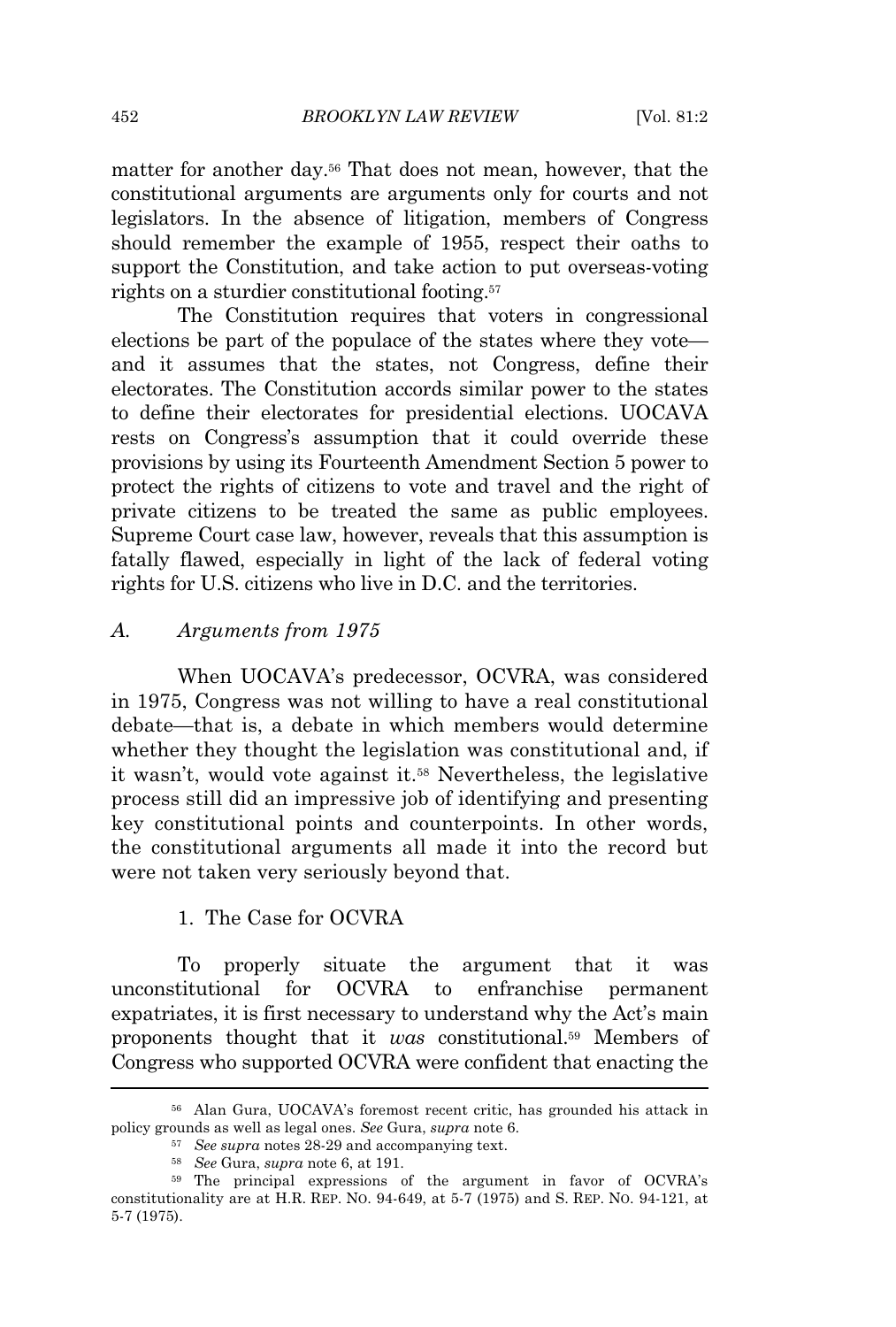statute fell within their power under Section 5 of the Fourteenth Amendment. The source of their confidence was two Supreme Court decisions upholding previous congressional expansions of voting rights: *Katzenbach v. Morgan*,<sup>60</sup> and *Oregon v. Mitchell*.<sup>61</sup>

*Morgan* dealt with a challenge to the Voting Rights Act of 1965. The Act provided that if someone had obtained a sixthgrade education in Puerto Rico, no state could deny that person the right to vote on grounds of English illiteracy; yet New York required voters to be able to read and write in English.<sup>62</sup> This squarely presented the question of the extent of the states' power to determine voter eligibility versus the federal government's power to enforce Fourteenth Amendment rights (here, equal protection). The Court summed up the two authorities' relative powers as follows:

Under the distribution of powers effected by the Constitution, the States establish qualifications for voting for state officers, and the qualifications established by the States for voting for members of the most numerous branch of the state legislature also determine who may vote for United States Representatives and Senators. But, of course, the States have no power to grant or withhold the franchise on conditions that are forbidden by the Fourteenth Amendment, or any other provision of the Constitution.<sup>63</sup>

That part of the landscape, at least, was not in dispute. The question was whether banning literacy tests was within Congress's power under the Fourteenth Amendment, Section 5 of which gives Congress the power to pass "appropriate legislation" to enforce Fourteenth Amendment rights.

The sticking point in *Morgan* was that in an earlier decision, the Supreme Court had ruled that literacy tests did not, on their face, violate the Fourteenth Amendment.<sup>64</sup> But the *Morgan* Court ruled that it did not matter whether the Court itself thought that New York's literacy test violated the Fourteenth Amendment.<sup>65</sup> Rather, the key question was a more deferential one: whether the Court could "perceive a basis upon

<sup>60</sup> Katzenbach v. Morgan, 384 U.S. 641 (1966).

<sup>61</sup> Oregon v. Mitchell, 400 U.S. 112 (1970).

<sup>62</sup> *Morgan*, 384 U.S. at 643-44.

<sup>63</sup> *Id.* at 647 (citations omitted).

<sup>64</sup> *See* Lassiter v. Northampton Election Bd., 360 U.S. 45 (1959).

<sup>65</sup> *Morgan*, 384 U.S. at 649 (denying that the Court's task entailed determining whether New York's English literacy requirement violates the Equal Protection Clause). The *Morgan* Court could have ruled that the previous case, being a facial challenge, did not preclude a conclusion that New York's law violated the Equal Protection Clause *as applied* to literate-in-Spanish Puerto Ricans. Instead, however, the Court went further.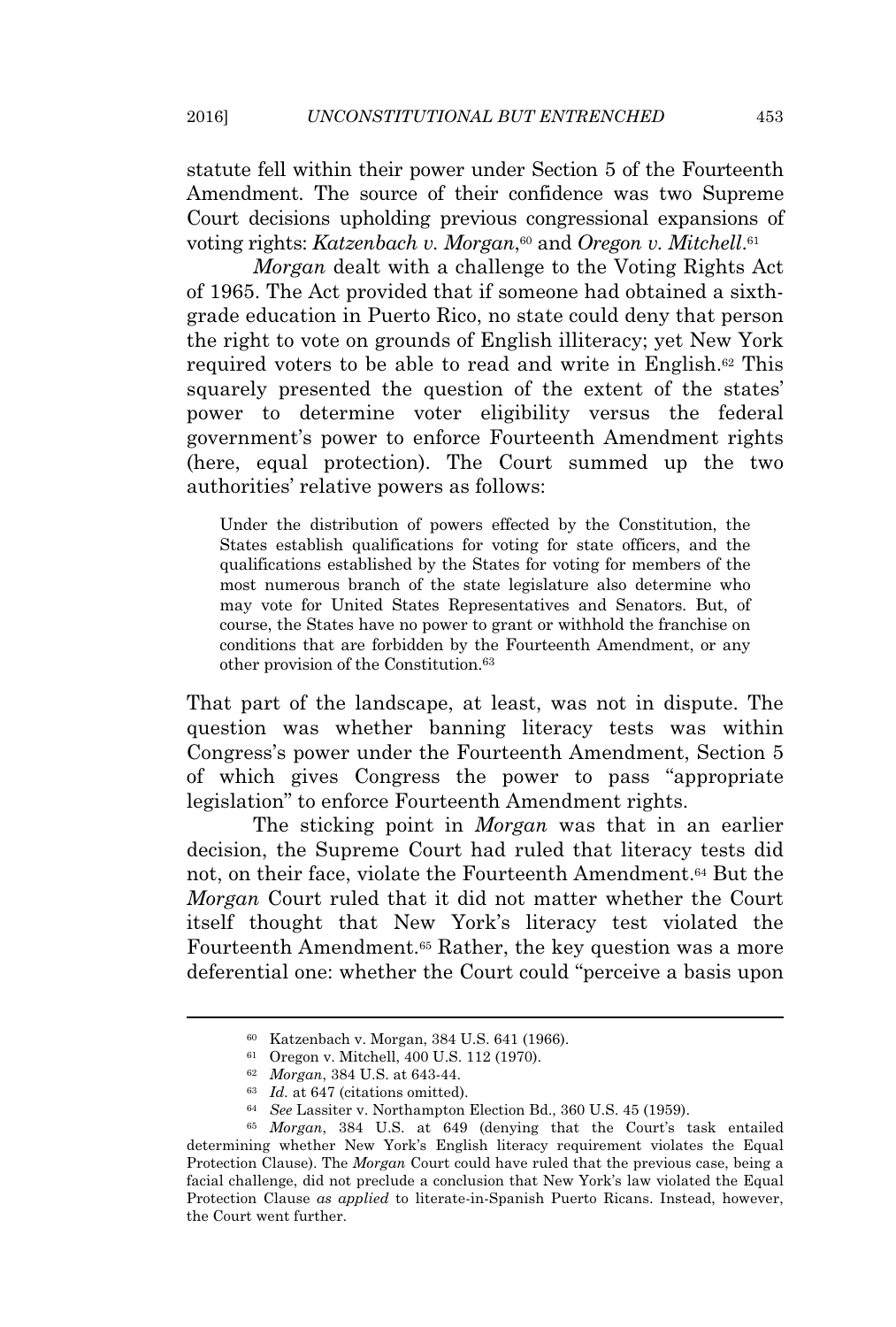which Congress might predicate a judgment" that literacy tests like New York's violated the Fourteenth Amendment.<sup>66</sup>

By extending this deference to Congress, the Court was freeing Congress to look beyond the case law. Congress could use its legislative tools to seek out and redress what *it* reasonably considered to be Fourteenth Amendment violations—and in the process, trump the states' power to define voter qualifications. (The Court later dialed back this deference.67)

When Congress enacted the Voting Rights Act Amendments in June 1970, it capitalized on its newfound power to preempt state voter-eligibility standards.<sup>68</sup> The new federal law lowered the voting age to 18 for both federal and state elections. It also expanded the ban on literacy tests, again for both federal and state elections. Finally, it forbade states from imposing lengthy residency requirements for voting—but only for presidential elections. Voters who moved would be eligible to vote for President as long as they arrived in their new state at least 30 days prior to the election; fewer than 30 days and their previous state of residence would have to let them vote there.<sup>69</sup>

By December, in *Oregon v. Mitchell*, the Supreme Court had approved all of these parts of the Voting Rights Act Amendments except for the lower voting age in state elections.<sup>70</sup> *Mitchell* thus reinforced Congress's sense that it

*Id.* at 651.

<sup>67</sup> *See infra* Section II.B.2.

<sup>69</sup> Voting Rights Act Amendments of 1970, Pub. L. No. 91-285, 84 Stat. 314 (codified as amended in scattered sections of 52 U.S.C.).

<sup>70</sup> Oregon v. Mitchell, 400 U.S. 112 (1970). This spurred Congress to quickly pass the Twenty-Sixth Amendment in March 1971, and the states to set a new speed record by ratifying the amendment by July 1. *See infra* note 193 and accompanying text.

<sup>66</sup> *Id.* at 656. To be more precise, the question was whether it was

<sup>&</sup>quot;appropriate legislation" to enforce the Equal Protection Clause, that is, under the *McCulloch v. Maryland* standard, whether [it] may be regarded as an enactment to enforce the Equal Protection Clause, whether it is "plainly adapted to that end' and whether it is not prohibited by but is consistent with 'the letter and spirit of the constitution."

<sup>68</sup> As Archibald Cox explained *Morgan*'s impact to a Senate committee considering the 1970 Amendments, "Congress, as well as the Court and perhaps even more than the Court, has the power to determine what the equal protection clause requires in a given situation." *Amendments to the Voting Rights Act of 1965: Hearings on S. 818, S. 2456, S. 2507, and Title IV of S. 2029 Before the Subcomm. on Constitutional Rights of the S. Comm. on the Judiciary*, 91st Cong. 331-33 (1970) [hereinafter *Hearings on Voting Rights Act of 1965 Amendments*] (statement of Archibald Cox, Professor of Law, Harvard Law School). Interestingly, Cox also concluded that "requiring more than bona fide residence is an invidious classification," suggesting that Congress could slap down other eligibility requirements but not bona fide residence. *Id.* at 332.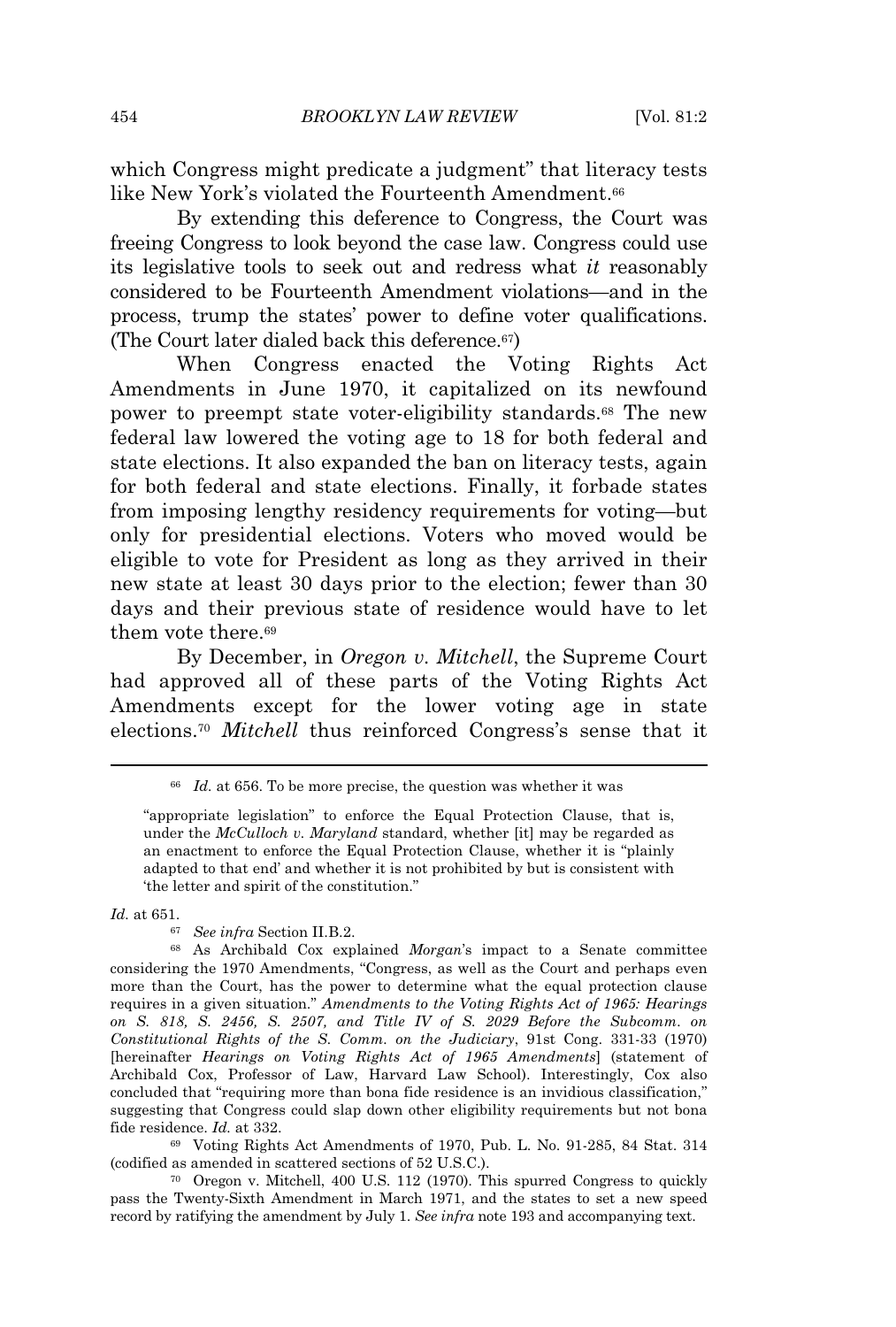had considerable power to tinker with state voter-eligibility laws, especially in federal elections.

The Court's treatment of residency requirements in *Mitchell* was particularly heartening to advocates of strong congressional action to extend overseas-voting rights. Not only had the Court allowed Congress to overwrite states' residency requirements with a federal standard, it had approved Congress's decision to let some people (those moving within 30 days of the election) vote in places where they no longer resided. Although *Mitchell* produced five separate opinions, none with majority support, the Court clearly took seriously the twin rights of citizens to "travel" (that is, to live in whichever state they wanted) and vote.

Emboldened by the decisions in *Morgan* and *Mitchell* and not accounting for how much further OCVRA would go than the Voting Rights Act Amendments of 1970—OCVRA's proponents confidently asserted that Congress had the power to prescribe uniform federal standards for overseas citizens' eligibility to participate in federal elections.<sup>71</sup> Congress's power to vindicate overseas citizens' Fourteenth Amendment travel and voting rights, they said, was sufficient to allow it to legislate in what had previously been the states' domain.<sup>72</sup> These proponents of OCVRA also contended that, while states could legitimately limit participation in state and local elections to bona fide residents, permanent expatriates have a legitimate interest in the doings of the federal government, and their interest could not be vindicated if they were subject to residence requirements when voting in federal elections.<sup>73</sup>

<sup>71</sup> *See, e.g.*, *Senate Hearings*, *supra* note 42, at 45-46 (statement of Sen. Goldwater) (declaring, based on *Mitchell*, that Congress had authority to pass OCVRA, without noting differences between OCVRA and law approved in *Mitchell*); *id.* at 8, 11 (statement of Nathan Lewin, former Assistant Solicitor General and former Deputy Assistant Att'y Gen.) (characterizing the pro-OCVRA view of federal power as post-*Mitchell* and post-*Morgan*); *id.* at 6 (statement of Sen. Mathias) ("[W]e have a very clear mandate in the Constitution to make proper regulations for election of Federal officials."); H.R. REP. NO. 94-649, at 5-7 (1975) (providing committee's argument that OCVRA "would be upheld if subjected to constitutional challenge in the U.S. Supreme Court"); S. REP. NO. 94-121, at 5-7 (1975) (same).

<sup>72</sup> *See, e.g.*, *Senate Hearings*, *supra* note 42, at 8-9 (statement of Nathan Lewin, former Assistant Solicitor General and former Deputy Assistant Att'y Gen.); H.R. REP. NO. 94-649, at 5-7; S. REP. NO. 94-121, at 5-7.

<sup>73</sup> *See, e.g.*, *Senate Hearings*, *supra* note 42, at 56 (memorandum of law from Sen. Goldwater) (noting expatriates' interest in federal affairs); *id.* at 8 (statement of Nathan Lewin, former Assistant Solicitor General and former Deputy Assistant Att'y Gen.) (distinguishing the legitimacy of the application of residency requirements to federal versus state elections); H.R. REP. NO. 94-649, at 7; S. REP. NO. 94-121, at 6-7; *see also* S. REP. NO. 90-1025, at 6 (1968) (individual views of Sen. Curtis) (advocating, in consideration of 1968 overseas-voting law, separate treatment for federal versus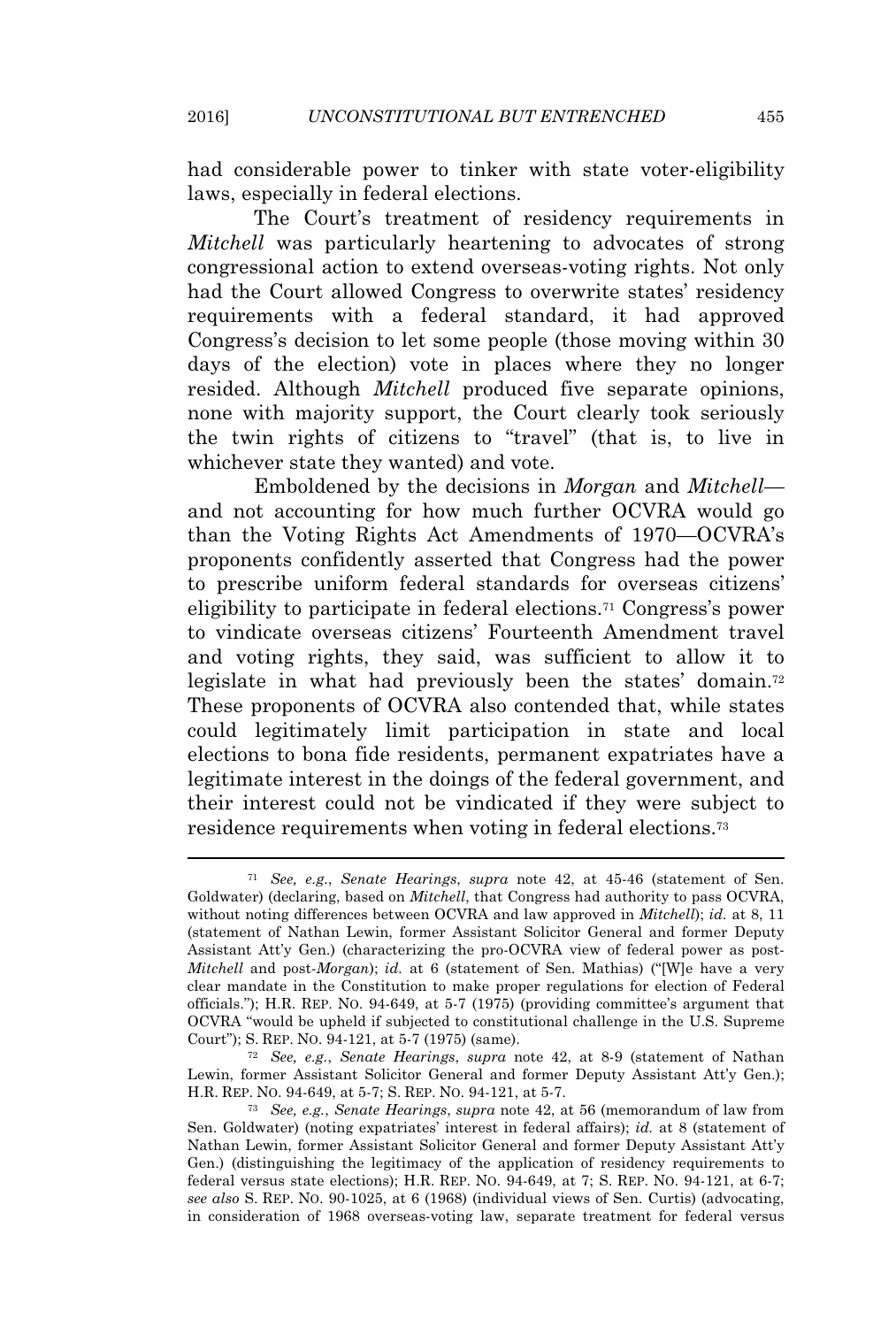In addition, proponents decried the unequal treatment that private citizens abroad received compared to public expatriates. In part because previous federal legislation had encouraged them to do so, states had a relaxed attitude toward the residency status of public expatriates and allowed these expatriates to maintain residency without knowing when or where they would return to the United States.<sup>74</sup> OCVRA's proponents saw this as a violation of the private expatriates' Fourteenth Amendment equal protection rights and thus as more fodder for preemptive federal action.<sup>75</sup>

# 2. The Case Against OCVRA

The main sections of OCVRA (standardizing overseas absentee registration and voting procedures and access to them) spurred no constitutional concerns and no significant opposition. Making it easier for qualified, interested voters to participate in elections was obviously appealing.<sup>76</sup> More problematic was the idea that Congress had the power to supersede residency requirements and thereby force states to allow people who were unquestionably nonresidents to vote there. Part of the problem was that permanent expatriates, particularly those who were motivated by tax avoidance, were a less sympathetic group than people with temporary postings overseas.<sup>77</sup> But the principal reason for the opposition was the constitutional problems that this aspect of OCVRA represented.

The opponents—principally Representative Wiggins and the Office of Legal Policy in the Department of Justice—asserted three main constitutional arguments against OCVRA's

local elections); Kenneth M. Davidson, *Voting Rights of Americans Abroad*, 18 BUFF. L. REV. 469, 483 (1969) (arguing that residence requirements are relevant only for state elections, given expatriates' ongoing interest in federal matters).

<sup>74</sup> *See supra* text accompanying notes 27-30.

<sup>75</sup> *See Senate Hearings*, *supra* note 42, at 84 (statement of J. Kevin Murphy, Chairman, Bipartisan Comm. on Absentee Voting) (setting out equal protection argument); *House Hearings*, *supra* note 18, at 272 (statement of J. Eugene Marans, Counsel, Bipartisan Comm. on Absentee Voting) (complaining of discrimination against private expatriates); H.R. REP. NO. 94-649, at 3; S. REP. NO. 94-121, at 3.

<sup>76</sup> *See, e.g.*, *Senate Hearings*, *supra* note 42, at 59 (testimony of Mary C. Lawton, Deputy Assistant Att'y Gen.); 121 CONG. REC. 39,733 (1975) (statement of Rep. Wiggins).

<sup>77</sup> *House Hearings*, *supra* note 18, at 18 (comments of Rep. Boggs) (expressing opposition to boosting voting rights for those who severed their state and local ties to avoid taxes); *Senate Hearings*, *supra* note 42, at 59 (testimony of Mary C. Lawton, Deputy Assistant Att'y Gen.) (noting relative lack of sympathy for permanent expatriates); *cf.* 121 CONG. REC. 39,734 (1975) (statement of Rep. Hays) (dismissing those "who ha[ve] gone to live abroad permanently" as unworthy of discussion given that they probably will not "even bother to send for a ballot").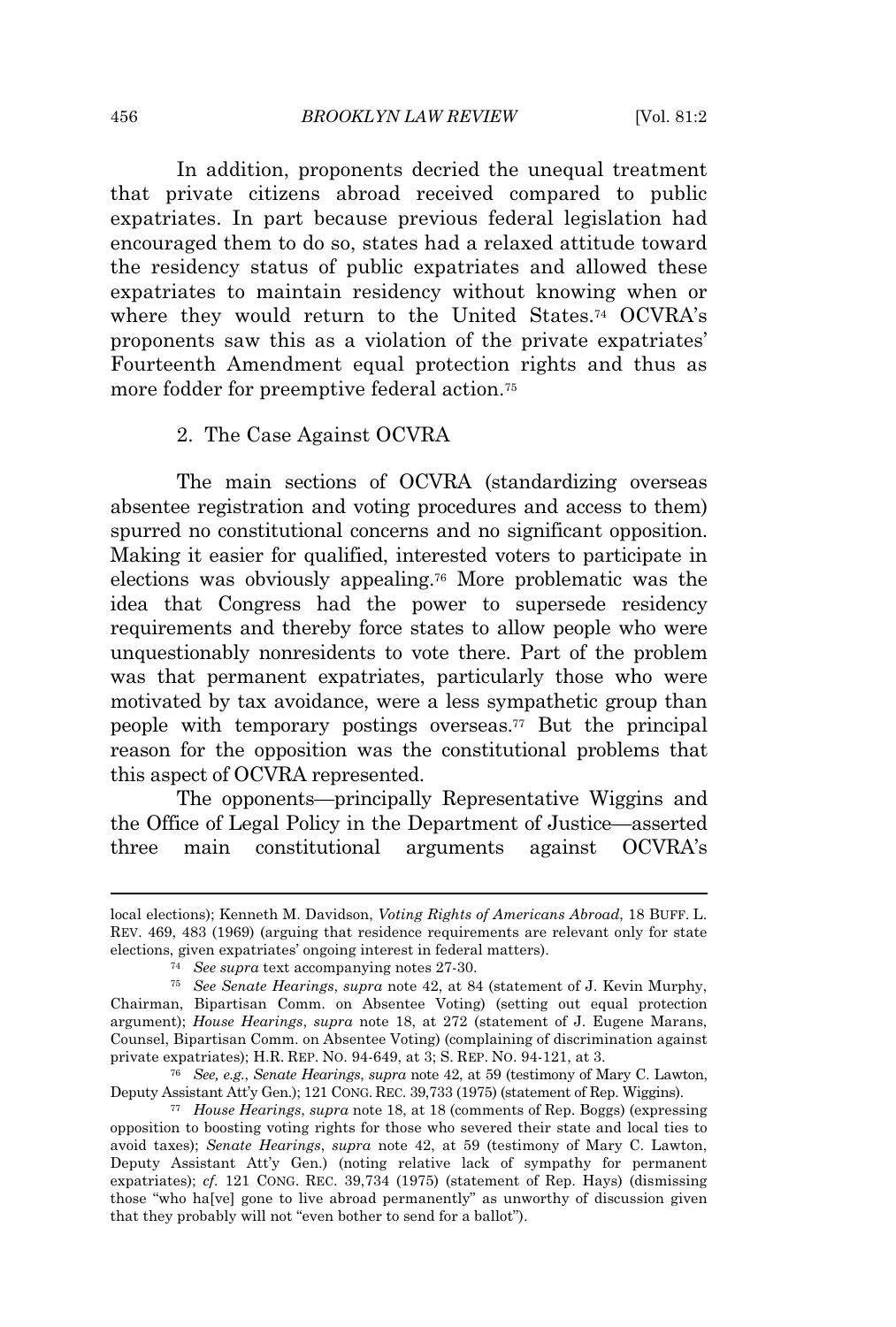enfranchisement of permanent expatriates: voting in congressional elections is limited to people of the states, neither the rights to vote and travel nor equal protection trumped that fact, and *Mitchell* did not say otherwise.

# *a. People of the States*

The first and foremost constitutional problem with OCVRA's enfranchisement of nonresidents comes from Article I, Section 2, Clause 1: "The House of Representatives shall be composed of Members chosen every second Year *by the People of the several States* . . . ." <sup>78</sup> The Seventeenth Amendment offers a parallel standard for elections to the U.S. Senate: "The Senate of the United States shall be composed of two Senators from *each* State, elected by the people thereof ....<sup>"79</sup> In other words, if someone wants to vote in a congressional election, that person must be part of a state's populace. People who have left the states with no intention to return do not qualify, so by enfranchising them, OCVRA violated this basic aspect of Congress's constitutional composition.<sup>80</sup>

There are plenty of places where the text of the Constitution is hopelessly vague (e.g., "necessary and proper" and "due process"), but the "People of the States" Clauses are not among them. These clauses thus constitute, as UOCAVA critic Alan Gura would later put it, "the greatest obstacle to the Act's constitutionality." <sup>81</sup> Although the clauses' meaning has not been litigated in the context of OCVRA and UOCAVA, the clauses account for the lack of any voting representatives in Congress for D.C. and the territories, the citizens of which do not live in

<sup>78</sup> U.S. CONST. art. I, § 2, cl. 1 (emphasis added).

<sup>79</sup> *Id.* amend. XVII (emphasis added).

<sup>80</sup> *House Hearings*, *supra* note 18, at 257 (testimony of Mary C. Lawton, Deputy Assistant Att'y Gen.); H.R. REP. NO. 94-649, at 14-15 (minority views); *Transcript on S. 95*, *supra* note 47, at 49-53 (comments of Rep. Wiggins); Shurtz, *supra* note 6, at 136-39. It is worth noting that UOCAVA could be read as merely changing the burden of proof and not actually enfranchising permanent expatriates. Because it states that people get to vote at their former residences even if their "intent to return [there] may be uncertain," perhaps UOCAVA only means to enfranchise people who intend to return to the United States someday, and simply puts the burden on the state to prove with sufficient certainty that they will never come back. If that were the case (and assuming for the sake of argument that the right to travel requires that expatriates who intend to return be allowed to vote), UOCAVA would be more likely to be congruent and proportional. But that is not how UOCAVA has been interpreted or applied. People with no intention of ever returning to the United States, let alone to their old districts, are given the power to vote in their old home's district anyway. It is not that temporary expatriates no longer have to prove that they are coming back, it is that permanent expatriates no longer have to worry that they are never coming back.

<sup>81</sup> Gura, *supra* note 6, at 200.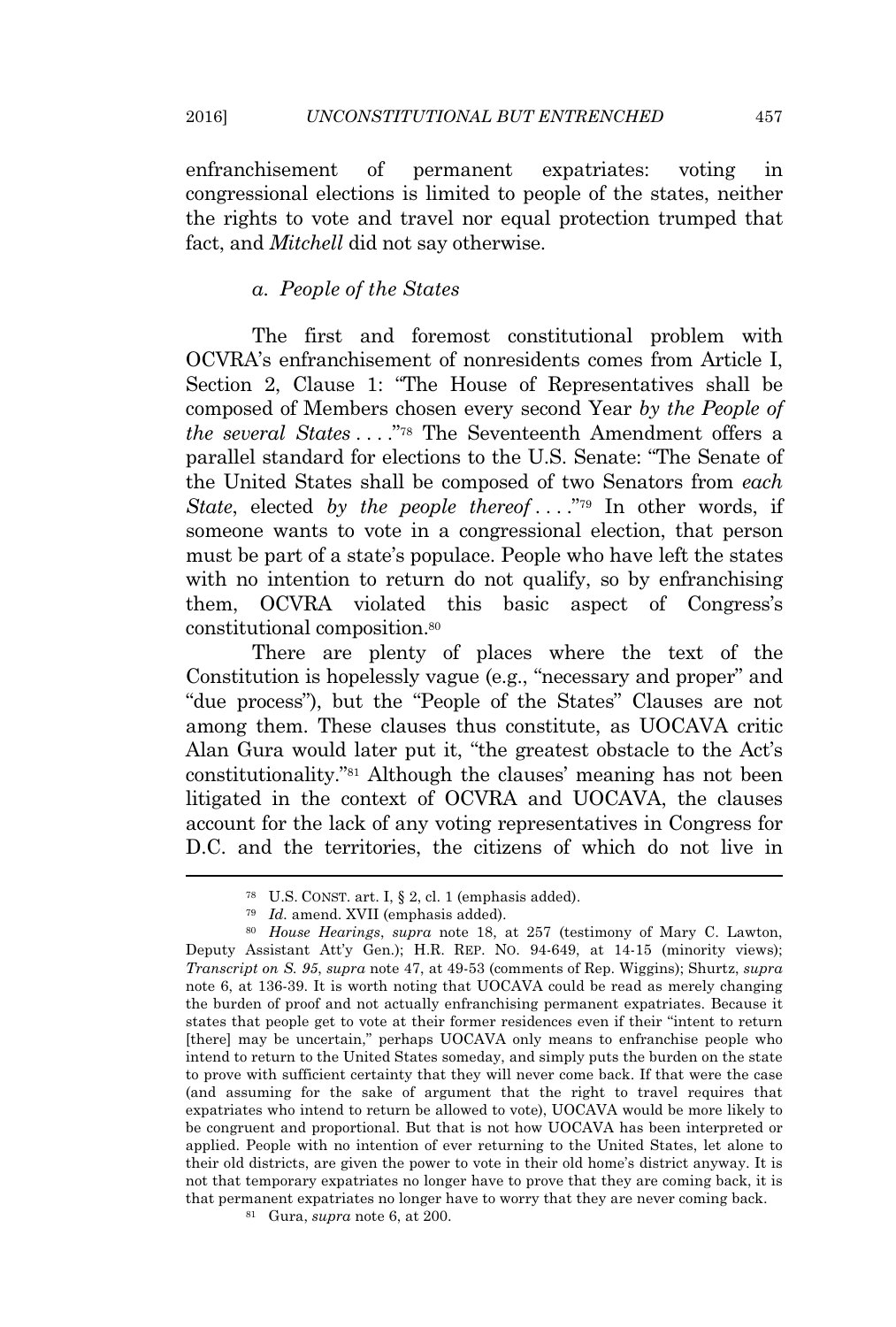states.<sup>82</sup> Congress knew when it passed OCVRA that residents of D.C. and the territories could not vote in congressional elections.<sup>83</sup> But if people who live in the United States (just not in states) have no inalienable constitutional right to vote in congressional elections, then *a fortiori* people who do not live in the United States at all (let alone in a state) have no inalienable constitutional right to vote in congressional elections.

To the extent that they engaged the issue, OCVRA's proponents had two main counterarguments. One was that the People of the States Clauses were inapplicable. The other was that Congress could declare that these permanent expatriates were citizens of their (former) states.<sup>84</sup>

The first argument—that Congress may simply ignore these constitutional provisions—is not really an argument. Nevertheless, it was made. In its report on OCVRA, the Committee on House Administration rejected the "people of the states" objection.

[T]he Committee is persuaded that the Constitutional provisions regarding election of Senators and Representatives discussed above are not sufficient to prevent Congress from protecting a person who exercises his Constitutional right to enjoy freedom of movement to and from the United States, when Congress may protect this right from other less fundamental disabilities. As Justice Stewart said in *Oregon v. Mitchell*, 400 U.S. at 292, "The power of the States with regard to the franchise is subject to the power of the Federal Government to vindicate the unconditional personal rights secured to the citizen by the Federal Constitution." 85

In other words, the committee felt that the rights to travel abroad and vote were so weighty (so "unconditional") that Congress had the power to simply stand atop the Constitution's requirements for voting and extend the franchise further.

The committee's purported support for this argument that Congress can protect the right to travel abroad from less

<sup>82</sup> *See* Adams v. Clinton, 90 F. Supp. 2d 35 (D.D.C.), *aff'd sub nom.* Alexander v. Mineta, 531 U.S. 940 (2000); *Hearing on D.C. House Voting Rights Act*, *supra* note 6, at 6 (statement of Rep. Smith) ("Since D.C. is not a State, it cannot have a voting Member in the House. That is not even a tough law school exam question.").

<sup>83</sup> *See, e.g.*, *Senate Hearings*, *supra* note 42, at 58, 90 (comments by Sen. Pell) (noting that OCVRA did not extend voting rights to U.S. citizens in the territories).

<sup>84</sup> A third response was based on the theory of federal power over congressional elections espoused by Justice Black in *Oregon v. Mitchell* and dismissed below. *See infra* notes 161-165 and accompanying text; *see, e.g.*, *Senate Hearings*, *supra* note 42, at 58, 90; Transcript of Executive Meeting, S. Comm. on Rules & Admin., considering S. 2102, 93rd Cong. 32-33 (June 4, 1974) (comments of James H. Duffy, Chief Counsel, Subcomm. on Privileges and Elections of the S. Comm. on Rules and Admin.).

<sup>85</sup> H.R. REP. NO. 94-649, at 7.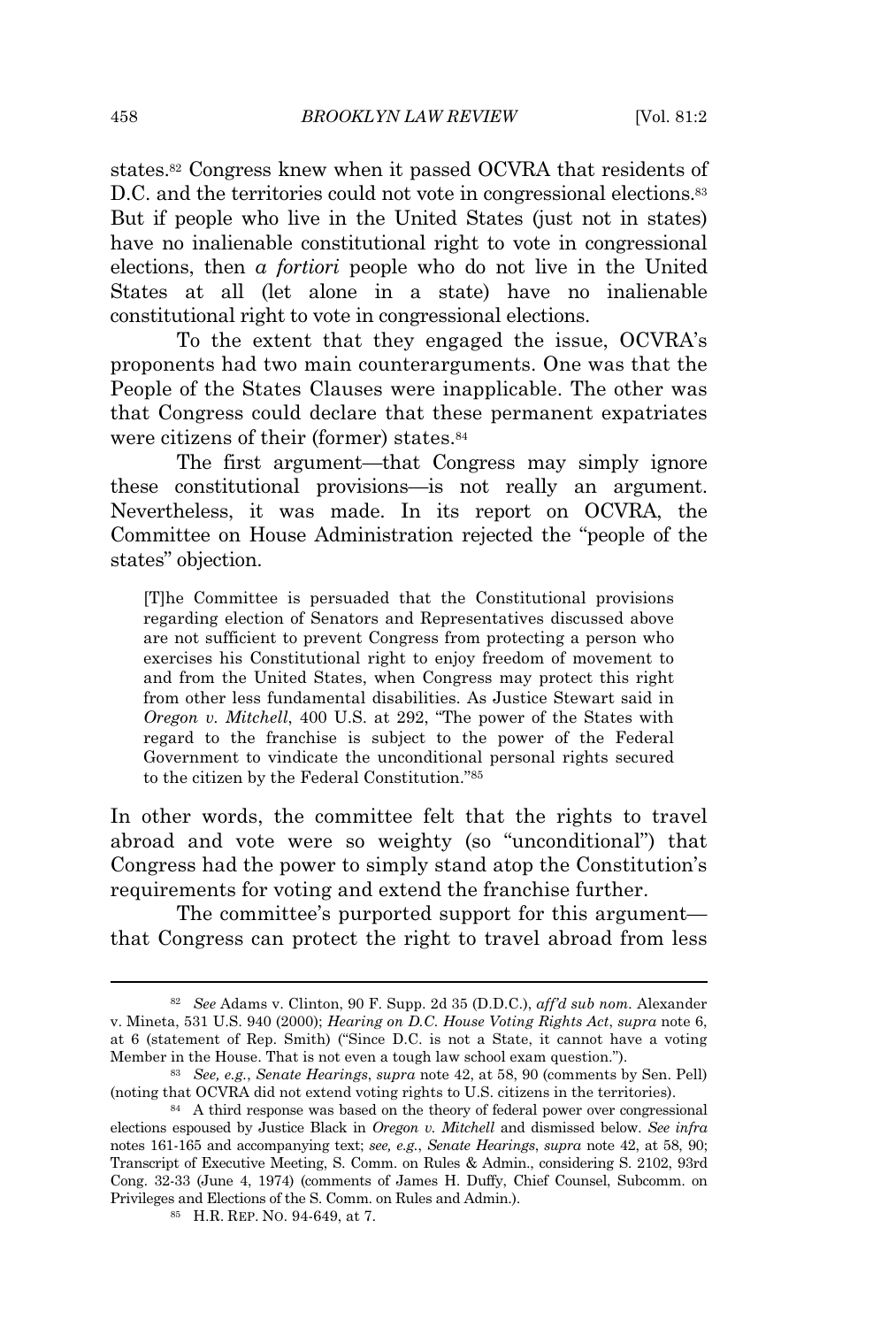fundamental disabilities—is a non sequitur. Indeed, it is unclear what the committee even meant. The phrasing was lifted from Justice Stewart's concurring/dissenting opinion in *Mitchell* that the committee quoted in the next sentence. In it, Justice Stewart wrote approvingly of the constitutionality of the federal statute that struck down states' excessive length-ofresidency requirements for voting in presidential elections. He wrote the following passage, which the committee report copied for its defense of OCVRA:

Although the matter is not entirely free from doubt, I am persuaded that the constitutional provisions discussed above [concerning qualifications for voting in congressional and presidential elections] are not sufficient to prevent Congress from protecting a person who exercises his constitutional right to enter and abide in any State in the Union from losing his opportunity to vote, when Congress may protect the right of interstate travel from other less fundamental disabilities. The power of the States with regard to the franchise is subject to the power of the Federal Government to vindicate the unconditional personal rights secured to the citizen by the Federal Constitution.<sup>86</sup>

It is unclear what Justice Stewart meant when *he* said that Congress could protect the right to travel from "other less fundamental disabilities." <sup>87</sup> Moreover, the context in *Mitchell* differed from OCVRA's in many important ways. Justice Stewart was writing about allowing interstate travelers to vote in their former homes for a 30-day transition period in presidential elections, whereas OCVRA went much further and gave permanent expatriates the permanent right to vote in their former homes in presidential and congressional elections. Despite these dissimilarities, the House committee did remarkably little paraphrasing here—a notable exception being its excision of Justice Stewart's caveat about the existence of doubt.

While the extent of Congress's power to enforce the right to travel is certainly relevant in any constitutional analysis of OCVRA,<sup>88</sup> it was quite a stretch to conclude that Congress's power extended so far that it could simply ignore constitutional bedrock

<sup>86</sup> Oregon v. Mitchell, 400 U.S. 112, 292 (1970) (opinion of Stewart, J.).

<sup>&</sup>lt;sup>87</sup> The only such congressional action that Justice Stewart mentioned came up when he cited *United States v. Guest*, 383 U.S. 745 (1966), in the middle of a string citation earlier in his opinion. *Mitchell*, 400 U.S. at 285 (opinion of Stewart, J.). In *Guest*, the Supreme Court considered an indictment charging the defendants with, among other offenses, conspiring through violent intimidation "to injure, oppress, threaten, and intimidate" black citizens exercising their right to interstate (not international) travel. *Guest*, 383 U.S. at 747 & n.1. Perhaps one can debate whether murderous segregationists disable the right to travel more or less fundamentally than states imposing residency requirements, but in neither case does it justify the committee's conclusion.

<sup>88</sup> *See infra* notes 115-125 and accompanying text.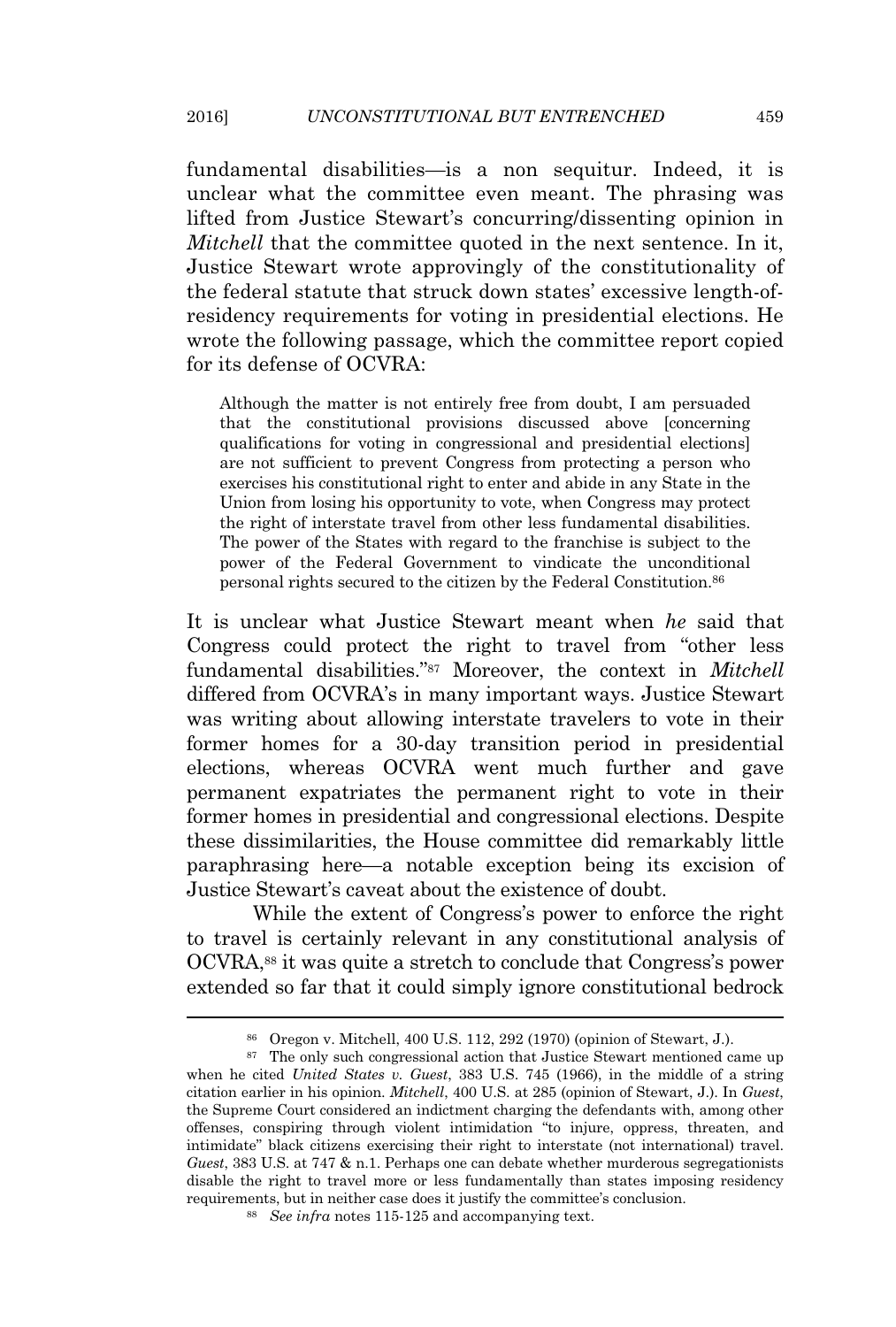such as the Constitution's establishment of state-based representation in Congress. Though there may be space at the margins for minor modifications to state-based representation, that is a far cry from saying that the constitutional provision of state-based representation can simply be disregarded whenever it impinges on congressional power or constitutional rights.<sup>89</sup> If the Constitution says in one place that Congress can do *X*, and in another that Congress cannot do *Y*, and *X* and *Y* overlap, then there may be legitimate questions of balancing and line drawing. But the People of the States Clauses do not limit congressional power in that manner. Rather, they speak at a much more fundamental level to what Congress actually is—how it is constituted and which people its members represent. For Congress to assert that its powers are so vast that it need not pay any heed to such clauses is rather unseemly.

The second argument that the People of the States Clauses presented no constitutional problem contended that Congress could simply make permanent expatriates "people of [their former] states" by decree. As the House committee put it,

The Committee believes that a U.S. citizen residing outside the United States can remain a citizen of his last State of residence and domicile for purposes of voting in Federal elections under this bill, as long as he has not become a citizen of another State and has not otherwise relinquished his citizenship in such prior State.<sup>90</sup>

In other words, the committee believed that OCVRA could alter the bounds of state citizenship and define nonresidents as "partial citizens" for the limited purpose of federal voting. As citizens of the old state, these people would thus be "people of the state." This view at least acknowledges the People of the States Clauses. It also draws some support, albeit superficial, from the Supreme Court's decision in *Mitchell*. <sup>91</sup> But it stretches the definition of citizenship—and federal power to define it—too far.

<sup>89</sup> If this were not the case, then the analogous fact that Article I, Section 3 mandates that Wyoming and 66-times-larger California both have two U.S. senators would have been struck down a long time ago as a violation of equal protection, contrary to *Reynolds v. Sims*, 377 U.S. 533 (1964). *See* STATE RANKINGS 2014: A STATISTICAL VIEW OF AMERICA 450 (Kathleen O'Leary Morgan & Scott Morgan eds., 2014) (listing state populations).

<sup>90</sup> H.R. REP. NO. 94-649, at 7; *see also House Hearings*, *supra* note 18, at 87 (comments of J. Eugene Marans, Counsel, Bipartisan Comm. on Absentee Voting) (expressing idea that OCVRA would provide "a fraction domicile" that existed "solely for voting purposes").

<sup>&</sup>lt;sup>91</sup> *Mitchell* approved the practice of letting people who move within 30 days of a presidential election vote in their former states, despite no longer being full citizens there. *Mitchell*, 400 U.S. at 118-19.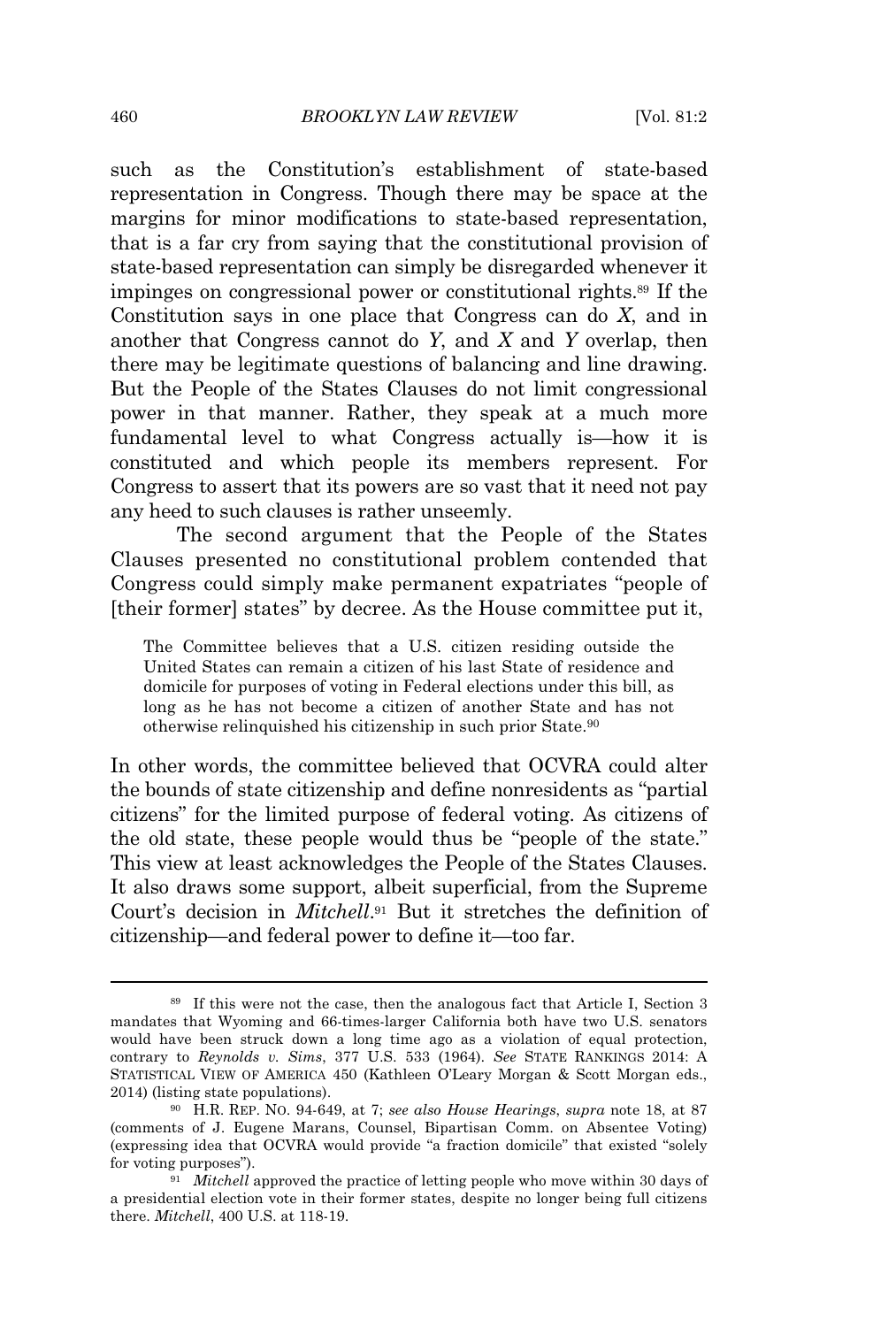Consider the other aspects of state citizenship, which Congress left out of permanent expatriates' partial citizenship.<sup>92</sup> These semicitizens cannot serve on juries. They do not pay state or local taxes (Congress made sure of that).<sup>93</sup> They cannot run for office. In sum, they are not part of the local civil society, other than indirectly through their ability to vote.<sup>94</sup>

There are, of course, other citizens with limited rights of civic participation, most notably children, felons, and the mentally incompetent. But their status is different than that of permanent expatriates. Children, felons, and the mentally incompetent are citizens who do not qualify for one or more of the aspects of full civic participation. For them, citizenship is a necessary but not sufficient condition for full participation. If they can do some things but not others (say, vote but not serve on a jury95), it is not because they are partial citizens but because they are full citizens with restricted rights.

Permanent expatriates under OCVRA, by contrast, represent the opposite. Congress did not purport to make permanent expatriates full citizens and then leave it to the states to exclude them from jury duty. These expatriates were citizens only because of—and only to the extent of—their congressionally granted right to vote. For them, citizenship is a sufficient condition for participation. Congress's innovation is thus nothing more than a bootstrap. By deeming as citizens those who it wanted to be eligible to vote, but deeming them to be citizens only for voting purposes, Congress stripped the notion of citizenship of any meaning. It is as if Congress, in an effort to extend the franchise but not any other rights of adulthood to 16-year-olds, declared that legally, 16-year-olds were 18-year-olds, but only for the purpose of voting. This

<sup>95</sup> *See* Brian C. Kalt, *The Exclusion of Felons from Jury Service*, 53 AM. U. L. REV. 65, 188-89 (2003) (noting commonness of this particular juxtaposition).

<sup>92</sup> *Cf.* 121 CONG. REC. 39,733 (1975) (statement of Rep. Wiggins) ("A person is a citizen of a State, according to the 14th amendment, if he resides therein. Such status extends to a person residing in such States a whole panoply of rights and responsibilities.").

<sup>93</sup> *See* Overseas Citizens Voting Rights Act of 1975 Amendment, Pub. L. No. 95- 593, § 5, 92 Stat. 2535, 2537 (1978) (clarifying that the exercise of federal voting rights under OCVRA cannot be used to establish liability for state taxes); 121 CONG. REC. 1259 (1975) (statement of Rep. Frenzel) (announcing that OCVRA was not supposed to "affect in any way a citizen's determination of residence for the purpose of any tax").

<sup>94</sup> In the analogous case of diversity jurisdiction, U.S. citizens who are domiciled abroad are not considered citizens of any state. Diversity jurisdiction opens federal courts to lawsuits between "citizens of different states" and between the citizens of a state and "foreign states, citizens or subjects." Because U.S. citizens domiciled abroad are not citizens of a state, they are not subject to the federal courts' diversity jurisdiction either as plaintiffs or defendants. 13E CHARLES ALAN WRIGHT ET AL., FEDERAL PRACTICE & PROCEDURE § 3621 (3d ed. 2009).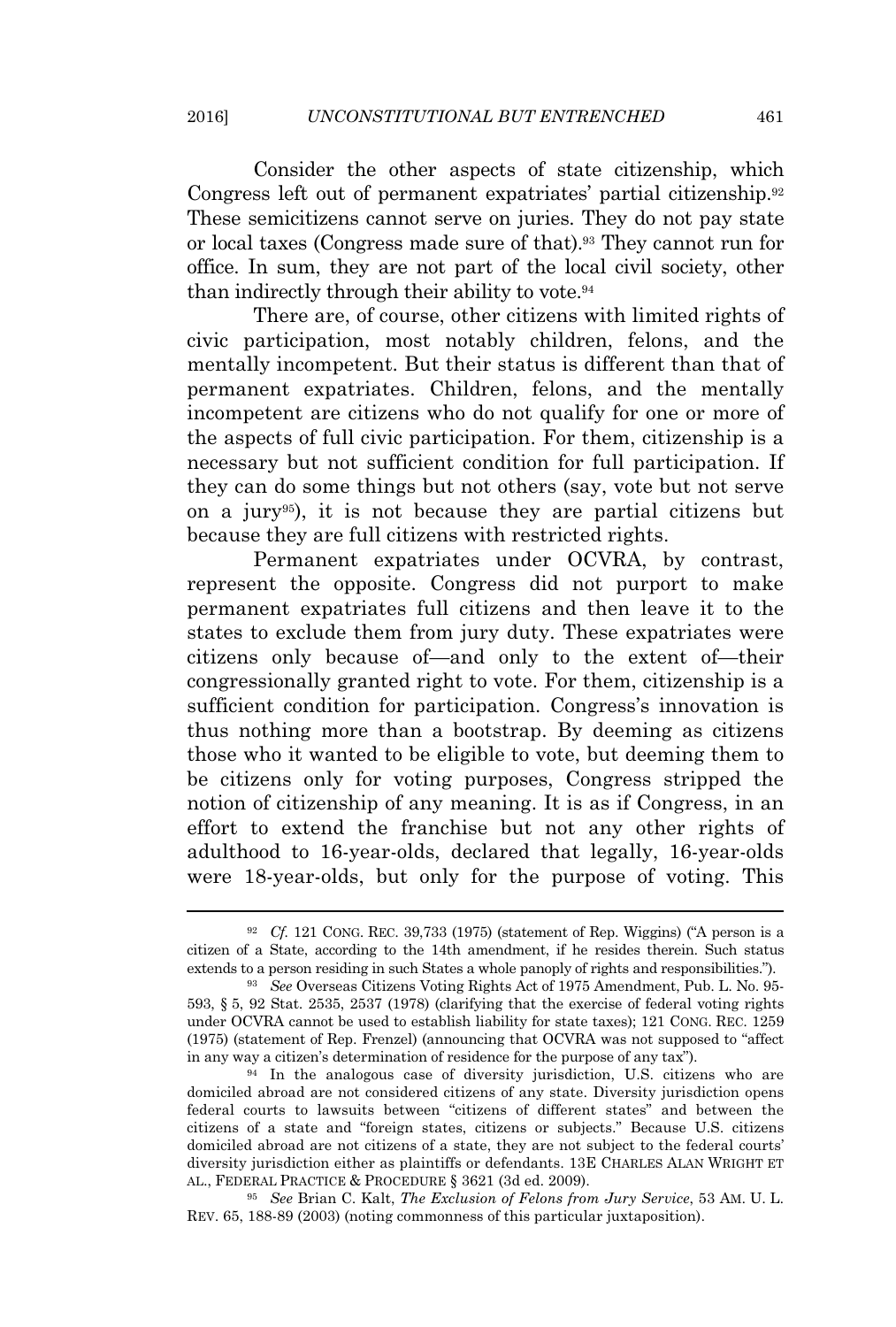would be troublesome enough for any state to do itself, but for Congress to impose this formula on the states was an even greater constitutional transgression.

# *b. Section 5 of the Fourteenth Amendment*

Congress cannot simply ignore the People of the States Clauses or bootstrap a solution to them. OCVRA's proponents were right, though, that Congress does have substantial power under Section 5 of the Fourteenth Amendment to protect citizens' rights. This power exists notwithstanding the Constitution initially assigning to the states the power to determine voter qualifications in congressional elections; it is why a pure federalism argument against OCVRA is unavailing.<sup>96</sup>

There is no question that when OCVRA enfranchised permanent expatriates, it enhanced their right to vote, their right to live where they pleased, and their right to equal protection. But Congress's power is not defined this way. Section 5 gives Congress the power to respond to violations of Fourteenth Amendment rights, not the power to legislate generally in whatever ways might promote Fourteenth Amendment values. The question is thus whether a state's decision to exclude certain nonresidents from voting in federal elections would violate those citizens' equal protection rights or their rights to vote or travel.

The version of OCVRA that first passed the Senate asserted as much. It contained the following findings of constitutional violations related to the status quo regarding overseas voting:

The Congress . . . finds that the foregoing conditions—

(1) deny or abridge the inherent constitutional right of citizens to vote in Federal elections;

(2) deny or abridge the inherent constitutional right of citizens to enjoy their free movement to and from the United States;

(3) deny or abridge the privileges and immunities guaranteed under the Constitution to citizens of the United States and to the citizens of each State;

<sup>96</sup> *Cf.* H.R. REP. NO. 94-649, at 13 (1975) (minority views) (describing OCVRA as "a quantum jump in the exercise of federal power"); Gura, *supra* note 6, at 202-04 (making federalism/commandeering argument against UOCAVA, but neglecting to consider Section 5).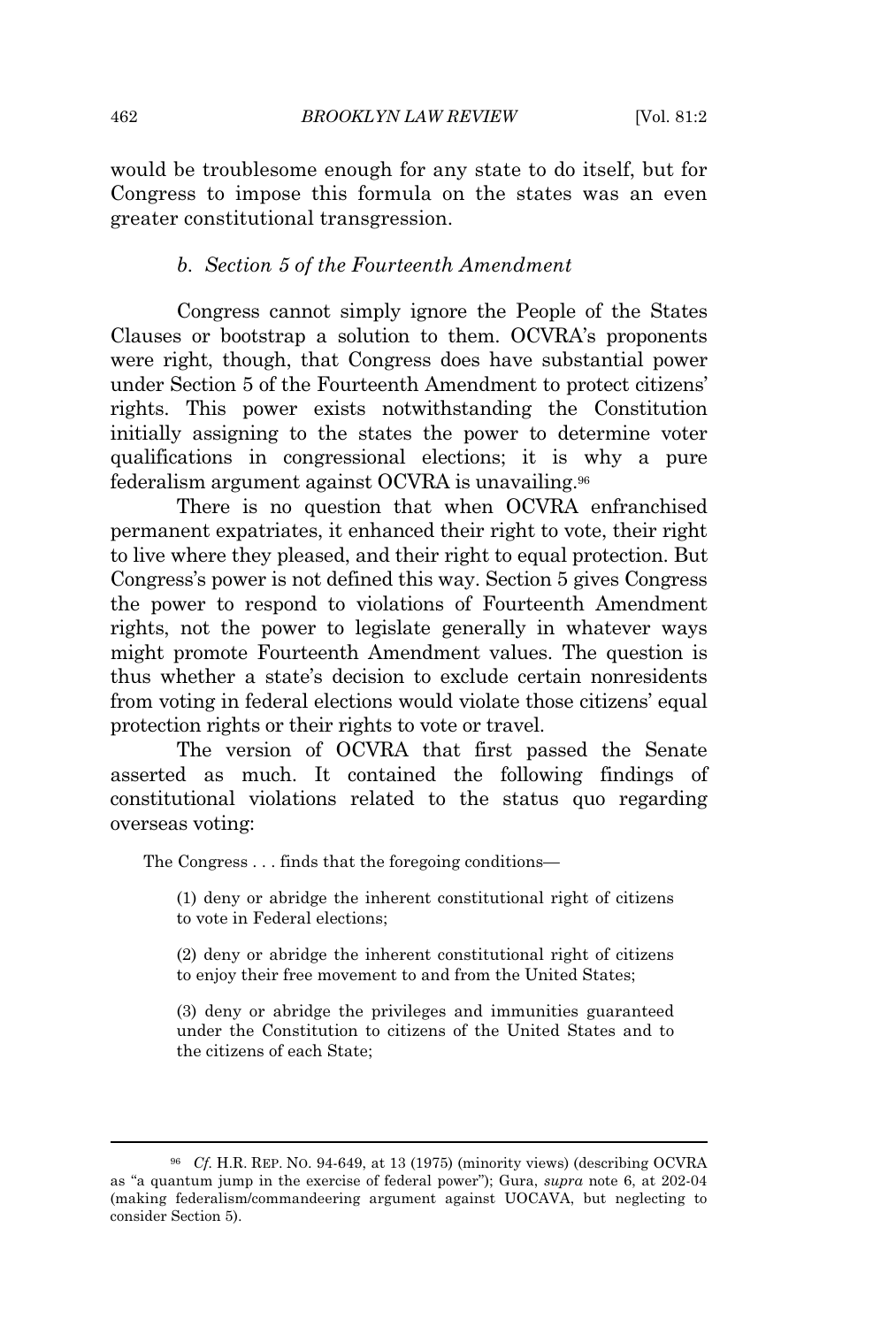. . . 97

(5) have the effect of denying to citizens the equality of civil rights and due process and equal protection of the laws that are guaranteed to them under the fourteenth amendment to the Constitution; and

(6) do not bear a reasonable relationship to any compelling State interest in the conduct of Federal elections.<sup>98</sup>

These six findings (which were largely copied from the findings in the Voting Rights Act Amendments of 1970 that were approved in *Oregon v. Mitchell*<sup>99</sup>) were apparently placed in the bill to make it easier for a reviewing court to find that Congress had acted properly.<sup>100</sup> In the House, though, OCVRA opponent Charles Wiggins successfully pushed to remove the findings from the bill.<sup>101</sup> But findings or no findings, OCVRA's proponents made it clear that they thought that the states' treatment of overseas voters violated the Constitution.<sup>102</sup>

The proponents were on stronger ground to the extent that they were concerned about some states' extremely conservative standards for absentee voting for bona fide state residents who were temporarily abroad; there is little question that Congress can dictate the procedure and mechanics of congressional elections.<sup>103</sup> But even the proponents themselves recognized that their case was much weaker when it came to enfranchising permanent expatriates.<sup>104</sup>

<sup>97</sup> The fourth finding, about "denying citizens the right to vote in Federal elections because of the method in which they may vote," was not controversial and did not feature significantly in debate over the bill. S. 95, 94th Cong. § 2(b) (as passed by the Senate, May 15, 1975); *see supra* note 19 and accompanying text.

<sup>98</sup> S. 95, 94th Cong. § 2(b) (as passed by the Senate, May 15, 1975).

<sup>99</sup> *See* Oregon v. Mitchell, 400 U.S. 112, 313 (1970) (opinion of Harlan, J.) (quoting Voting Rights Act Amendments of 1970, Pub. L. No. 91-285, § 201, 84 Stat. 314, 316).

<sup>100</sup> *See House Hearings*, *supra* note 18, at 92-94 (comments of J. Eugene Marans, Counsel, Bipartisan Comm. on Absentee Voting).

<sup>101</sup> *See id.* at 16, 92-94 (comments of Rep. Wiggins) (suggesting removal of findings); *Pending Business*, *supra* note 43, at 14 (comments of Rep. Wiggins) (noting removal of findings by subcommittee).

<sup>102</sup> The constitutional arguments in the main House report, H.R. REP. NO. 94- 649, at 5-7 (1975), essentially tracked the findings in the Senate bill.

<sup>103</sup> *See* Arizona v. Inter Tribal Council of Arizona, Inc., 133 S. Ct. 2247 (2013) (recognizing Congress's comprehensive authority to regulate congressional election procedures); *see also supra* note 19 and accompanying text (discussing OCVRA opponents' lack of objections to this part of the law).

<sup>104</sup> The most striking such statement came from Senator Goldwater, who was one of the prime movers behind the expansion of voting rights abroad. *Senate Hearings*, *supra* note 42, at 48 ("Where I am uncertain about bumping into the Constitution is compelling a State to allow persons to vote who never intend to return.").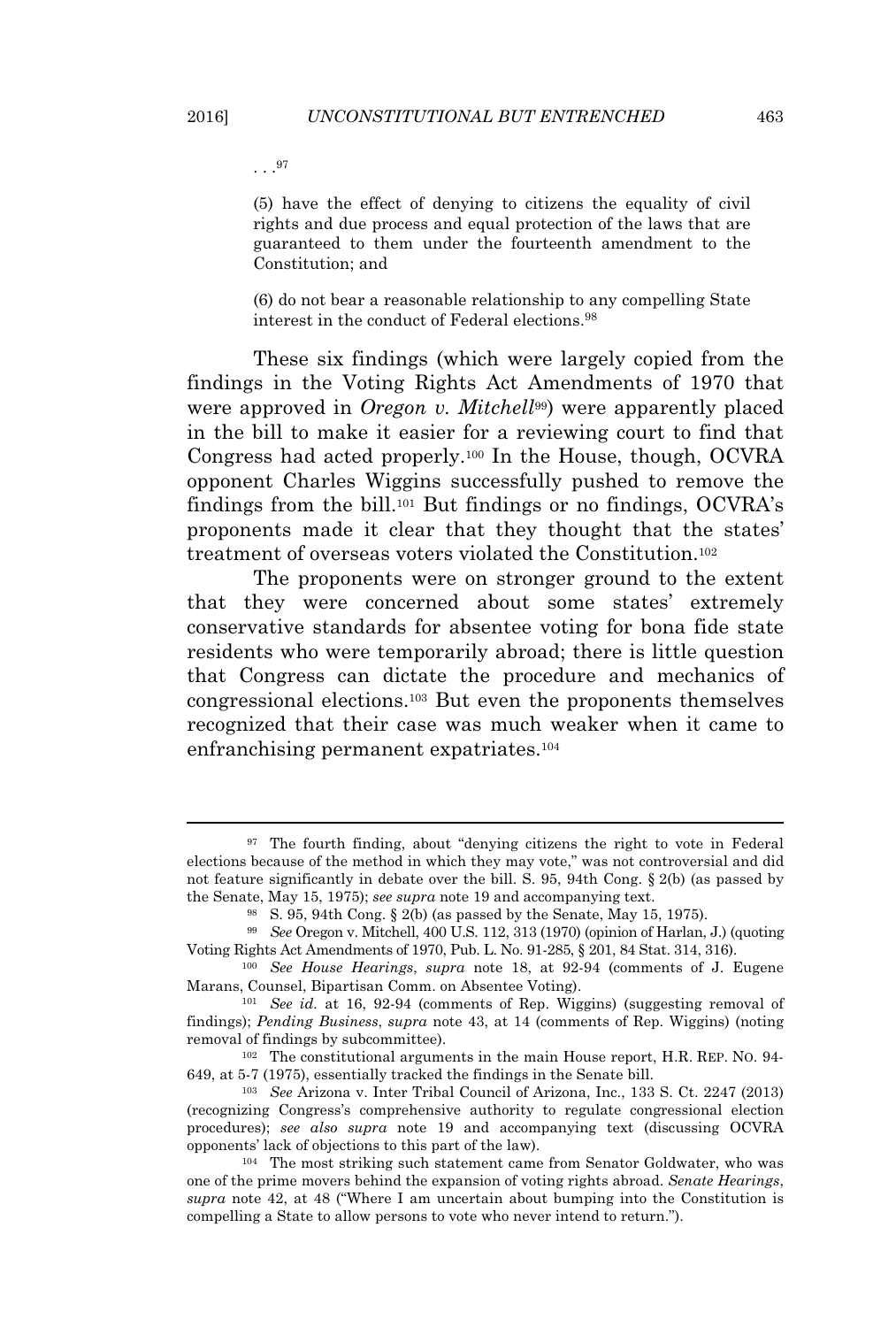# i. The Right to Vote

The Senate's first finding, regarding the "inherent constitutional right of citizens to vote in Federal elections," was a considerable overstatement.<sup>105</sup> While OCVRA's proponents were able to point in Supreme Court opinions to plenty of dicta that spoke of this right to vote in general terms,<sup>106</sup> they missed the point that the Constitution makes voting in congressional elections a matter of place, not just a matter of citizenship.<sup>107</sup> The right to vote in federal elections is undoubtedly a sort of privilege of national citizenship,<sup>108</sup> but voting in a *particular* state is not.<sup>109</sup> Representative Wiggins argued that if Congress had the power to pass OCVRA under these terms, it would also have the power to force California to let Floridians vote there—something that Congress should not be able to do either as a matter of policy or constitutional law.<sup>110</sup> Article I and the Seventeenth Amendment make federal voting a matter of state residence.<sup>111</sup>

Moreover, if the right to vote in federal elections were so inherent, that right would be violated when U.S. citizens living in D.C. or the territories are precluded from voting in congressional elections. While some proponents of OCVRA did acknowledge and express an interest in enfranchising—U.S. citizens in D.C. and the territories, they did not contend that the status quo in D.C. and the territories was unconstitutional.<sup>112</sup> Indeed, if it were, the problem would have been solvable through litigation rather

<sup>105</sup> *See House Hearings*, *supra* note 18, at 256, 259 (testimony of Mary C. Lawton, Deputy Assistant Att'y Gen.) (criticizing notion of an "inherent constitutional right to vote in Federal elections"); *see also Senate Hearings*, *supra* note 42, at 2 (statement of Sen. Pell) ("Essentially, these bills state that citizens, wherever situated have an inherent constitutional right to vote, and that such a right should not be denied simply because those citizens cannot claim a residence in any State.").

<sup>106</sup> *See, e.g.*, *Senate Hearings*, *supra* note 42, at 52 (memorandum of law from Sen. Goldwater) (citing deceptively broad-sounding Supreme Court language about the right to vote, from cases holding that § 1983 applied to voting rights).

<sup>&</sup>lt;sup>107</sup> *See id.* at 62 (testimony of Mary C. Lawton, Deputy Assistant Att'y Gen.); H.R. REP. NO. 94-649, at 15 (minority views).

<sup>108</sup> *See* H.R. REP. NO. 94-649, at 15 (minority views) (conceding this point). This right is obviously weak enough that U.S. citizens living in the territories do not enjoy it. But in the states, the Constitution guarantees a republican form of government, *see* U.S. CONST. art. IV, § 4, and extends this broad franchise to federal elections, *see id.* art. I, § 2, cl. 1; *id.* amend. XVII.

<sup>109</sup> *See* H.R. REP. NO. 94-649, at 15 (minority views); Shurtz, *supra* note 6, at 143.

<sup>110</sup> H.R. REP. NO. 94-649, at 13-14 (minority views).

<sup>111</sup> *See supra* Section II.A.2.a; *infra* text accompanying notes 150-152; *cf.* U.S. CONST. amend. XIV,  $\S 2$  (penalizing states for disenfranchising their "inhabitants").

<sup>112</sup> *See, e.g.*, *Senate Hearings*, *supra* note 42, at 58, 90 (comments of Sen. Pell). *But see id.* at 5 (statement of Sen. Mathias) (expressing desire to vindicate the constitutional right to vote of "every American citizen" through OCVRA—with no apparent consciousness of the similar, unaddressed plight of those in D.C. and the territories).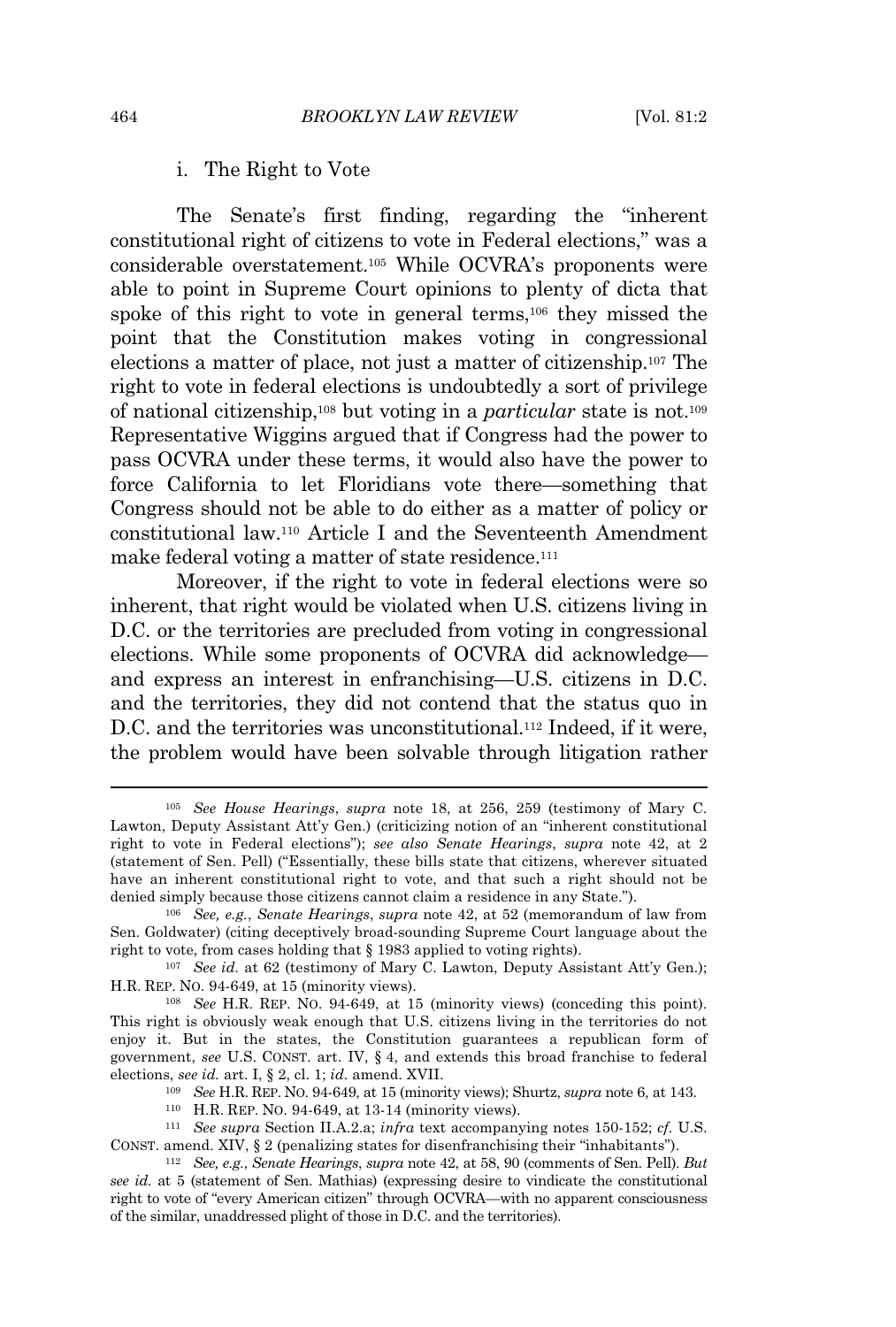than legislation.<sup>113</sup> In fact, though, such litigation has been unsuccessful because courts have recognized that the voters' need in congressional elections to be "people of the states" trumps any inherent right of citizens to vote.<sup>114</sup>

#### ii. The Right to Travel

Moving on to the Senate's second finding, excluding permanent expatriates also does not violate any "inherent constitutional right of citizens to enjoy their free movement to and from the United States."<sup>115</sup> The right to travel protected by OCVRA is different in many ways from the right to travel protected by earlier doctrine. Most of the legal authority regarding the right to travel deals with the right to move interstate *within* the United States.<sup>116</sup> To the extent that the law recognizes a right to leave the United States entirely, it sees that right as being significantly weaker; OCVRA's proponents incorrectly viewed the two rights as equal.<sup>117</sup> Also, the right to travel within the United States was generally couched as preventing states from discriminating

<sup>113</sup> *See House Hearings*, *supra* note 18, at 93 (comments of Rep. Wiggins) ("If it is a denial, all we need is a lawsuit which will declare whether he has a constitutional right or not.").

<sup>114</sup> *See, e.g.*, Adams v. Clinton, 90 F. Supp. 2d 35 (D.D.C.), *aff'd sub nom.* Alexander v. Mineta, 531 U.S. 940 (2000) (rejecting attempt by D.C. residents to establish congressional voting rights).

<sup>115</sup> The travel argument is presented in more detail in *Senate Hearings*, *supra* note 42, at 9, 53 (memorandum of law from Sen. Goldwater).

<sup>116</sup> *See, e.g.*, Saenz v. Roe, 526 U.S. 489, 500 (1999) (noting three components of right to travel, including "the right of a citizen of one State to enter and to leave another State, the right to be treated as a welcome visitor rather than an unfriendly alien when temporarily present in the second State, and, for those travelers who elect to become permanent residents, the right to be treated like other citizens of that State").

<sup>117</sup> In the House report accompanying OCVRA, the committee wrote that American citizens have "the same right to international travel and settlement as . . . [they have] to interstate travel and settlement." H.R. REP. NO. 94-649, at 5 (1975); *see also House Hearings*, *supra* note 18, at 88-89 (comments of J. Eugene Marans, Counsel, Bipartisan Comm. on Absentee Voting); *Senate Hearings*, *supra* note 42, at 10 (statement of Nathan Lewin, former Assistant Solicitor General and former Deputy Assistant Att'y Gen.). This was not true then. *See* Shapiro v. Thompson, 394 U.S. 618, 642-43, 643 n.1 (1969) (Stewart, J., concurring) (contrasting the powerful right to interstate travel with "mere conditional libert[ies]" like international travel that are "subject to regulation and control under conventional due process or equal protection standards"); *Senate Hearings*, *supra* note 42, at 63 (testimony of Mary C. Lawton, Deputy Assistant Att'y Gen.) (citing authority for notion that right to travel abroad "is seemingly not as absolute as the right of interstate travel"). It certainly is not true now. *See* Califano v. Aznavorian, 439 U.S. 170, 176-77 (1978) (quoting *Shapiro*, *supra*, and stating that the "Court has often pointed out the crucial difference between the freedom to travel internationally and the right of interstate travel," namely that the former is "virtually unqualified," while the latter is not); Haig v. Agee, 453 U.S. 280, 306 (1981) ("The Court has made it plain that the freedom to travel outside the United States must be distinguished from the right to travel within the United States." (emphasis omitted)).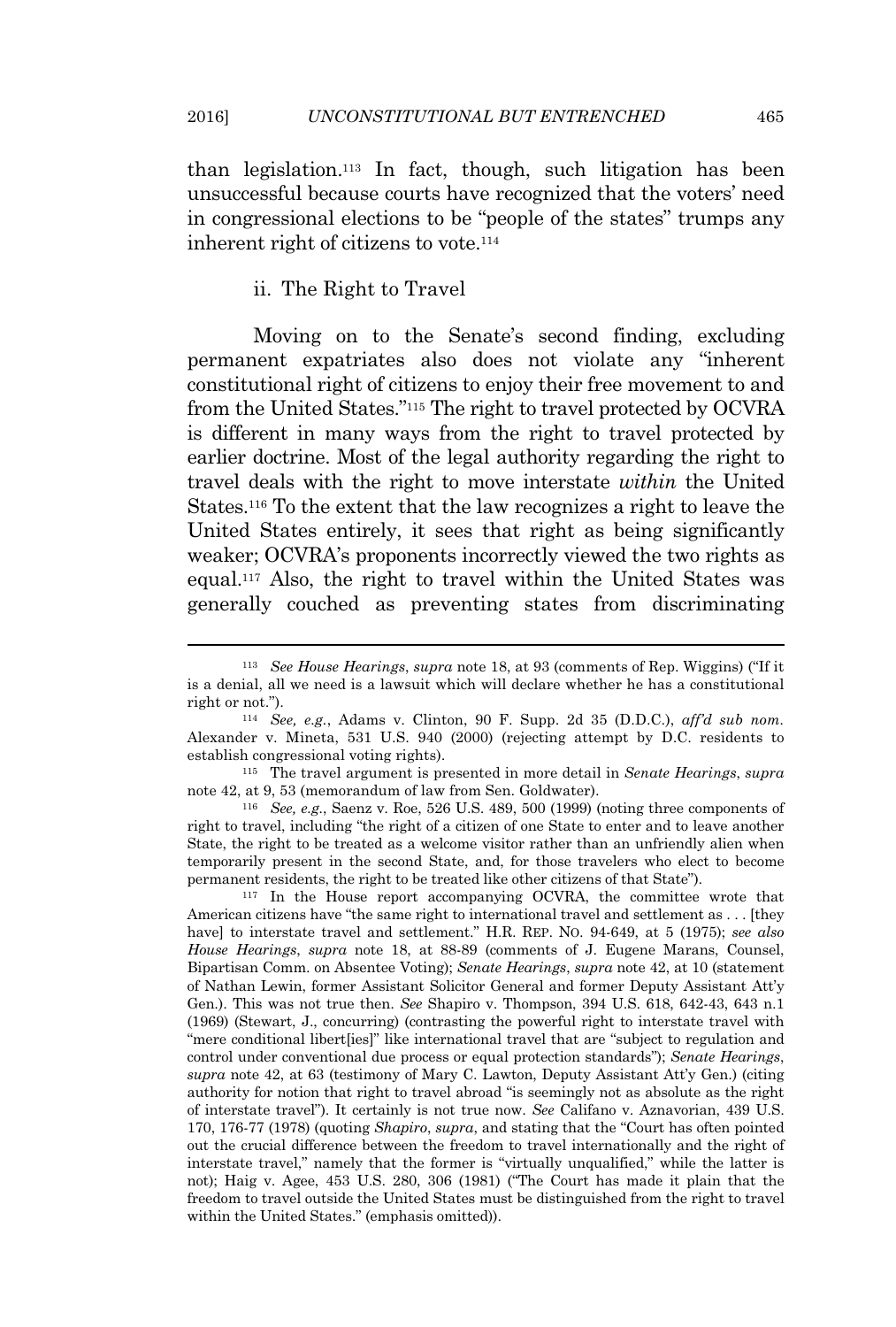against new arrivals, not as preventing the migrants' former states from recognizing their departures.<sup>118</sup>

Viewed in this light, OCVRA's opponents' argument is persuasive: it is an expatriate's own decision to change his formal domicile, not the decision to travel, that cost him the ability to vote before OCVRA.<sup>119</sup> Overseas voters complained that maintaining their stateside domicile subjected them to state and local taxation;<sup>120</sup> OCVRA and subsequent amendments eliminated that burden.<sup>121</sup> But the right to travel does not give citizens an unconditional right to emigrate without cost or consequence.<sup>122</sup>

Even when courts have held that the right to travel restricts state action, they have reaffirmed the states' ability to impose bona fide residency requirements. The most striking example is *Dunn v. Blumstein*, in which the Supreme Court struck down a Tennessee statute that required citizens to live in the state for a year in order to be eligible to vote.<sup>123</sup> The Court applied strict scrutiny to this requirement because it impinged on citizens' right to travel interstate.<sup>124</sup> In doing so, however, the Court took great pains to insulate bona fide residency requirements from such strictness.

We emphasize again the difference between bona fide residence requirements and durational residence requirements. We have in the past noted approvingly that the States have the power to require that voters be bona fide residents of the relevant political subdivision. An appropriately defined and uniformly applied requirement of bona fide residence may be necessary to preserve the basic conception of a political community, and therefore could withstand close constitutional scrutiny.<sup>125</sup>

<sup>121</sup> *See supra* note 93 and accompanying text.

<sup>122</sup> Some proponents of OCVRA went even further and contended that requiring expatriates to maintain a domicile—and thus the expense of a home—in the United States in order to vote amounted to an illegal poll tax. *See, e.g.*, *Senate Hearings*, *supra* note 42, at 67 (testimony of Sargent Shriver, Chairman, Ambassadors Comm. for Voting by Americans Overseas). This is incorrect. *See* Gura, *supra* note 6, at 191 (dismantling this argument).

- <sup>123</sup> Dunn v. Blumstein, 405 U.S. 330 (1972).
- <sup>124</sup> *Id.* at 341-43.

<sup>118</sup> *See* Shurtz, *supra* note 6, at 144; 16A C.J.S. *Constitutional Law* § 690 (2015).

<sup>119</sup> *See* H.R. REP. NO. 94-649, at 16 (minority views) (making this argument).

<sup>120</sup> *See Representation of the District of Columbia in the Congress: Hearings on H.J. Res. 280 Before the Subcomm. on Civil and Constitutional Rights of the H. Comm. on the Judiciary*, 94th Cong. 109 (1975) [hereinafter *Hearings on Representation of the District of Columbia*] (comments of Rep. Drinan); *House Hearings*, *supra* note 18, at 105 (comments of William C. Whyte, Vice President, United States Steel Corp.).

<sup>125</sup> *Id.* at 343-44 (citations and footnotes omitted); *see also* Holt Civic Club v. Tuscaloosa, 439 U.S. 60, 68-69 (1978) (citing long line of cases that "have uniformly recognized that a government unit may legitimately restrict the right to participate in its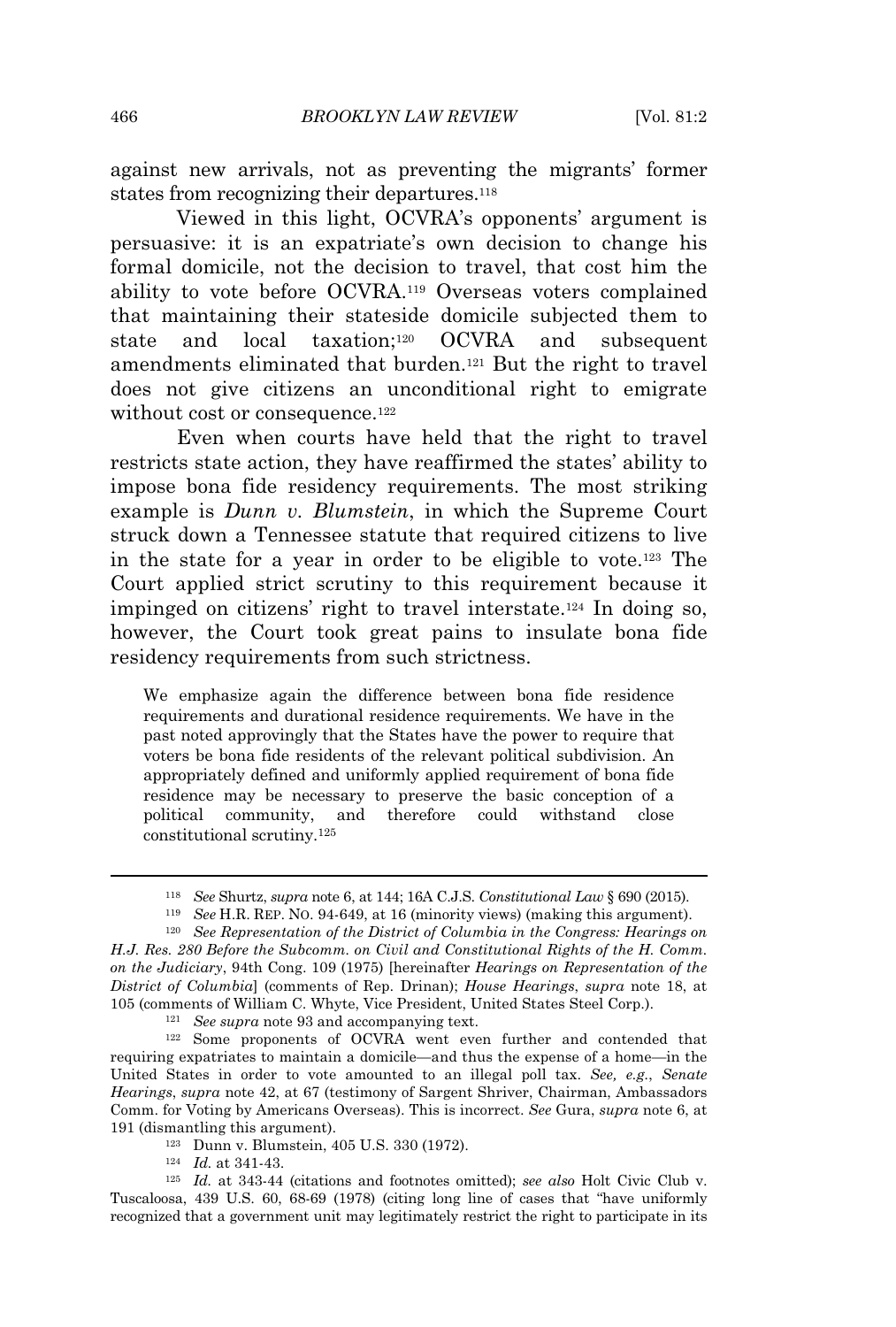In sum, whatever else the right to travel interstate may do, the right to travel abroad cannot trump bona fide residency requirements and cannot rewrite the People of the States Clauses.

The Senate's third finding, regarding privileges and immunities, was added without any clear notion of what it was supposed to mean. Perhaps it was included because Justice Douglas had relied on the Privileges or Immunities Clause in his *Oregon v. Mitchell* opinion, and the Senate wanted to court Justice Douglas's vote (and anyone else's who might agree with him) and had nothing to lose by including this finding.<sup>126</sup> But regardless of whether the proper place to situate the rights to vote and travel is the Privileges or Immunities Clause or the Due Process Clause (mentioned in the Senate's fifth finding), the same problems described above remain.

#### iii. Equal Protection

In addition to due process, the Senate's fifth finding mentioned equal protection. This was the strongest argument supporting Congress's power to pass OCVRA, even if it was not always the main argument pressed by proponents.<sup>127</sup> The primary contention here was that private citizens abroad were subject to restrictive state registration and voting standards, while states gave considerably more leeway to members of the military, other federal employees, and their dependents.<sup>128</sup>

<sup>128</sup> *See Senate Hearings*, *supra* note 42, at 55 (memorandum of law from Sen. Goldwater); H.R. REP. NO. 94-649, at 2-3 (1975). A separate equal protection argument was based on the fact that wealthy people living abroad were able to afford the expense of maintaining a stateside domicile—both the expense of owning and maintaining property and the expense of paying state and local taxes on it—while middle-class people were not. *Senate Hearings*, *supra* note 42, at 47 (statement of Sen. Goldwater). This was not really pressed as an equal protection violation per se, probably because

political processes to those who reside within its borders"); Hardy v. Lomenzo, 349 F. Supp. 617, 620-21 (1972) (deciding, in pre-OCVRA case, that a New Yorker who relocated to New Zealand had no right to vote absentee, because the Constitution does not preclude states from enforcing bona fide residence requirements); *supra* note 68 (noting Archibald Cox's implication that bona fide residence requirements are acceptable).

<sup>126</sup> Oregon v. Mitchell, 400 U.S. 112, 149-50 (1970) (opinion of Douglas, J.); *cf. House Hearings*, *supra* note 18, at 256 (testimony of Mary C. Lawton, Deputy Assistant Att'y Gen.) (discussing privileges and immunities finding).

<sup>127</sup> *See, e.g.*, *House Hearings*, *supra* note 18, at 272 (statement of J. Eugene Marans, Counsel, Bipartisan Comm. on Absentee Voting); *Senate Hearings*, *supra* note 42, at 84 (statement of J. Kevin Murphy, Chairman, Bipartisan Comm. on Absentee Voting); *id.* at 12-13 (statement of Nathan Lewin, former Assistant Solicitor General and former Deputy Assistant Att'y Gen.); 121 CONG. REC. 1259 (1975) (statement of Rep. Frenzel); *see also House Hearings*, *supra*, at 259 (testimony of Mary C. Lawton, Deputy Assistant Att'y Gen.) (conceding that differential treatment of public and private expatriates is "probably an equal protection problem"). Credit for the equal protection argument should extend to Davidson, *supra* note 73.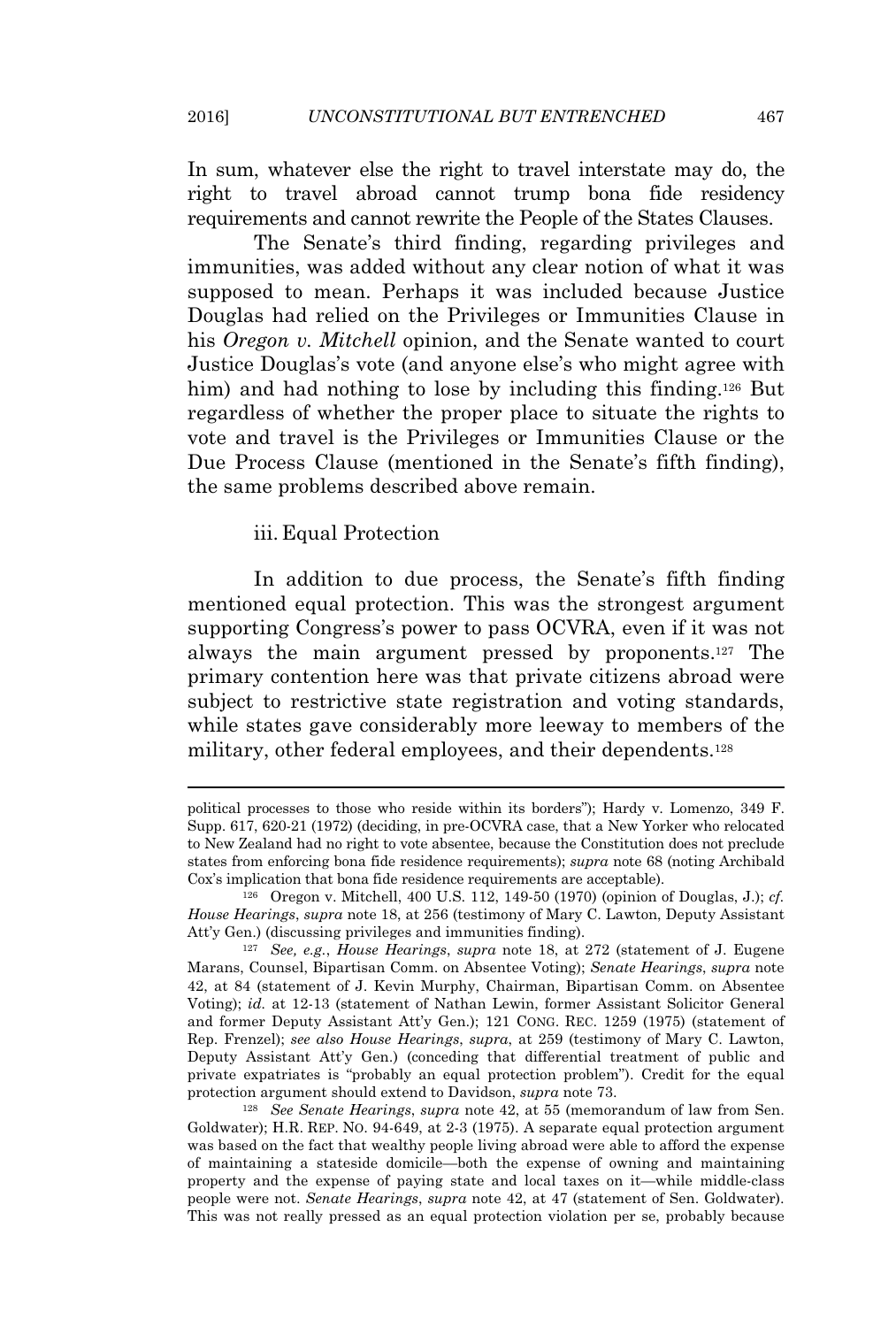OCVRA's proponents correctly noted that this was discrimination and that it was intentional. (Of course, the roots of this preferential treatment were in previous federal legislation, which had encouraged states to treat federal employees this way, but Congress had since updated its recommendations to include private citizens abroad, and many states had just declined to follow along.129) The rights to vote and travel are inherently limited by the People of the States Clauses and the states' corresponding power to enact bona fide residence requirements,<sup>130</sup> but the right of private expatriates to be treated the same as public expatriates is not. To the extent that a state lets public expatriates vote, private expatriates can claim an entitlement to equal treatment.

Representative Wiggins argued that the Equal Protection Clause was inapplicable because on its face it only restricts a state from "deny[ing] to any person *within its jurisdiction* the equal protection of the laws." <sup>131</sup> Wiggins argued that someone who is, by definition, both a nonresident of the state and physically located outside of its borders is not within the state's jurisdiction and so is not protected by the Equal Protection Clause.<sup>132</sup> This reasoning is questionable. The Supreme Court has interpreted the phrase "within its jurisdiction" as applying the Fourteenth Amendment "to all within a State's boundaries, and to all upon whom the State would impose the obligations of its laws." <sup>133</sup> While someone lacking minimum contacts with a state would seem unlikely to meet even this liberal standard,<sup>134</sup> a former resident who is trying to vote in a state and is being turned away is seemingly one upon whom the state is "imposing the obligations of its laws" (here, its residency requirement for voting). Moreover, to the extent that the state is allowing some expatriates to vote—

this was a matter of disparate impact rather than overt discrimination, and because wealth is not a suspect classification for equal protection purposes.

<sup>129</sup> *See supra* text accompanying notes 27-33.

<sup>130</sup> *See Senate Hearings*, *supra* note 42, at 64 (testimony of Mary C. Lawton, Deputy Assistant Att'y Gen.) (noting states' clear constitutional authority to maintain bona fide residence requirements); *supra* text accompanying notes 123-125.

<sup>131</sup> U.S. CONST. amend. XIV, § 1 (emphasis added).

<sup>132</sup> H.R. REP. NO. 94-649, at 15 (minority views). Note that even under this view, states would be unable to discriminate in voting among those outside the jurisdiction on the basis of race (*see* U.S. CONST. amend XV) or sex (*see id.* amend XIX), or to do anything else that would not pass rational basis scrutiny.

<sup>133</sup> Plyler v. Doe, 457 U.S. 202, 214 (1982).

<sup>134</sup> *See* Duffy *ex rel.* Duffy v. Meconi, 395 F. Supp. 2d 132, 138 (D. Del. 2005) ("[I]n cases where a person has minimum contacts, a state must not deny equal protection of its laws to that person . . . even if he is not physically within the state's territorial jurisdiction.").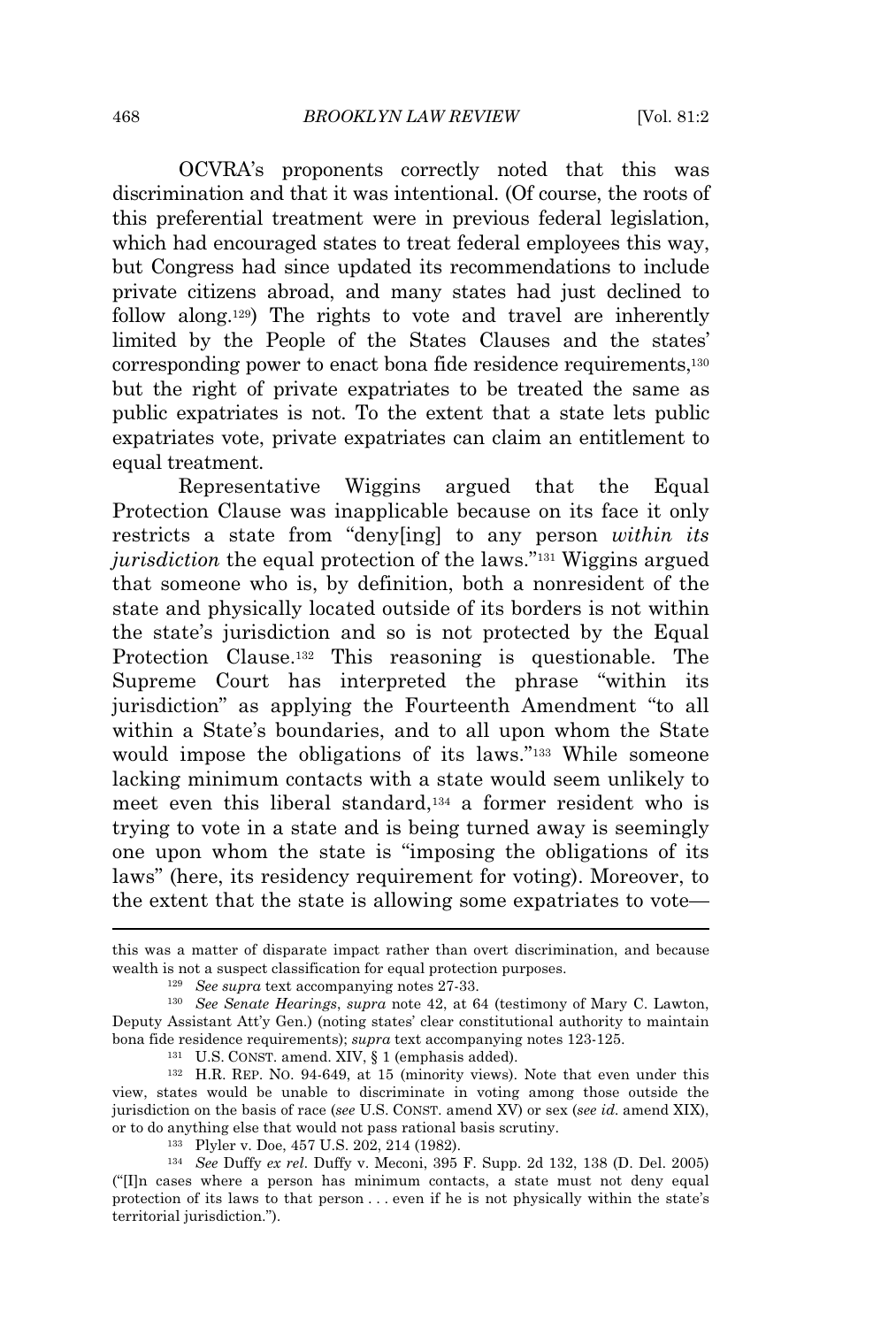thus bringing them within its jurisdiction—it would seem that others who are similarly situated but are not allowed to vote should be able to challenge that unequal treatment.<sup>135</sup>

But concluding that the Equal Protection Clause applies is just the start; applying the clause is complicated. OCVRA's opponents can argue for mere rational basis review (because private citizens are not a suspect class), but OCVRA's proponents can claim that strict scrutiny applies (because voting is a fundamental right). It is not clear how the Supreme Court would have answered these questions in 1975, but more recent case law has constructed a test requiring that in "evaluating a constitutional challenge to an election regulation [a court must] weigh the asserted injury to the right to vote against the 'precise interests put forward by the State as justifications for the burden imposed by its rule."<sup>136</sup>

It is unfortunately unclear how the Court would handle states' differential treatment of public and private expatriates. For one thing, it is uncertain just what justifications the states would proffer for the differential treatment. Perhaps federal employees are easier to track, $137$  or perhaps there is a greater public interest in and sympathy for accommodating their deployments overseas.<sup>138</sup> In the related context of the census, courts have approved the inclusion of overseas federal employees even while private citizens are entirely excluded.<sup>139</sup>

<sup>139</sup> *See* Franklin v. Massachusetts, 505 U.S. 788, 792-93 (1992) (challenging 1990 Census); *Evans*, 143 F. Supp. 2d at 1293 (challenging 2000 Census); *cf. House*

<sup>135</sup> *See id.* at 137-38.

<sup>136</sup> Crawford v. Marion Cty. Election Bd., 553 U.S. 181, 190 (2008) (quoting Anderson v. Celebrezze, 460 U.S. 780 (1983)). Three other Justices, led by Scalia, rejected the Court's formulation in favor of a more categorical approach. *See id.* at 204-05 (Scalia, J., concurring) ("'[S]trict scrutiny is appropriate only if the burden is severe.' Thus, the first step is to decide whether a challenged law severely burdens the right to vote." (alteration in original) (citations omitted) (quoting Clingman v. Beaver, 544 U.S. 581, 592 (2005))). But two other Justices, while dissenting on the merits, agreed more with the majority's approach. *See id.* at 209 (Souter, J., dissenting) ("[A] State may not burden the right to vote merely by invoking abstract interests, be they legitimate, or even compelling, but must make a particular, factual showing that threats to its interests outweigh the particular impediments it has imposed." (citation omitted)); *cf.* Igartua De La Rosa v. United States, 32 F.3d 8, 10-11 (1st Cir. 1994) (using rational basis standard in case challenging nonapplication of UOCAVA to people moving to Puerto Rico, because no fundamental rights were infringed nor suspect classes affected).

<sup>137</sup> *See* Utah v. Evans, 143 F. Supp. 2d 1290, 1301 (D. Utah 2001) (using this to justify the census counting certain overseas public employees but not their private counterparts).

<sup>138</sup> This sentiment seems to have animated the preferential treatment given to military personnel in the law that preceded OCVRA. *See, e.g.*, S. REP. NO. 84-580, at 3 (1955); *cf. Evans*, 143 F. Supp. 2d at 1300-01. *But see* Davidson, *supra* note 73, at 482 (rejecting attempts to differentiate public and private expatriates).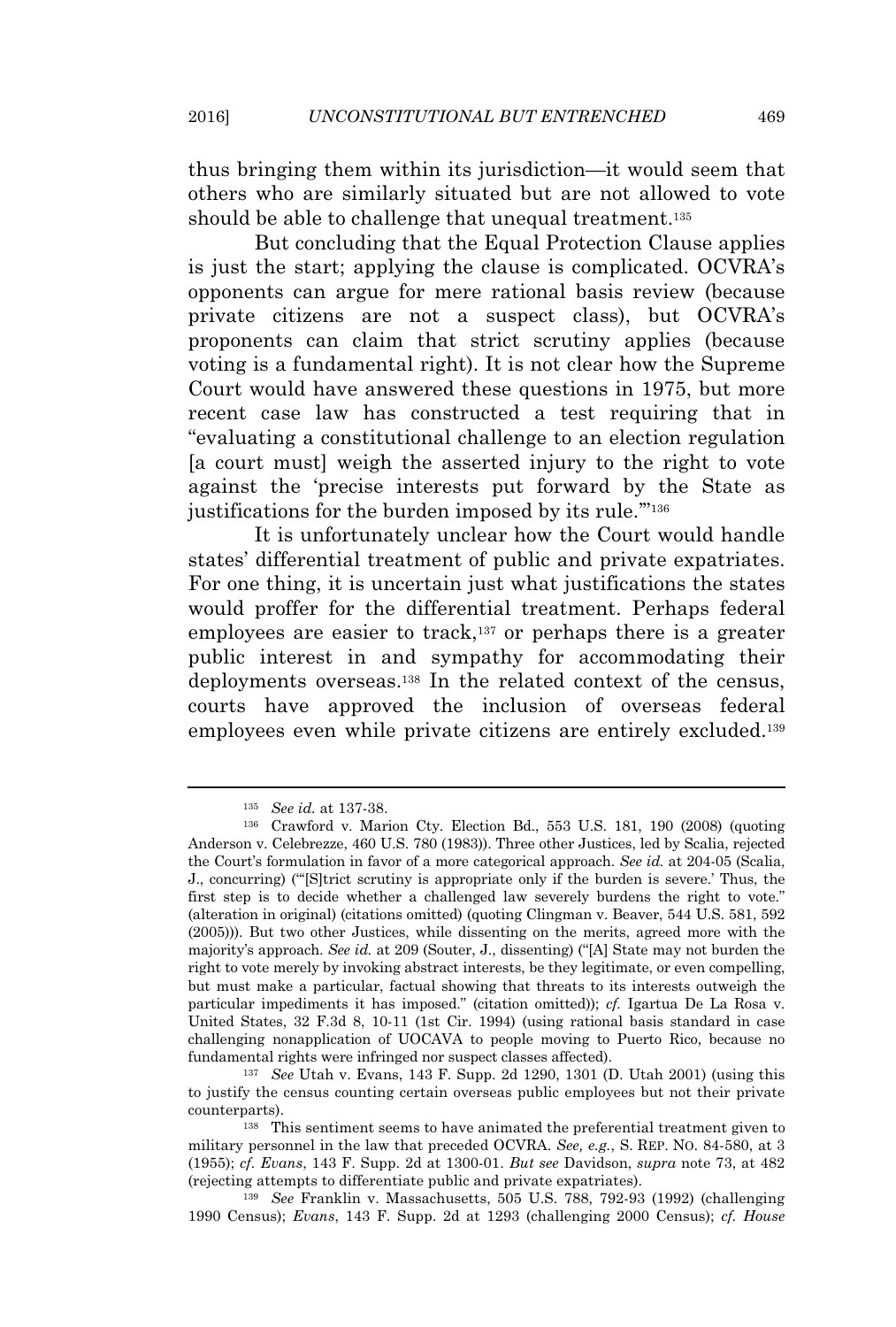Most significantly for the purposes of this article, the category of public expatriates serving the country is distinguishable from the category of private, permanent expatriates who have left the United States with no intention of ever returning.

It is also unclear how the Court would view the infringement of the right to vote in this situation. As discussed, permanent expatriates do not have any constitutional right to vote in the states where they no longer live; no right, no infringement.<sup>140</sup> If the infringement is instead understood as violating permanent expatriates' right to equal treatment, though, it becomes more important that private employment is not a suspect classification. The states would still need an adequate reason for this discrimination to pass rational basis review—and again, it is uncertain just what their reasons might be—but the bar would be low.

By contrast, consider the very different result when there really is a right to vote being violated. In *Carrington v. Rash*, the Supreme Court struck down a Texas law that barred people who moved to Texas in the course of their military duty from ever voting in Texas as long as they remained in the military.<sup>141</sup> Discriminating between "qualified voters within the state" on the basis of their occupation was simply not permissible, the Court said.<sup>142</sup> But the key language here is "within the state," and the case the Court quoted for that phrase put it even more starkly.

*Once the geographical unit for which a representative is to be chosen is designated*, all who participate in the election are to have an equal vote—whatever their race, whatever their sex, whatever their occupation, whatever their income, and wherever their home may be *in that geographical unit*. This is required by the Equal Protection Clause of the Fourteenth Amendment. . . . [T]here is no indication in the Constitution that . . . occupation affords a permissible basis for distinguishing between qualified voters *within the State*. 143

In other words, even the argument for private expatriates' equality is greatly weakened by the fact that they are not residents of their former states.

This suggests a narrower approach that might have worked better for OCVRA's proponents. If OCVRA had framed

<sup>142</sup> *Id.* at 96 (quoting Gray v. Sanders, 372 U.S. 368, 380 (1963)).

*Hearings*, *supra* note 18, at 261 (testimony of Mary C. Lawton, Deputy Assistant Att'y Gen.) (noting complications OCVRA presents for the census).

<sup>140</sup> *See supra* text accompanying notes 105-114.

<sup>141</sup> Carrington v. Rash, 380 U.S. 89 (1965).

<sup>143</sup> *Gray*, 372 U.S. at 379-80 (emphasis added).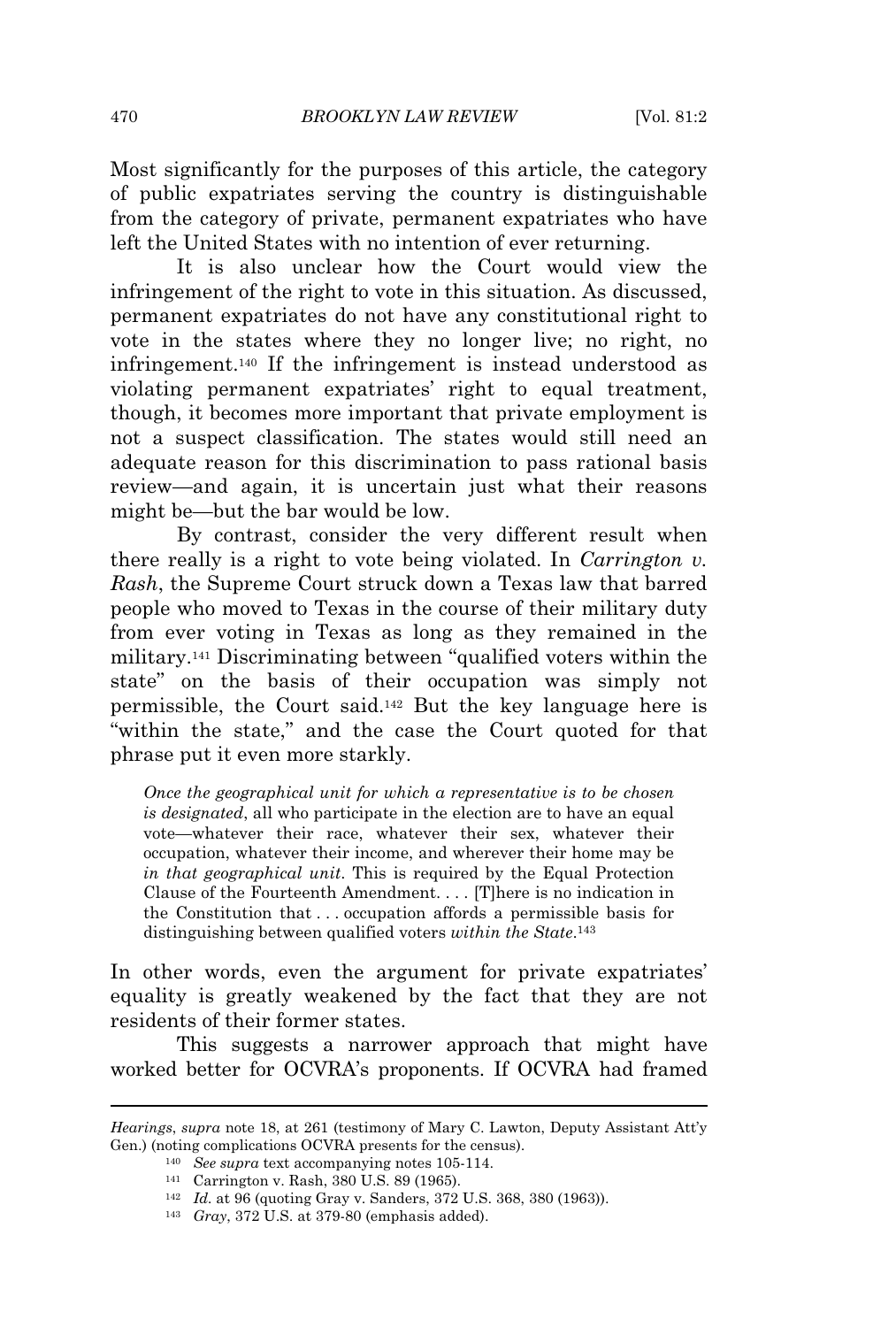the issue as making it easier for private expatriates to prove—on equal terms with public expatriates—that they retained their stateside domiciles, it would have been much easier for Congress to rely on authority like *Carrington* to establish a claim for authority under Section 5 of the Fourteenth Amendment. OCVRA's opponents did not dispute that *bona fide residents* were entitled to equal treatment when they were abroad regardless of whether they were publicly or privately employed.<sup>144</sup> But by granting voting rights outright to nonresidents qua nonresidents, Congress undermined itself.

None of this is to say that OCVRA (and by extension, UOCAVA) would necessarily lose the equal protection argument. It might be that even nonresidents who are not members of a suspect class might have enough of a right to equal treatment here to trump whatever justifications a state could offer. But even if that is so, it is unclear that OCVRA's remedy—enfranchising them—is an appropriate one. Given all the other problems with letting nonresidents vote, a better remedy might have been to disenfranchise all permanent expatriates, including the public ones, or to disenfranchise only the most detached—but on equal terms for public and private expatriates. Perhaps that would have been a tough sell politically, but legally, that is beside the point.

# iv. Residency Requirements

The Senate's final finding was that residence requirements did not "bear a reasonable relationship to any compelling State interest in the conduct of Federal elections," which was its relaxed version of the test needed at the time to determine that an infringement of a fundamental right was justified.<sup>145</sup> OCVRA's proponents noted that while residence requirements might make sense for determining eligibility to vote in state and local elections, federal elections were more about national issues.<sup>146</sup> The proponents took pains to have the record reflect that there were hundreds of thousands of overseas citizens who were well informed and interested in the

<sup>144</sup> *See* Shurtz, *supra* note 6, at 145.

<sup>145</sup> *Cf.* Dunn v. Blumstein, 405 U.S. 330, 342 (1972) (quoting Shapiro v. Thompson, 394 U.S. 618, 634 (1969) (requiring—more strictly—that infringements be "*necessary* to promote a compelling governmental interest" (emphasis added))).

<sup>146</sup> *See, e.g.*, *House Hearings*, *supra* note 18, at 17 (comments of Sen. Mathias) (contrasting expatriates' interest in national versus local issues and conceding their disconnection with the latter).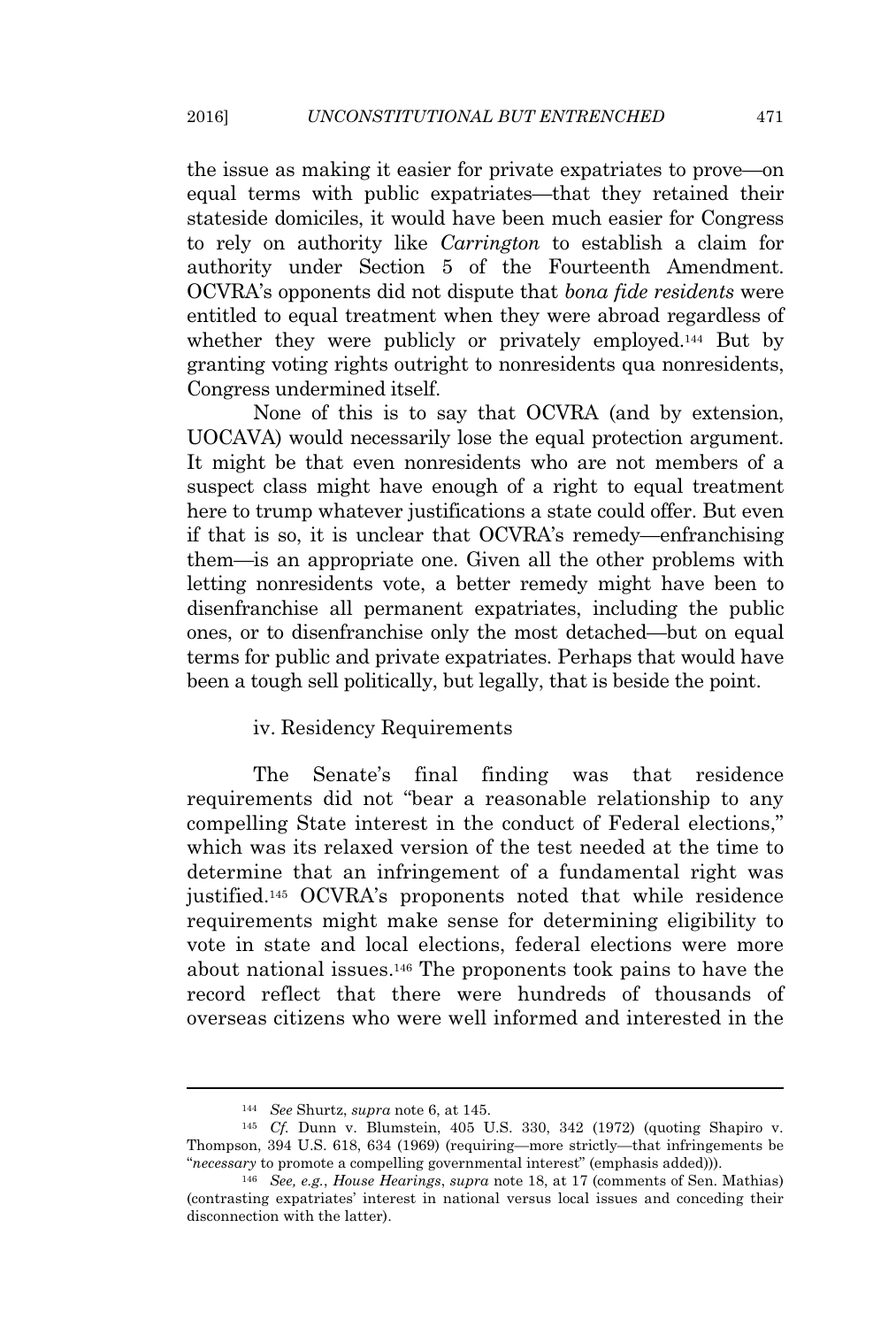doings of the federal government.<sup>147</sup> Given this national scope, having eligibility turn on one's local address did not seem "compelling" to the proponents.

This factor does not really add to the legal argument, though. If one believes (as one should) that the Constitution requires states to choose their representatives and senators by a vote of eligible "people of the state," then it is not only a compelling state interest but also a constitutional necessity for the state to have some sort of residence requirement. Even if it would be theoretically acceptable for the state to define former residents as current "people of the state," it is hard to argue that the Constitution *requires* anything of the sort.<sup>148</sup> Conversely, the Supreme Court has recognized that even when nonresidents have a direct interest in the workings of an area's government, that is not sufficient to give them a right to vote there.<sup>149</sup>

Even those who do not credit the People of the States Clauses with this much potency must confront the fact that a state and its people have an interest in effective representation *of themselves* in Congress. Here too, voting is a matter not just of citizenship but also of place. This junction is summed up perfectly by the Supreme Court's declaration that "a citizen has a constitutionally protected right to participate in elections on an equal basis with other citizens *in the jurisdiction*." 150 Members of the House and Senate represent constituencies, which is a term for both the land in a state or district and the people in it.<sup>151</sup> When someone who no longer lives in a

<sup>147</sup> *See* H.R. REP. NO. 94-649, at 2 (1975); *Senate Hearings*, *supra* note 42, at 78 (testimony of Eugene L. Stockwell, Associate General Secretary, National Council of Churches); *id.* at 69-70 (testimony of Sargent Shriver, Chairman, Ambassadors Comm. for Voting by Americans Overseas).

<sup>148</sup> *Cf. Senate Hearings*, *supra* note 42, at 64 (testimony of Mary C. Lawton, Deputy Assistant Att'y Gen.) (rejecting notion that abolition of residency requirements is "plainly adapted" (in the words of the test used at the time) to securing Fourteenth Amendment rights).

<sup>149</sup> *See* Holt Civic Club v. Tuscaloosa, 439 U.S. 60, 70 (1978) ("The line heretofore marked by this Court's voting qualifications decisions coincides with the geographical boundary of the governmental unit at issue, and we hold that appellants' case, like their homes, falls on the farther side.").

<sup>150</sup> *Dunn*, 405 U.S. at 336 (emphasis added). The *Dunn* Court also noted that "[a]n appropriately defined and uniformly applied requirement of bona fide residence may be necessary to preserve the *basic conception of a political community*, and therefore could withstand close constitutional scrutiny." *Id.* at 343-44 (emphasis added); *see also Senate Hearings*, *supra* note 42, at 65 (testimony of Mary C. Lawton, Deputy Assistant Att'y Gen.); Gura, *supra* note 6, at 192.

<sup>151</sup> *See Senate Hearings*, *supra* note 42, at 63 (testimony of Mary C. Lawton, Deputy Assistant Att'y Gen.) (noting that legislators "represent local and State interests"); *House Hearings*, *supra* note 18, at 90 (comments of Rep. Wiggins) ("There is nothing to support that a Member of Congress is a national legislator either, he is a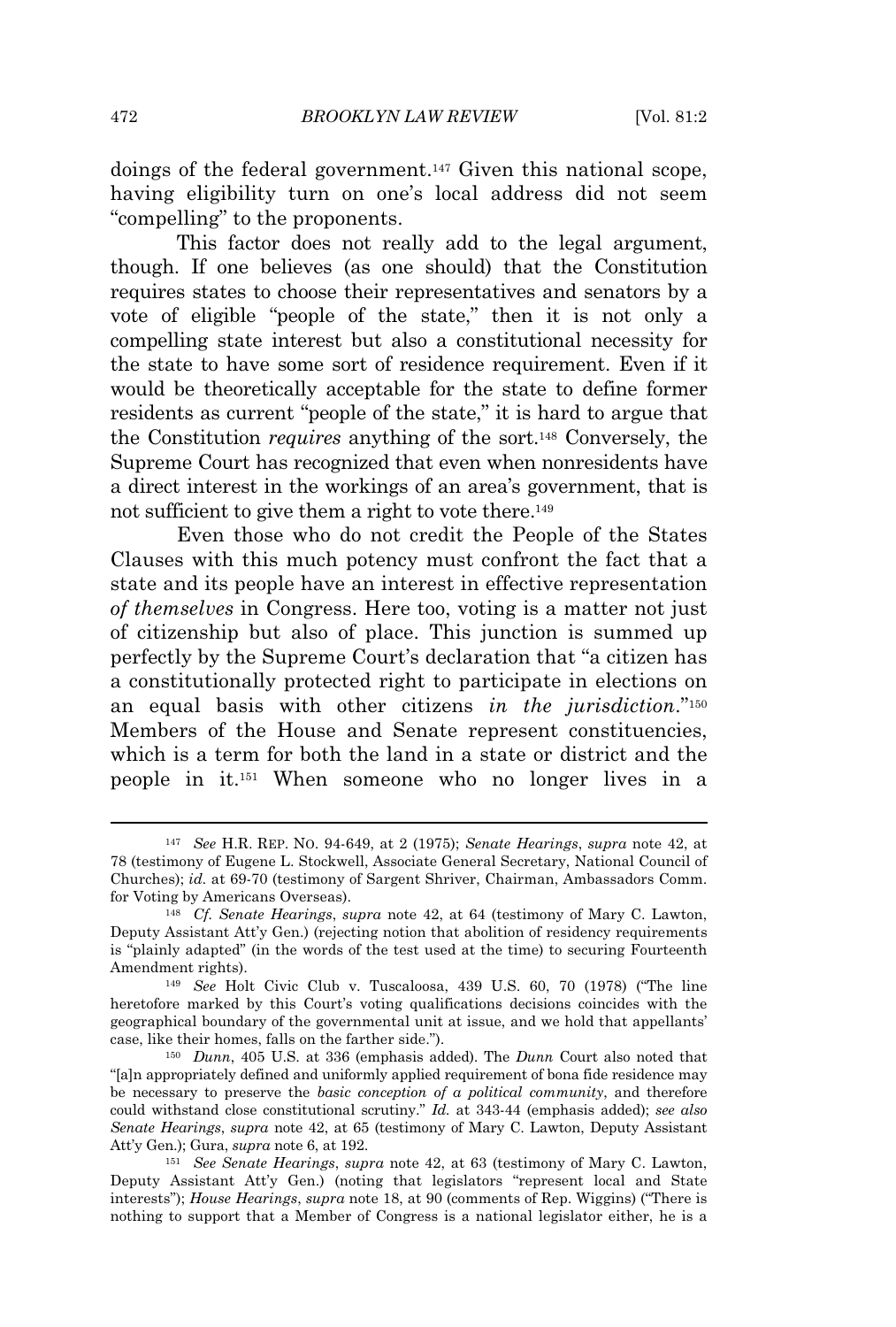constituency gets to vote there, it subverts the jurisdiction's democratic geography and clouds the question of whom the elected member represents.<sup>152</sup> Anyone who votes in the district obviously has a claim on the member's attention—that is the whole point of democratic elections—but for people outside the constituency and beyond the state's jurisdiction to get that sort of attention is constitutionally uncomfortable. The state's interest in preventing that certainly seems compelling.

To be sure, nonresident citizens do retain an interest in the operation of the federal government, and a distinct one at that. This is particularly so given that, almost alone in the world, the United States requires its expatriates to pay taxes on their foreign income.<sup>153</sup> One might say, then, that an appropriate corollary of the founding era's slogan of "no taxation without representation" is "with taxation comes representation." <sup>154</sup> But there is no such clause in the Constitution. Even if there were, ceasing to tax these people would solve the problem just as well as giving them the vote does. More to the point, it would do so without contravening the People of the States Clauses, which definitely are in the Constitution and are entitled to acknowledgment and respect.

*c.* Oregon v. Mitchell

Despite all of these constitutional objections, OCVRA's proponents had a potent weapon in reserve: *Oregon v. Mitchell*. 155 Not only did *Mitchell* offer several bases for Congress's power to protect the rights to vote and travel, it also specifically approved forcing states to let former residents vote in them.

But OCVRA's opponents had strong, convincing responses. To start, *Mitchell* saw the Court fracture and issue five opinions, none of which commanded majority support.<sup>156</sup> The result in *Mitchell* was the law of the land, but none of the reasoning contained in it was. Of course, OCVRA only would have needed five Justices' votes to be upheld, regardless of

representative of a district and a State."). *But see* Reynolds v. Sims, 377 U.S. 533, 562 (1964) ("Legislators represent people, not trees or acres.").

<sup>152</sup> *See* Shurtz, *supra* note 6, at 153-54.

<sup>153</sup> *See supra* note 17.

<sup>154</sup> *See* H.R. REP. NO. 94-649, at 11 (1975) (supplemental views of Rep. Frenzel) ("These people pay U.S. taxes, are U.S. citizens and should be allowed to vote in U.S. elections.").

<sup>155</sup> *See supra* Section II.A.1.

<sup>156</sup> *See House Hearings*, *supra* note 18, at 254-55 (testimony of Mary C. Lawton, Deputy Assistant Att'y Gen.) (noting fractured nature of *Mitchell*).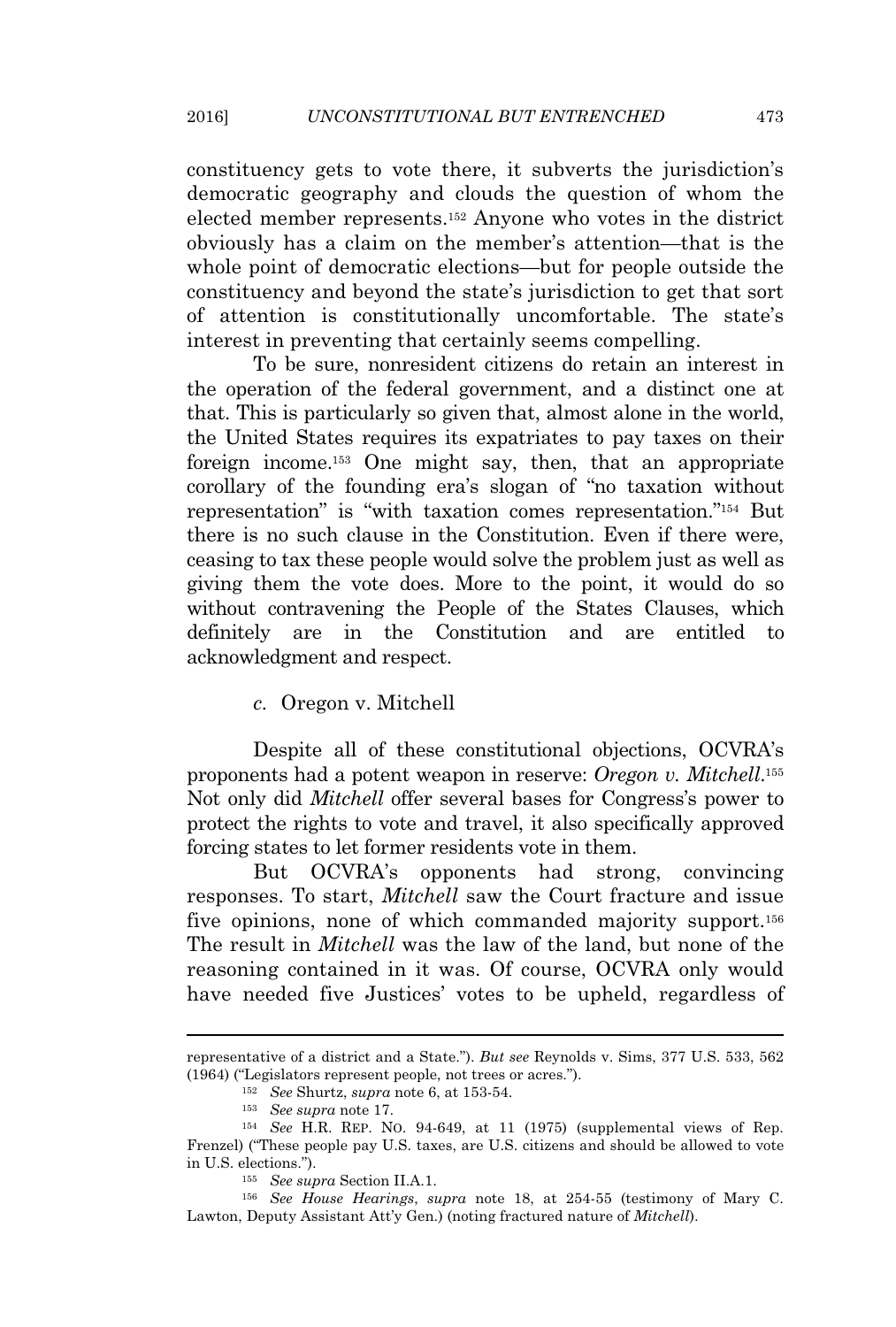whether those five agreed on a rationale. But peel away just one of the votes from *Mitchell* for being inapplicable to overseas voting, and the case would not save OCVRA at all.

*Mitchell* reviewed several parts of the Voting Rights Act Amendments of 1970. The ones relevant here are the lowering of the voting age to 18 and the restrictions on length-of-residency requirements in presidential elections. The voting-age provision had the complete support of only four Justices (Douglas in one opinion, and Brennan, White, and Marshall in another), who believed that it violated equal protection for states to bar 18- to 20-year-olds from voting in federal or state elections.<sup>157</sup> More precisely, they believed that Congress could reasonably conclude this by using the deferential approach to Fourteenth Amendment Section 5 power seen in *Katzenbach v. Morgan*. 158

Justice Black voted to uphold the voting-age provision only as applied to federal elections.<sup>159</sup> He did not use the Fourteenth Amendment.<sup>160</sup> Instead, he noted that while the Constitution gave the states the power to regulate the "Times, Places and Manner of holding Elections for Senators and Representatives," it also provided that "Congress may at any time by Law make or alter such Regulations, except as to the Places of chusing Senators."<sup>161</sup> Significantly, Justice Black believed that the Elections Clause empowered Congress to set voter-qualification standards, presumably as part of the "manner" of holding elections.<sup>162</sup>

It is easy to see how those members of Congress who cared might have thought that this lineup of votes boded well for OCVRA's enfranchisement of permanent expatriates. As in *Mitchell*, OCVRA's defenders could ignore the four dissenters and simply cobble together five votes from those Justices who (1) deferred to Congress's sense that Fourteenth Amendment rights were at stake or (2) thought Congress had a general power to prescribe voter qualifications in congressional elections. But Justice Black, the crucial fifth vote, had died in 1971. Commanding only one vote, Justice Black's reasoning did not

<sup>157</sup> Oregon v. Mitchell, 400 U.S. 112, 135-44 (1970) (opinion of Douglas, J.); *id.* at 239-81 (opinion of Brennan, J.).

<sup>158</sup> *Id.* at 141 (opinion of Douglas, J.) (applying *Morgan* and its broad approach to Section 5); *id.* at 248 (opinion of Brennan, J.) (asking, per *Morgan*, whether Congress made a reasonable determination that a factual basis existed to find a Fourteenth Amendment violation); *see supra* text accompanying notes 65-67.

<sup>159</sup> *Mitchell*, 400 U.S. at 119-31 (opinion of Black, J.).

<sup>160</sup> *Id.* at 126-30 (opinion of Black, J.).

<sup>161</sup> U.S. CONST. art. I, § 4; *Mitchell*, 400 U.S. at 119-24 (opinion of Black, J.).

<sup>162</sup> *Mitchell*, 400 U.S. at 119-24 (opinion of Black, J.).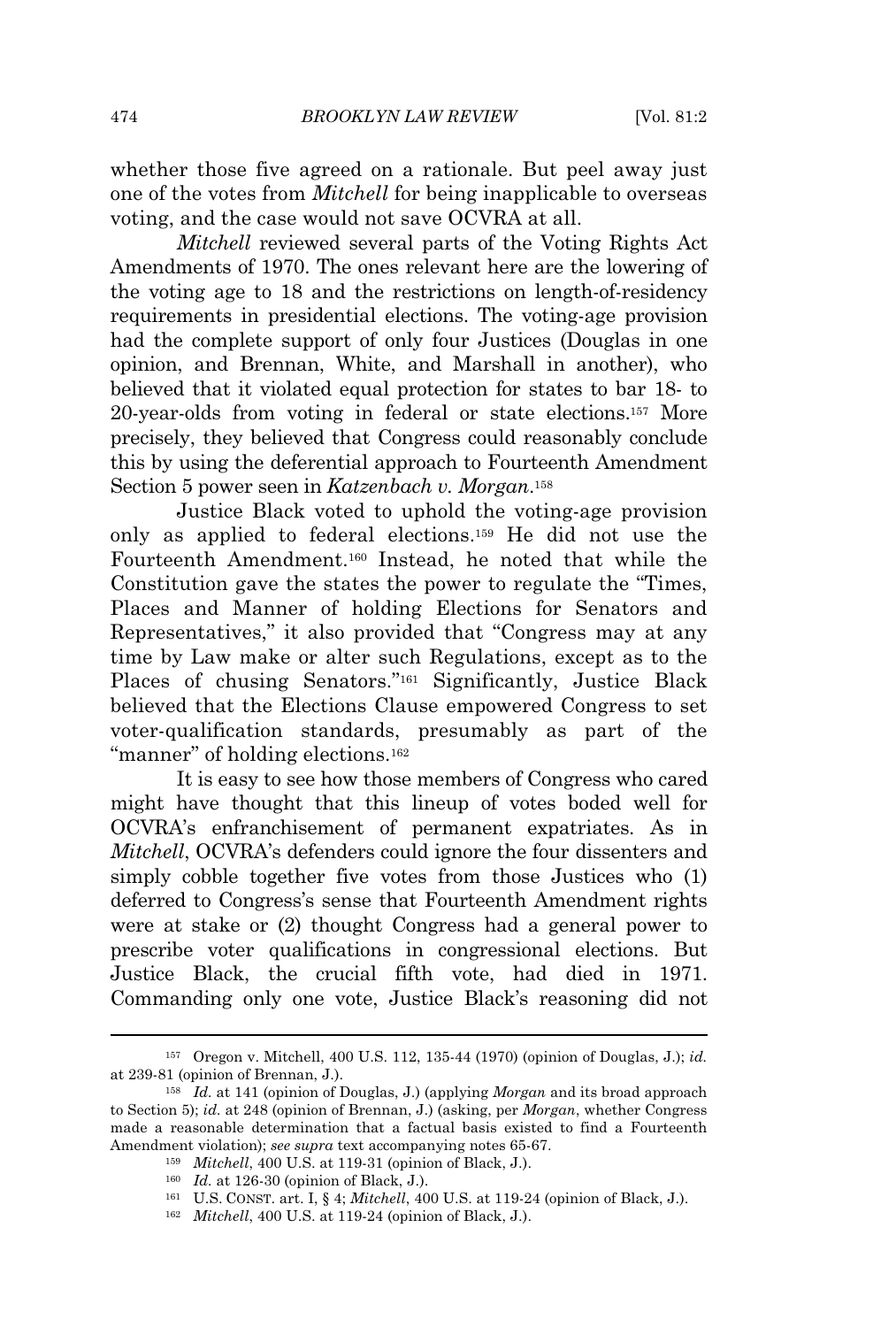represent any sort of binding precedent. There was little prospect of anyone else agreeing with his broad reading of Congress's "manner" power.<sup>163</sup>

In declining to endorse Justice Black's views, moreover, the other eight Justices were on solid ground. By conflating voter qualifications with the "manner" in which an election was held, Justice Black's Elections Clause approach ignored Article I, Section 2, Clause 1, which is explicitly devoted to voter qualifications.<sup>164</sup> The Supreme Court recently reiterated that Justice Black's approach is disfavored, stating that "the Elections Clause [only] empowers Congress to regulate *how* federal elections are held, but not *who* may vote in them," and noting how a majority in *Mitchell* specifically rejected Justice Black's expansive vision of the Elections Clause.<sup>165</sup> It is therefore hard to see how *Mitchell*'s approval of lowering the voting age legitimizes OCVRA in any way.

In the other relevant portion of *Mitchell*, the Court upheld the portion of the Voting Rights Act Amendments of 1970 that barred states from imposing durational residency requirements of longer than 30 days in presidential elections and gave voters who had been in their new states for fewer than 30 days a right to vote in presidential elections in their old states. In some ways, this was even more helpful for OCVRA's proponents. Eight Justices voted to uphold this part of the statute (albeit in four distinct opinions).<sup>166</sup> Moreover, this dealt with residency requirements—including forcing states to let former residents vote in them—and thus spoke more directly to the issues at hand with OCVRA.

Nevertheless, OCVRA was, again, distinguishable enough that the proponents' confident use of *Mitchell* was misguided. One difference was that this part of the Voting Rights Act Amendments of 1970 only applied to presidential elections.<sup>167</sup> While the various opinions in *Mitchell* signaled that the Amendments would have been constitutional if they had applied to congressional elections as well, those signals were dicta—some

<sup>163</sup> *See* Shurtz, *supra* note 6, at 147-48.

<sup>164</sup> Criticisms of Justice Black appear in *House Hearings*, *supra* note 18, at 255 (testimony of Mary C. Lawton, Deputy Assistant Att'y Gen.), *Senate Hearings*, *supra* note 42, at 62 (testimony of Mary C. Lawton, Deputy Assistant Att'y Gen.), and H.R. REP. NO. 94-649, at 19 (1975) (minority views); *infra* Section II.B.1.

<sup>165</sup> Arizona v. Inter Tribal Council of Arizona, Inc., 133 S. Ct. 2247, 2257-58, 2258 n.8 (2013).

<sup>166</sup> *Mitchell*, 400 U.S. at 118-19 (opinion of Black, J.) (summarizing votes on this question).

<sup>167</sup> *See* Shurtz, *supra* note 6, at 149.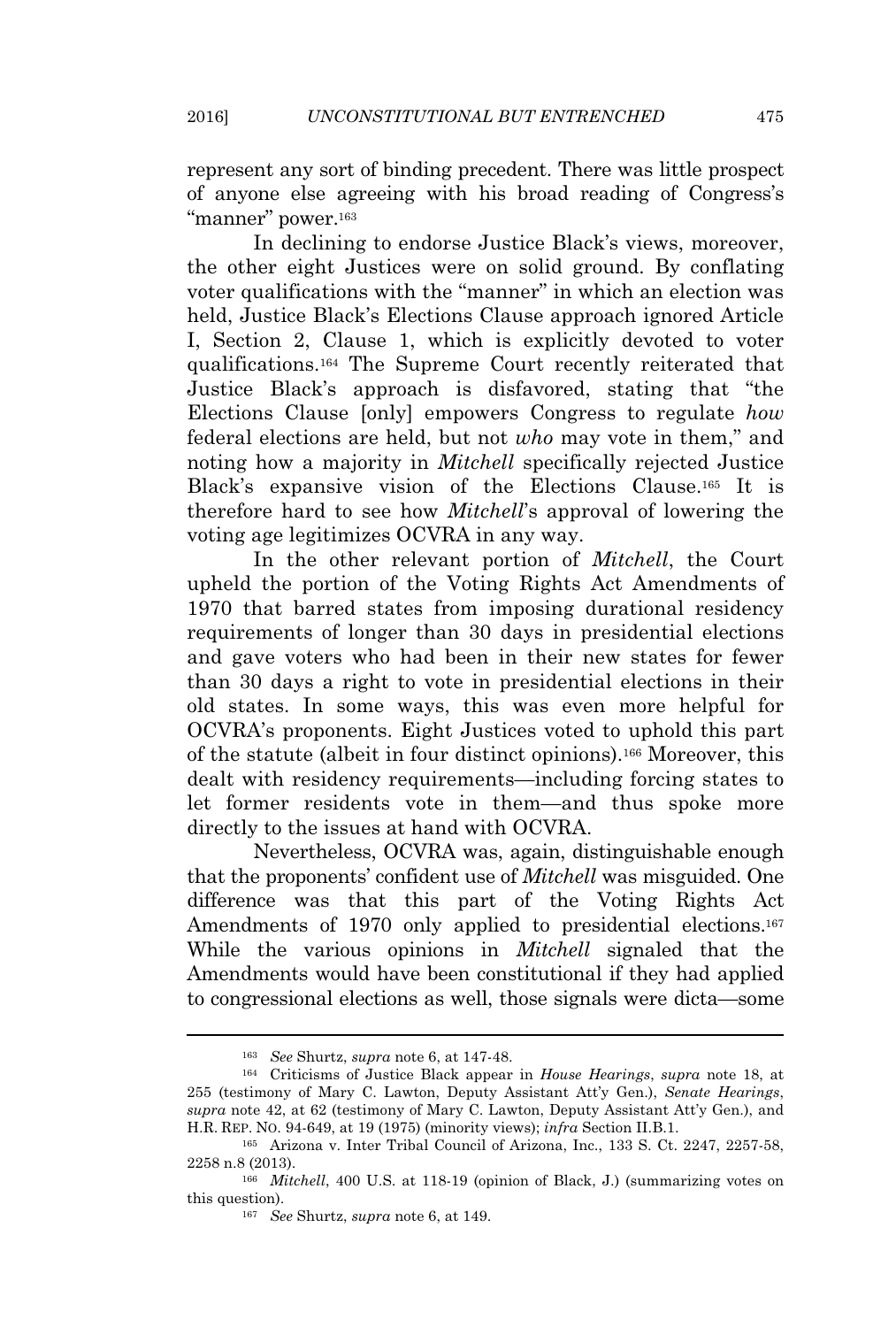of them quite subtle—and did not confront the People of the States Clauses.<sup>168</sup> Indeed, the Amendments' failure to reach beyond presidential elections reflected their sponsors' specific desire to leave states in control of congressional elections.<sup>169</sup>

A more important difference is that *Mitchell* dealt with the right to travel within the United States rather than with the (more limited) right to live abroad. Only the former right has the specific protection of Article IV of the Constitution, which precludes states from treating their citizens (i.e., residents) differently for being new arrivals from another state.<sup>170</sup> Additionally, Supreme Court case law has placed limits on the right to move abroad that it has not placed on the right to move between states.<sup>171</sup>

An even greater reason that this aspect of *Mitchell*'s holding could not justify OCVRA was that the Court only approved an administrative fix at the margins of residency requirements, while OCVRA essentially gutted residency requirements.<sup>172</sup> The Voting Rights Act Amendments of 1970 declared that people could vote for President in their former state of residence for only 30 days; people who had been gone longer than that could vote—could only vote—in their new states. The law's main thrust was the latter part, preventing new states from requiring more than 30 days of residence. Congress decided that states did not need longer than that to process their new arrivals as voters.<sup>173</sup> Some processing time

<sup>168</sup> *See Mitchell*, 400 U.S. at 134 (opinion of Black, J.) (approving regulation of presidential elections because of Congress's general power "to regulate federal elections"); *id.* at 149 (opinion of Douglas, J.) (speaking in terms of "[t]he right to vote for national officers," which seemingly includes Congress); *id.* at 287 (opinion of Stewart, J.) (stating gratuitously that the reasons that justify the statute apply to "any federal election, whether congressional or presidential"); *id.* at 237-38 (opinion of Brennan, J.) (speaking of the right of interstate migration in the context of "federal elections"); *Senate Hearings*, *supra* note 42, at 237 & n.2 (statement of J. Eugene Marans, Counsel, Bipartisan Comm. on Absentee Voting) (noting supportive dicta in each majority opinion); *see also* H.R. REP. NO. 94-649, at 7; S. REP. NO. 94-121, at 7 (1975).

<sup>169</sup> *See Hearings on Voting Rights Act of 1965 Amendments*, *supra* note 68, at 288 (comments of Sen. Goldwater) (noting that the Voting Rights Act Amendments of 1970, for which he was advocating, covered only presidential elections because "the States must retain" control over determining eligibility for congressional elections).

<sup>170</sup> U.S. CONST. art. IV, § 2, cl. 1.

<sup>&</sup>lt;sup>171</sup> *See supra* note 117 and accompanying text.

<sup>172</sup> *See House Hearings*, *supra* note 18, at 256 (testimony of Mary C. Lawton, Deputy Assistant Att'y Gen.) (distinguishing Voting Rights Act Amendments' 30-day applicability from OCVRA's much further reach); H.R. REP. NO. 94-649, at 17-18 (minority views) (distinguishing *Mitchell* as concerning only durational residency requirements); Shurtz, *supra* note 6, at 150.

<sup>173</sup> Given Americans' tremendous mobility, durational residency requirements had a substantial disenfranchising effect; one commentator conservatively estimates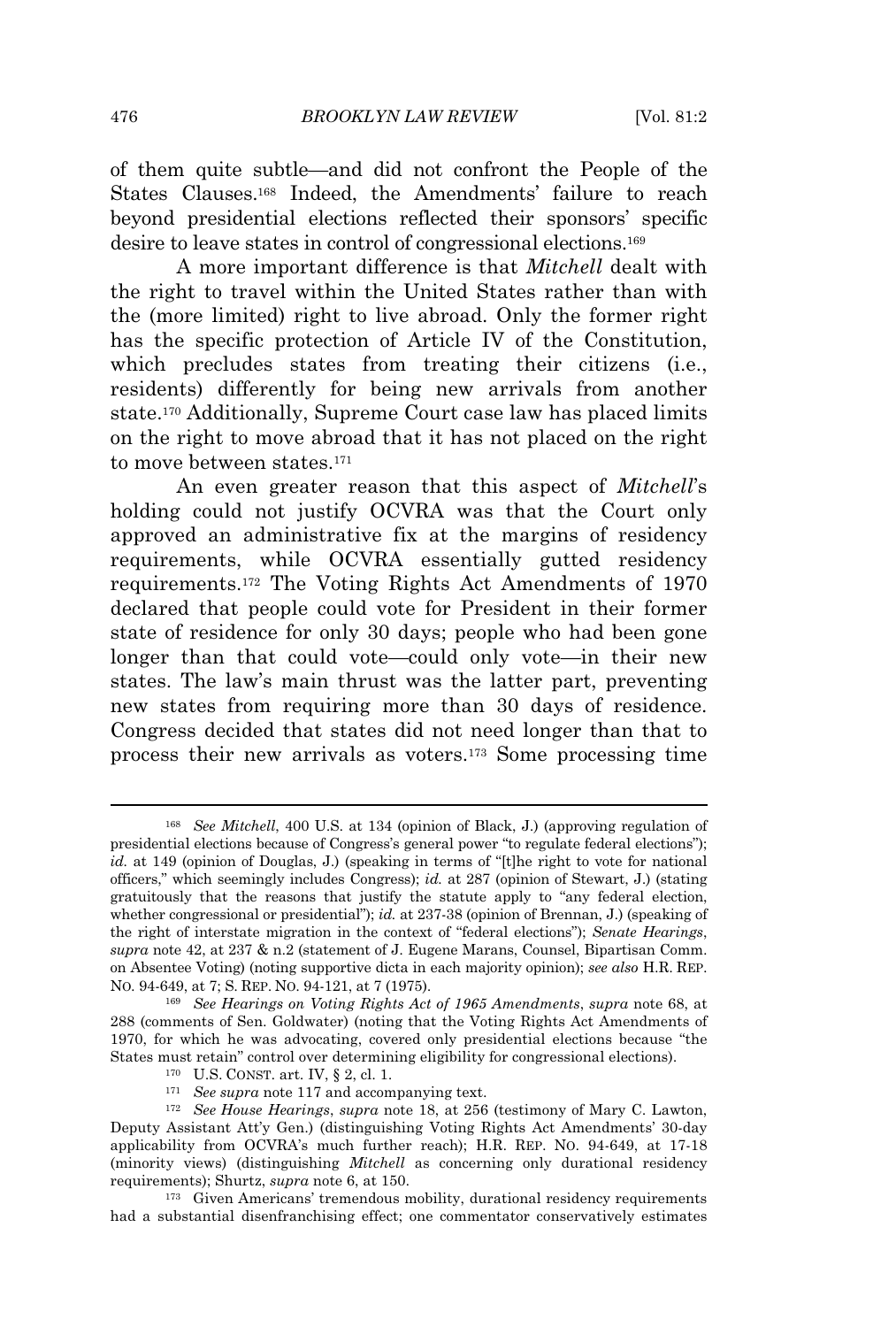was required, though, and it was only fair to say that until you had been processed in your new state, you were still a voter in your old one. OCVRA, by contrast, gave permanent expatriates the right to vote in their former states forever, not just for the brief time it took to be processed in a new location. The limited actions approved in *Mitchell* do not amount to any sort of declaration by the Court that Congress has a general power either to force states to let former residents vote there or to gut state residency requirements.

#### *d. The Original Case Against OCVRA in Sum*

OCVRA's constitutional critics had a strong case in 1975 that OCVRA ran afoul of the People of the States Clauses. OCVRA's proponents responded that those clauses mattered less than U.S. citizens' inherent rights to vote in federal elections and live wherever they choose. But the right to vote is not a right to vote in a particular place; the right to live abroad is relatively weak and not guaranteed by the Constitution to be costless; and the Supreme Court has taken pains to say that it is never a constitutional violation for states to limit voting to their bona fide residents. Properly understood, these constitutional principles need not entail—and cannot justify—violating the People of the States Clauses.

The strongest argument for OCVRA was that it rectified unequal treatment between the public and private sector. But even if that constituted an equal protection violation (an uncertain proposition at best), it did not mean that enfranchising all of the private expatriates was the appropriate remedy. Requiring all voters to be bona fide residents would have provided just as much equality with none of the attendant unconstitutionality.

#### *B. Arguments Since 1975*

There are other significant arguments that OCVRA's critics either did not make or did not press to the same degree. Some of this reflects changes in Supreme Court jurisprudence in the intervening 40 years. At any rate, a full consideration of the constitutional case against UOCAVA requires contemplating these other arguments.

them to have affected 5%-10% of the nation's adult population. KEYSSAR, *supra* note 23, at 151.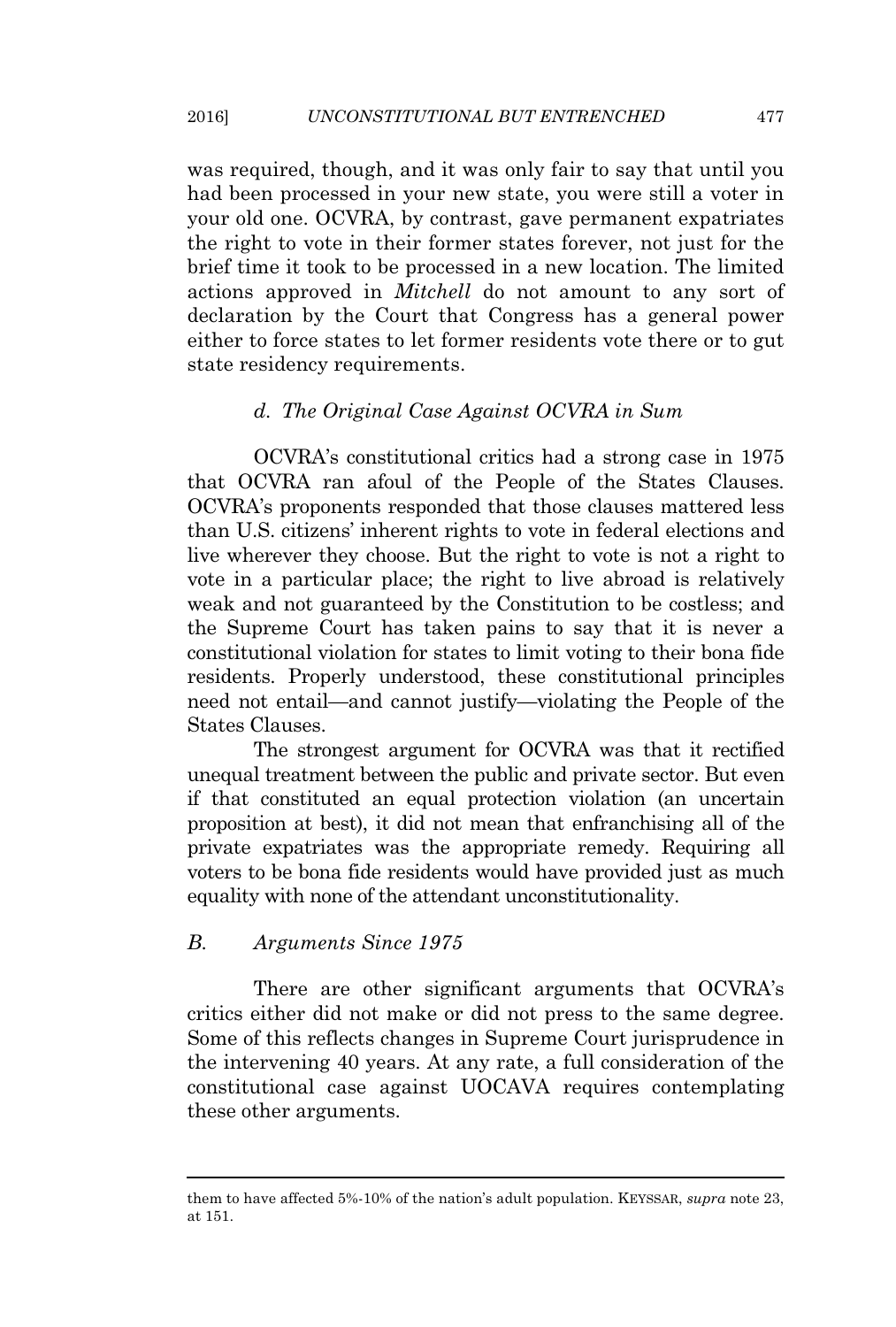# 1. The Symmetry Requirement of the Elector Qualification Clauses

While OCVRA's critics expressed deep concern that it violated the People of the States Clauses, they made only passing reference to the problems it might create with the neighboring Qualifications Clauses.<sup>174</sup> Being a "person of the state" is a necessary but not sufficient basis for voting in congressional elections; Article I, Section 2, Clause 1 and the Seventeenth Amendment also require that "the electors in each state" for U.S. House and Senate elections "shall have the qualifications requisite for electors of the most numerous branch of the state legislature[s]." <sup>175</sup> In other words, these clauses state plainly that in order to vote in congressional elections, one must be qualified to vote in state-house elections. OCVRA violates this symmetry requirement.

The Constitution leaves it largely to the states to define the electorate for state house.<sup>176</sup> The limits on state discretion here are mainly structural. The Guaranty Clause requires that the states have a republican form of government, which suggests that the franchise must be relatively broad, and the Fourteenth Amendment penalizes states that deny their inhabitants the franchise.<sup>177</sup> States also cannot define their electorates in a way that violates constitutional standards, such as those that protect voting rights by race, sex, and age.<sup>178</sup> Congress has the power to legislate to enforce those voting rights, as well as to enforce due process and equal protection rights more generally.<sup>179</sup> But Congress's power here is not specific to federal elections; the

<sup>178</sup> *See* U.S. CONST. amend. XV (protecting voting rights by race); *id.* amend. XIX (protecting voting rights by sex); *id.* amend. XXVI (extending voting rights to 18-year-olds).

<sup>179</sup> *See id.* amend. XIV, § 5; *id.* amend. XV, § 2; *id.* amend. XIX, § 2; *id.* amend. XXVI, § 2.

<sup>174</sup> *See, e.g.*, *Transcript on S. 95*, *supra* note 47, at 53-55 (comments of Rep. Wiggins) (dismissing symmetry issue despite overall deep constitutional concerns about OCVRA).

<sup>175</sup> U.S. CONST. art. I, § 2, cl. 1; *id.* amend. XVII. The quoted language appears in both clauses, differing only in capitalization, and in the final "s," which appears only in the Seventeenth Amendment.

<sup>176</sup> *See, e.g.*, Baker v. Carr, 369 U.S. 186, 243-44 (1962) (Douglas, J., concurring).

<sup>177</sup> U.S. CONST. art. IV, § 4; U.S. CONST. amend. XIV, § 2 (penalizing states that deny the vote to adult, male, nonrebel, noncriminal inhabitants). Robert W. Bennett has offered two possible definitions of the Guaranty Clause: "a government answerable ultimately to the people, rather than a monarchy or an aristocracy," or, more narrowly, "popular government in which policy choices are made by a representative assembly." Robert W. Bennett, *Originalism: Lessons from Things That Go Without Saying*, 45 SAN DIEGO L. REV. 645, 657 (2008). I am relying on the former definition; Bennett favors the second and uses it to raise questions about the constitutionality of direct democracy. *See id.*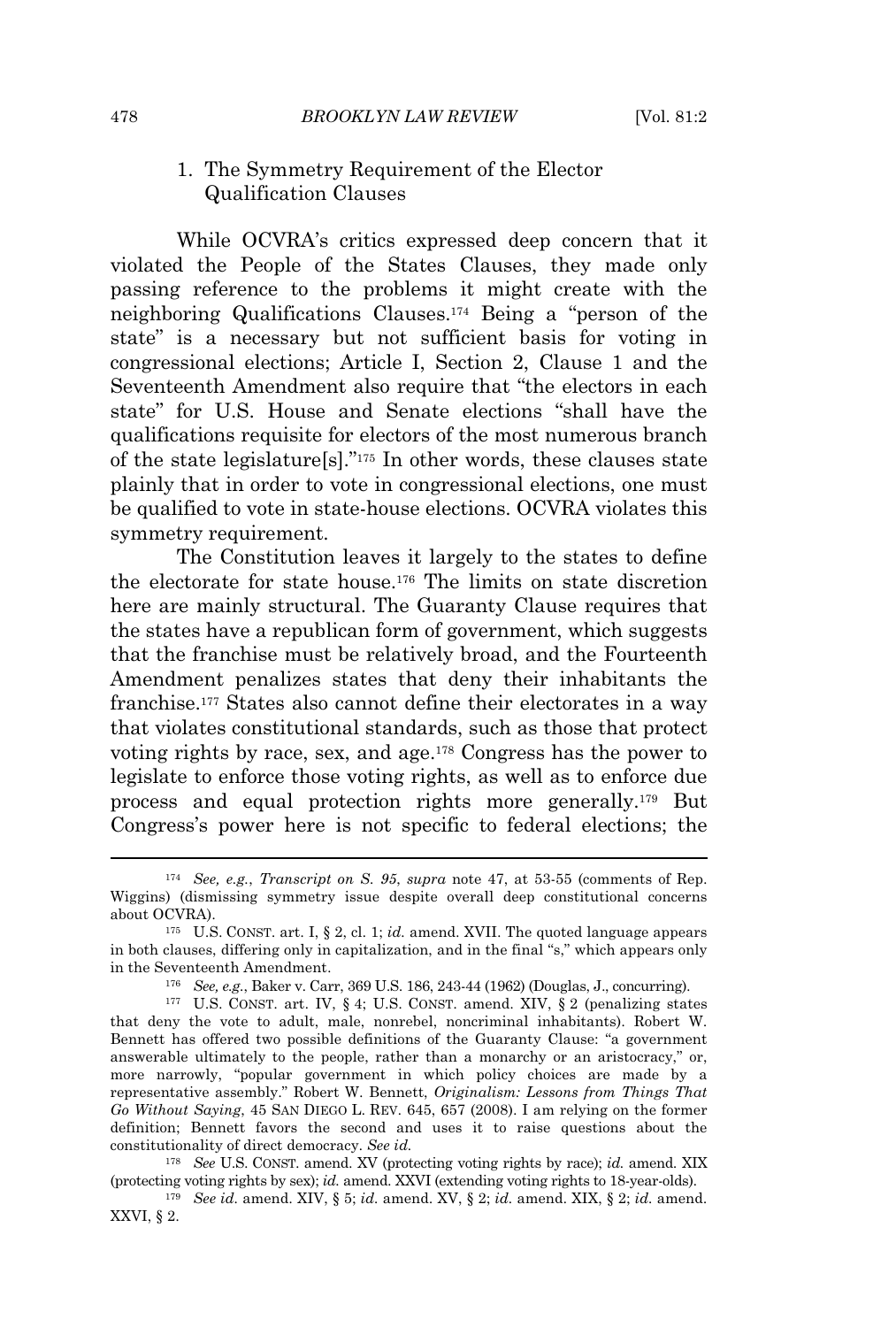Qualifications Clauses' symmetry requirement is just the mechanism for enforcing these rights in federal elections.

As previously noted,<sup>180</sup> the Supreme Court recognized this structure in *Katzenbach v. Morgan*, years before OCVRA introduced the current problems into federal law: "States establish qualifications for voting for state officers, and the qualifications established by the States for voting for members of the most numerous branch of the state legislature also determine who may vote for United States Representatives and Senators . . . . "181 Congress can step in to enforce other constitutional requirements that the states might violate, but even then the Qualifications Clauses' symmetry requirement remains—plain as day.

UOCAVA (and before it, OCVRA) violates the symmetry requirement because in each state's congressional elections it generates nonresident voters who are not qualified to vote for state house. As a matter of textual interpretation, this is another seemingly easy call. UOCAVA violates the symmetry requirement as clearly as any law could.<sup>182</sup>

To defend this conduct, proponents offered the same response that they had for the People of the States Clauses: in the name of vindicating voting and travel rights, Congress had the power simply to ignore the Qualifications Clauses. Recall the House Committee Report's language to this effect, stating that these constitutional provisions "are not sufficient to prevent Congress from protecting a person who exercises . . . [the right to travel] when Congress may protect this right from other less fundamental disabilities," and noting Justice Stewart's statement in his *Oregon v. Mitchell* concurrence/dissent that the federal power to vindicate rights supersedes the states' power to define the franchise.<sup>183</sup> As with the People of the States Clauses, however, there was no basis for Congress to conclude that it could simply ignore this part of the constitutional structure.<sup>184</sup>

To be fair to the committee, Justice Stewart did denigrate the symmetry requirement in his opinion. He started out by

<sup>180</sup> *See supra* text accompanying note 63.

<sup>181</sup> Katzenbach v. Morgan, 384 U.S. 641, 647 (1966) (citations omitted); *see also Ex parte* Yarbrough, 110 U.S. 651, 663 (1884) ("[The states] define who are to vote for the popular branch of their own legislature, and the Constitution of the United States says the same persons shall vote for members of Congress in that State.").

<sup>182</sup> *See* Shurtz, *supra* note 6, at 133; Gura, *supra* note 6, at 187 n.38.

<sup>183</sup> H.R. REP. NO. 94-649, at 7 (1975); *see supra* text accompanying note 85.

<sup>184</sup> *See supra* text accompanying notes 85-89.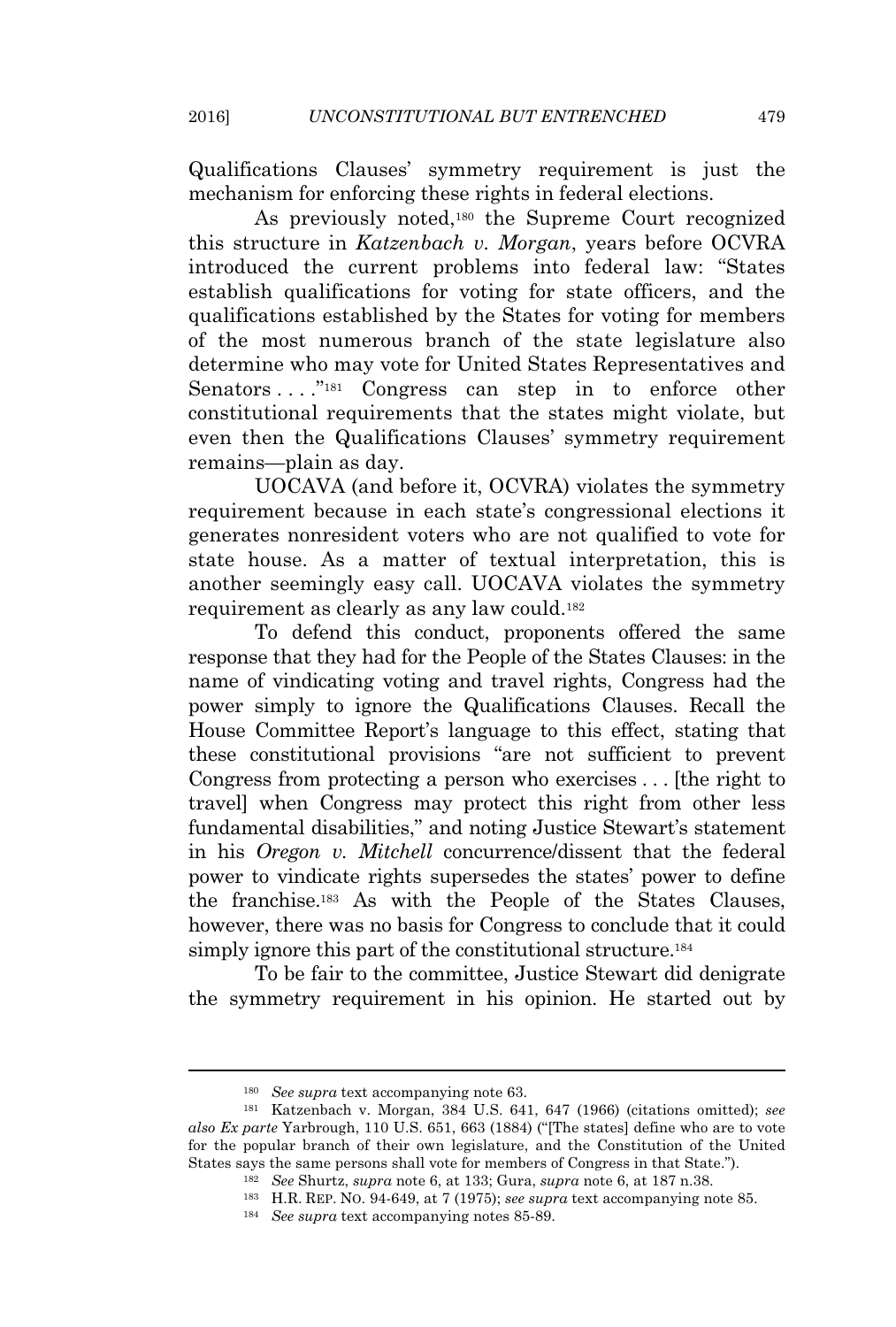paying it lip service<sup>185</sup> but concluded that the statutory provision he was discussing (the abolition of residency requirements longer than 30 days) could apply to congressional elections without applying to state-house elections.<sup>186</sup> Though he did not really explain why, Justice Stewart apparently believed that the pursuit of an appropriate objective—in the case of *Mitchell*, vindicating the right to interstate travel—could trump the symmetry requirement.<sup>187</sup> But Justice Stewart's opinion was the only one of the five in *Mitchell* that discussed the symmetry requirement in the context of the 30-day cap—no surprise, since the cap did not even apply to congressional elections, just to presidential ones. The cap thus did not implicate the symmetry requirement, and Justice Stewart's statement was entirely gratuitous.<sup>188</sup>

More problematic is that the committee reporting on OCVRA, following Justice Stewart, viewed the right to travel and the symmetry requirement as somehow being at odds with each other. Rather than say that the symmetry requirement could be ignored so that it would not defeat the right to travel abroad, the committee could have and should have respected both the requirement and the right.<sup>189</sup> Doing so would have meant using federal law to force states to let nonresidents vote in federal *and* state elections. The committee was unwilling to push the right to travel that far, but the symmetry requirement meant that they had to do either that or nothing.

Ironically, the committee ignored another part of *Mitchell* that directly implicated—and seemingly undermined—the symmetry requirement. As discussed, the Voting Rights Act Amendments of 1970 required states to allow 18-year-olds to vote in both federal and state elections.<sup>190</sup> The change was effective

<sup>185</sup> Oregon v. Mitchell, 400 U.S. 112, 288-89 (1970) (opinion of Stewart, J.) (contending that "a state law that purported to establish distinct qualifications for congressional elections would be invalid as repugnant to Art. I,  $\S 2$ , and the Seventeenth Amendment," and that Congress lacks the power to do so, as well (citations omitted)).

<sup>186</sup> *Id.* at 292 (opinion of Stewart, J.).

<sup>&</sup>lt;sup>187</sup> *Id.* (concluding that the statute was not actually setting qualifications, but rather was an attempt to protect the right to travel).

<sup>&</sup>lt;sup>188</sup> *Id.* at 287 (opinion of Stewart, J.) ("I have concluded that, while § 202 applies only to presidential elections, nothing in the Constitution prevents Congress from protecting those who have moved from one State to another from disenfranchisement in any federal election, whether congressional or presidential.").

<sup>189</sup> *Cf. id.* at 128 (opinion of Black, J.) ("[T]here are at least three limitations upon Congress' power to enforce the guarantees of the Civil War Amendments. First, Congress may not by legislation repeal other provisions of the Constitution.").

<sup>190</sup> *See supra* Section II.A.2.c.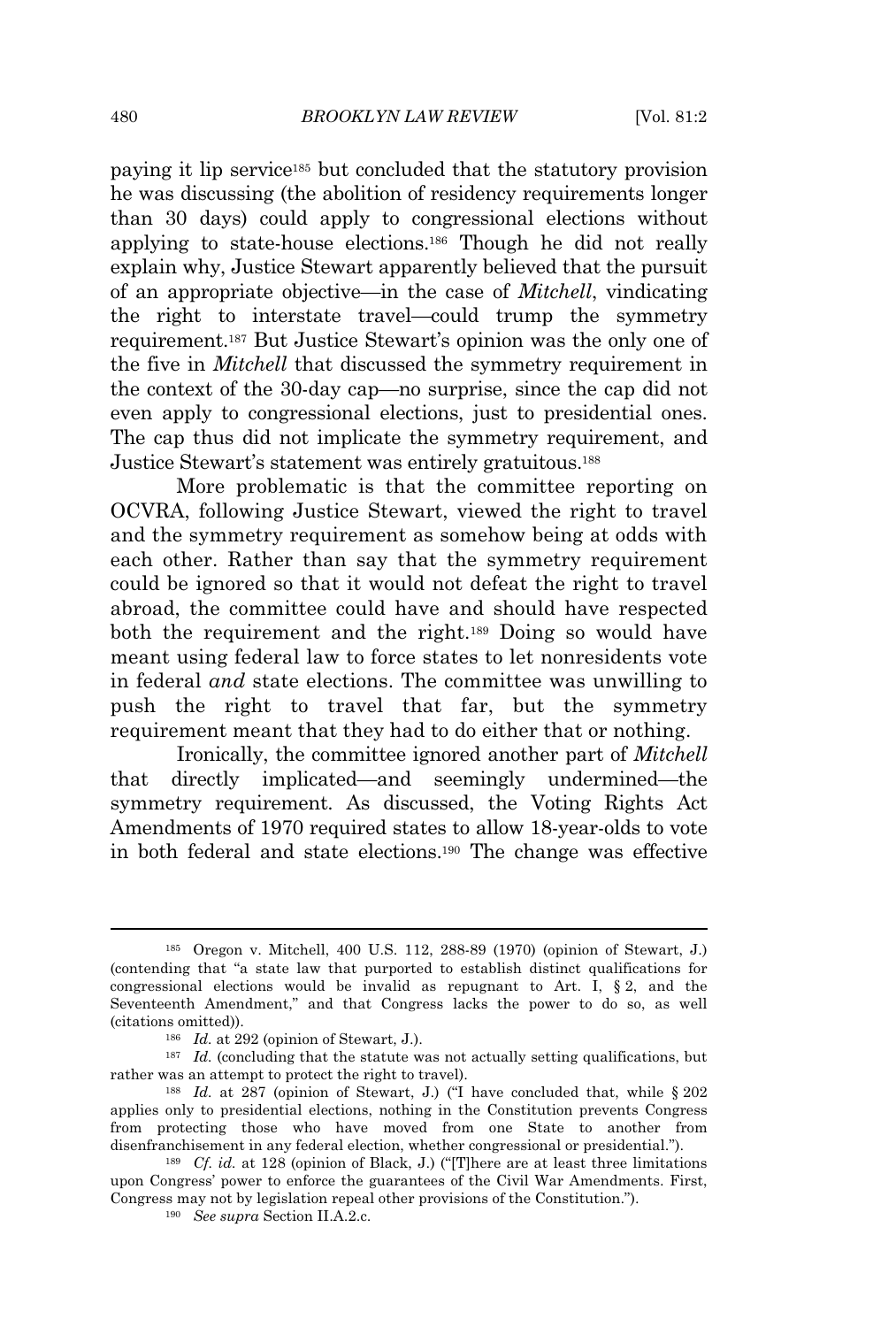January 1, 1971.<sup>191</sup> The *Mitchell* Court approved the federal extension just before that but struck down the state extension, thus decoupling the congressional electorate from the state-house electorate.<sup>192</sup> Although symmetry was restored before the next Election Day via the swift passage and ratification of the Twenty-Sixth Amendment,<sup>193</sup> *Mitchell*'s holding nevertheless represented an apparent strike against the symmetry requirement.

Even if it was aware of that precedent, though, the committee was right to ignore it. Four Justices had voted to approve the statute's application to both state and federal elections. Four Justices had voted to reject its application to both. Justice Black was the only one who thought that it could apply to federal but not state elections. For good measure, neither he nor the other Justices bothered to discuss symmetry at all. Although this fractured vote yielded a final result that violated the symmetry requirement, it also represented an eight-to-one vote consistent with symmetry.<sup>194</sup>

More than a decade after OCVRA's enactment, the Supreme Court addressed the symmetry requirement for the first time and did so in a way that appears at first glance to give some cover to UOCAVA. In *Tashjian v. Republican Party of Connecticut*, the Court approved of a state having open primaries for congressional elections but not for state offices,

<sup>191</sup> Voting Rights Act Amendments of 1970, Pub. L. No. 91-285, § 305, 84 Stat. 314, 319.

<sup>192</sup> *Mitchell*, 400 U.S. at 117-18 (opinion of Black, J.).

<sup>193</sup> *Mitchell* was decided on December 21, 1970. *Id.* at 112. Congress passed the amendment, which guaranteed 18-year-olds the right to vote in state elections too, in March 1971. The ratification was completed on July 1, 1971, the speediest ever ratification of a federal constitutional amendment. *See* DAVID E. KYVIG, EXPLICIT & AUTHENTIC ACTS: AMENDING THE U.S. CONSTITUTION, 1776–1995, at 368 (1996). There were two special elections to the 92nd Congress between the Voting Rights Act Amendments of 1970's effective date (January 1, 1971) and the Amendment's ratification on July 1, 1971. *See 92nd United States Congress*, WIKIPEDIA, https://en.wikipedia.org/ wiki/92nd\_United\_States\_Congress [http://perma.cc/C2TL-VUH3] (last visited Feb. 29, 2016) (listing special House elections). Maryland had a special election in its First District on May 25, but Maryland had already amended its state law to lower the voting age to 18 for state elections as well, so there was no symmetry violation. 1971 Md. Laws 757. South Carolina had a special election in its First District on April 27, and 18-year-olds presumably voted, but South Carolina had not yet amended its eligibility requirements for state elections. There were no state-house elections held in South Carolina between April 27 and July 1, though, so by a liberal measure, there was no symmetry violation there either. *See* Email from Marion Chandler, Archivist, S.C. Dep't of Archives and History, to Barbara Bean, Reference Librarian (Mar. 3, 2014, 15:16 EST) (on file with author).

<sup>194</sup> *See* Shurtz, *supra* note 6, at 134 (making this point).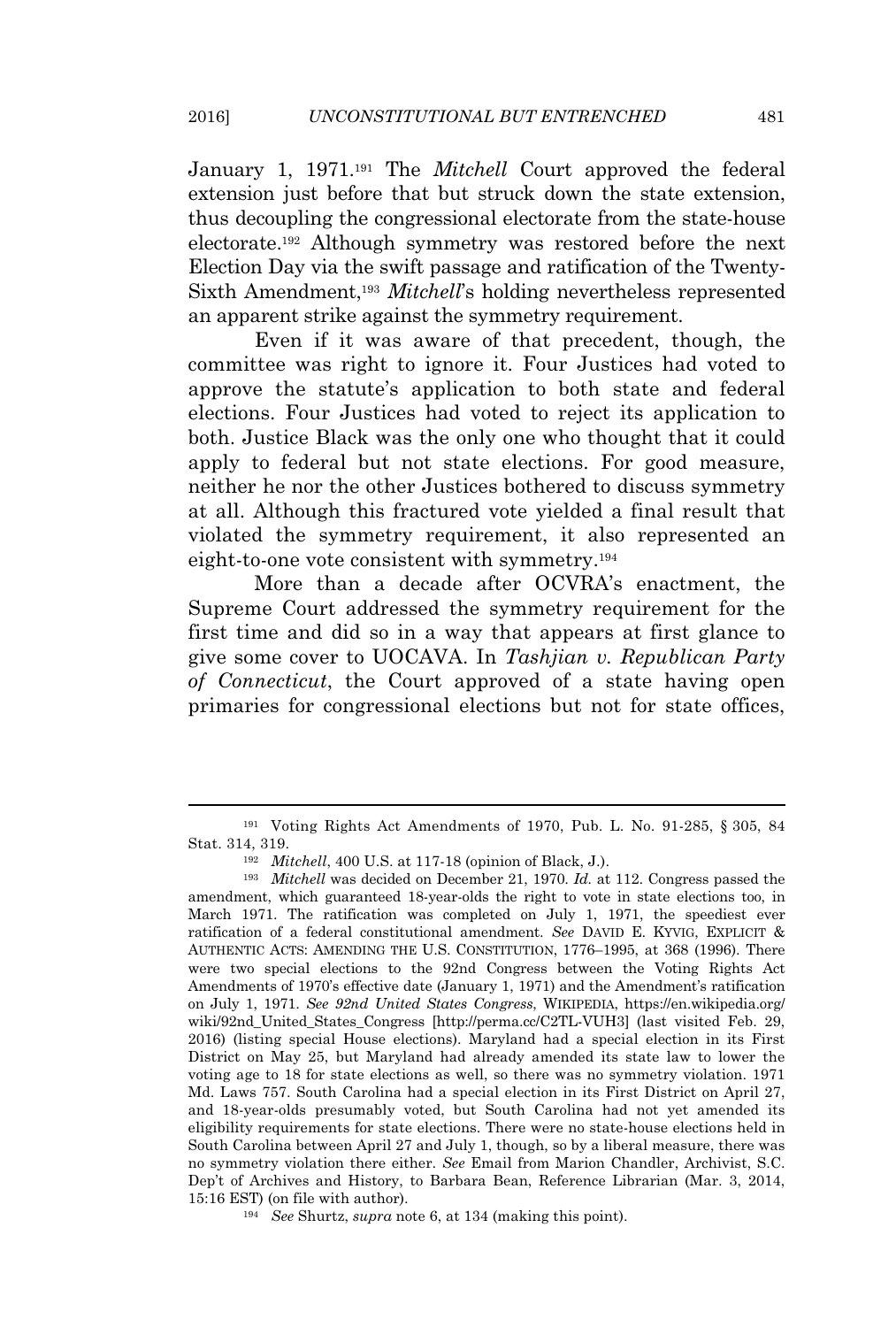even though that meant defining the (primary) electorate differently for state versus federal elections.<sup>195</sup>

In so holding, the Court said that the Qualifications Clauses do not require actual symmetry and instead function as a floor. Writing for a five-Justice majority, Justice Marshall relied on a contratextual version of the Framers' purpose in drafting Article I, Section 2.<sup>196</sup> As he interpreted the history, the Framers were concerned that any national standard for suffrage—whether written into the Constitution or entrusted to Congress to legislate—might have been too restrictive and thus distasteful to the states with more liberal voter-eligibility laws.<sup>197</sup> Since those states would not want to disenfranchise part of their electorates, the Framers needed to allow state-bystate determinations of qualifications but ensure that the federal electorate was at least as broad as the state electorate.

Because their purpose was thus to protect suffrage rather than restrict it, Justice Marshall said, the Qualifications Clauses' purpose is satisfied if all state-house voters can also vote in congressional elections.<sup>198</sup> Once that condition is met, adding more people to the congressional electorate is no problem. This is what the Court had done in *Mitchell* allowing 18-year-olds to vote in federal, but not state elections—and Justice Marshall cited the case as precedent for his theory.<sup>199</sup> This surely gives some ammunition to those who would defend UOCAVA from the charge of unconstitutional antisymmetry. UOCAVA seemingly passes the *Tashjian* test because it only adds to the federal electorate, and it does nothing to bar any state-house voters from participating in congressional elections.

There is ample ammunition on the other side, though. First, consider the dissent in *Tashjian* by Justice Stevens, joined by an unlikely bedfellow, Justice Scalia. Justice Stevens began by scoffing at the way the majority rewrote the Qualifications Clauses' clear "shall have" language to read "need not have."<sup>200</sup> Whatever the Framers' intentions here,

<sup>195</sup> Tashjian v. Republican Party of Conn., 479 U.S. 208 (1986). Because of Connecticut's setup, independent voters would be able to vote in congressional primaries but not state-house primaries.

<sup>196</sup> *Id.* at 227-28.

<sup>197</sup> *Id.*

<sup>198</sup> *See id.* at 229; *see also* James L. Craig, Jr., *A Shared Sovereignty Solution to the Conundrum of District of Columbia Congressional Representation*, 57 HOW. L.J. 235, 262 n.89 (2013); Davidson, *supra* note 73, at 485-86.

<sup>199</sup> *Tashjian*, 479 U.S. at 229.

<sup>200</sup> *Id.* at 231 (Stevens, J., dissenting).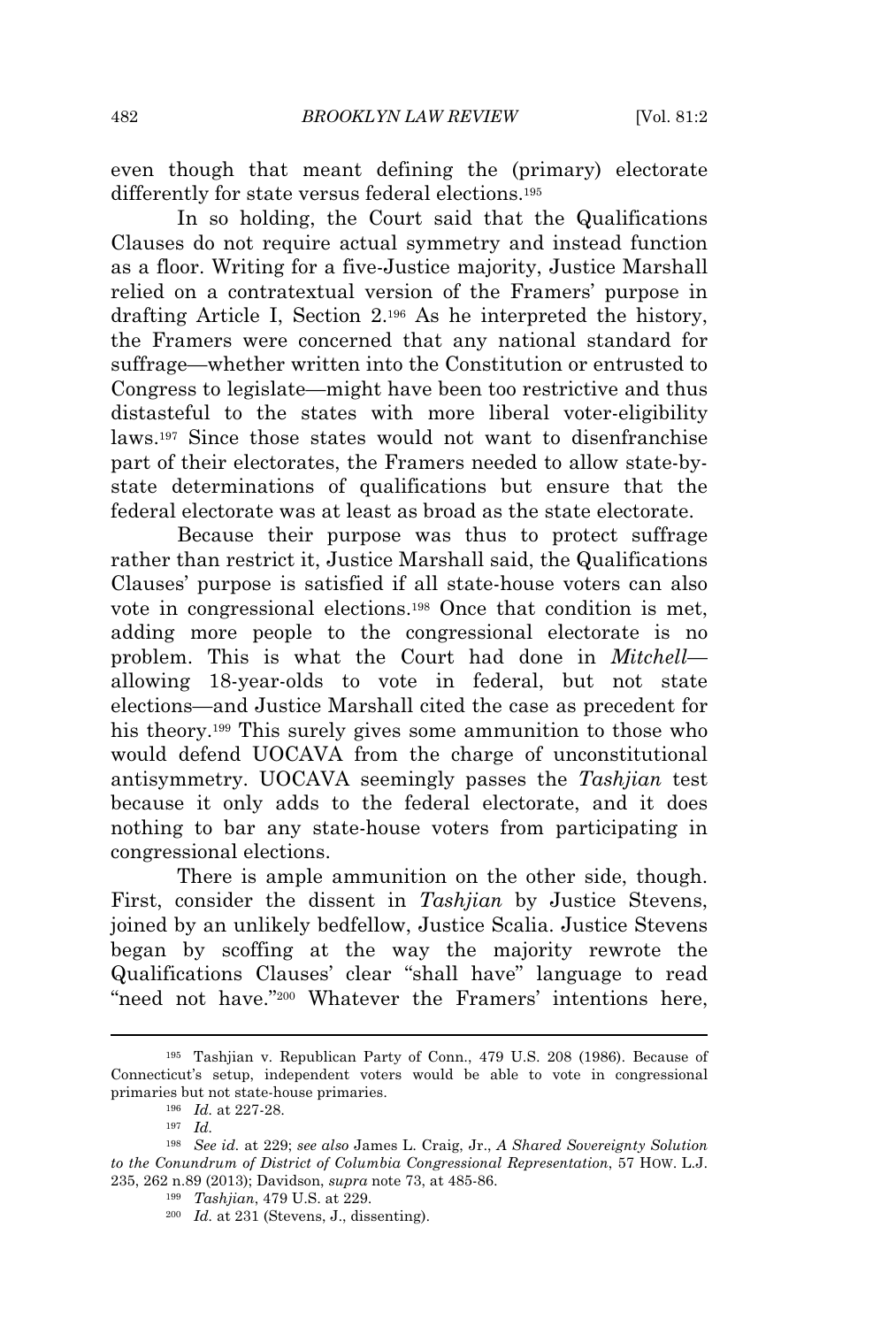their text was clear and unambiguous in requiring symmetry rather than a floor. Justice Stevens continued by providing a compelling challenge to the majority's view of the Framers' purpose.<sup>201</sup> Finally, he refuted Justice Marshall's conclusion that *Mitchell* was a precedent for his asymmetric view of the Qualifications Clauses (though, like Justice Marshall, he ignored two other asymmetric precedents).<sup>202</sup>

Justice Stevens's dissent, while strong, had only two votes behind it. Nevertheless, UOCAVA is problematic even if

<sup>202</sup> Justice Stevens noted the point made above: eight Justices in *Mitchell* voted consistently with symmetry and only one voted against it. *Id.* at 233 (Stevens, J., dissenting); *see supra* text accompanying notes 190-194. Thus *Mitchell* does not really provide an argument, let alone a precedent, against the symmetry requirement. It is interesting that, especially given the weakness of the *Mitchell* precedent here, neither Justice Marshall nor Justice Stevens cited the two other relevant precedents on asymmetry. One concerned literacy tests. The Civil Rights Act of 1964 placed certain sorts of limits on literacy tests—mainly requiring that they be applied fairly—but only in federal elections. *See* Civil Rights Act of 1964, Pub. L. No. 88-352, § 101(a), 78 Stat. 241, 241. This arguable asymmetry was partially cured by the Voting Rights Act of 1965 (which suspended the use of literacy tests in all elections in places that had abused them) and completely cured by its amendments in 1970 (which banned all literacy tests, period, for five years) and 1975 (which made the ban permanent). *See* Shurtz, *supra* note 6, at 133 n.18 (describing this legislative sequence). The second precedent concerned poll taxes. Ratified in 1964, the Twenty-Fourth Amendment ended the use of poll taxes as a condition of voting, but only in federal elections. U.S. CONST. amend. XXIV, § 1. This set up an apparent violation of the symmetry requirement in the five states (Alabama, Arkansas, Mississippi, Texas, and Virginia) that continued to require poll taxes in state elections, because nonpayers could vote in federal elections without being qualified to vote for state house. *See* DEANNE DURRETT, RIGHT TO VOTE 23 (2005) (listing the five states). But the amendment, as such, could be read as amending the symmetry requirement as far as poll taxes were concerned. Indeed, a major reason that proponents had gone the amendment route rather than passing a statute to ban poll taxes in federal elections was *precisely* that such a statute was vulnerable to being struck down for violating the symmetry requirement. *See Abolition of Poll Tax in Federal Elections: Hearings on H.J. Res. 404 et al. Before Subcomm. No. 5 of the H. Comm. on the Judiciary*, 87th Cong. 12, 25 (1962) (statement of Sen. Holland) (explaining rationale for using amendment process); *Poll Tax: Hearings on H.R. 29 Before the S. Comm. on Rules and Admin.*, 80th Cong. 100 (1948) (statement of John M. Daniel, Att'y Gen. of South Carolina) (referring to objection to federal legislation on banning poll taxes in federal elections as violating symmetry requirement). In any case, the issue became moot when, in 1966, the Supreme Court restored symmetry by banning poll taxes in state elections as well. Harper v. Virginia Bd. of Elections, 383 U.S. 663, 670 (1966). Perhaps the reason that neither the literacy test asymmetry nor the poll tax asymmetry was mentioned in *Tashjian* was that neither had been approved by any court. In any case, their windows of asymmetry were both swiftly closed, in contrast to OCVRA/UOCAVA's, which has now been open for nearly 40 years.

<sup>201</sup> The majority noted that in adopting the final language of the Qualifications Clause, the Framers were rejecting a proposal for a national standard for eligibility to vote in congressional elections, worrying that it might be distastefully restrictive to some states. Justice Stevens pointed out, however, that the symmetry requirement was in place in the draft that the Convention was considering before the unsuccessful proposal for a national standard was made. The desire for a broader electorate explained the rejection of the proposal, but it did not account for the presence of the symmetry requirement in the first place. *Id.* at 227-33 (Stevens, J., dissenting).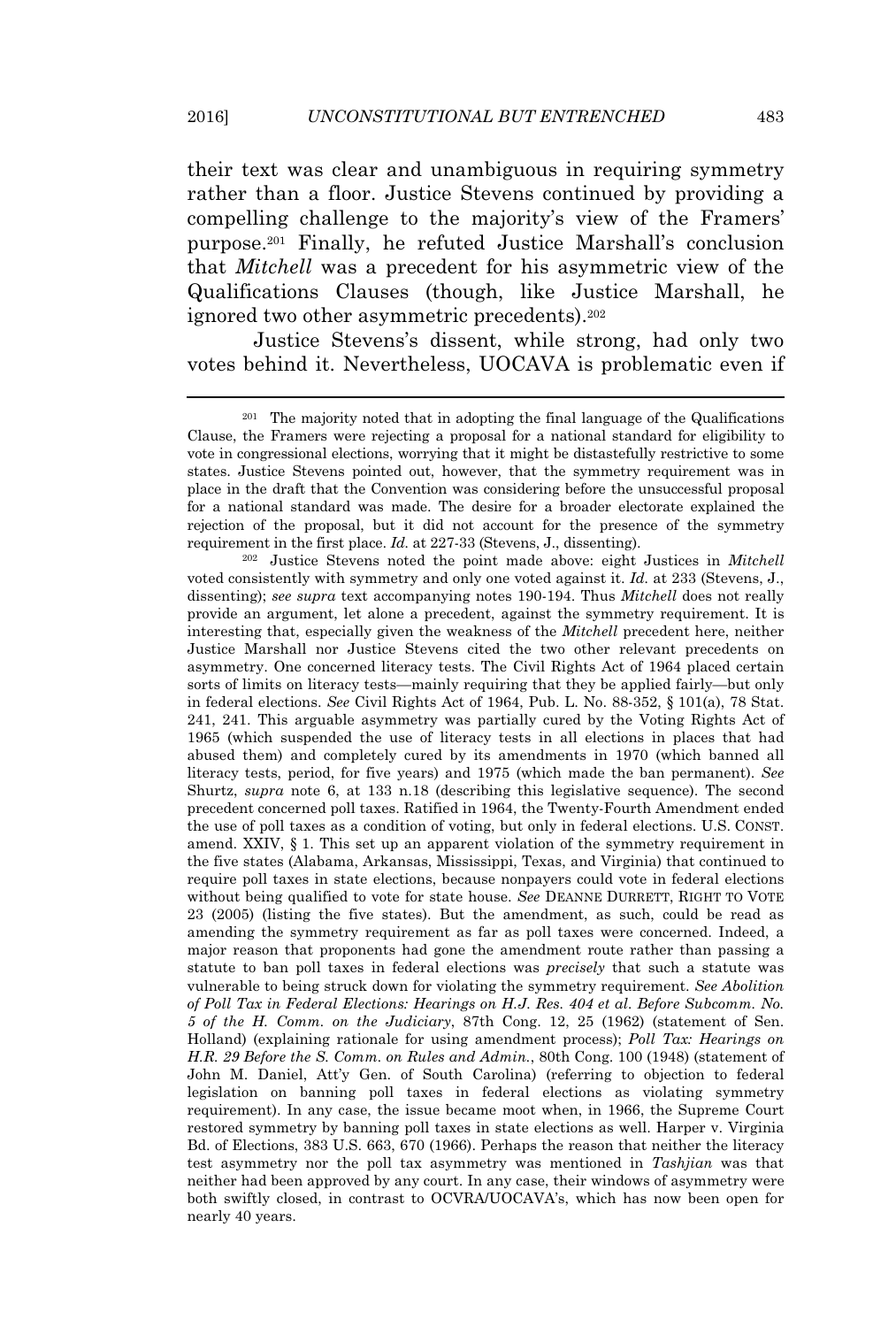one accepts the majority's reasoning. To be sure, *Tashjian* does reject the simple, textual version of symmetry. But it does not necessarily replace it with an equally simple floor. Regardless of whether the Framers thought that they were requiring formal symmetry or more generally protecting a broader franchise, the mechanism that they chose was federalism. Whether one focuses on their text or their intent, the one thing that the Framers were clearly doing with the Qualifications Clauses was stopping the Convention or Congress from instituting a uniform national standard for federal voter eligibility.<sup>203</sup> The problem with UOCAVA, then, is that even though it broadens the franchise, it does so by imposing just such a uniform national standard on the states—precisely what the Framers meant to avoid. This was no problem in *Tashjian* because the violation of symmetry in that case was perpetrated by the State of Connecticut, not by Congress.<sup>204</sup> UOCAVA, by contrast, violates not only the symmetry required by the Qualifications Clauses' text but also the federalist approach embodied in the structure of the Qualifications Clauses.

Admittedly, both the past practice of asymmetry and the judicial treatment of the Qualifications Clauses cloud the simple textual argument that UOCAVA unconstitutionally decouples the state and federal electorates. But past asymmetries were all short lived and unapproved by courts.<sup>205</sup> There is plenty of room to distinguish the two judicial precedents (*Mitchell* and *Tashjian*).<sup>206</sup> The best reading of the clauses precludes Congress from running roughshod over both the plain text and federalist structure of the Qualifications Clauses.

<sup>203</sup> As James Madison put it, "To have reduced the different qualifications in the different States, to one uniform rule, would probably have been as dissatisfactory to some of the States, as it would have been difficult to the Convention." THE FEDERALIST NO. 52, at 256 (James Madison) (Terence Ball ed., 2003).

<sup>204</sup> *See also* U.S. Term Limits v. Thornton, 514 U.S. 779, 865 (1995) (Thomas, J., dissenting) (discussing *Tashjian* floor theory in the context of state action).

<sup>205</sup> *See supra* note 202.

<sup>&</sup>lt;sup>206</sup> There is at least one lower-court precedent on the side of symmetry. In *Adams v. Clinton*, a three-judge district court rejected a claim that residents of D.C. had a right to vote in federal elections as residents of Maryland, in part because they do not have the right to vote in elections for Maryland's state house as would be required by the Qualifications Clauses. Adams v. Clinton, 90 F. Supp. 2d 35, 62 (D.D.C.), *aff'd sub nom.* Alexander v. Mineta, 531 U.S. 940 (2000).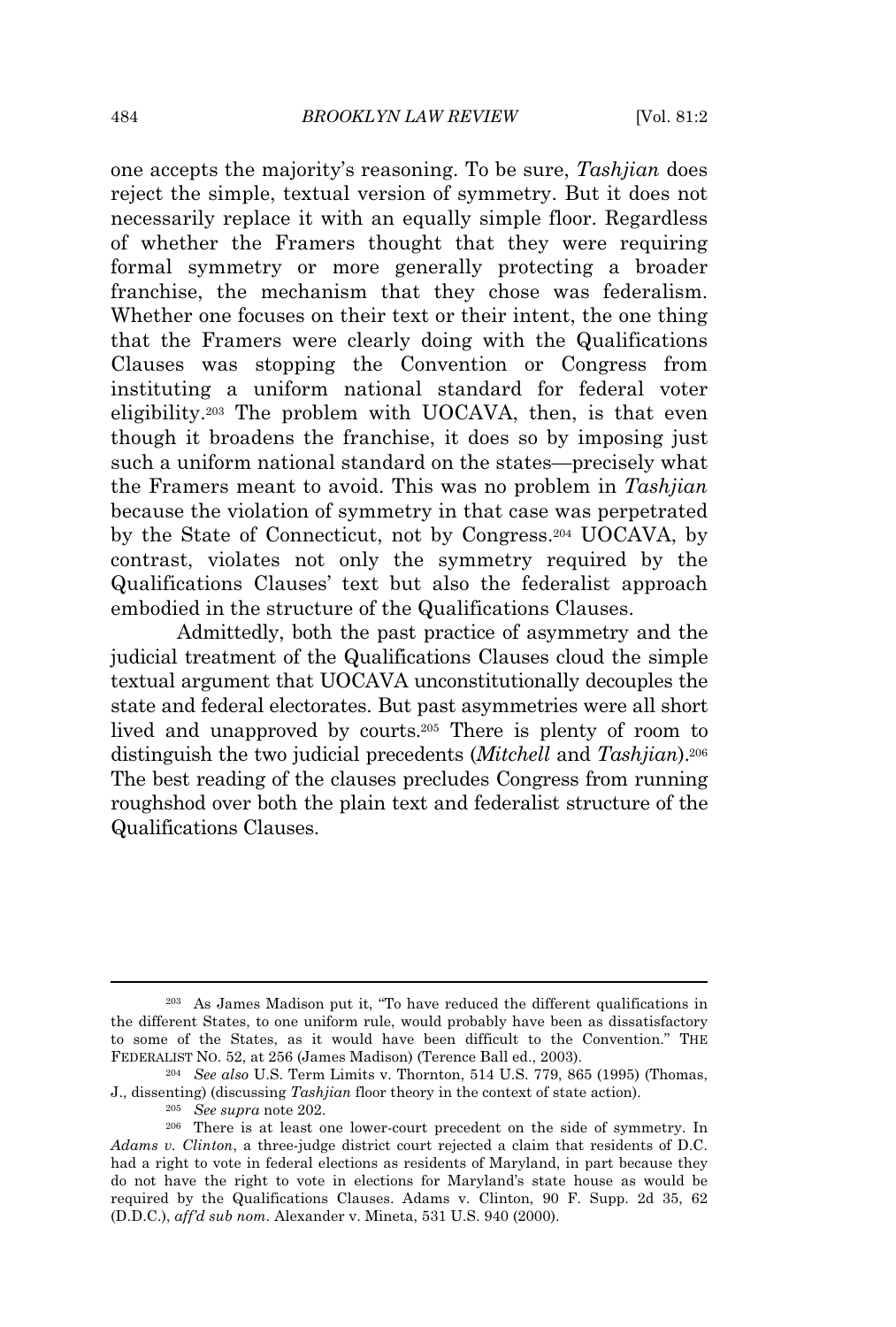2. Section 5 of the Fourteenth Amendment and Recent Case Law

OCVRA's proponents thought that Congress could pass the legislation using its power to enforce the Fourteenth Amendment.<sup>207</sup> Their conception of Congress's Section 5 power was based on the Supreme Court's decision in *Katzenbach v. Morgan*, which freed Congress from being tightly limited by the courts' conception of what constituted a Fourteenth Amendment violation.<sup>208</sup>

But starting in 1997 with *City of Boerne v. Flores*, <sup>209</sup> the Supreme Court has taken a more restrictive view of Congress's Section 5 power.<sup>210</sup> The Court has required that Section 5 legislation respond to things that the Court agrees are actually Fourteenth Amendment violations, not just things that it can "perceive a basis upon which Congress might predicate a judgment" of a violation.<sup>211</sup> Moreover, the Court has required that in addressing violations, the legislation cannot sweep in too much other, nonviolative state action.<sup>212</sup> The Court has also required a showing that in passing the legislation, "Congress had evidence of a pattern of constitutional violations on the part of the States." <sup>213</sup> Taken together, these requirements form the so-called "congruent and proportional" test.

<sup>211</sup> *See Hibbs*, 538 U.S. at 728 (citing *Boerne* for the notion that "it falls to this Court, not Congress, to define the substance" of Fourteenth Amendment violations in Section 5 cases); *supra* note 66 and accompanying text (discussing former "perceive a basis" standard).

<sup>207</sup> *See supra* Section II.A.1.

<sup>208</sup> *See supra* text accompanying notes 62-67.

<sup>209</sup> City of Boerne v. Flores, 521 U.S. 507 (1997).

<sup>210</sup> This line of cases has been somewhat inconsistent and reflects deep divisions on the Court. The Court began with a series of cases in which its conservative wing imposed a stricter version of the test. *See, e.g.*, Bd. of Trs. v. Garrett, 531 U.S. 356 (2001); Kimel v. Fla. Bd. of Regents, 528 U.S. 62 (2000). Then, however, Justice O'Connor joined the liberal wing of the Court on this issue and provided a less restrictive approach. It is possible to reconcile both lines of cases by noting that in the cases taking the less restrictive approach, the Court found that a fundamental right was implicated. *See* Tennessee v. Lane, 541 U.S. 509 (2004) (access to the courts); Nev. Dep't of Human Res. v. Hibbs, 538 U.S. 721 (2003) (freedom from sex discrimination). The only Justice who never dissented in any of these cases was Justice O'Connor, but these cases are all still good law, so the search for a fundamental rights "hook" appears to have some salience. *See, e.g.*, Coleman v. Ct. of App. of Md., 132 S. Ct. 1327 (2012) (applying the congruent and proportional test in a way that turned on whether sex discrimination was implicated). Thus, in arguing about the likely results of a challenge to UOCAVA's enfranchisement of permanent expatriates, it seems reasonable to note conservatively that fundamental rights (to vote and travel) are implicated and for this article to therefore use the less restrictive approach.

<sup>212</sup> *See, e.g.*, *Hibbs*, 538 U.S. at 738.

<sup>213</sup> *Id.* at 729.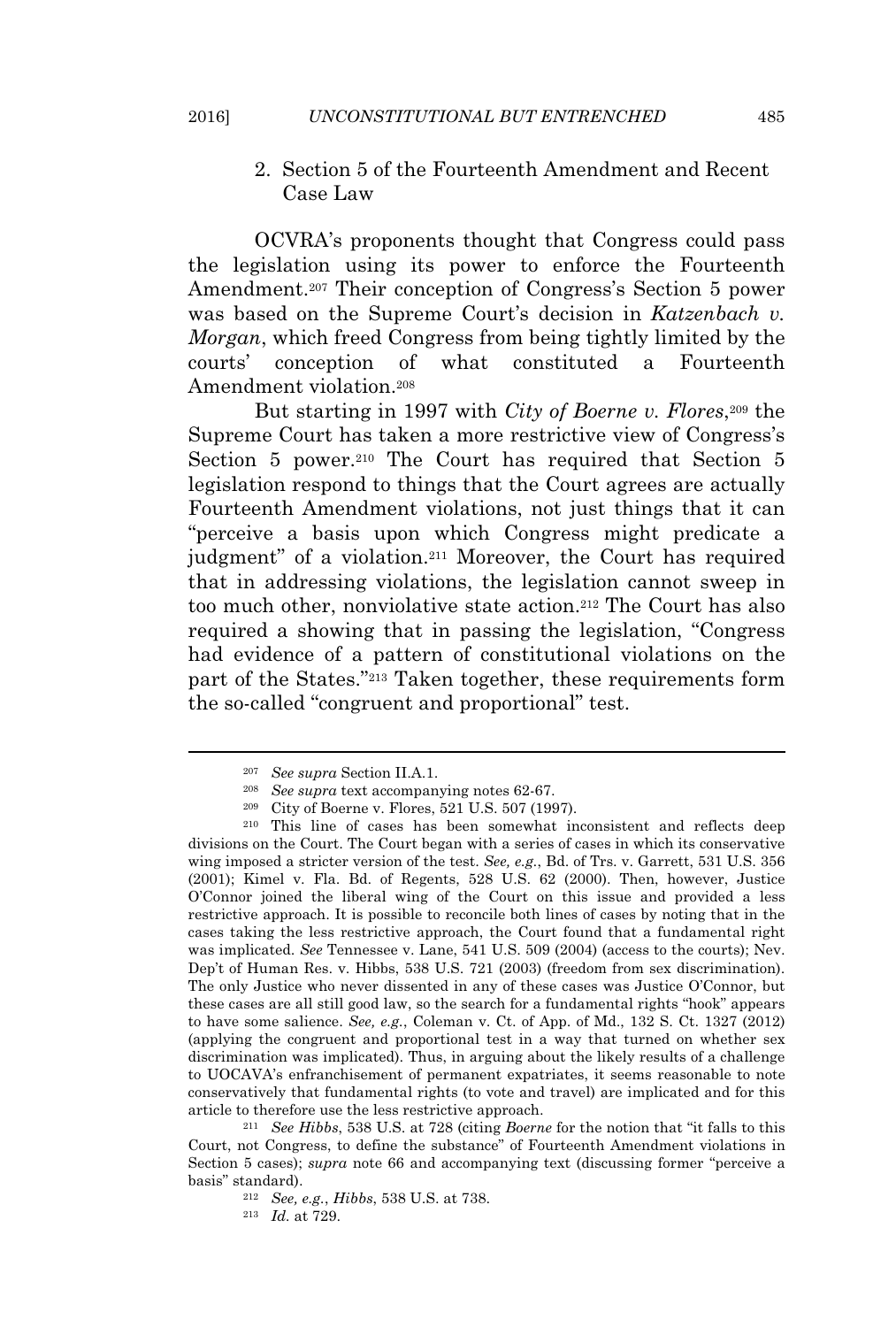As discussed, it would have been difficult for OCVRA's or UOCAVA's enfranchisement of permanent expatriates to pass constitutional muster even under the more deferential *Morgan* approach.<sup>214</sup> Under the post-*Boerne* "congruent and proportional" approach, though, it would be considerably harder, because the argument that bona fide residency requirements violate the Fourteenth Amendment now faces a higher bar.<sup>215</sup> Put another way, it seems unlikely that permanent expatriates could have ever prevailed in a lawsuit accusing their former states of violating the Fourteenth Amendment by refusing to let them continue voting in federal elections there. The Supreme Court has defended states' bona fide residence requirements too many times to conclude that the Court does not really mean it.<sup>216</sup> Indeed, the Court has not only approved the states' use of residence requirements, it has recognized those requirements as being at the heart of eligibility.<sup>217</sup> Coupled with the limits on the rights to vote and travel abroad,<sup>218</sup> the notion of a bona fide residence requirement being a violation of the Constitution seems like a stretch too far. Without a constitutional violation, Section 5 does not permit Congress to enfranchise permanent expatriates.

The same is true for the (relatively stronger) equal protection claims. Recall that before OCVRA, the states were very liberal in construing the residence status of federal employees and their dependents, but fewer states were similarly generous to private expatriates.<sup>219</sup> One could argue that the Fourteenth Amendment requires states to treat public and private expatriates the same in this regard. As already discussed, though, this equal protection argument suffers from some fundamental weaknesses, especially with regard to the overbreadth of the remedy that OCVRA perpetrated.<sup>220</sup> Indeed, the congruent and proportional test would be even more sensitive to this overbreadth.

Finally, even if Fourteenth Amendment violations could be established by *others*—say, bona fide residents who were not adequately accommodated by their states' absentee registration

<sup>214</sup> *See supra* Section II.A.2.b.

<sup>215</sup> *Cf.* KENNETH R. THOMAS, CONG. RESEARCH SERV., RL30747, CONGRESSIONAL AUTHORITY TO STANDARDIZE NATIONAL ELECTION PROCEDURES 7 (2003) (noting apparent reduction wrought by *Boerne* of congressional authority to regulate procedures, as opposed to voter qualifications, in federal elections).

<sup>216</sup> *See supra* notes 123-125 and accompanying text.

<sup>217</sup> *See* Holt Civic Club v. Tuscaloosa, 439 U.S. 60, 68-69 (1978).

<sup>218</sup> *See supra* Section II.A.2.b.

<sup>219</sup> *See supra* text accompanying notes 32-33.

<sup>220</sup> *See supra* Section II.A.2.b.iii.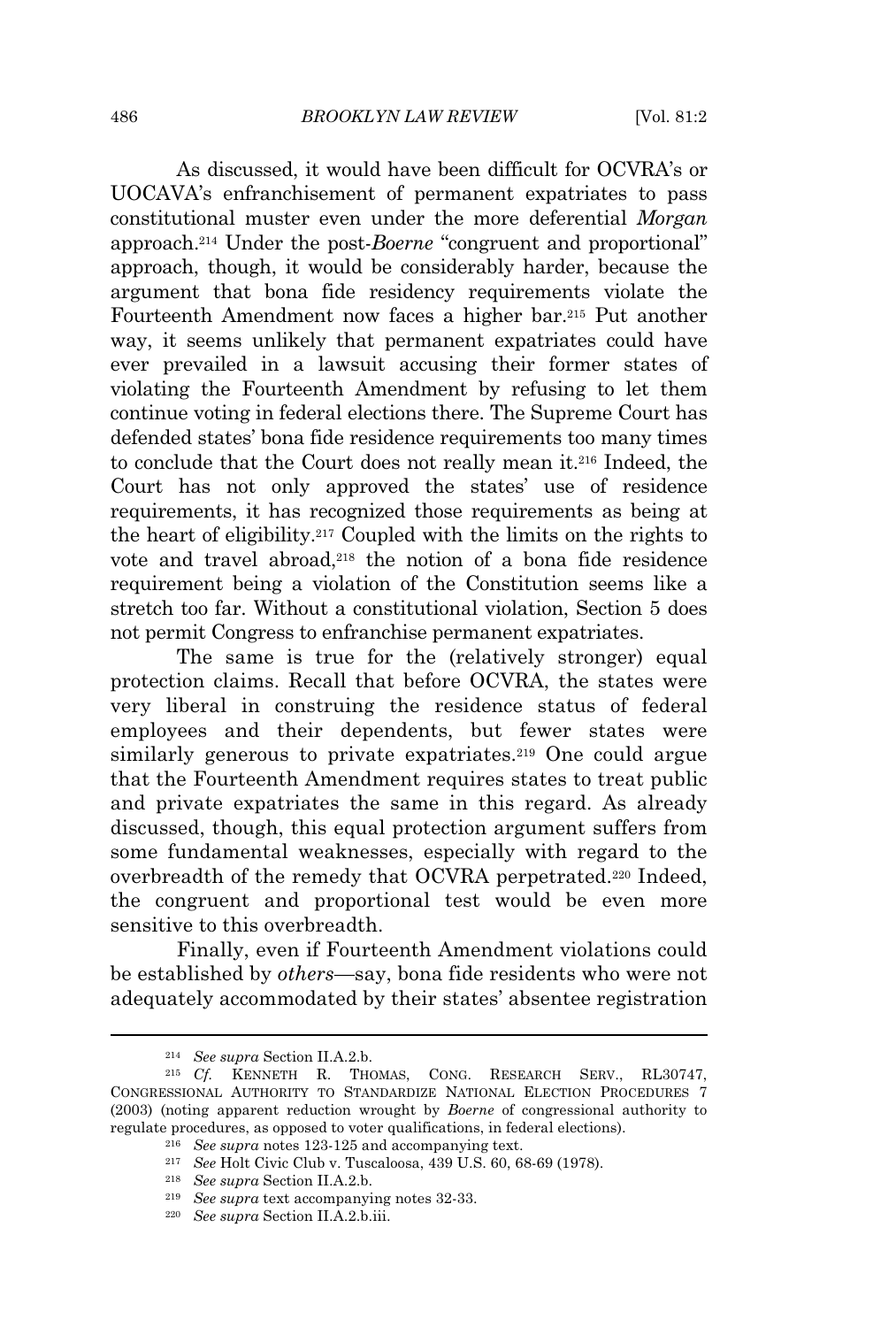and voting procedures—it would not be a congruent and proportional response to that constitutional violation to sweep permanent expatriates in with those bona fide residents. The congruent and proportional test is designed to align Congress's use of its Section 5 power with the redress of actual constitutional violations. Congress need not protect permanent expatriates in order to protect their temporary-expatriate counterparts,<sup>221</sup> and so here too OCVRA and UOCAVA are even more poorly poised to pass constitutional muster than they were 40 years ago.

# 3. Apportionment and Dilution

UOCAVA's enfranchisement of permanent expatriates is also constitutionally awkward because of how it interacts with representation in the House of Representatives. It affects both seat apportionment between the states and the drawing of district lines within each state. This argument was not part of the debate over OCVRA, but it deserves consideration.

Every 10 years, based on the decennial census's count of residents "in each state," seats in the House of Representatives (and, by extension, electoral votes) are reapportioned among all the states.<sup>222</sup> Each state's count includes nonresident federal employees living overseas and their dependents and is based on the "home of record" recorded in each federal employee's individual personnel file.<sup>223</sup> The home of record is distinct from a legal residence and from the employee's last residence before going overseas.<sup>224</sup> The census does not, however, count private expatriates; other than federal employees, only those who are

- <sup>222</sup> U.S. CONST. art. II, § 1, cl. 2; *id.* amend. XIV, § 2.
- <sup>223</sup> *See* KLEKOWSKI VON KOPPENFELS, *supra* note 10, at 251-52.

<sup>221</sup> *See supra* text accompanying note 144. One might argue that enfranchising permanent expatriates is less important than enfranchising those on the margins—people who are not permanently gone but would have a hard time proving that fact. OCVRA's proponents were concerned that forcing such people to swear that they intended to return to a particular place would force them to choose between disenfranchisement and perjury. *See, e.g.*, *House Hearings*, *supra* note 18, at 186 (comments of Sargent Shriver, Chairman, Ambassadors Comm. for Voting by Americans Overseas); *id.* at 13 (statement of Sen. Mathias); H.R. REP. No. 94-649, at 2 (1975). Although UOCAVA has not been cast in such limited terms, perhaps a court could save it from being struck down via a narrowing construction that merely shifts the burden to the state to prove that a person was *not* coming back. *See supra* note 80 (contemplating this reading).

<sup>224</sup> *See* Mark Steber, *HOR vs. SLR: What's the Difference?*, MILITARY.COM, http://www.military.com/money/personal-finance/taxes/home-of-legal-record-for-

taxes.html [http://perma.cc/55S6-S96Q] (last visited Feb. 29, 2016) (explaining "home of record" in military context).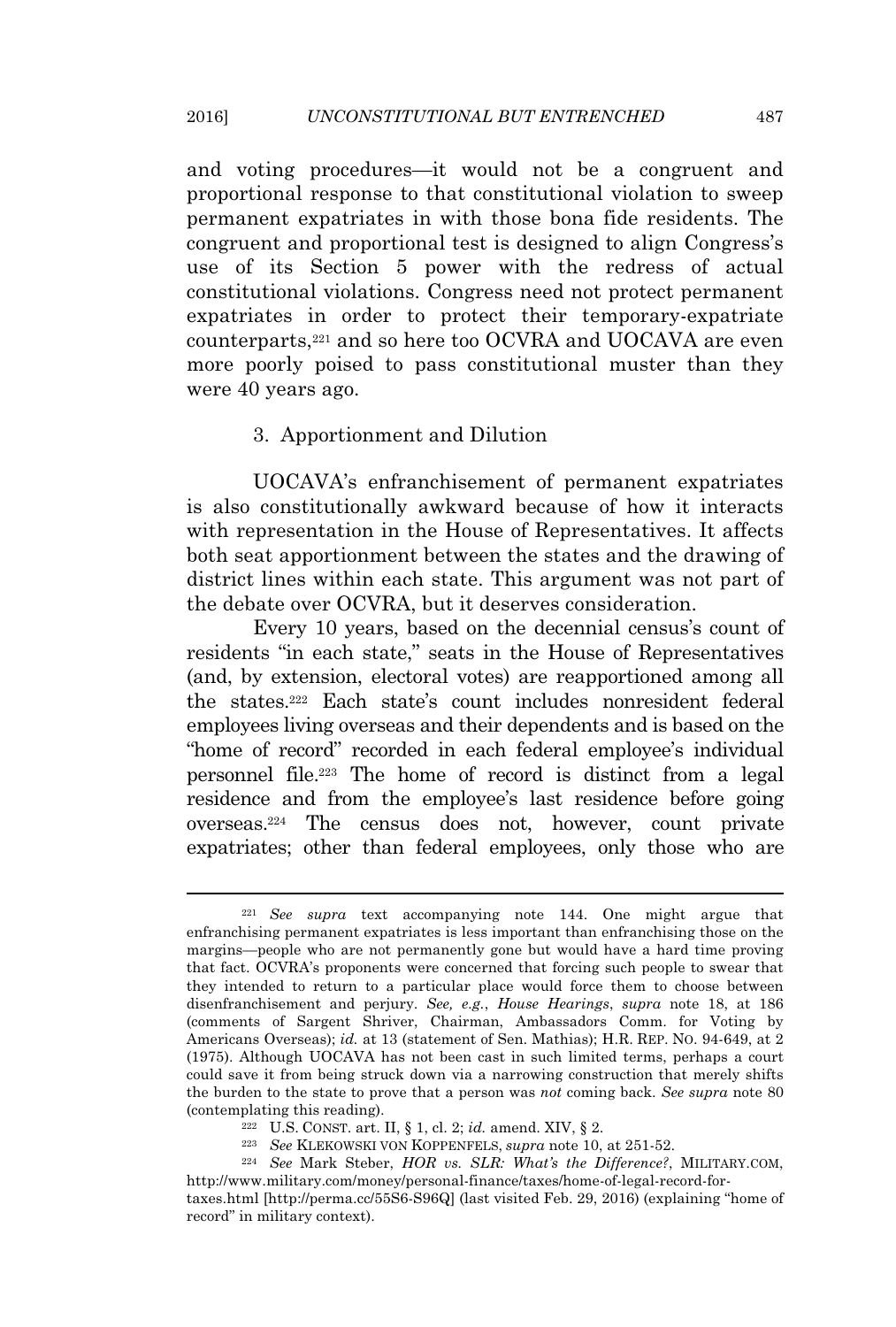physically present on counting day are included.<sup>225</sup> Legal challenges to both the inclusion of the public expatriates and to the differential treatment of the private expatriates have been unsuccessful.<sup>226</sup>

At the margins, changes like these can make the difference between a state keeping, losing, or gaining a seat in the House. In recent history, four censuses have counted overseas federal employees and their dependents at their homes of record, and in three of those instances it made a difference in apportionment.<sup>227</sup> What makes this so objectionable is, first, that these public expatriates' "home of record" might not be the same as their voting residence. In other words, representation is calculated based on people who are counted as part of one state even if they are voting in another state—and living in neither. Second, private expatriates do not get counted anywhere, but they do vote. Thus, representation is calculated without regard to millions of people who are voting and who are distributed unevenly between the states. It is hard to say, given that the census does not count them, but it seems likely that including private expatriates in the population counts of the states in which they vote would often make a difference in apportionment.<sup>228</sup>

To be fair to UOCAVA, there are already multiple disconnections between congressional apportionment and states' populations. First, apportionment is based on the state's entire

<sup>228</sup> *See House Hearings*, *supra* note 18, at 273 (statement of J. Eugene Marans, Counsel, Bipartisan Comm. on Absentee Voting) (showing estimated numbers of how many overseas citizens would vote in each state under OCVRA, with New York and California having larger shares of the total (19.4% and 15.2%) than their shares of the total votes in the 1972 presidential election (9.21% and 10.76%)). Since the census does count public expatriates, analogous figures on how unevenly *they* are distributed between the states are illustrative. Nationally, 0.34% of the 50-state population came from public expatriates, ranging from 0.18% in New Jersey to 1.57% in Alaska. *See supra* note 227 (citing 2010 Census data that can be used to divide each state's publicexpatriate population by its total population).

<sup>&</sup>lt;sup>225</sup> *See supra* note 12 and accompanying text.<br><sup>226</sup> See supra note 139

<sup>&</sup>lt;sup>226</sup> *See supra* note 139.<br><sup>227</sup> *See* Franklin v M

<sup>227</sup> *See* Franklin v. Massachusetts, 505 U.S. 788, 792-93 (1992) (describing census practices). In 2010, based on data at *Detailed Tables: Apportionment Population and Number of Representatives, by State: 2010 Census in Microsoft Excel Format*, U.S. CENSUS BUREAU, https://www.census.gov/population/apportionment/files/Apportionment %20Population%202010.xls [http://perma.cc/QBY2-H5YT] (last visited Feb. 29, 2016) and *Detailed Tables: Overseas Population of the 50 States and the District of Columbia: 2010 Census in Microsoft Excel Format*, U.S. CENSUS BUREAU, https://www.census.gov/ population/apportionment/files/Overseas%20Population%202010.xls [http://perma.cc/V8U6- CA9F] (last visited Feb. 29, 2016), including the overseas federal employees and dependents made no difference. In 2000, it gave North Carolina a seat at the expense of Utah. *See* Utah v. Evans, 143 F. Supp. 2d 1290, 1293 (D. Utah 2001). In 1990, it gave Washington State a seat at the expense of Massachusetts. *See Franklin*, 505 U.S. at 790- 91. In 1970, it gave Oklahoma a seat at the expense of Connecticut, a fact that occasioned no litigation but that is derivable from data found at U.S. DEP'<sup>T</sup> OF COMMERCE, 1970 CENSUS OF POPULATION viii (1972).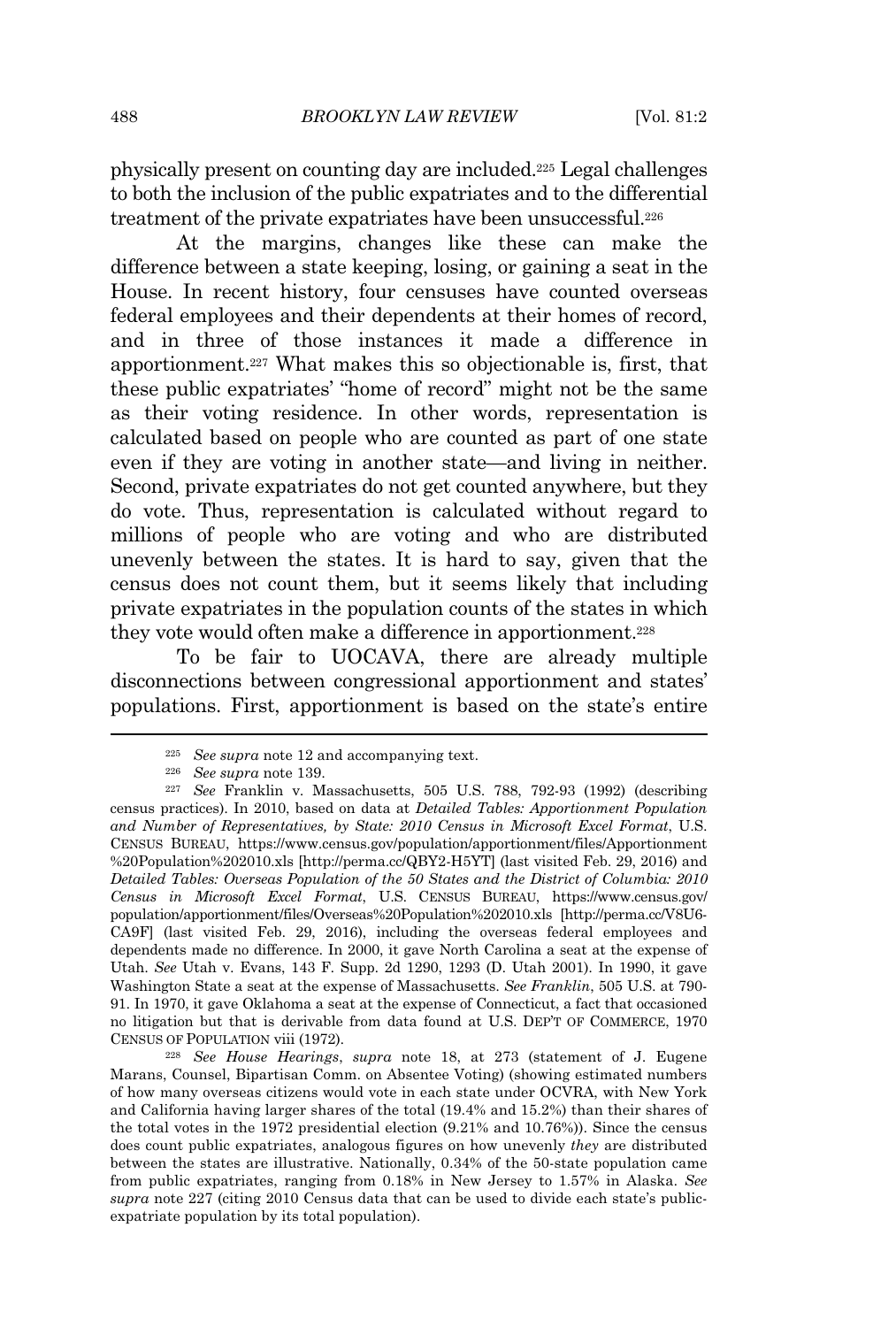population, not the number of voters.<sup>229</sup> The proportion of nonvoters (noncitizens, children, disenfranchised felons, and the mentally incompetent) varies from state to state, and apportionment is much different than it would be if it were based on the number of potential voters.<sup>230</sup> Second, the census is a decennial snapshot. By the time of the first congressional election under the new apportionment scheme, more than two-and-a-half years have already passed, and tens of millions of people have since moved between states.<sup>231</sup> Third, the census counts some people in the state of their temporary residence instead of their state of domicile (where they vote).<sup>232</sup> Still, it is even odder to base a state's apportionment in part on people who, at the time of the census, do not live in that or any other state and who may vote in another state.<sup>233</sup> It is also odd to leave people out of a state's count when they do vote in that state.

This oddness carries over into districting within states. When a state divides itself into congressional districts of equal population, at least some expatriates are not included as part of their districts' respective populations.<sup>234</sup> The result is that after states painstakingly draw district lines, being careful to keep their respective populations as close to each other as the Constitution requires, UOCAVA sprinkles millions more people unevenly onto their maps.<sup>235</sup> In districts with higher proportions of expatriate voters assigned to them, the voters who actually

<sup>229</sup> U.S. CONST. amend. XIV.

<sup>230</sup> *See* Bennett, *supra* note 7 (presenting this fact and exploring some of its interesting implications).

<sup>231</sup> *See U.S. Mover Rate Remains Stable At About 12 Percent Since 2008, Census Bureau Reports*, POL. & GOV'<sup>T</sup> BUS., Apr. 2, 2015, at 69, 2015 WLNR 8966080 (reporting that roughly one in nine Americans moves every year).

<sup>232</sup> *Residence Rule and Residence Situations for the 2010 Census*, U.S. CENSUS BUREAU, https://www.census.gov/population/www/cen2010/resid\_rules/resid\_rules.html [http://perma.cc/7S3E-NBW4] (last visited Feb. 29, 2016) ("Usual residence is defined as the place where a person lives and sleeps most of the time. This place is not necessarily the same as the person's voting residence or legal residence.").

<sup>233</sup> *See* Bennett, *supra* note 7, at 508 n.22.

<sup>234</sup> *See House Hearings*, *supra* note 18, at 91 (comments of Rep. Burton).

<sup>235</sup> *See* Wesberry v. Sanders, 376 U.S. 1, 7-8 (1964) ("[A]s nearly as is practicable one man's vote in a congressional election is to be worth as much as another's."); Karcher v. Daggett, 462 U.S. 725 (1983) (declaring unconstitutional a congressional districting plan in which the average district differed from the ideal by 726 people); *see also* Tennant v. Jefferson Cty. Comm'n, 133 S. Ct. 3 (2012) (approving a plan in which the variation was only slightly smaller than the largest in *Karcher*, because the variation was justified by the state's interest in minimizing disruption and having districts follow county lines as much as possible). The districting problem was noted at the time OCVRA was being considered. *See House Hearings*, *supra* note 18, at 91 (comments of Rep. Burton); *see also id.* (comments of J. Eugene Marans, Counsel, Bipartisan Comm. on Absentee Voting).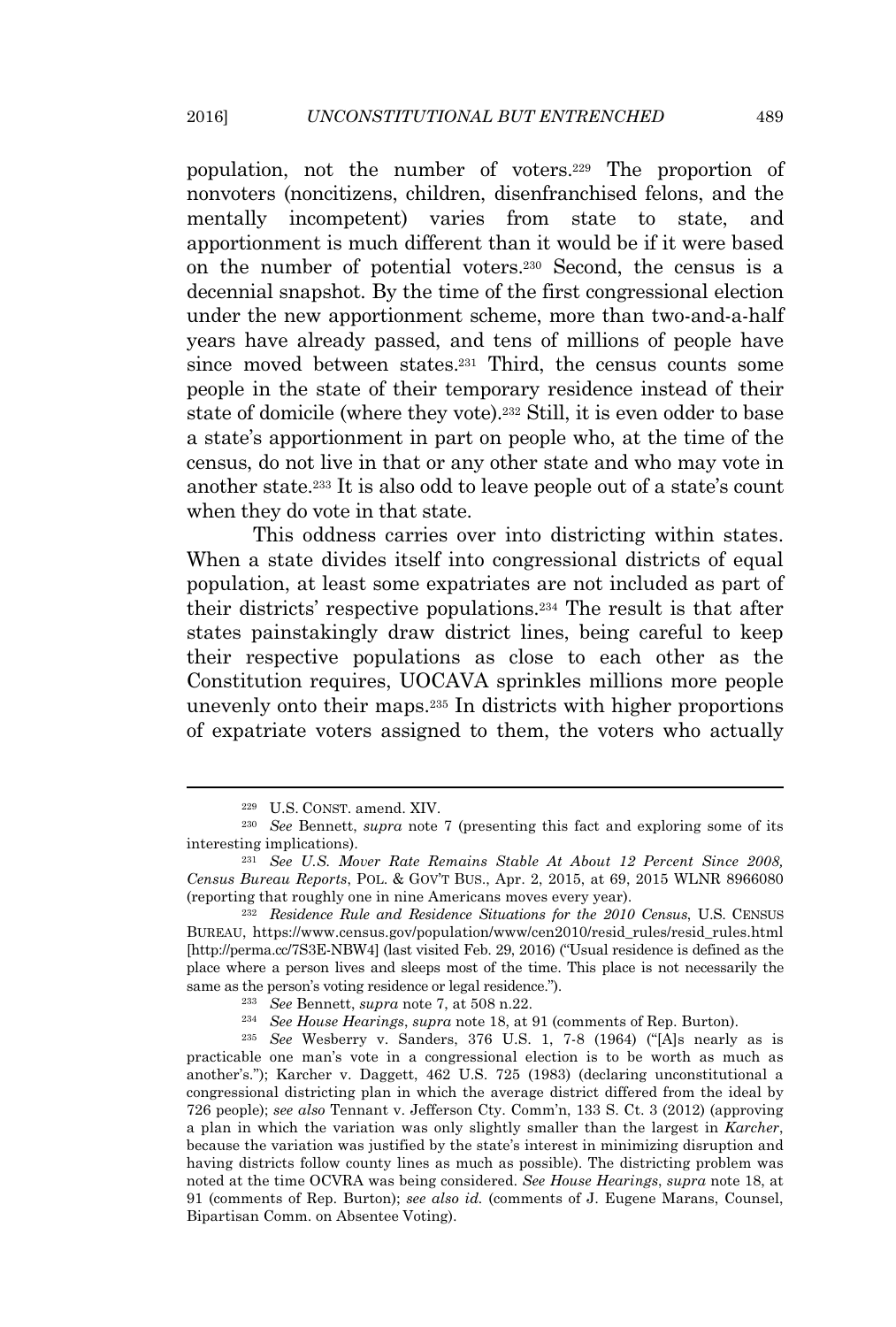live there see the power of their votes diluted relative to resident-voters in other districts.<sup>236</sup>

Even aside from the uneven distribution of expatriate voters among districts, all resident-voters see their votes diluted.<sup>237</sup> This is not "dilution" in the technical sense that the Voting Rights Act sets forth,<sup>238</sup> but rather is dilution in the ordinary sense of diminished power. Residents of a congressional district have the power to hold their representatives accountable for standing up for the interests of that district. That power is compromised when the representative is also answerable to other people239—people who do not live in the district and whose very right to vote is premised on the fact that, as expatriates, they have interests *distinct* from people living in the district.<sup>240</sup>

One might argue that it is unlikely that any district will contain so many expatriates that this dilution will amount to much.<sup>241</sup> This de minimis argument is self-defeating, though. Either permanent expatriates have significant voting power that ensures that their distinct interests are taken into account (in which case the resident-voters' ability to command the attention of their representatives is diluted), or the permanent expatriates do not register in their representatives' consciousness (in which case the entire enterprise of awkwardly placing the expatriates in that district to vote, as opposed to offering them other forms of representation,<sup>242</sup> is pointless).

<sup>236</sup> *Cf.* Bennett, *supra* note 7, at 510-12 (contemplating implications of uneven distribution between districts of citizens who are unable to vote).

<sup>237</sup> *See Senate Hearings*, *supra* note 42, at 65 (testimony of Mary C. Lawton, Deputy Assistant Att'y Gen.).

<sup>238</sup> *Cf.* Gura, *supra* note 6, at 195 (noting UOCAVA case in which overseas voters could have diluted the resident Hispanic vote).

<sup>&</sup>lt;sup>239</sup> *Id.* at 194 ("There is something odd about how a neighborhood can be transformed over a period of decades, yet a long-gone voter, having once resided on a street that may no longer exist, may continue to influence its political representation.").

<sup>240</sup> *See Senate Hearings*, *supra* note 42, at 63 (testimony of Mary C. Lawton, Deputy Assistant Att'y Gen.) (noting that legislators represent local and state interests); *House Hearings*, *supra* note 18, at 103 (comments of Rep. Wiggins) ("What public interest is served by giving to a person who abandons a domicile in California, has no intent to return to California, has no connection with that State whatsoever, other than the fact that he left California, what public interest is served by permitting that person to participate along with those who do remain in the localities of their representatives?"); H.R. REP. NO. 94-649, at 2 (1975) (noting expatriates' distinct interests); S. REP. NO. 94-121, at 2 (1975) (same).

<sup>241</sup> *See House Hearings*, *supra* note 18, at 17 (comments of Rep. Dent).

<sup>242</sup> *See infra* Sections IV.B-C.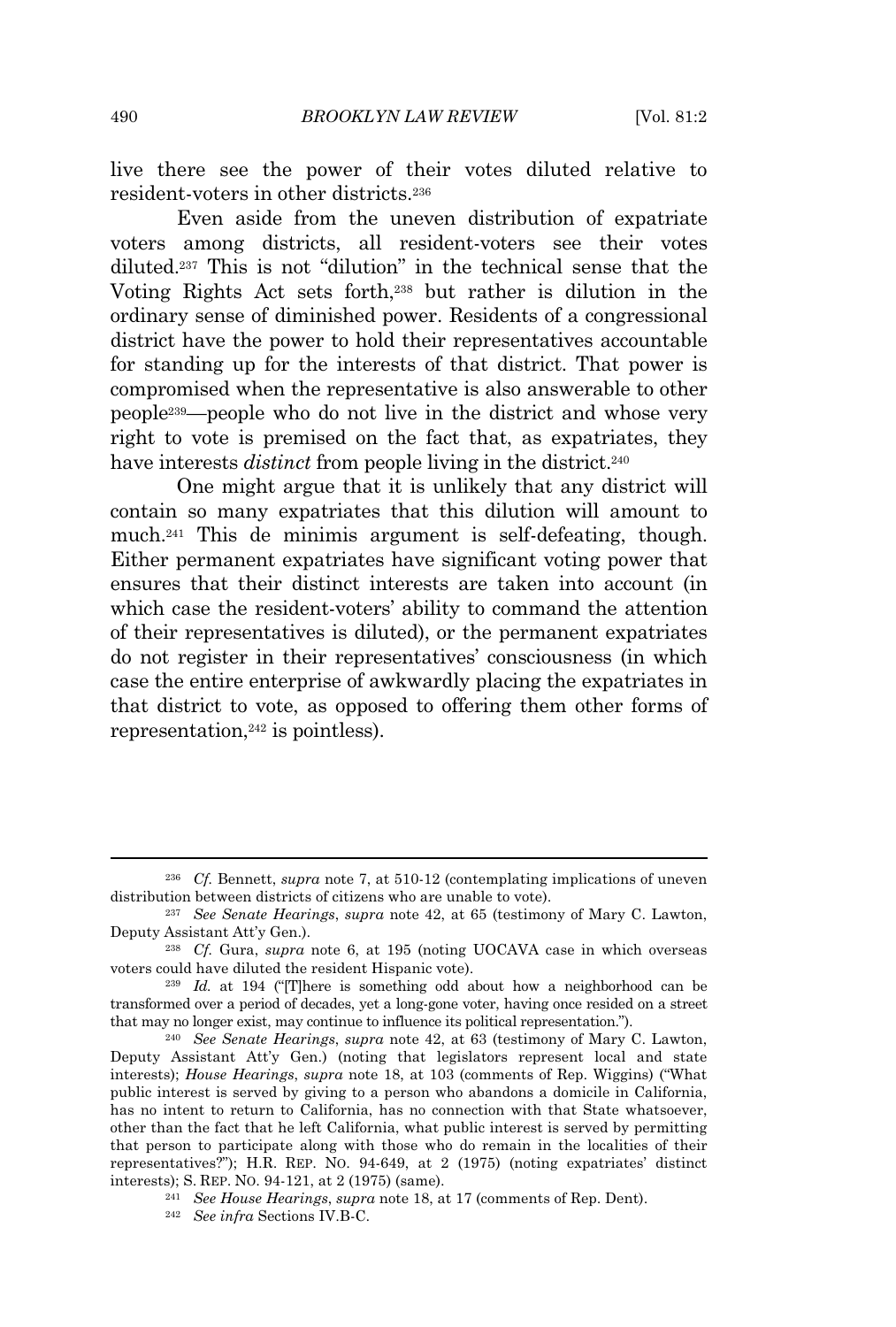## 4. D.C. and the Territories

Constitutional law obviously does not operate in a vacuum. All of the legal arguments presented against UOCAVA in this article so far are susceptible to three powerful, practical political points: millions of people have used UOCAVA to vote; their doing so has not caused the Republic to crumble; and it is highly undesirable to strip a group of law-abiding citizens of their right to vote. There is one other legal argument, however, that draws much of its power from similar practical political points. UOCAVA is unconstitutional because it enfranchises some U.S. citizens who don't live in a state while leaving out millions of others.

By its terms, UOCAVA gives those who leave a state the right to continue voting in federal elections there as though they had never left. But this only applies to people who leave the United States entirely.<sup>243</sup> If they move to another state, they can obviously vote there. If, however, they move to a part of the United States that is not a state,<sup>244</sup> they have no right under UOCAVA to vote in their former state. If I were to move from East Lansing, Michigan, to North Korea—with no intention to return—I would retain the right to vote for President, for Michigan's two U.S. senators, and for the U.S. representative for Michigan's Eighth District. If instead, I moved from East Lansing to Puerto Rico, I would not be able to vote for President, Senate, or House.<sup>245</sup>

The unfairness of the latter situation has been litigated without success—on multiple occasions as to presidential voting<sup>246</sup> and once with regard to congressional voting.<sup>247</sup> In each case, the court has rejected the claim that UOCAVA requires that citizens in the territories get the same right to vote as permanent

<sup>247</sup> Howard v. State Admin. Bd. of Election Laws, 976 F. Supp. 350 (D. Md. 1996) (rejecting attempt by former Maryland resident to vote there, per UOCAVA, after moving to D.C.), *aff'd*, 122 F.3d 1061 (4th Cir. 1997).

<sup>243</sup> *See* 52 U.S.C.A. § 20310(5), (8) (West 2015) (defining "overseas voters" as being outside the United States, and defining the United States as "the several States, the District of Columbia, the Commonwealth of Puerto Rico, Guam, the Virgin Islands, and American Samoa"). Notably, this excludes the Northern Mariana Islands.

<sup>244</sup> Each of these areas—Washington, D.C., Puerto Rico, Guam, American Samoa, and the U.S. Virgin Islands—have a majority-minority population, making the racial implications here unavoidable.

<sup>245</sup> *See* Gura, *supra* note 6, at 188-89.

<sup>246</sup> *See, e.g.*, Romeu v. Cohen, 265 F.3d 118 (2d Cir. 2001) (Puerto Rico); Igartua De La Rosa v. United States, 32 F.3d 8 (1st Cir. 1994) (Puerto Rico); Att'y Gen. of Guam v. United States, 738 F.2d 1017 (9th Cir. 1984) (Guam); *see also* Gura, *supra* note 6, at 195-97. It is unclear why these plaintiffs only sought to vote in presidential elections and not in congressional elections.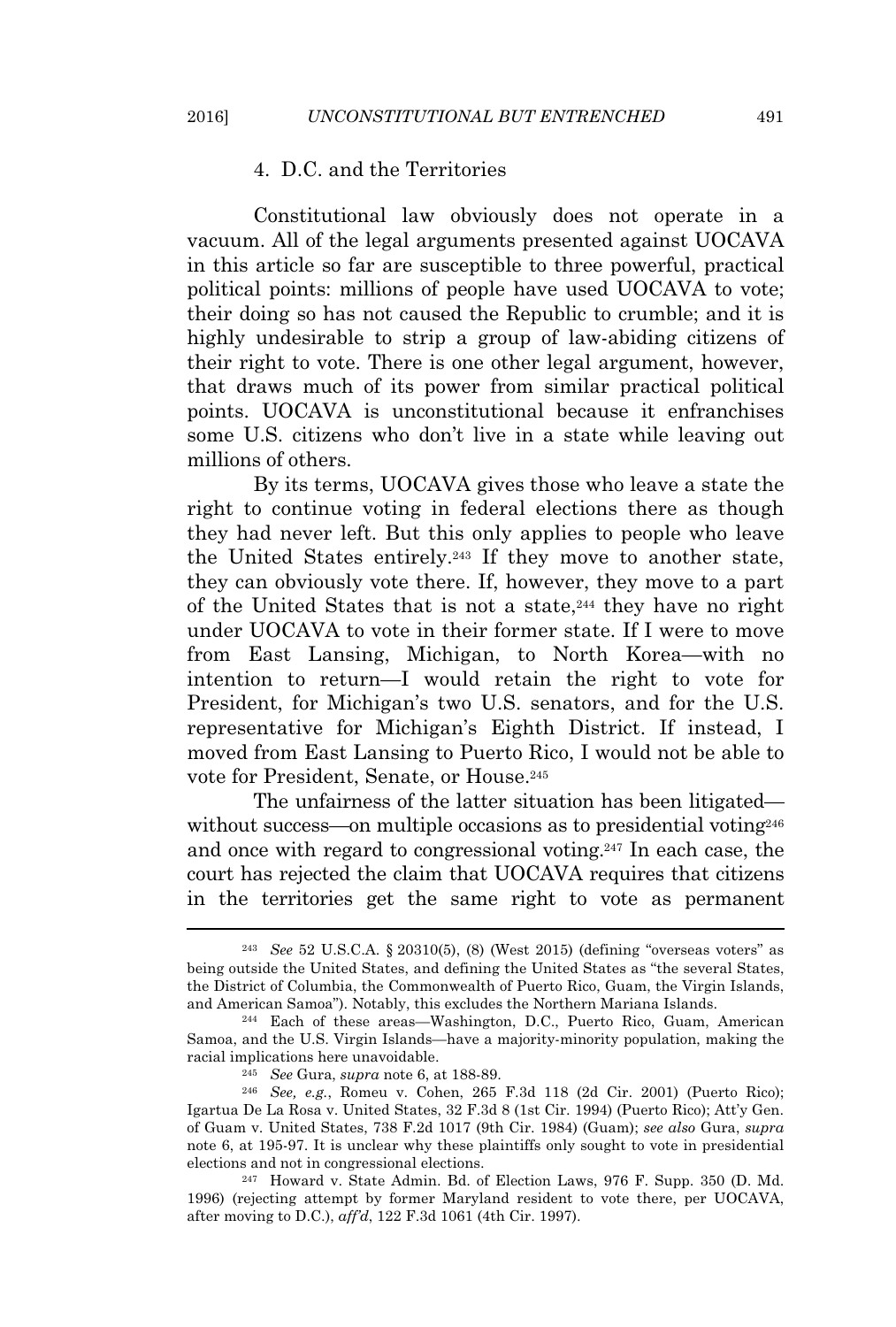expatriates. In doing so, however, these courts have laid bare the inherent contradictions at the heart of UOCAVA.

The First Circuit, in *Igartua De La Rosa v. United States*, rejected a challenge to UOCAVA by people who had moved from states to Puerto Rico and then sought to vote for President in their former states.<sup>248</sup> The court rejected the premise that UOCAVA discriminates between people who move out of the United States and people who move to Puerto Rico. Rather, the court said, UOCAVA distinguishes between people who remain in the United States and those who leave it.<sup>249</sup> People who remain in the United States are thus not given any special rights by UOCAVA but instead are able to vote in federal elections wherever in the United States they happen to live.<sup>250</sup> In the case of Puerto Rico, that means voting for a nonvoting representative in the U.S. House (and not paying federal taxes) rather than voting for a real representative, two senators, and President. To the extent that those voting rights are substandard, the court attributed that to Puerto Rico's status as a nonstate, something for which UOCAVA is not responsible.<sup>251</sup> If I moved to Florida, I would be treated to the same federal voting rights as other Floridians. And if I moved to Puerto Rico, I would be treated to the same raw deal as other Puerto Ricans.

While it is true that UOCAVA could not, by statute, make Puerto Rico a state, UOCAVA's application in the territories exposes some of its fundamental flaws. The plaintiffs in *Igartua* were seeking to be enfranchised, but the problem with UOCAVA is primarily the converse: whom it enfranchises, not whom it leaves out. What the Puerto Rican plaintiffs showed was that the premises underlying UOCAVA's enfranchisement of permanent expatriates crumble when confronted with the treatment of U.S. citizens in Puerto Rico and the other territories.

<sup>248</sup> *Igartua*, 32 F.3d at 9.

<sup>249</sup> *Id.* at 10. The court declared that this is not a suspect classification, and because UOCAVA does not restrict voting rights but instead limits states' ability to restrict them (albeit not as much as the plaintiffs might have liked), it does not infringe on the fundamental right to vote. *Id*.

<sup>250</sup> *Id.* at 10-11, 11 n.3.

<sup>&</sup>lt;sup>251</sup> *Id.* at 9-11. In 2000, the district court in Puerto Rico ruled that U.S. citizens in Puerto Rico had a constitutional right to vote for President. Igartua De La Rosa v. United States, 113 F. Supp. 2d 228 (D.P.R. 2000). This was swiftly overturned by the First Circuit in *Igartua De La Rosa v. United States*, 229 F.3d 80 (2000), though an impassioned concurrence "serve[d] notice upon the political branches of government that it is incumbent upon them, in the first instance, to take appropriate steps to correct what amounts to an outrageous disregard for the rights of a substantial segment of its citizenry." *Id.* at 90 (Torruella, J., concurring).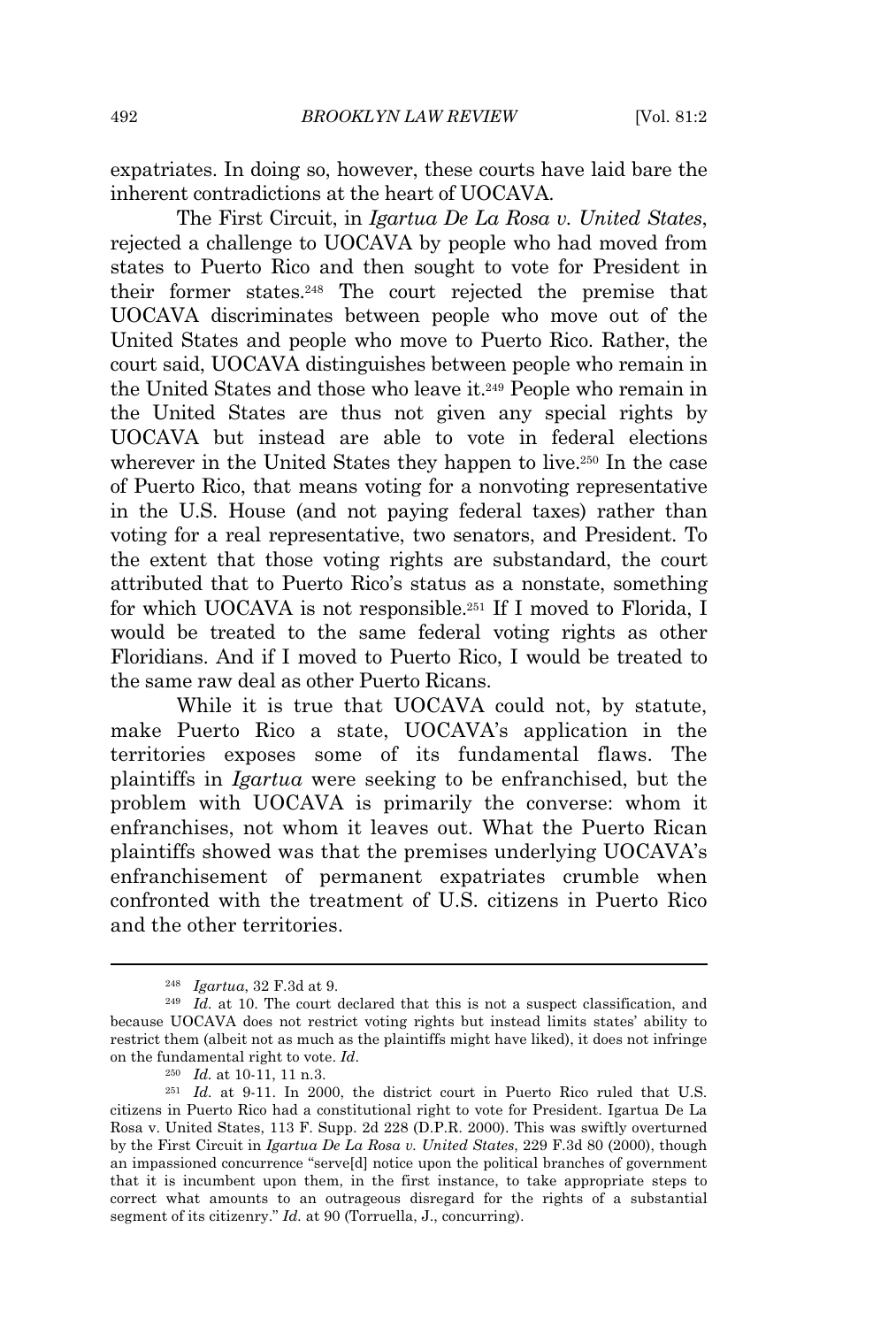Congress rooted its authority to pass OCVRA in the claim that it was unconstitutional for states to deny the right to vote in federal elections to their former residents who had moved overseas permanently.<sup>252</sup> But if those U.S. citizens' rights to vote and live where they please are both so hallowed that the citizens cannot be forced to choose one over the other, why would the same conclusion not apply to people who move to Puerto Rico?<sup>253</sup> Indeed, given that the right to travel *within* the United States is more potent than the right to travel outside of it, why would people who move to Puerto Rico not have a *greater* protection against being forced to choose between these two rights?<sup>254</sup>

Congress's notion in passing OCVRA was that expatriate citizens have a constitutional right to vote, and they retain an interest in the policies and practices of the federal government. Once again, though, there are millions of U.S. citizens in Puerto Rico living under the same Constitution. They too have an interest in the workings of the federal government (indeed, a greater interest, given that they live in the United States).<sup>255</sup>

The reason that none of this mattered to the *Igartua* court was that only states (and D.C.) participate in presidential elections.<sup>256</sup> Similarly, only states participate in congressional elections (here excluding D.C. along with the territories). This has been the case for as long as the United States has contained territories. But again, if Puerto Ricans lose any claim to vote because they are not residents of a state, why would the same not be the case for permanent expatriates?<sup>257</sup>

The relevant lesson from *Igartua* is not that it is unconstitutional for UOCAVA to fail to enfranchise people who move to the territories; the court specifically rejected that notion. Rather, it is that if Congress's justification for passing OCVRA were correct, then citizens of Puerto Rico would have a right to vote for President and Congress. Presuming that the First Circuit is correct that citizens of Puerto Rico do not have such rights that there is no constitutional violation here—then it follows

<sup>252</sup> *See supra* Section II.A.1.

<sup>253</sup> Gura, *supra* note 6, at 196.

<sup>254</sup> *See* Amber L. Cottle, Comment, *Silent Citizens: United States Territorial Residents and the Right to Vote in Presidential Elections*, 1995 U. CHI. LEGAL F. 315, 334 (1995).

<sup>255</sup> *See* Gura, *supra* note 6, at 196.

<sup>256</sup> *Igartua*, 32 F.3d at 9-10.

<sup>257</sup> Gura, *supra* note 6, at 196.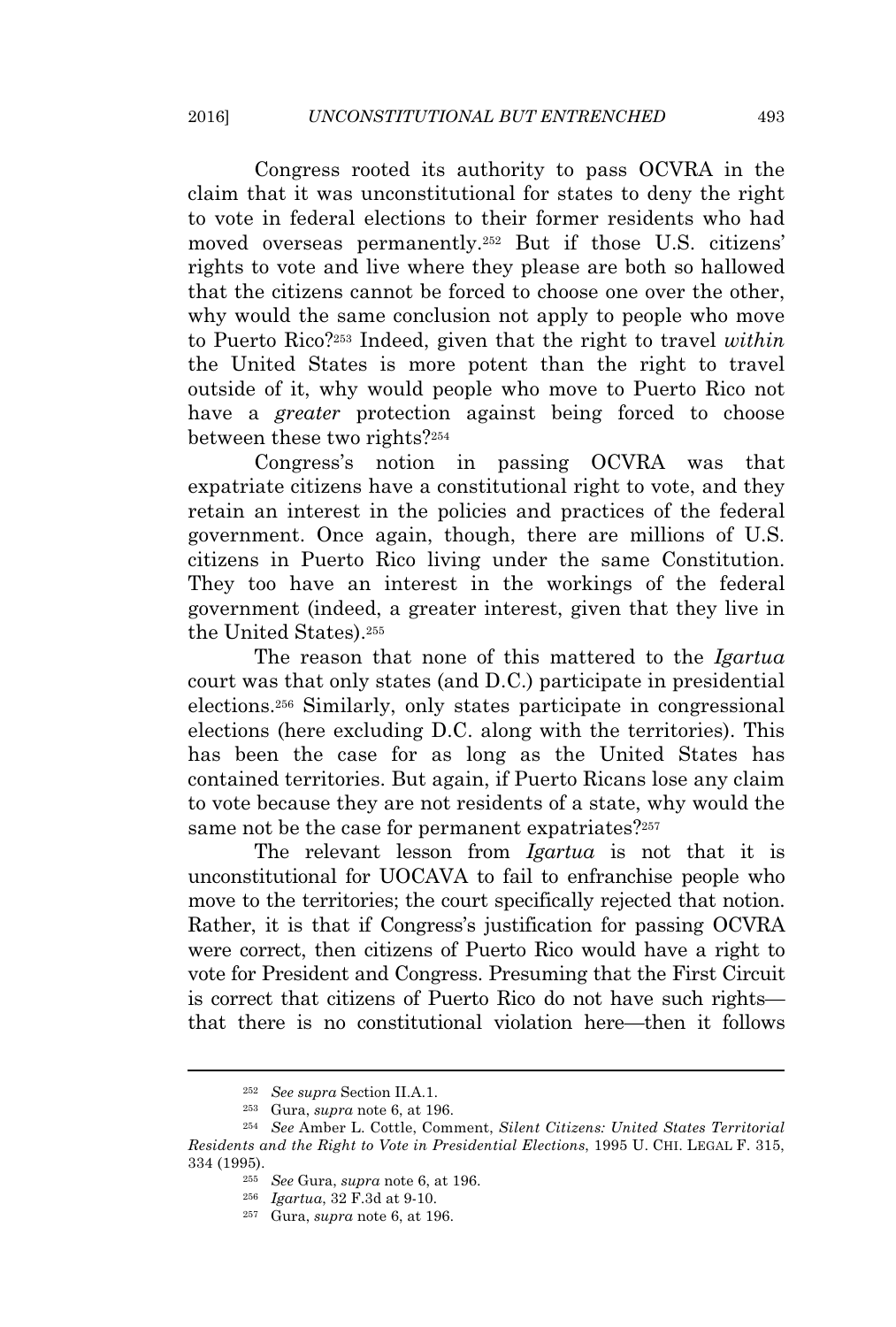logically that Congress lacked the authority to enfranchise permanent expatriates under OCVRA and UOCAVA.<sup>258</sup>

This point is made even more clearly in the Second Circuit case of *Romeu v. Cohen*. The facts were similar to those in *Igartua*; a citizen of New York moved to Puerto Rico and attempted to vote in a presidential election via New York.<sup>259</sup> The Second Circuit, like the First, rejected the claim that UOCAVA needed to treat expatriates and territorial residents equally and concluded that the source of Romeu's grievance was Puerto Rico's status as a territory rather than anything UOCAVA had done. The same, the court said, was true of all expatriates before UOCAVA (or more precisely, before OCVRA).<sup>260</sup> But that's just it: OCVRA was not responding to a constitutional violation. As the court put it,

New York's failure to offer Romeu the opportunity to continue to vote in its elections after his taking up residence in Puerto Rico no more violated his right to travel than did New York's failure under the pre-UOCAVA law to offer continued voting rights to its citizens who moved to France.<sup>261</sup>

In other words, if residents of the territories can be deprived of the right to vote—and the courts have made clear that they can—then the principal basis for Congress's power to pass OCVRA and UOCAVA crumbles. Indeed, Judge Walker, concurring in the judgment, concluded in a footnote that "UOCAVA's directive to the states to extend the franchise in federal elections to nonresident U.S. citizens living overseas appears constitutionally infirm." <sup>262</sup> Although mere dicta, and despite being limited to presidential elections, Judge Walker's footnote got it right, and his favorable statement stands as the only expression of judicial opinion on the issues in this article.

<sup>258</sup> To be sure, this still leaves the equal protection argument supporting Congress's authority to pass OCVRA. *See supra* text accompanying notes 127-144.

<sup>259</sup> Romeu v. Cohen, 265 F.3d 118, 120-22 (2d Cir. 2001).

<sup>260</sup> *Id.* at 126.

<sup>261</sup> *Id.*

<sup>262</sup> *Id.* at 134 n.7 (Walker, J., concurring) (citation omitted). Judge Leval, in an opinion he wrote on his own behalf and appended to his opinion for the court, argued that if UOCAVA is valid Congress could use the same power to legislate presidential voting rights for residents of the territories. Leval suggested that each state could take a pro rata share of the territorial votes. *Id.* at 129-30 (Leval, J., concurring). Judge Walker disagreed at length with Leval's argument; his footnote was written to point out that the same reasons that Leval's proposal would exceed Congress's authority applied to UOCAVA as well. *See id.* at 131-36, 134 n.7 (Walker, J., concurring).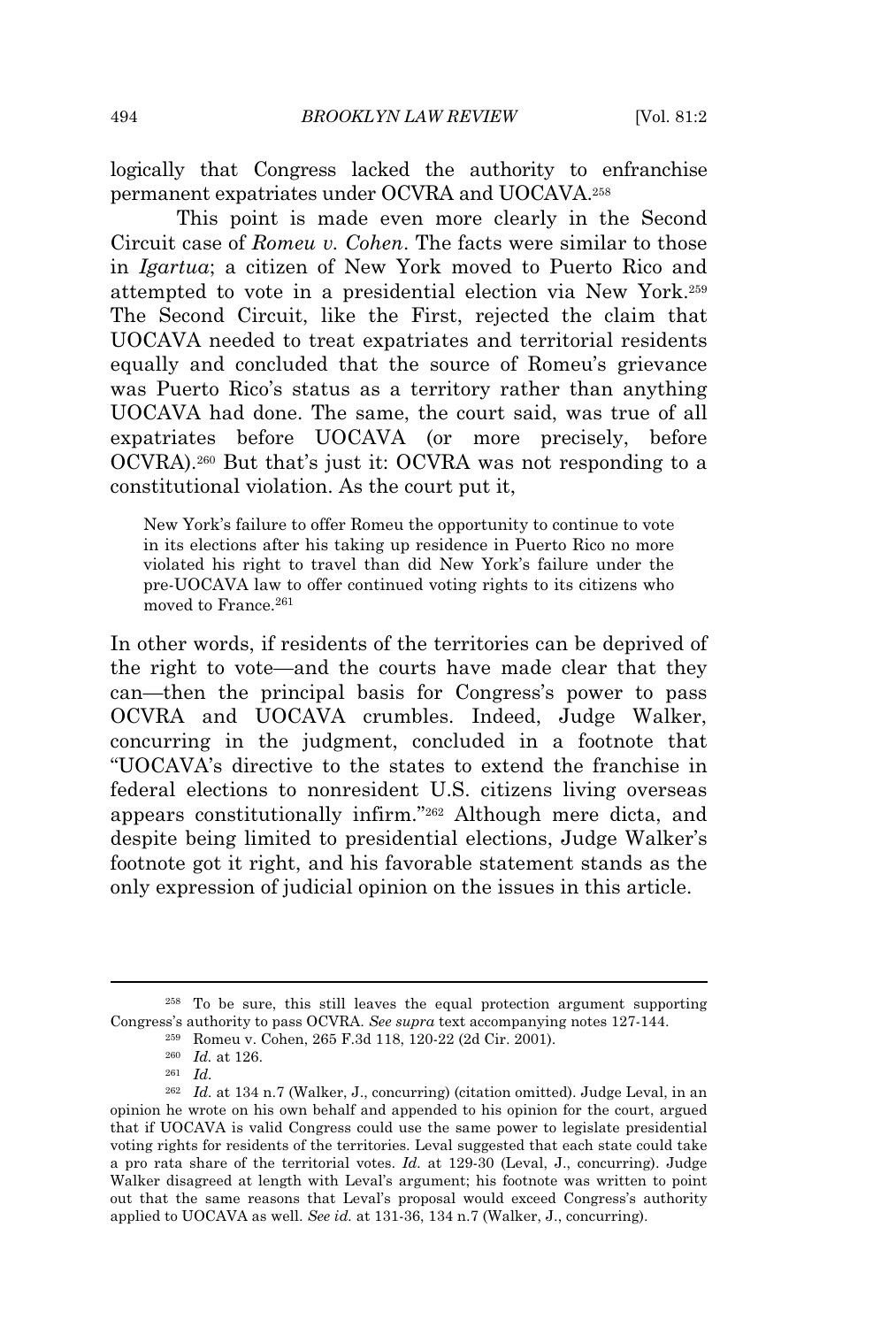# 5. The Supplemental Case Against OCVRA and UOCAVA in Sum

The constitutional case against OCVRA and UOCAVA has only gotten stronger since 1975. When one considers the way that UOCAVA violates the symmetry requirement, runs afoul of the Supreme Court's congruent and proportional requirement, muddles congressional apportionment, and—worst of all—lays bare the absurd third-class treatment of U.S. citizens living in the territories, it is even clearer that UOCAVA's enfranchisement of permanent expatriates is unconstitutional.

# *C. Presidential Elections*

So far, this part of the article has relied on constitutional provisions that apply to congressional elections; presidential voting is somewhat divergent. Even critics of OCVRA's constitutionality seemed more comfortable with the idea of expatriates voting only for President.<sup>263</sup> The distinct issues surrounding presidential voting thus merit some independent attention.<sup>264</sup>

Presidential voting is not subject to the same restrictions on the electorate as congressional voting. It is constitutionally problematic to have a state's nonresidents vote in congressional elections and for them to not qualify to vote for state house, and these problems exist regardless of whether a state freely chooses to do so or is forced by Congress. With presidential voting, however, the states have much more leeway to select their electorate, and it is probably constitutional for them to let former residents who cannot vote elsewhere participate in their presidential elections. Indeed, many states allow certain nonresidents to vote in presidential elections even beyond what UOCAVA requires.<sup>265</sup> As a matter of policy, moreover, it is less problematic for nonresidents to vote for a national officer like the President than for someone representing only a particular place as representatives and senators do.<sup>266</sup> Ultimately, then, the biggest issue is one of federalism; it is constitutionally problematic for Congress to force states to let nonresidents vote in presidential elections.

<sup>263</sup> *See supra* text accompanying note 43.

<sup>264</sup> *See* Charles E. Wiggins, *Overseas Citizens and the Right to Vote: An Introduction*, 1 INT'<sup>L</sup> SCH. L. REV. 128, 129 n.7 (1976).

<sup>265</sup> *See supra* note 54 and accompanying text.

<sup>266</sup> *See House Hearings*, *supra* note 18, at 260 (statement of Mary C. Lawton, Deputy Assistant Att'y Gen.).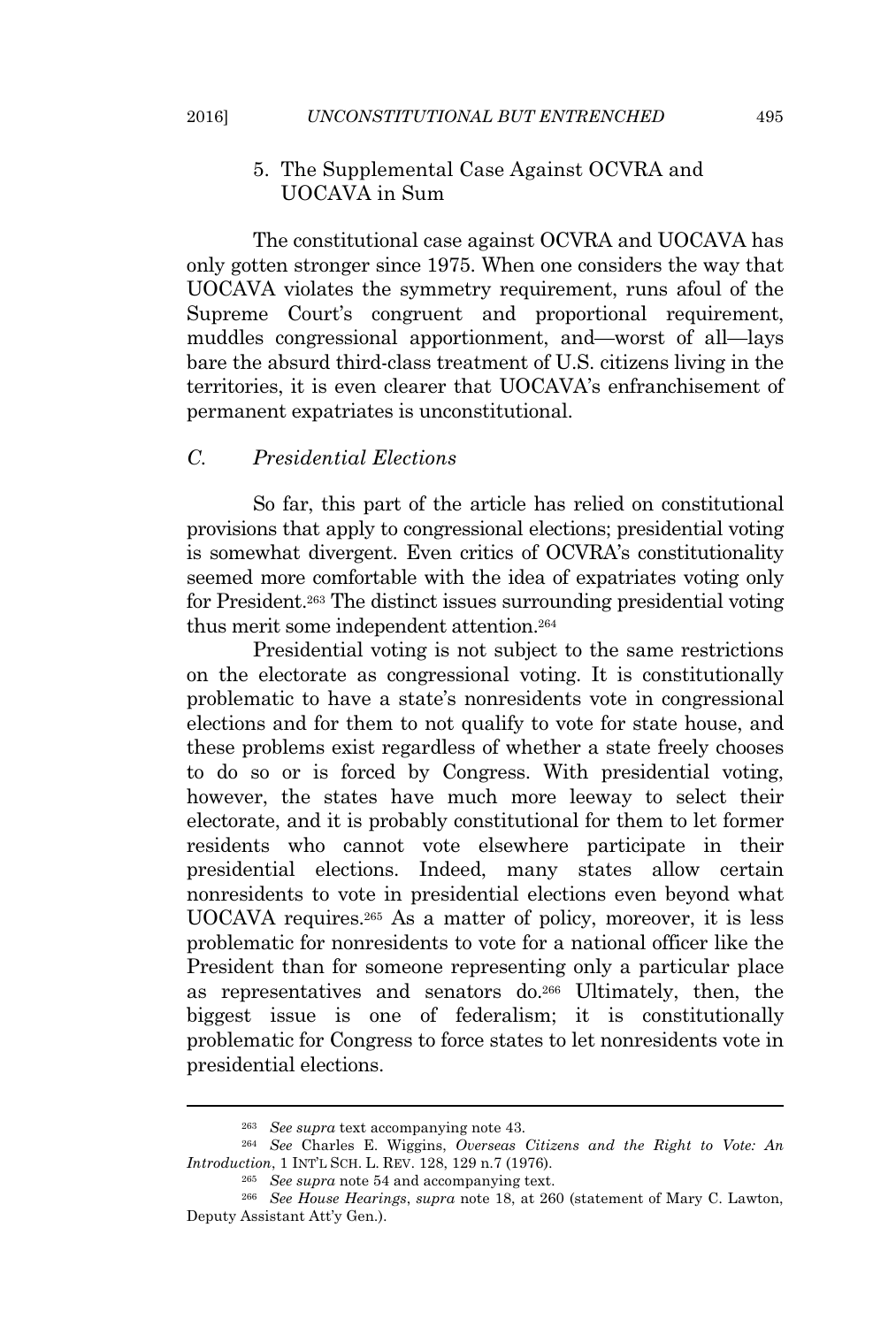The Electoral College chooses the President. Its members are selected by "[e]ach state . . . in such Manner as the Legislature thereof may direct."<sup>267</sup> The strength of the states' power is manifest in the counterintuitive notion that citizens do not actually have a right to vote for President unless their state has chosen to use popular voting.<sup>268</sup> Of course, every state currently uses popular voting and is subject to the constitutional rules against discrimination,<sup>269</sup> but states can and do choose different rules at the margins for things like letting felons vote or defining residency.<sup>270</sup>

The Constitution gives the federal government a role in presidential elections, but that role is a limited one.<sup>271</sup> Congress can select Election Day and the day that the Electoral College convenes.<sup>272</sup> Congress counts the electoral votes and, if and only if no one wins a majority of them, the House chooses the President.<sup>273</sup> Congress can also legislate to enforce the Constitution's antidiscrimination provisions and other rights against the states.<sup>274</sup> But everything else is left to the states the Supreme Court has interpreted the phrase "in such Manner as the Legislature [of each state] may direct" as weighing very heavily on the state side of the federalism balance.<sup>275</sup>

UOCAVA would only be constitutional if it could fit into one of these specific congressional bases of power. The only potential one has already been discussed: Congress's power under

<sup>271</sup> *See* Gura, *supra* note 6, at 202.

<sup>273</sup> *See id.* amend. XII. The Senate is charged with choosing the Vice President if no candidate for that office wins a majority. *Id.*

<sup>274</sup> *See supra* note 179 and accompanying text.

<sup>267</sup> U.S. CONST. art. II, § 1, cl. 2.

<sup>268</sup> *See* Bush v. Gore, 531 U.S. 98, 104 (2000) ("The individual citizen has no federal constitutional right to vote for electors for the President of the United States unless and until the state legislature chooses a statewide election as the means to implement its power to appoint members of the electoral college."); *Senate Hearings*, *supra* note 42, at 62 (statement of Mary C. Lawton, Deputy Assistant Att'y Gen.). *But see* Peter M. Shane, *Disappearing Democracy: How* Bush v. Gore *Undermined the Federal Right to Vote for Presidential Electors*, 29 FLA. ST. U. L. REV. 535, 535 (2001) (rejecting *Bush v. Gore* on this point, scathingly, as "wrong" and "oblivious[ ] to the values of democracy").

<sup>269</sup> *See* U.S. CONST. amend. XIV, § 1; *id.* amends. XV, XIX, XXIV, XXVI; *cf. id.* amend. XIV, § 2 (penalizing states that restrict voter eligibility).

<sup>270</sup> *See* John M. Greabe, *A Federal Baseline for the Right to Vote*, 112 COLUM. L. REV. SIDEBAR 62, 63 (2012).

<sup>272</sup> *See* U.S. CONST. art. II, § 1, cl. 4 ("The Congress may determine the Time of chusing the Electors, and the Day on which they shall give their Votes; which Day shall be the same throughout the United States."). States can and have chosen different days on which to select their electors (most recently by allowing early voting), but this is only because Congress has not required otherwise; Congress has preemptive power over Election Day but not exclusive power.

<sup>275</sup> *See* Bush v. Gore, 531 U.S. 98, 104 (2000) (citing McPherson v. Blacker, 146 U.S. 1, 35 (1892)).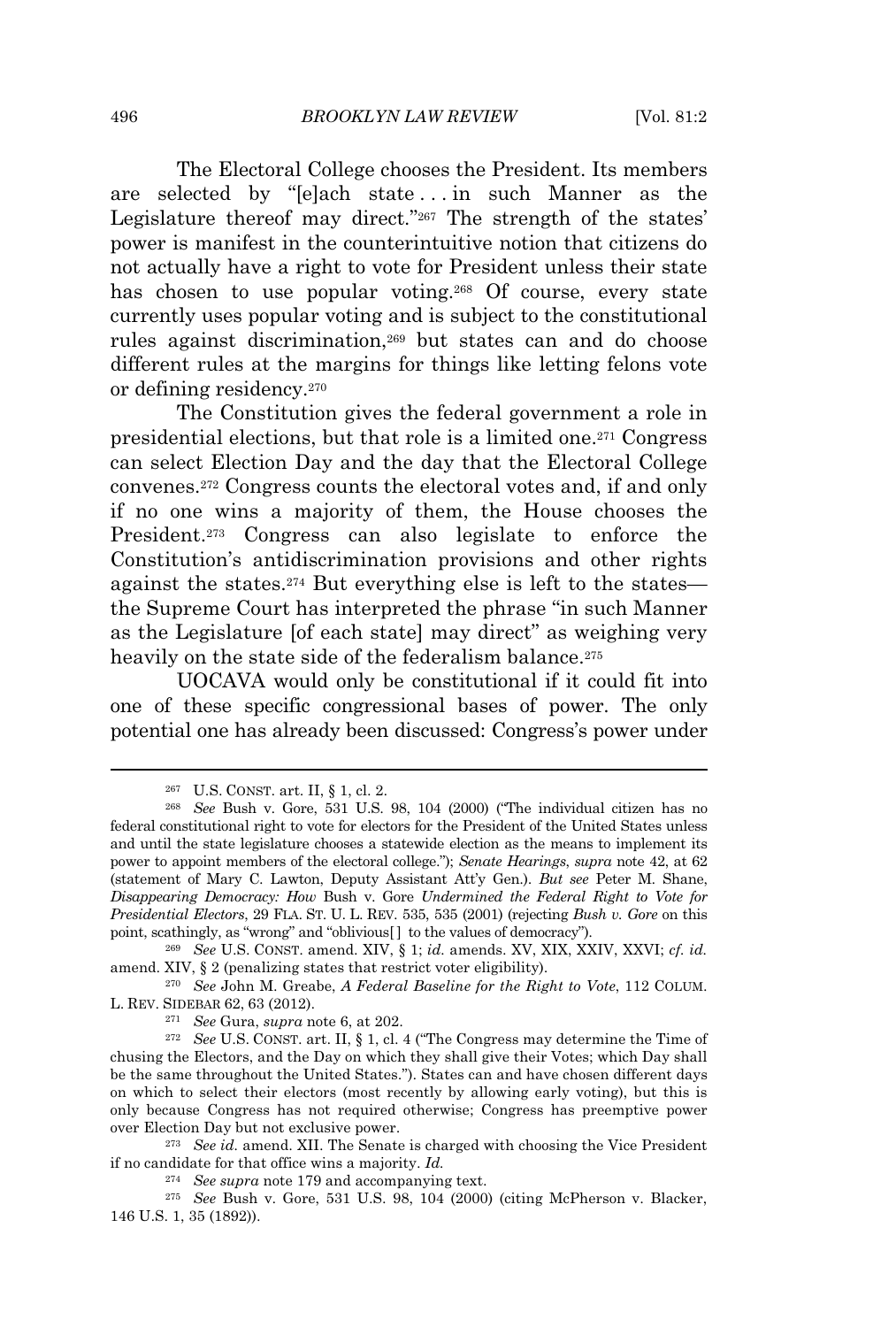Section 5 of the Fourteenth Amendment. The right to travel does not justify federal action here any more than it did for congressional voting.<sup>276</sup> The right to vote is not precisely the same for presidential and congressional voting, but in neither instance does it justify UOCAVA. For presidential voting, as noted above, there is not really a right to vote in the first place, $277$  but to the extent that states choose to allocate their electoral votes by popular vote, they have to be fair about determining who participates and who does not. Congress would have to argue that once a state gives citizens a right to participate in presidential elections, it cannot constitutionally strip them of their vote when they permanently relocate overseas. But why not? The Supreme Court's language about states being allowed to impose bona fide residency requirements applies with the same force here as it does to congressional elections.<sup>278</sup> Moreover, if the right to vote for President is somehow permanent once it is granted, then the cases brought by people seeking to vote for President after moving to the territories should not have all failed.<sup>279</sup>

The version of Congress's Section 5 authority articulated (although not clearly) in *Oregon v. Mitchell* would be no more availing for presidential voting than it was for congressional voting.<sup>280</sup> Once again, *Mitchell* dealt with the right to travel within the United States—the constitutional right of new arrivals in a state to be treated the same as older residents—rather than the more limited right to live abroad that is an issue with UOCAVA. And here too, *Mitchell* only approved an administrative fix at the margins of residency requirements, while UOCAVA essentially guts residency requirements.

This leaves one last argument. When states (as they did before OCVRA) allowed public expatriates—but not private expatriates—to vote for President, they violated the private expatriates' equal protection rights and opened the door for Congress to respond. As with congressional elections, this is probably the strongest argument supporting federal action. Once again, however, there are good arguments that there is no equal protection violation and that, even if there is, UOCAVA is probably not a congruent and proportional remedy.<sup>281</sup> Congress could tread more lightly on the delicate federalist structure by

<sup>276</sup> *See supra* text accompanying notes 115-125.

<sup>277</sup> *See supra* text accompanying note 268.

<sup>278</sup> *See supra* text accompanying notes 123-125.

<sup>279</sup> *See supra* Section II.B.4.

<sup>280</sup> *See supra* Section II.A.2.c.

<sup>281</sup> *See supra* Section II.A.2.b.iii.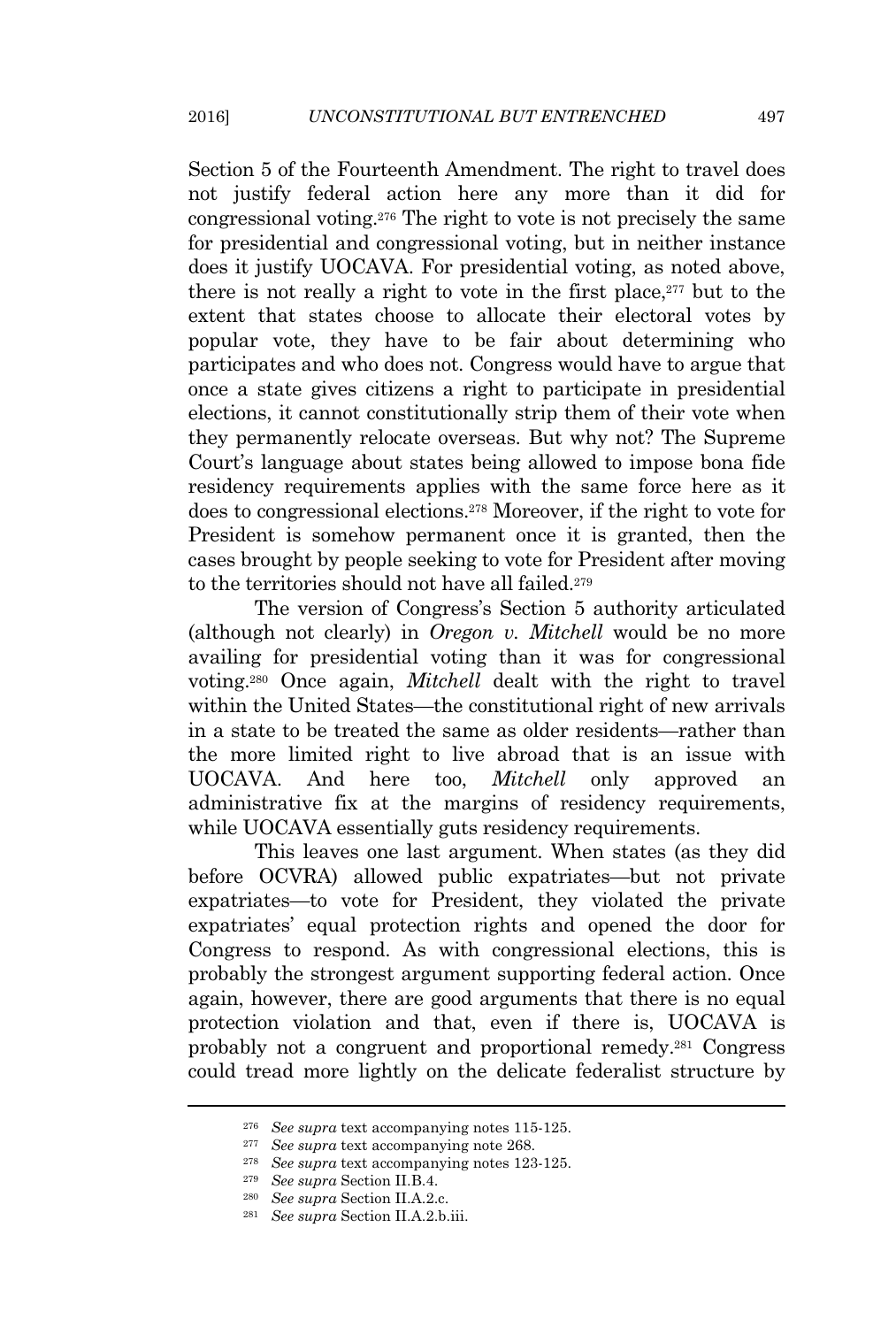simply requiring states to treat equally all former residents who are not elsewhere voting for President—letting either all or none of them vote (or perhaps making other distinctions, but not ones based on the identity of one's employer).<sup>282</sup>

It is unconstitutional for UOCAVA to force states to let permanent expatriates vote in presidential and congressional elections. The constitutional case against UOCAVA is overwhelming; nevertheless, UOCAVA's enfranchisement of permanent expatriates remains in force. The next part of this article considers why.

## III. WHY UOCAVA PERSISTS

Given the constitutional questions surrounding OCVRA and UOCAVA, one would think that the legislation would have been challenged in court. For nearly 40 years, however, no such case has been brought. This is principally because there is a limited number of plaintiffs with the ability to sue, and because those plaintiffs would find it difficult as a political matter to fight for the disenfranchisement of millions of voters. With the passage of time, the chances—both of a challenge and of a court responding favorably to one—have only dimmed as these millions of voters have grown accustomed to their right to vote.

#### *A. Who Would Sue?*

Any lawsuit first requires a plaintiff motivated to file it and with standing to sue. For UOCAVA, those two requirements seem to be a big part of the reason why there has been no litigation.

# 1. Individuals

Someone who has had his or her right to vote stripped by a law could easily challenge that law; both the motivation and the standing to sue are obvious. A law that grants someone the right to vote, by contrast, offers no such obvious voterplaintiffs. Those who benefit from the law would certainly not want to challenge it. Those who wish to benefit from it but are shut out—residents of the territories—have attempted to challenge their exclusion from UOCAVA's coverage but have not challenged anyone else's inclusion.<sup>283</sup>

<sup>282</sup> *See supra* text accompanying notes 127-144.

<sup>283</sup> *See supra* Section II.B.4.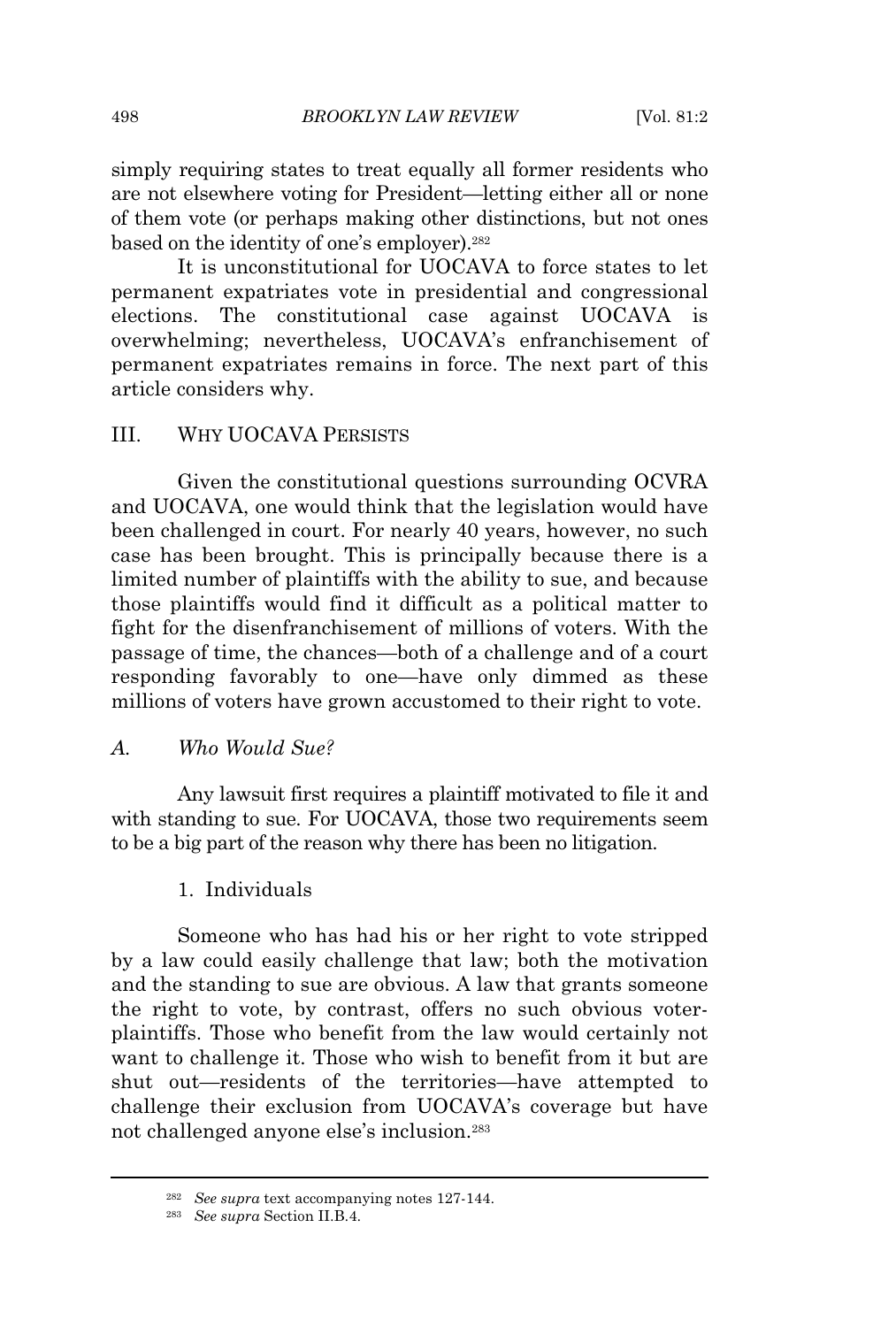Resident-voters would have a hard time establishing standing. Among the requirements of standing is a showing that the plaintiff has suffered an injury because of the contested conduct.<sup>284</sup> It would be challenging for a resident-voter to establish such an injury from UOCAVA's enfranchisement of permanent expatriates. The fact that the enfranchisement is unconstitutional is not good enough; anyone could make that claim, and such generalized grievances do not qualify as injuries for standing purposes.<sup>285</sup>

The best hope for an individual voter to establish standing to challenge UOCAVA's enfranchisement of permanent expatriates would be for those living in a district to complain that the enfranchisement improperly dilutes their legitimate votes.<sup>286</sup> To take a much simpler and more extreme hypothetical as an analogy, if the State of Michigan decided that its U.S. senators were going to be elected jointly by the people of Michigan and Ontario, it would seem likely that I, a citizen of Michigan, would have a good argument that my own vote had been illegitimately diluted. But UOCAVA's effects are two or three orders of magnitude less dramatic than in this hypothetical.<sup>287</sup> Moreover, the standards for a citizen to establish standing for such a dilution claim are unclear.

Candidates wishing to sue might need to file lawsuits after an election for the claims to be ripe. But after the election, the candidate-plaintiff would have a hard time establishing an injury unless he or she could show that UOCAVA swung the election result. To be sure, there have been multiple elections in which the margin of victory was a mere fraction of the number of UOCAVA votes, so overseas voters may have swung the election.<sup>288</sup>

<sup>288</sup> *See* KLEKOWSKI VON KOPPENFELS, *supra* note 10, at 218 (listing two such senatorial elections in 2008: Minnesota with a margin of 312 and 12,091 UOCAVA votes, and Alaska with a margin of 3,953 and 12,103 UOCAVA votes). This is harder to show for House elections given that UOCAVA records are generally kept by county rather than by congressional district. Still, it seems likely that numerous House elections would have seen a number of UOCAVA votes many times the margin of victory. The closest House elections in recent years have been: 2014, Arizona's Second District (161 votes, 0.1%); 2012, North Carolina's Seventh District (654 votes, 0.2%); 2010, and Illinois's Eighth District (290 votes, 0.1%). *See United States House of Representatives Elections, 2014*, BALLOTPEDIA, http://ballotpedia.org/United\_States\_House\_of\_Representatives\_elections,\_

<sup>284</sup> *See* Lujan v. Defenders of Wildlife, 504 U.S. 555, 560 (1992).

<sup>285</sup> *See id.* at 575.

<sup>286</sup> *See supra* text accompanying notes 237-241 (discussing sense in which dilution is used in this article).

<sup>287</sup> In the 2012 presidential election, Michigan saw only 12,916 UOCAVA ballots, and only some of those were from permanent expatriates. *See* U.S. ELECTION ASSISTANCE COMM'N, *supra* note 11, at 17. Ontarians cast over 4.8 million ballots in the 2014 Canadian general election. *See* Diana Mehta, *Ontario Reverses 20-Year Decline in Voter Turnout*, TORONTO STAR, June 14, 2014, at A14.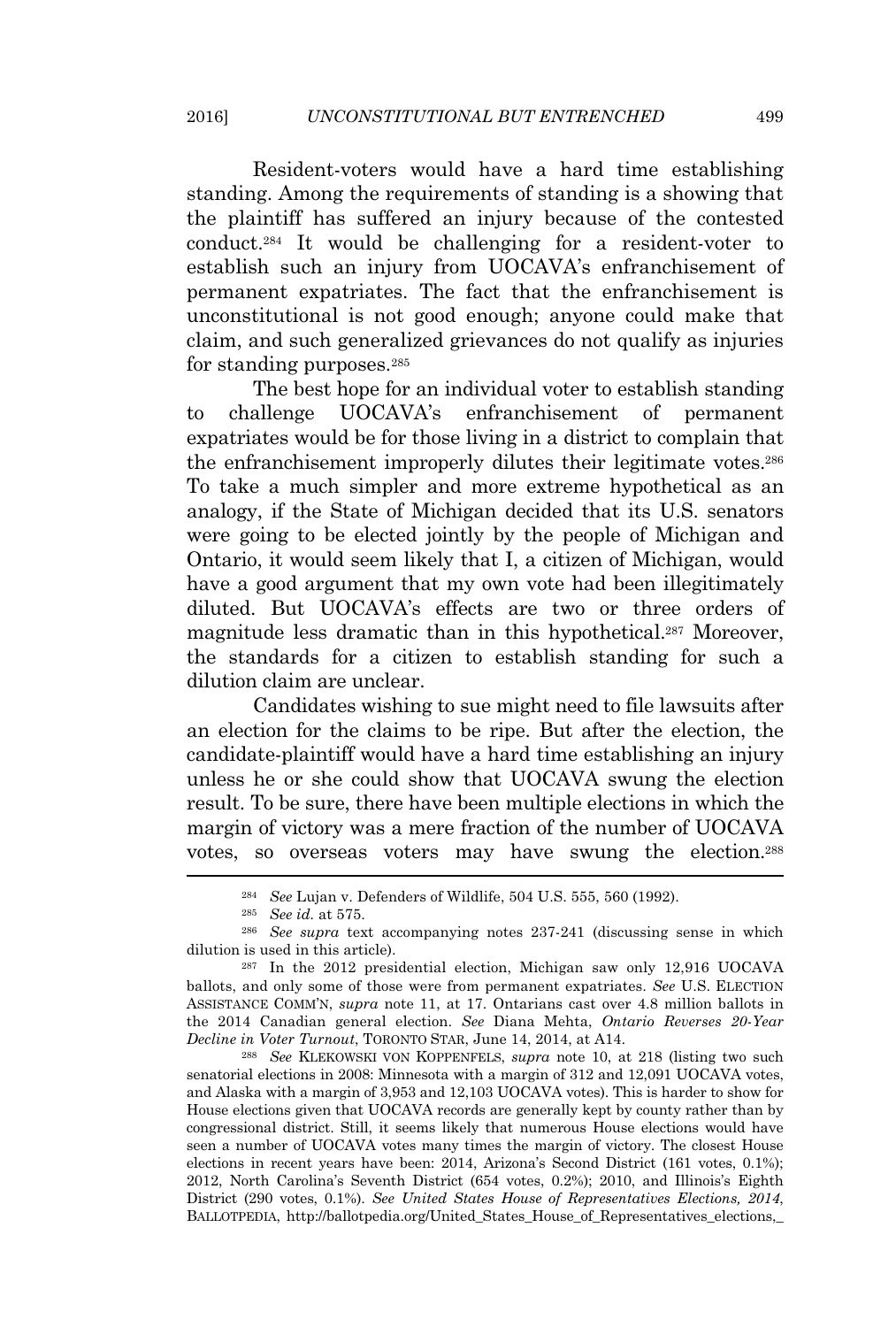Overseas voters definitely swung the 2000 presidential election; George W. Bush could not have won without Florida, and he could not have won Florida without his advantage among overseas voters—especially those in the military.<sup>289</sup> That highlights a weakness in this argument, though: most UOCAVA voters are affiliated with the military.<sup>290</sup> The bulk of these votes, in other words, are votes that the states would have counted even without OCVRA and UOCAVA's mandate.<sup>291</sup> Thus it is one thing to say that UOCAVA ballots swung the election; it is quite another to say that UOCAVA itself swung the election. This presents a formidable barrier to any candidate who might wish to challenge UOCAVA in court.

There are also political considerations. There were plenty of lawsuits in Florida concerning the 2000 presidential election, including one regarding the proper standards for counting overseas ballots.<sup>292</sup> But it would have been uncomfortable to reverse the election result on the basis of a constitutional objection that (1) was made after the fact and (2) required disenfranchising so many voters, including so many in the military. Al Gore—who as a losing candidate had a much stronger case for standing than any individual voter would have had—recognized one particular aspect of this when he later explained why he did not want to win the election by getting questionable overseas military ballots thrown out: "I would be hounded by Republicans and the press every day of my presidency and it wouldn't be worth having."<sup>293</sup>

<sup>289</sup> *See* David Barstow & Don Van Natta Jr., *How Bush Took Florida: Mining the Overseas Absentee Vote*, N.Y. TIMES, July 15, 2001, at 1. Al Gore's supporters also briefly entertained the notion that a wave of UOCAVA votes from Israel would put Gore over the top in Florida. *See* Gura, *supra* note 6, at 181-84.

<sup>290</sup> *See* U.S. ELECTION ASSISTANCE COMM'N, *supra* note 11, at 8.

<sup>291</sup> *See supra* text accompanying note 30 (noting states' pre-OCVRA practice of allowing absent military and other public employees, and their dependents, to vote).

<sup>292</sup> *See* Bush v. Hillsborough Cty. Canvassing Bd., 123 F. Supp. 2d 1305, 1314- 17 (N.D. Fla. 2000).

<sup>2014</sup> [http://perma.cc/79Y6-SDKT] (last visited Feb. 29, 2016); *United States House of Representatives Elections, 2012*, BALLOTPEDIA, http://ballotpedia.org/United\_States\_ House\_ of\_Representatives\_elections,\_2012 [http://perma.cc/B8R9-LCXG] (last visited Feb. 29, 2016); *United States House of Representatives Elections in Illinois, 2010*, WIKIPEDIA, https://en.wikipedia.org/wiki/United\_States\_House\_of\_Representatives\_elections\_in\_Illinois ,\_2010 [http://perma.cc/9FKU-348M] (last visited Feb. 29, 2016); *cf.* S. REP. NO. 90-1025, at 6 (1968) (individual views of Sen. Curtis) (noting, in report on bill expanding overseas voting, "the many extremely close elections that can be decided by the mail vote").

<sup>293</sup> Barstow & Van Natta, *supra* note 289. History does not record whether Gore still felt that way eight years later. *Cf.* Diane H. Mazur, *The Bullying of America: A Cautionary Tale About Military Voting and Civil-Military Relations*, 4 ELECTION L.J. 105, 105 (2005) (describing how "accusations of disloyalty to the military were used to bully county election officials into disregarding election rules and accepting noncomplying ballots").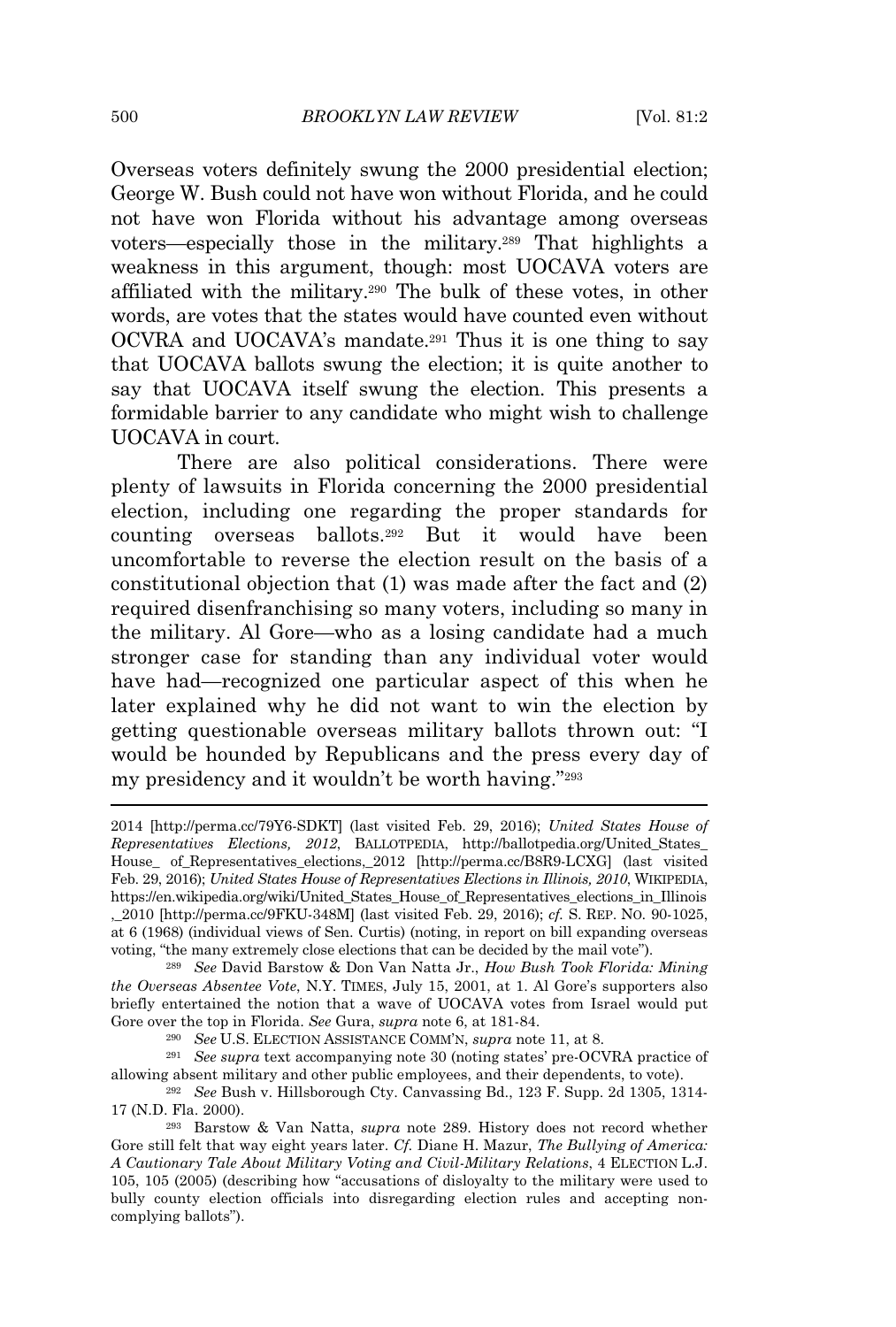Thus, properly timing a lawsuit to challenge UOCAVA would be difficult. Filed before an actual election, it might be hard for a candidate-plaintiff to establish standing and ripeness.<sup>294</sup> Filed after an election, it would require the unlikely showing that UOCAVA affected the result, and it then would require the heavy-handed remedy of reversing that result by throwing out votes already cast and counted.

2. States

States would face a much simpler path toward establishing standing in a challenge to UOCAVA. They would not face the same challenges as voters and candidates of establishing standing and proper timing. Because the law regulates states directly and requires them to do a myriad of things to facilitate overseas-voter registration and voting, states would have the ability to challenge the law at almost any time.<sup>295</sup>

When OCVRA was enacted in 1975, it was widely assumed that state plaintiffs would immediately challenge it, just as they had done to the Voting Rights Act Amendments of 1970 in *Oregon v. Mitchell*. <sup>296</sup> It is not immediately obvious why no state officials lived up to this expectation. Perhaps they, like Congress, assumed that after the Supreme Court decided *Mitchell*, the Court was likely to read congressional power broadly. Challenging OCVRA might therefore have seemed like a waste of limited resources. Still, it is somewhat surprising that there would have been unanimity on this point; one might have expected at least one state to want to challenge the law.

The states' reluctance to challenge OCVRA (and later, UOCAVA) is even more surprising when one considers the cases in which the federal government has sued states for violating UOCAVA.<sup>297</sup> These cases provide an opening for states to defend themselves by challenging the constitutionality of the statute itself.

And yet it has not happened. One possible reason is that, historically, once voting rights are granted, they tend to remain.

<sup>294</sup> *Cf.* Somers v. S.C. State Election Comm'n, 871 F. Supp. 2d 490, 498 (D.S.C. 2012) (finding no standing for candidate challenging state's implementation of UOCAVA).

<sup>295</sup> States might also, as a general matter, face a lower bar for establishing standing. *See* Massachusetts v. EPA, 549 U.S. 497, 518-20 (2007).

<sup>296</sup> Oregon v. Mitchell, 400 U.S. 112 (1970).

<sup>297</sup> *See, e.g.*, United States v. Georgia, 952 F. Supp. 2d 1318 (N.D. Ga. 2013); United States v. Alabama, 857 F. Supp. 2d 1236 (M.D. Ala. 2012); United States v. New York, No. 1:10-CV-1214, 2012 WL 254263 (N.D.N.Y. Jan. 27, 2012); United States v. Cunningham, No. 3:08CV709, 2009 WL 3350028 (E.D. Va. Oct. 15, 2009).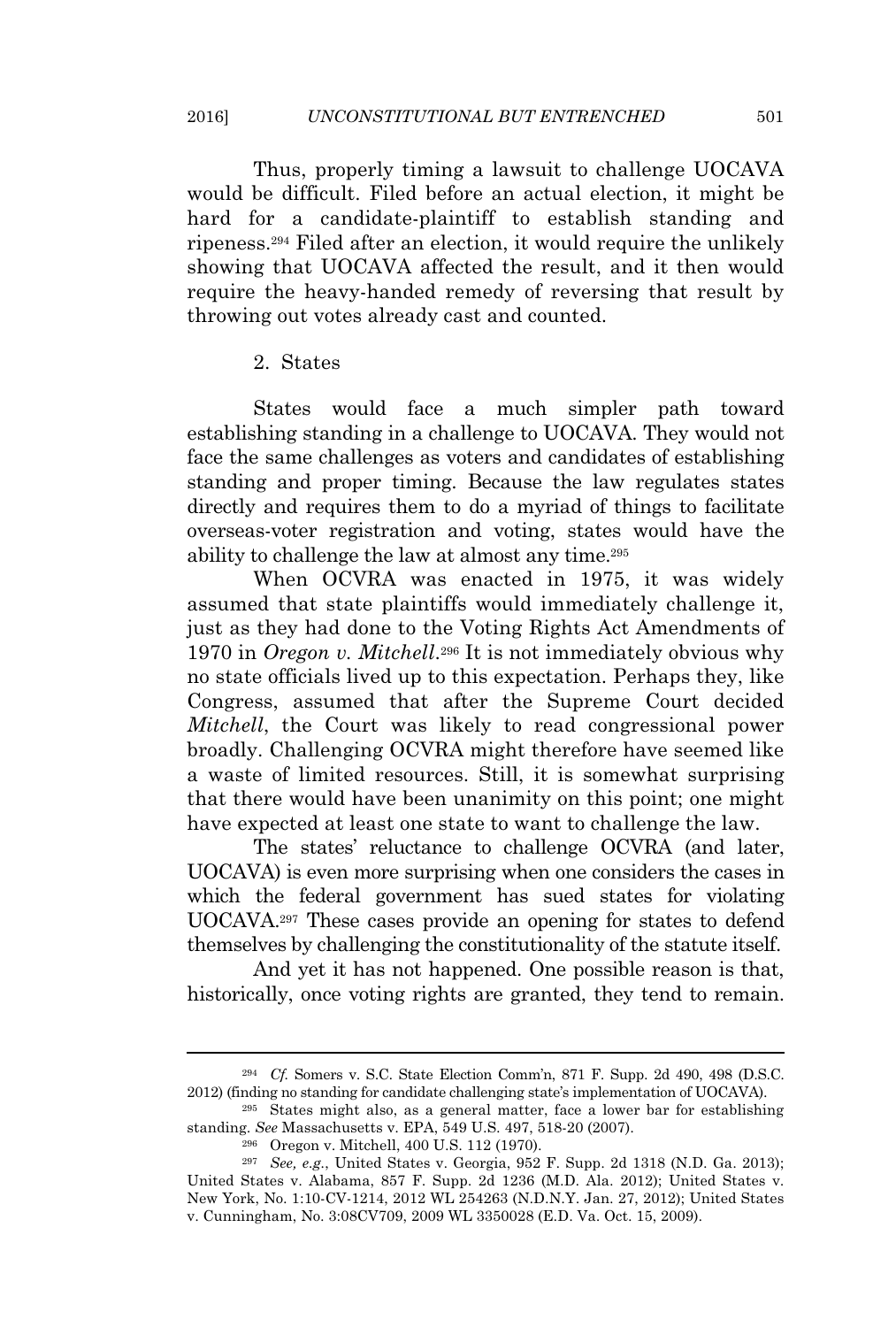There are exceptions,<sup>298</sup> but as a general matter, once people are enfranchised, they have a voice that they can raise to stay enfranchised. It was difficult for permanent expatriates to get representation, but once they did, they constituted a large force that would, presumably, fight to keep that representation. Of course, domestic voters vastly outnumber permanent-expatriate voters, but as a matter of general policy—setting aside the constitutional issues, that is—domestic voters have not shown a substantial sentiment against letting their permanent-expatriate associates participate. It is the way of politics that nothing happens simply because it is a good idea. Rather, things happen because politically powerful constituencies demand that they happen. With no one at the state level flexing any political muscle against UOCAVA, states simply lack the incentive to litigate against the statute.

The structure and history of OCVRA's extension of voting rights also likely promotes the states' reluctance to litigate. Before OCVRA, every state already allowed members of the military and other federal employees stationed overseas to vote based on their prior residence in the state. Military voters are a sympathetic group.<sup>299</sup> OCVRA forced states to treat private expatriates the same as public ones; conversely, many of the constitutional arguments against OCVRA and UOCAVA apply with equal force to both groups. By tying the two groups' voting rights together, OCVRA made it difficult for a state to litigate in favor of disenfranchising only one of them. The equal protection argument for UOCAVA (the notion that Congress can force states to treat the two categories of permanent expatriates equally) is the toughest one for opponents to win.<sup>300</sup> One potent argument for opponents was that while OCVRA required states to allow both groups of permanent expatriates to vote, that remedy was too strong because Congress could obtain equality by allowing neither group to vote. To make that argument, though, states would essentially need to argue in favor of disenfranchising some military voters, and it is unlikely that any state would want to do that.

<sup>298</sup> The most notable is the disenfranchisement of black men in the South after Reconstruction. *See* RICHARD A. POSNER, BREAKING THE DEADLOCK: THE 2000 ELECTION, THE CONSTITUTION, AND THE COURTS 36 (2001) (discussing the ratchet effect of enfranchisement and the exception represented by Reconstruction). Another example is the termination of voting rights for noncitizen immigrants in the surprising number of states that had enfranchised them. *See generally* Jamin B. Raskin, *Legal Aliens, Local Citizens: The Historical, Constitutional and Theoretical Meanings of Alien Suffrage*, 141 U. PA. L. REV. 1391 (1993).

<sup>299</sup> *See supra* text accompanying notes 292-293.

<sup>300</sup> *See supra* Section II.A.2.b.iii.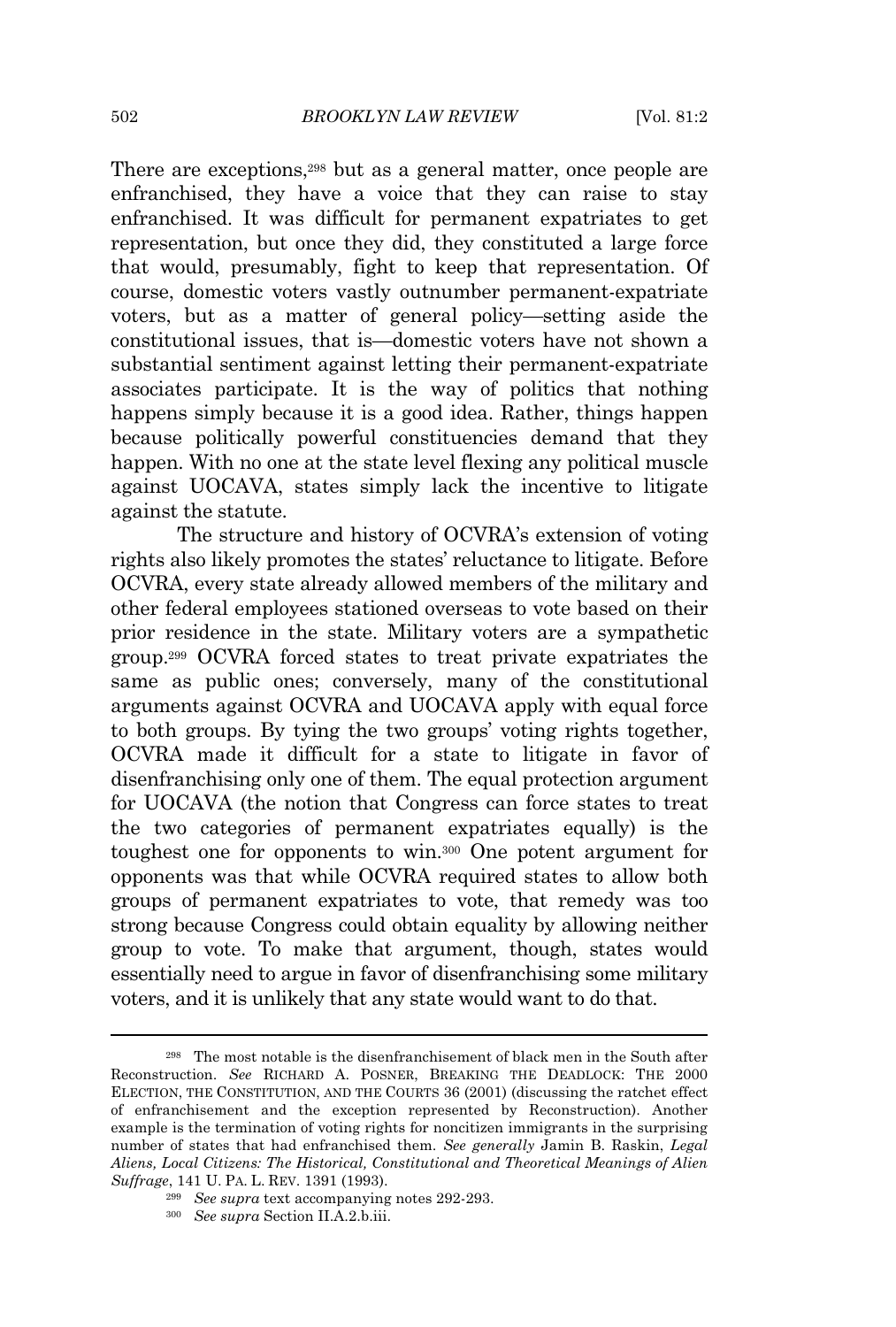The military's politically exalted position also helps to explain why states have not used UOCAVA's unconstitutionality as a defense when the federal government sues them for violating it. The federal cases have generally concerned states' proper processing of overseas ballots, especially military ballots.<sup>301</sup> If states cannot defend their processing and instead challenge the federal government's underlying authority, it would again entail arguing for the disenfranchisement of military voters. If states were to argue in the litigation that they want to let overseas military voters participate, just not to have the federal government force them to do so, then they would still face the (politically damaging) argument that they were not adequately facilitating military participation. Arguing that UOCAVA is invalid would not help the states' litigating position as much as it might seem.

The final reason why the failure to challenge UOCAVA is not surprising is that so much time has passed without any litigation. Despite the core point of constitutionalism that statutes must always bow to the superior authority of the Constitution, the practical reality is that the Constitution is less potent when pitted against a lengthy, unbroken practice. Moreover, the longer that people have voted, the more an affront it is to seek to disenfranchise them. If permanent expatriates have been voting for 40 years and the Republic has survived, doomsday scenarios about their enfranchisement become that much less compelling.

In a more mundane sense, if states have been able to stomach 40 years of nonresidents voting in their federal elections, it is hard to see what would make states sue now. Indeed, many states have apparently warmed to the practice and gone above and beyond it.<sup>302</sup> This liberal expansion might even suggest that if UOCAVA is ever struck down, some states would not disenfranchise everyone that they could. But unless there is a lawsuit in the future, we will never know.

## 3. The Future

Neither individuals nor states have challenged OCVRA or UOCAVA, and until the current landscape changes dramatically, they never will. But dramatic changes are not impossible. The overseas population could increase to the point where the effect of its votes is no longer so negligible. Relatedly, voting technology could improve and make it easier for overseas voters to

<sup>301</sup> *See supra* note 297.

<sup>302</sup> *See supra* notes 54-55 and accompanying text.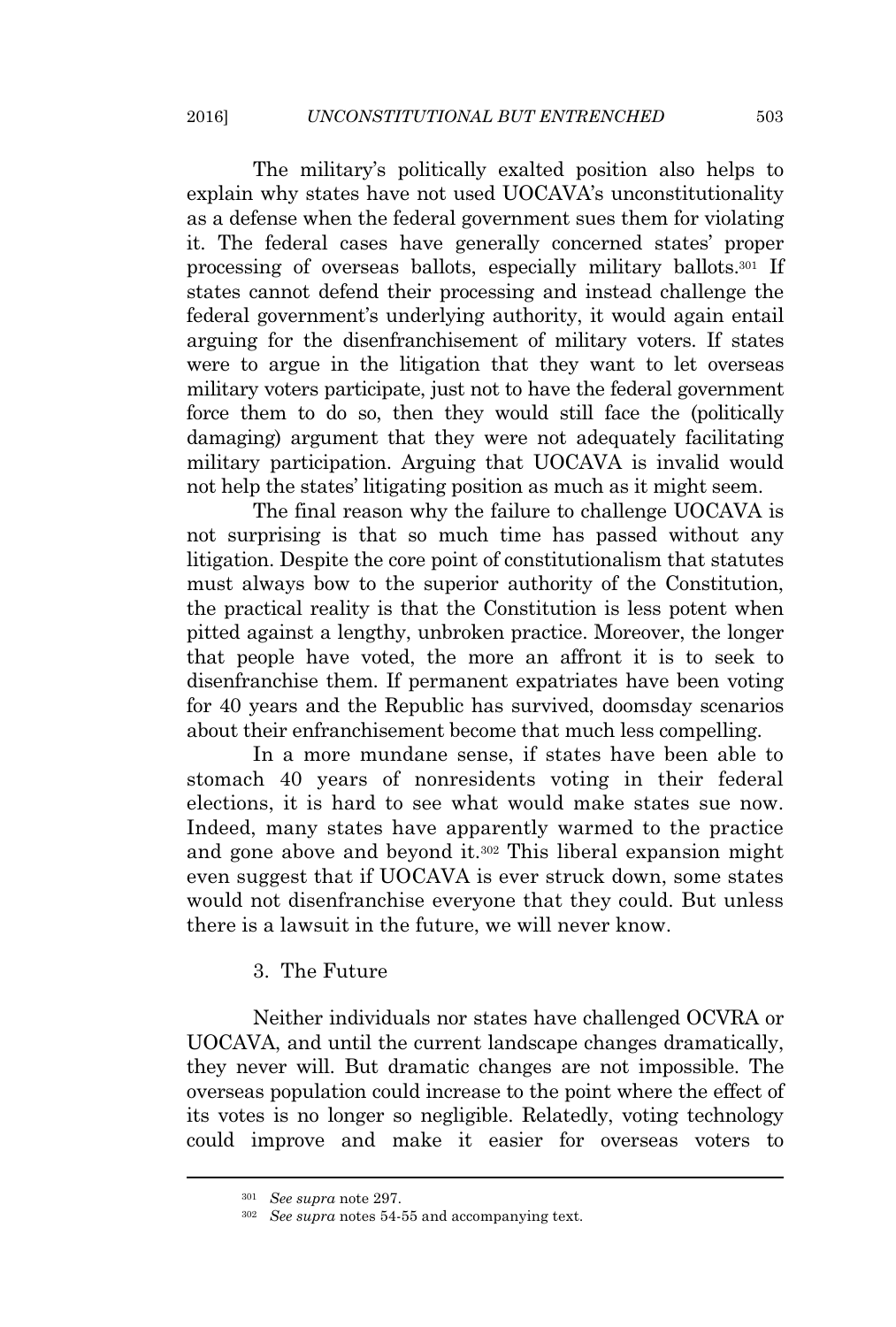504 *BROOKLYN LAW REVIEW* [Vol. 81:2

participate; this could both raise their numbers and reduce the need for (and states' tolerance of) intrusive federal regulation. Constitutional reform could be another source of change. If the nation switches its mode of electing presidents to a national popular vote, there might not be any need to force states to let their former residents vote for President.<sup>303</sup>

Finally, UOCAVA could become more vulnerable to legal challenges if the political landscape changes. Currently, the population of overseas voters seems to include plenty of both Republicans and Democrats, although no one knows for sure.<sup>304</sup> If this balance changed dramatically—say, because of a sizable reduction in the nation's overseas military presence<sup>305</sup> one side or the other might perceive a political advantage in "clarifying" the constitutional issues here. All of that said, UOCAVA seems safe from litigation for the time being.

## *B. Implications*

Many commentators argue that when considering legislation, Congress should take constitutional arguments more seriously instead of focusing solely on policy and politics while leaving the Constitution to the courts.<sup>306</sup> Unfortunately, constitutional objections to a legislative proposal are generally viewed as an obstruction—an obstacle that the legislation's proponents must overcome rather than a valid area for them to consider and debate.<sup>307</sup>

Thus, it is interesting to juxtapose the unlikelihood that permanent expatriates' enfranchisement will be litigated with Congress's assumption when it passed OCVRA that litigation was

<sup>303</sup> *See infra* Section IV.C.

<sup>304</sup> *See* KLEKOWSKI VON KOPPENFELS, *supra* note 10, at 195.

<sup>&</sup>lt;sup>305</sup> *See id.* (noting conventional wisdom that the military favors Republicans).

<sup>306</sup> *See* Robert A. Schapiro, *Judicial Deference and Interpretive Coordinacy in State and Federal Constitutional Law*, 85 CORNELL L. REV. 656, 657-58 (2000) (describing academic consensus that nonjudicial branches have a duty to interpret the Constitution); *see also Senate Hearings*, *supra* note 42, at 59 (testimony of Mary C. Lawton, Deputy Assistant Att'y Gen.). Because the problem here is not structural barriers to standing so much as it is the lack of a political will to sue, this article will not offer many general suggestions about how courts might want to treat legal challenges to statutes like UOCAVA differently. One general point seems evident, though: courts should consider the reasons for the lack of litigation before attributing any significance to the decades-long practice of overseas voting that UOCAVA represents.

<sup>307</sup> For an example of this sentiment in the OCVRA debate, see *Transcript on S. 95*, *supra* note 47, at 65 (comments of Rep. Dent) (stating that "if we were to defeat in committee every bill that someone questions our right on the basis of the Constitution, there would not be too darned many bills passed").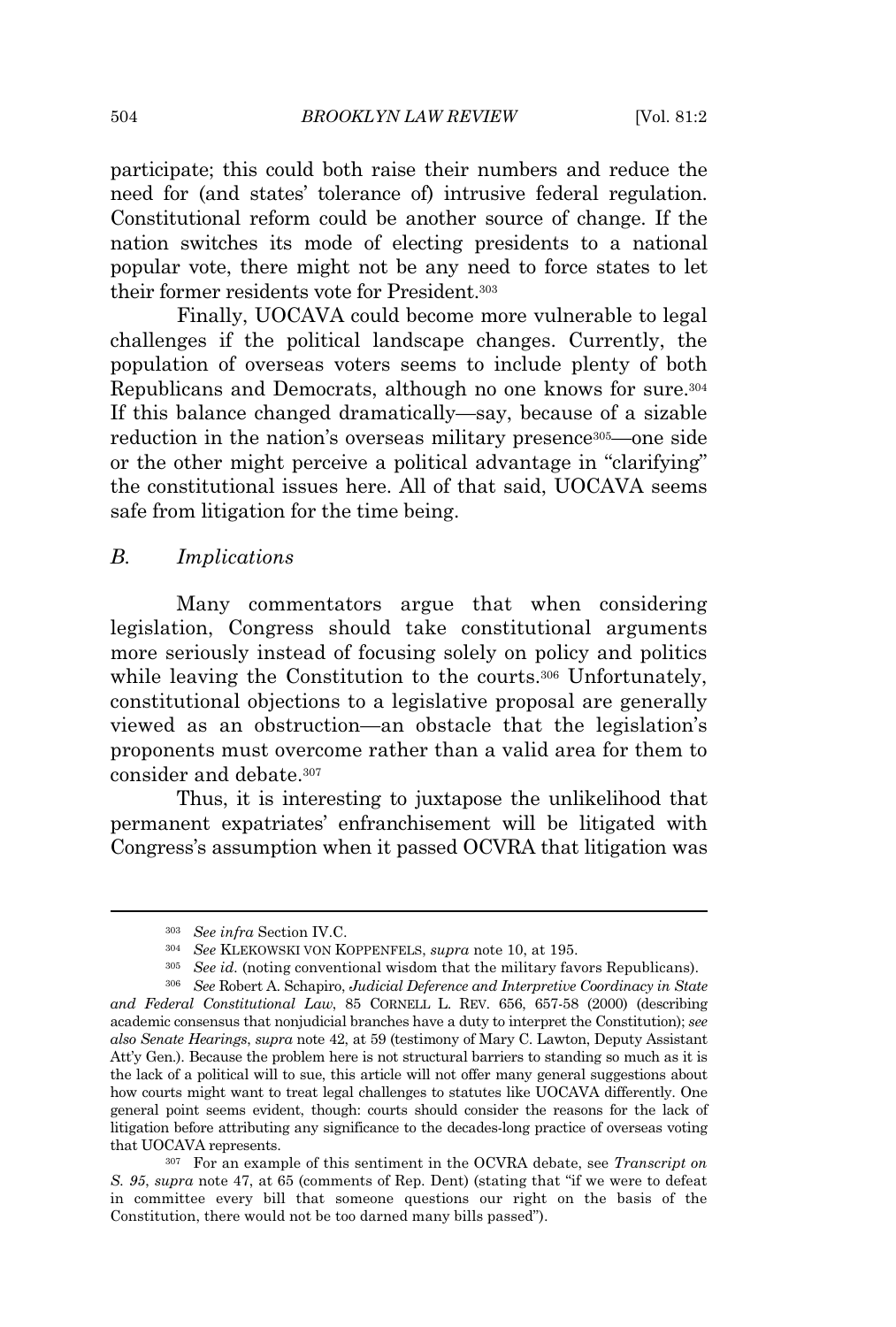inevitable.<sup>308</sup> If Congress had known in 1975 what is now apparent about the lack of litigation, one wonders what the effect would have been. Some proponents might have been untroubled, reasoning that it was a point in the law's favor that no one would be interested in challenging it. Others might have dialed back their deference and been less willing to vote for the law without a legitimate constitutional discussion in Congress. The law's opponents certainly would have fought harder, knowing that this was their last chance to stand up for the Constitution. Perhaps, then, there would have been a more earnest and complete debate of the constitutional issues. Maybe OCVRA's proponents would have carried the day, maybe the opponents would have won, or maybe a scaled-back version of OCVRA would have passed. Congress could have limited the law to presidential voting,<sup>309</sup> to requiring equal treatment between private and public expatriates, to enfranchising only those who might have had an intention to return to the states someday,<sup>310</sup> or to some other creative accommodation.

More generally, the combination of the grave constitutional concerns surrounding OCVRA and UOCAVA with the continuing lack of litigation—UOCAVA's status as "unconstitutional but entrenched"—suggests that those who oppose proposed legislation on constitutional grounds should not give up so easily. Their opponents' argument—that the courts will sort out constitutional issues, so Congress need not—is unfortunately a popular one, but it should not be allowed to carry the day.

# IV. POTENTIAL SOLUTIONS TO UOCAVA'<sup>S</sup> CONSTITUTIONAL PROBLEMS

UOCAVA's enfranchisement of permanent expatriates is unconstitutional, but it is firmly entrenched. Joining those who tried to prevent OCVRA's enactment, this article supports the inclusion of permanent expatriates in American civic life as a matter of policy but calls for more respect for the proper constitutional bounds. This part offers several solutions—some simple, others more ambitious—that would alleviate the

<sup>308</sup> *See supra* text accompanying notes 46-51.

<sup>309</sup> *See supra* text accompanying note 43.

<sup>310</sup> *See supra* note 104 (noting constitutional doubts from an OCVRA proponent about extending voting rights to permanent expatriates). Even the broadest reading of the previous voting-rights expansion, the Voting Rights Act Amendments of 1970, required an intention to return. *See Senate Hearings*, *supra* note 42, at 175 (pamphlet from Chamber of Commerce) (characterizing Senator Goldwater's view of the 1970 law).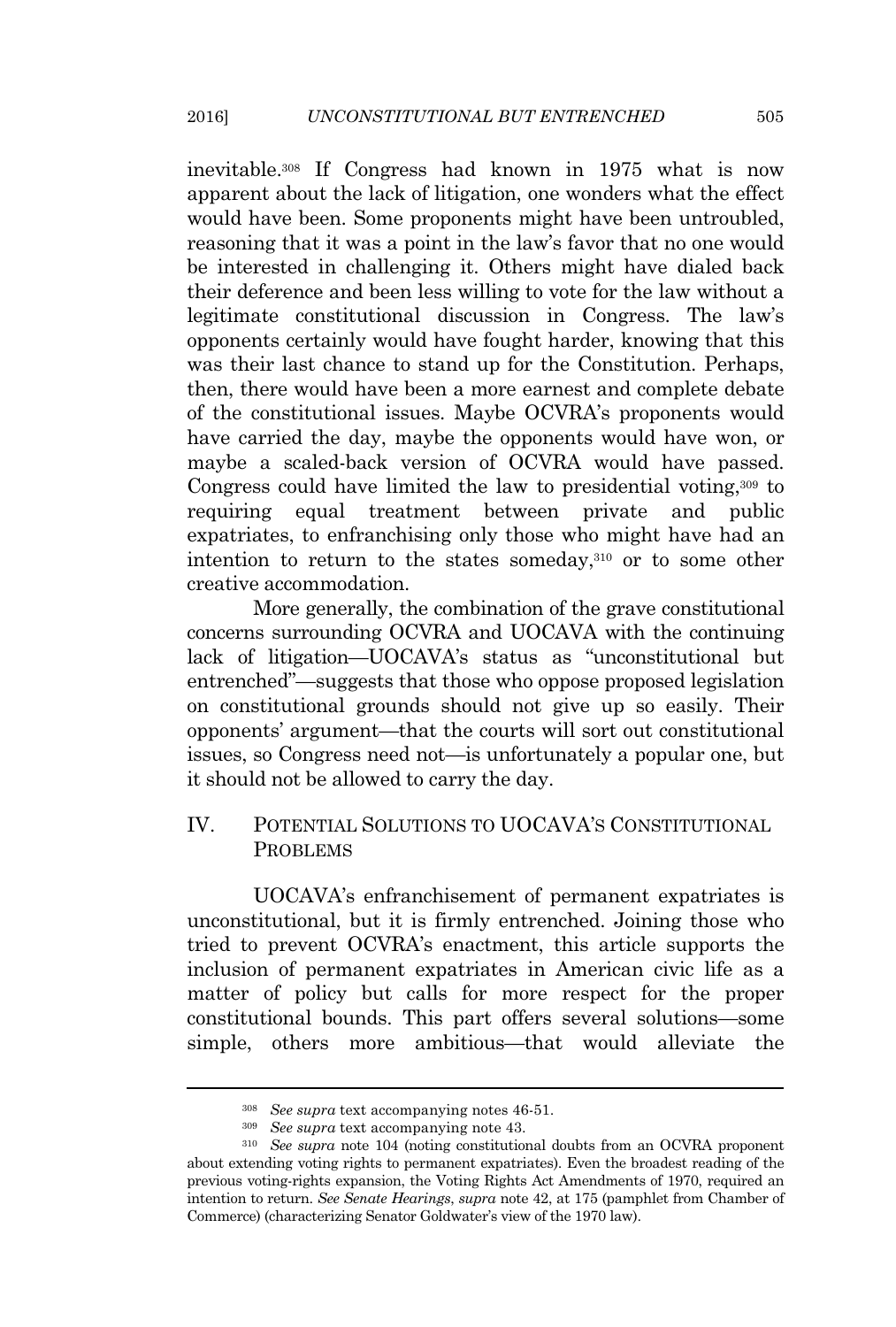constitutional problems while still promoting permanent expatriates' civic participation. The simplest solution would be to give states a choice to allow former residents to vote, though this would not solve all of UOCAVA's constitutional problems. A more complicated solution would be to route permanent expatriates' votes through Washington, D.C., rather than their former states, though this suffers from several limitations. The best solution would be to harness the movement for a national popular vote for President and use that as an opening to provide meaningful voting rights not just for permanent expatriates but also for citizens of U.S. territories. In the end, a constitutional amendment is probably the optimal approach, however remote a possibility it may be.

## *A. The Persuasion Solution*

One solution would be to replace UOCAVA's requirements regarding permanent expatriates with suggestions; Congress could allow states to choose whether to allow permanent expatriates to vote as though they still lived at their last stateside address. This is similar to what Congress did for 20 years before OCVRA was enacted, specifically because of congressional sensitivity to constitutional constraints.<sup>311</sup>

There is good reason to believe that the states would be receptive to this solution. The law that OCVRA replaced did not force states to do anything vis-à-vis voting rights for their former residents. It merely encouraged states to allow certain people to participate. States responded positively to this encouragement as far as public expatriates were concerned, and while the states responded less positively with regard to private expatriates, they would almost certainly be more receptive today.<sup>312</sup> Moreover, for the same reasons that states have not challenged UOCAVA in court, they would likely want to maintain the status quo and avoid widespread disenfranchisement.

If Congress were worried about any states refusing, it could back up the suggestions with some inducements. States could be required to have broad participation if, for instance, they want to be eligible for federal grants under the Help

<sup>311</sup> *See supra* text accompanying notes 27-36.

<sup>312</sup> *See supra* text accompanying notes 30-33. The states have been letting these private expatriates participate for almost 40 years now without much of a fuss, and most states have chosen to go above and beyond UOCAVA's requirements—to some extent after being encouraged to do so by the federal government. *See supra* note 55.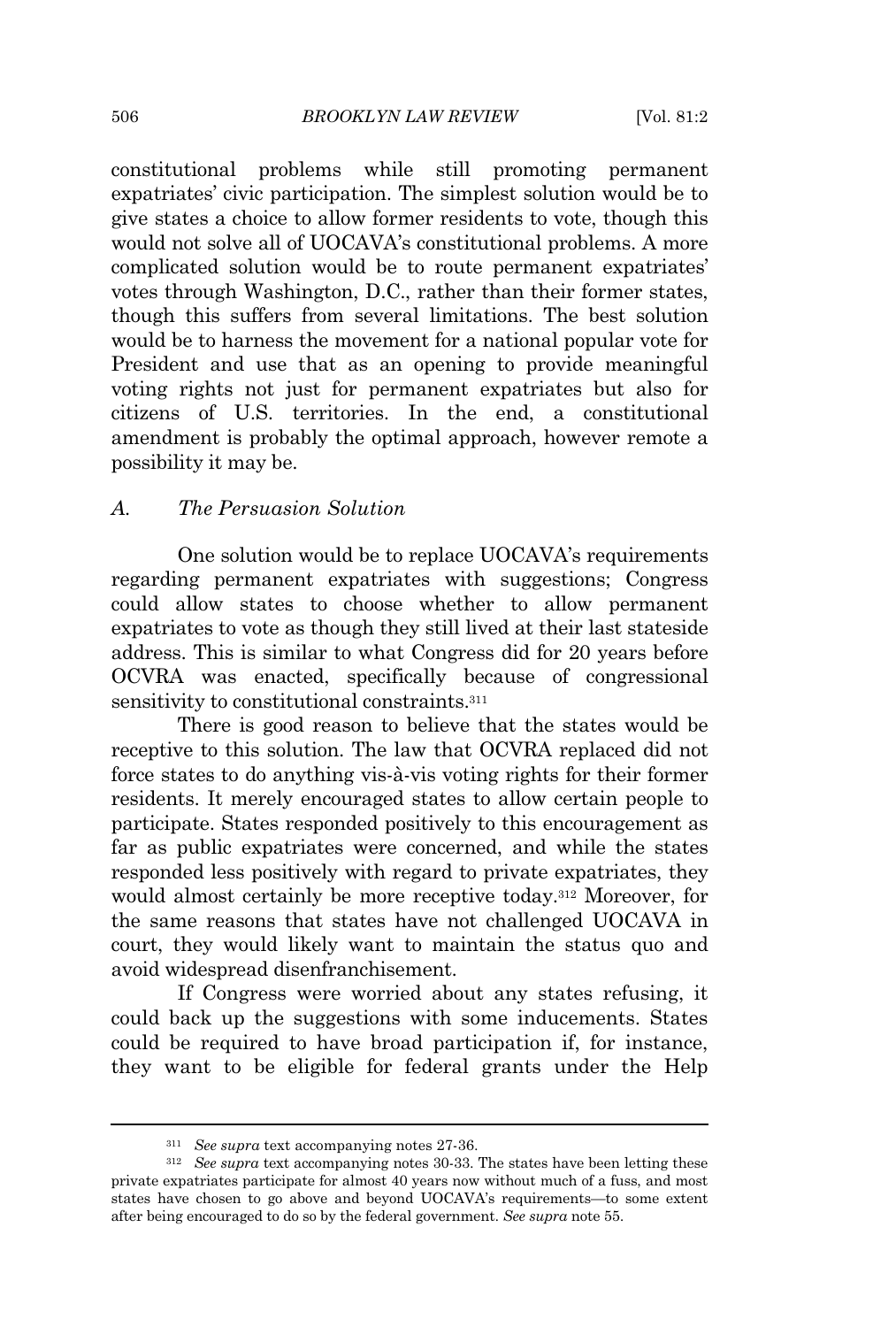America Vote Act.<sup>313</sup> By relying on its powers under the Spending Clause, instead of Section 5 of the Fourteenth Amendment, Congress could avoid much of UOCAVA's current constitutional infirmity.

Giving the states a choice in the matter would not take care of all the constitutional problems, though. For congressional elections, there are still the issues of the People of the States Clauses and the symmetry requirement. But if states themselves are *voluntarily* including permanent expatriates who used to live there, it makes it somewhat easier to argue that those expatriates are "people of the state." <sup>314</sup> That being said, it is still something of a stretch to say that a nonresident is a person of the state.<sup>315</sup> Relatedly, it would still be odd for a state to allow people to vote who are not included in the state's congressional-apportionment population.<sup>316</sup> But both of these problems already exist in those states that have expanded their federal electorate beyond what UOCAVA requires.<sup>317</sup> The point is not that this is okay, but rather that the problem already exists, and making UOCAVA optional would not add some new dimension to it.

As for the symmetry requirement, states would be able to avoid the problem by granting their expatriate voters the ability to vote in state-house elections (as some states already do).<sup>318</sup> Again, giving the states a choice in the matter would not

<sup>315</sup> Once states were freed from UOCAVA's shackles, they could adopt different formulas for permanent-expatriate participation. For instance, instead of granting the franchise to those whose last stateside address was in that state, they could use other standards in an attempt to include voters with a stronger connection to the state, such as those whose last *meaningful* address was in that state, those who had lived in that state longer than in any other, those who intended to move back to that state when they returned to the United States, those who had immediate family in that state, or (perhaps most controversially) those who were willing to pay that state a fee for the privilege. To the extent that states varied in their approaches, they would need to exclude those who chose to participate in another state. If it were using inducements here, Congress could reduce the burden by requiring states to use the current ("last state") eligibility formula as one of its conditions. Alternatively, Congress could assist in the administration of overseas voters' registration in a way that would force voters to choose one and only one state. This all seems messier than the current regime, though.

<sup>318</sup> *See supra* notes 174-175 and accompanying text (describing symmetry requirement); *supra* note 54 (describing state practices).

<sup>313</sup> *Cf.* THOMAS, *supra* note 215, at 9 (noting potential use of the Spending Clause to extend congressional power over procedures (as opposed to voter qualifications) in federal elections).

<sup>314</sup> The Fourteenth Amendment states that any U.S. citizen residing in a state is a citizen of that state. U.S. CONST. amend. XIV, § 1. But while residence is a sufficient condition of citizenship, that does not make it a necessary one. *Cf.* Davidson, *supra* note 73, at 481 (arguing that state citizens who go overseas, as opposed to going to another state, retain citizenship in their previous state).

<sup>316</sup> *See supra* Section II.B.3.

<sup>317</sup> *See supra* text accompanying notes 54-55.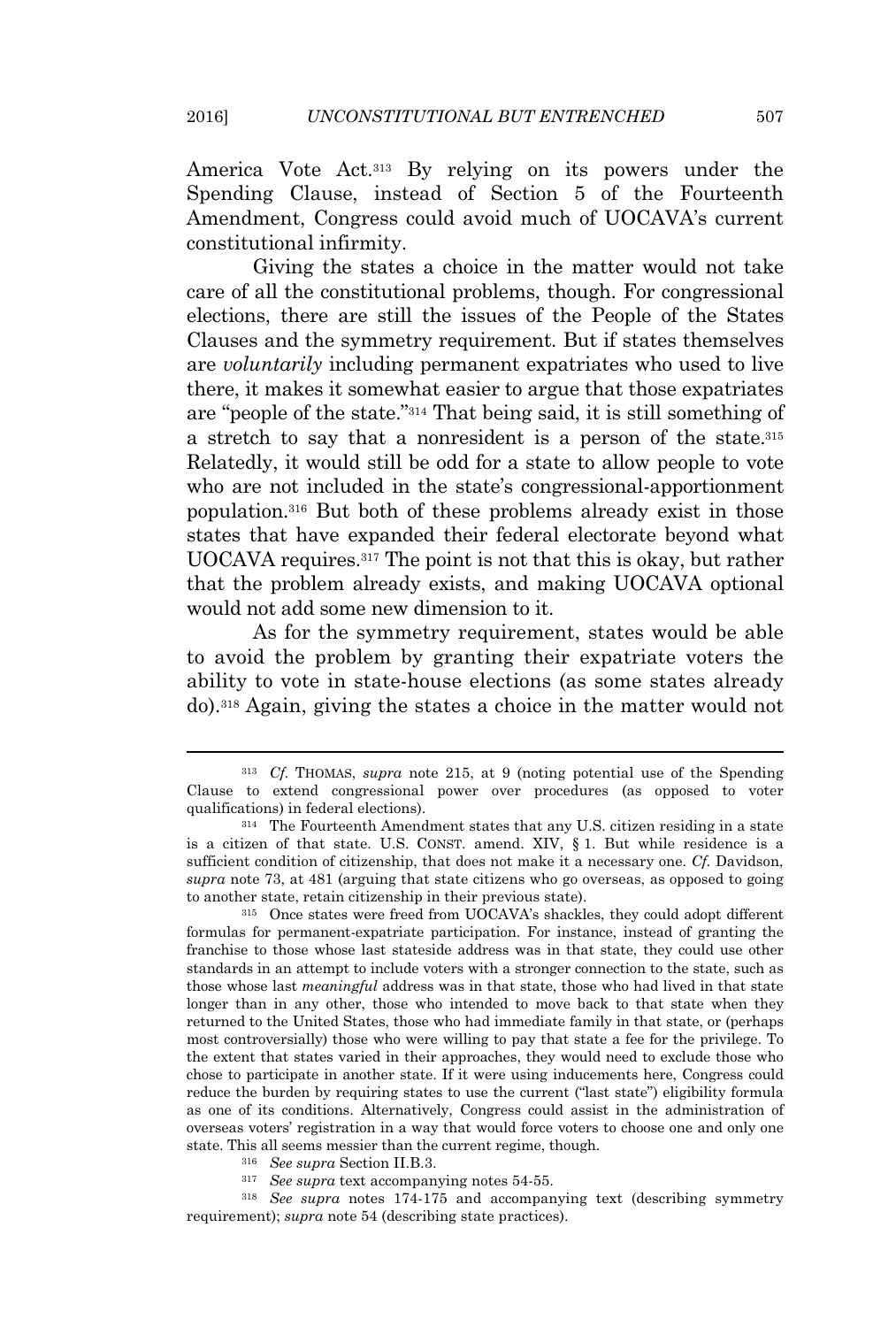necessarily solve the problem, but neither would it worsen the status quo or foreclose a solution.

Whatever the benefits and problems of legislation of the sort discussed in this section, it is hard to imagine Congress acting to change a provision of the law that has operated successfully for 40 years, has not been questioned in court, and has no powerful constituency seeking to alter it. In the decades since OCVRA first enfranchised permanent expatriates, Congress has passed multiple updates to the law.<sup>319</sup> None of the updates have been in response to the constitutional problems; all of them have been intended to further facilitate overseas voting and thus to answer the same political demands and serve the same democratic interests that motivated OCVRA in the first place. If Congress is going to pass legislation remotely resembling the proposals discussed in this subsection, it will almost certainly be by necessity—in response to litigation that successfully challenges UOCAVA. In other words, it is unlikely to happen anytime soon.

# *B. The D.C. Solution*

Another, more radical solution to UOCAVA's constitutional problems is for Congress to take the states out of the business of permanent-expatriate voting. Under this plan, UOCAVA would still cover overseas absentee voting by bona fide residents of states and might even restrict states' excessively stringent residence requirements, but those citizens who do not even purport to be residents of a state would not be able to continue voting there. Instead, they would participate in a new form of federal voting, effectively limited to presidential elections. Being a more radical plan, this still suffers from the fact that Congress has no current motivation to change UOCAVA. As discussed below, though, events in related spheres could tee up this issue and make it more conceivable that Congress would get it on the agenda.

This removal of permanent-expatriate voting from the states' purview would clear up more of UOCAVA's constitutional problems. Because only bona fide residents (overseas temporarily) would be voting in congressional elections, this would avoid the constitutional problems associated with voters who were not really "people of the states" and who are not eligible to vote for

<sup>319</sup> *See supra* note 21.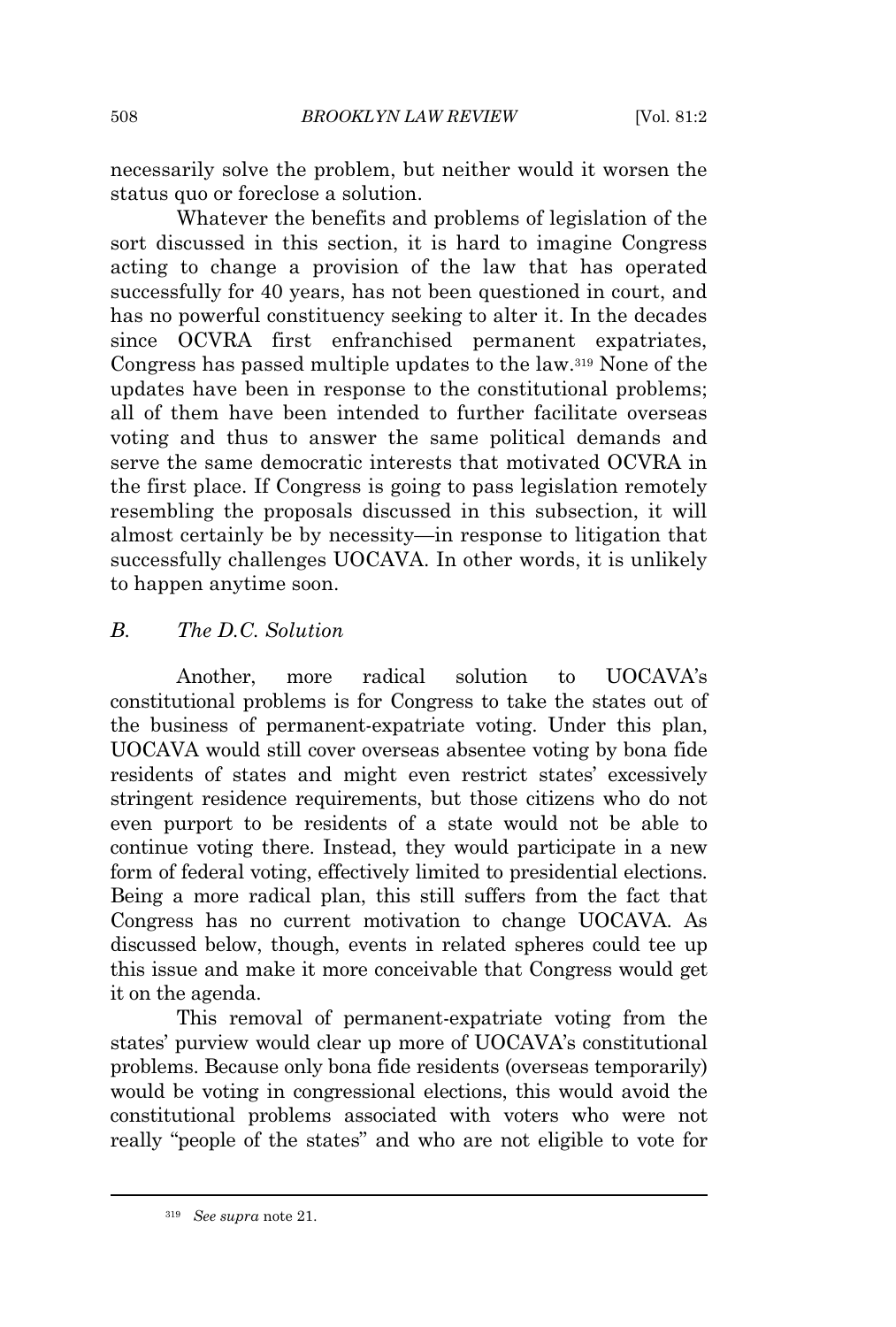state house.<sup>320</sup> It would mitigate the problem of unequal treatment for residents of the territories,<sup>321</sup> because permanent expatriates would no longer be able to vote in congressional elections. (Their continued ability to vote in presidential elections would still present a problem in the territories, but no larger a problem than the one presented currently by D.C. residents' right to vote for President.)

Given that presidential voting is pretty firmly under state control, there is only one way under the current system for the federal government to take over presidential voting by permanent expatriates. Under the Twenty-Third Amendment, Washington, D.C., gets to cast electoral votes for President, with Congress given the same power to choose the method of allocation that states are given over theirs.<sup>322</sup> Because Congress has this power, it would be very easy (as a constitutional matter, if not as a political one) for Congress to declare that permanent expatriates have Washington, D.C., as their "voting residence" and to allocate one of D.C.'s three electoral votes to those expatriates.<sup>323</sup> It makes a certain sort of sense to link permanent expatriates officially to one particular place in the United States and to have D.C. be that place; a similar plan was floated when OCVRA was being considered.<sup>324</sup>

There are two obvious flaws with this plan. The first is that it would dilute the presidential voting power of current

<sup>320</sup> One possible variation would take into account those states that voluntarily allow permanent expatriates to vote (including for state house), and apply the D.C. solution only to those for whom no such state is available.

<sup>321</sup> *See supra* Section II.B.4.

<sup>322</sup> U.S. CONST. amend. XXIII.

<sup>323</sup> The constitutional problems with OCVRA's "voting residence" concept include the fact that Article I, Section 2 restricts congressional voting to people of the respective states, so that defining a nonresident as a person of the state for the sole purpose of voting is a troubling bootstrap, and that Section 5 of the Fourteenth Amendment does not give the federal government the authority to usurp the states' power to choose their own bona fide definitions of residence. These are not problems in D.C., though; it has no voting representation in Congress, and given the federal government's plenary power over the district, federalism is not at issue either. *See* U.S. CONST. art. I, § 8, cl. 17 (giving the federal government exclusive authority over the seat of government).

<sup>324</sup> *See, e.g.*, *Hearings on Representation of the District of Columbia*, *supra* note 120, at 19 (comments of Rep. Butler) (raising idea in the context of a constitutional amendment to give D.C. voting members of the House and Senate); *House Hearings*, *supra* note 18, at 259 (comments of Rep. Butler and Mary C. Lawton, Deputy Assistant Att'y Gen.) (broaching possibility of letting all overseas voters vote in D.C.); *id.* at 193 (results of survey of Americans overseas) (suggesting using D.C. as expatriates' voting residence); *see also Senate Hearings*, *supra* note 42, at 70 (statement of Sargent Shriver, Chairman, Ambassadors Comm. for Voting by Americans Overseas) (noting that expatriates see themselves as Americans rather than as citizens of a particular state).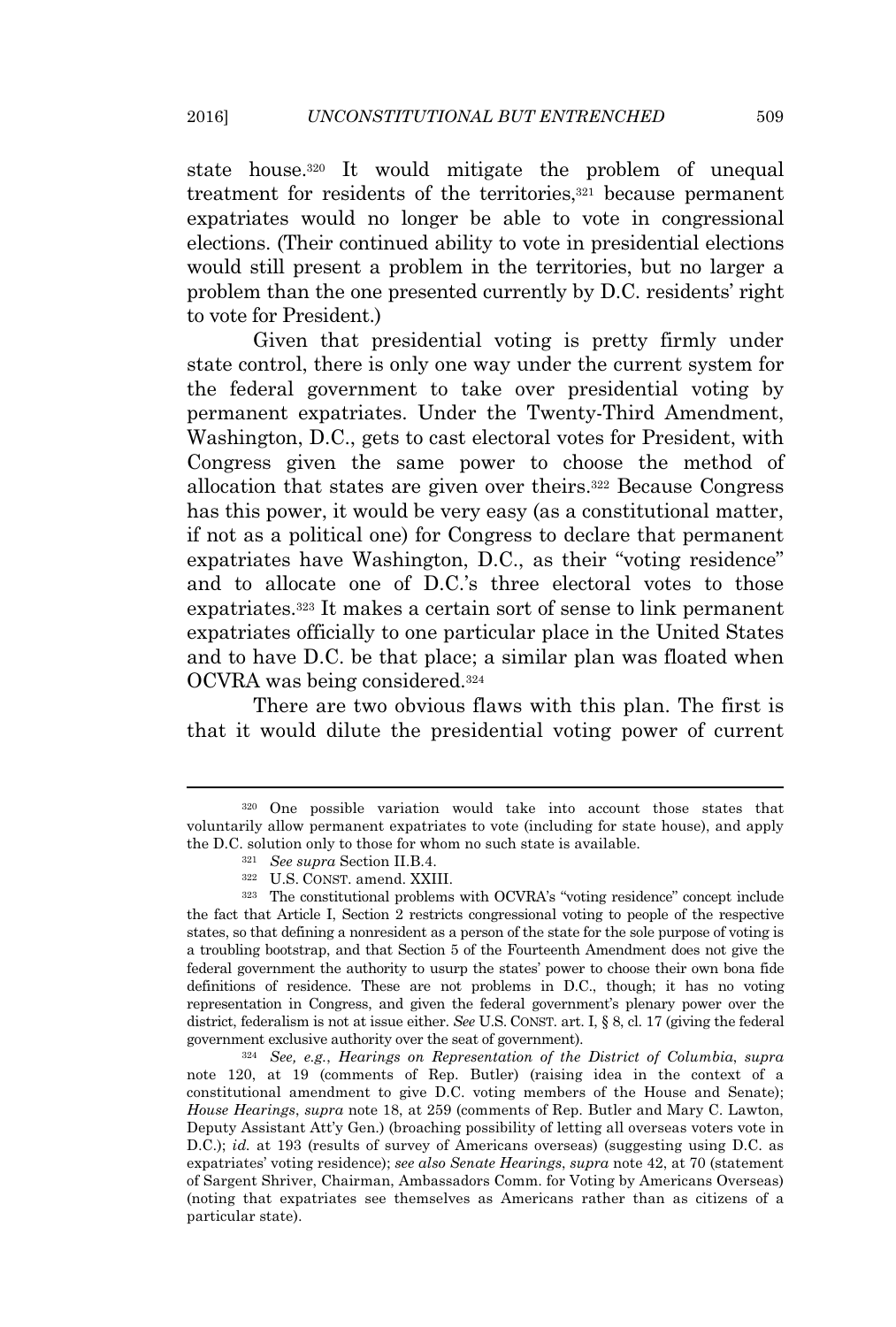D.C. residents.<sup>325</sup> The Twenty-Third Amendment caps D.C.'s electoral votes at whatever number the least populous state has, which has always been three.<sup>326</sup> This cap shortchanged D.C. between the 1961 passage of the amendment and 1980, because D.C. had a large enough population in the 1960 and 1970 Censuses to qualify for four electoral votes had it been measured as a state.<sup>327</sup> This was not the case after 1980, though, and by the 2010 Census, D.C. had a smaller population than six of the seven states that have three electoral votes.<sup>328</sup> But taking away one of D.C.'s three electoral votes to give to permanent expatriates would effectively return D.C.'s residents to the underrepresented status they suffered in the Electoral College before the 1980 Census.

It is hard to know just how these numbers cut. While in the 2012 presidential election there were roughly twice as many UOCAVA votes as total D.C. votes,<sup>329</sup> it is unclear how many of those UOCAVA voters were permanent expatriates with no bona fide stateside residence, as opposed to bona-fidebut-absentee residents just using UOCAVA's procedures. This matters. If the number of permanent-expatriate voters is very large, giving them only one electoral vote might reduce their current voting power (though the political power of concentrating it instead of chopping it up into 51 little parts and mixing it in with 51 much larger resident populations might compensate for that). But if the number is very small, giving them one electoral vote might be far too generous. In the latter case, Congress could lump the permanent expatriates in with the rest of D.C.'s population rather than give them one electoral vote of their own. Of course, some might complain

<sup>325</sup> *Cf. Hearings on Representation of the District of Columbia*, *supra* note 120, at 113, 119-20 (comments of J. Eugene Marans, Counsel, Bipartisan Comm. on Absentee Voting) (objecting to idea of a constitutional amendment giving voting rights to expatriates via D.C.).

<sup>326</sup> U.S. CONST. amend. XXIII.

<sup>327</sup> *See* DAVE TARR & BOB BENENSON, ELECTIONS A TO Z 719 (4th ed. 2012) (detailing historical allocations of electoral votes); *U.S. Population by State from 1900*, DEMOGRAPHIA, http://www.demographia.com/db-state1900.htm [http://perma.cc/43MT-V5WT] (last visited Feb. 29, 2016) (showing states' and D.C.'s population by decade).

<sup>328</sup> *See* TARR & BENENSON, *supra* note 327; *U.S. Population by State from 1900*, *supra* note 327; U.S. CENSUS BUREAU, POPULATION DISTRIBUTION AND CHANGE: 2000 TO 2010, at 2 (2011), http://www.census.gov/prod/cen2010/briefs/c2010br-01.pdf [http://perma.cc/9JD2-5JQV].

<sup>329</sup> *See supra* note 11 (noting about 600,000 UOCAVA ballots); *2012 Presidential General Election Results—District of Columbia*, DAVE LEIP'<sup>S</sup> ATLAS OF U.S. PRESIDENTIAL ELECTIONS, http://uselectionatlas.org/RESULTS/state.php?year=2012& fips=11&f=1&off=0&elect=0 [http://perma.cc/3TWX-49D9] (last visited Feb. 29, 2016) (noting total of under 300,000 votes cast).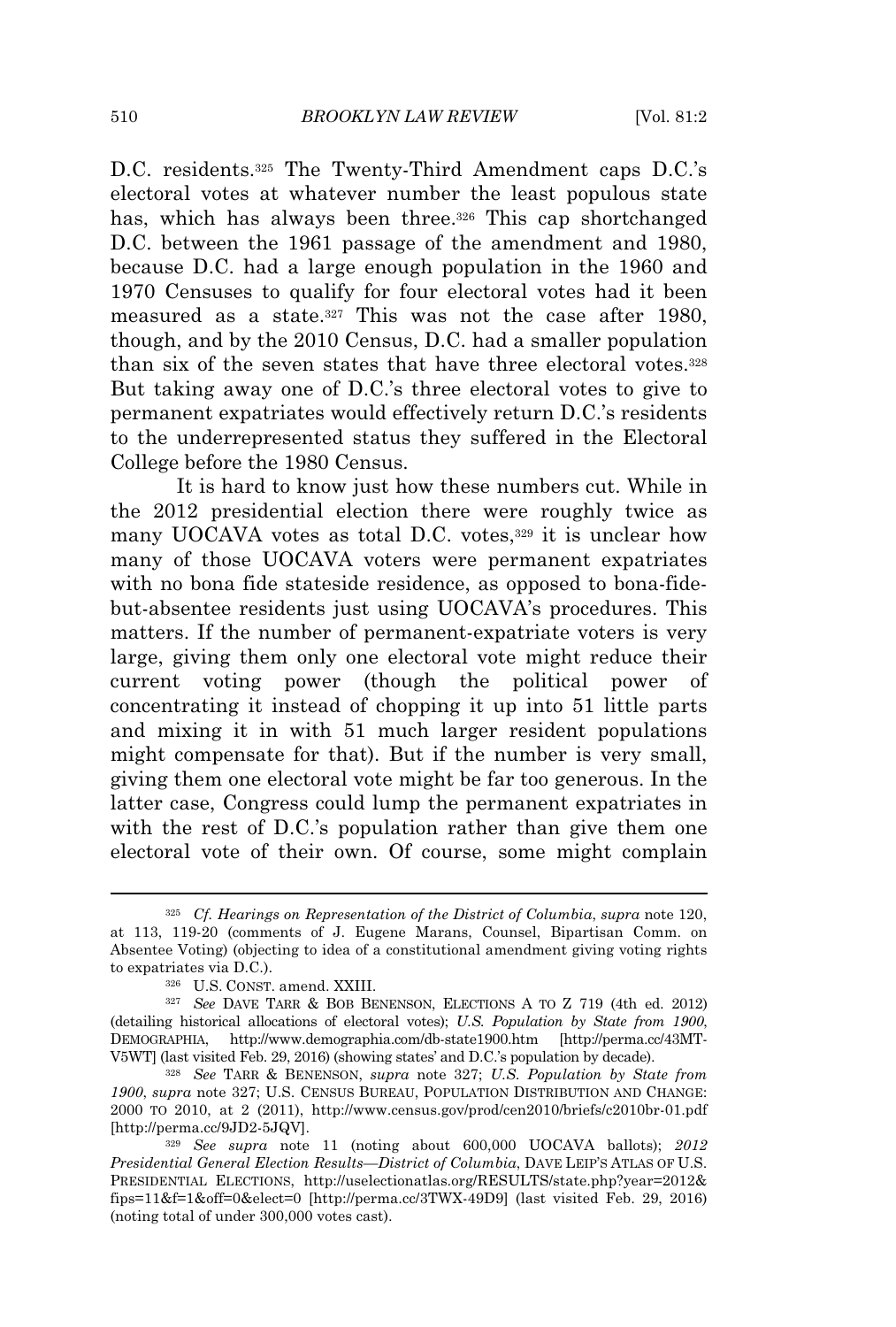about having a nonresident population skewing D.C.'s presidential choice in this manner, but that's currently what happens (albeit to a lesser degree) in every state and D.C. under the current UOCAVA system.

The second flaw with the plan is that permanent expatriates would lose their current UOCAVA-given right to vote for House and Senate.<sup>330</sup> While that result would be more consistent with the Constitution, it would be politically unpalatable. Permanent expatriates vote for House and Senate because that's what Congress wanted when it passed OCVRA and because that choice has proved popular.

There are reasons to challenge that choice, though. When Americans living in one of the United States interact with the government in their daily lives, they deal with a combination of state and federal governments and a combination of legislative, executive, and judicial branches. When, by contrast, Americans permanently move overseas, they deal almost exclusively with the federal government—other than when they vote—and first and foremost with the executive branch in the form of the State Department.<sup>331</sup> Sometimes, of course, it can help to have a member of Congress in one's corner; congressional constituentservices offices are an important tool for aiding any American in cutting through bureaucratic red tape.<sup>332</sup> But Congress's nonvoting delegates from D.C. and the territories provide constituent services, too.<sup>333</sup> There is no reason why the D.C. solution could not incorporate a new nonvoting representative in Congress for permanent expatriates, and having such a representative dedicated solely to their needs would presumably serve permanent expatriates better than the current system does.<sup>334</sup>

The deficiencies in the D.C. solution are not insignificant, though to some extent they highlight some of the status quo's

<sup>330</sup> *See* KLEKOWSKI VON KOPPENFELS, *supra* note 10, at 220.

<sup>331</sup> *Cf. House Hearings*, *supra* note 18, at 192-93 (results of survey of Americans overseas) (expressing keen interest in voting for President but significantly less interest in voting for Congress); *Senate Hearings*, *supra* note 42, at 62-63 (testimony of Mary C. Lawton, Deputy Assistant Att'y Gen.) (noting Presidents' representation of the entire nation, in contrast to legislators' representation of just their districts).

<sup>332</sup> *See Senate Hearings*, *supra* note 42, at 67 (testimony of Sargent Shriver, Chairman, Ambassadors Comm. for Voting by Americans Overseas).

<sup>333</sup> *See, e.g.*, *Constituent Services*, CONGRESSWOMAN ELEANOR HOLMES NORTON, http://norton.house.gov/services [http://perma.cc/PXL3-SVPT] (last visited Feb. 29, 2016) (listing constituent services offered by D.C.'s nonvoting representative).

<sup>334</sup> *Cf. House Hearings*, *supra* note 18, at 193 (results of survey of Americans overseas) (advocating for dedicated representation for expatriates); KLEKOWSKI VON KOPPENFELS, *supra* note 10, at 217 (noting 2008's new Democratic presidential primary for overseas voters as their own constituency).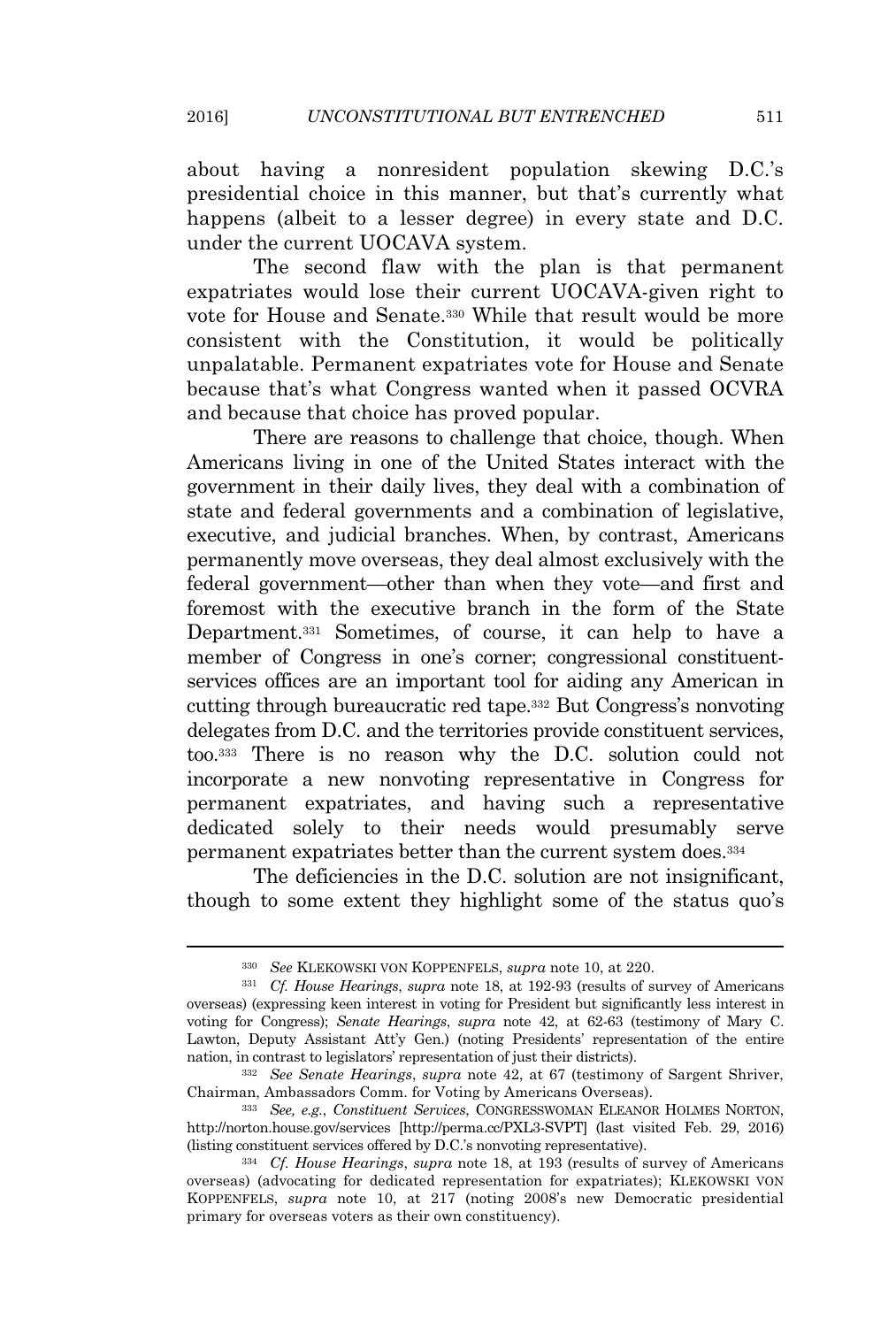deficiencies. The D.C. solution would dilute the votes of bona fide D.C. residents with those of a bunch of strangers—as UOCAVA currently does (to a lesser degree) in every state and congressional district. The D.C. solution would deprive permanent expatriates of the right to vote in congressional elections—and thereby makes them just like current residents of D.C. and the territories. This, in turn, highlights again the absurdity of UOCAVA's equal protection problem. When permanent expatriates say that they should be able to vote for House and Senate because they are U.S. citizens, residents of D.C. and the territories can note bitterly that they are U.S. citizens too, and that they lack voting representatives. If permanent expatriates respond by remarking that they used to live in a state, the residents of D.C. and the territories can scoff that many of them used to live in a state, too. The D.C. solution would represent a step backward for permanent expatriates' voting rights. But it would preserve permanent expatriates' presidential voting rights and could grant them their own, dedicated, nonvoting representative in the House. Given that their position would be as good as D.C. residents' and better than that of residents of the territories, their complaints would be much less sympathetic.

This all highlights the abysmal treatment of the residents of D.C. and the territories as third-class citizens. When OCVRA passed in 1975, it might have appeared that it was part of a wave of enfranchisement. A consistent forward march of voting-rights legislation had been enacted since the mid-1960s. Some may have assumed that the equal protection problems that UOCAVA produced were temporary, just until voting rights in D.C. and the territories were upgraded. A D.C. statehood amendment was in the air at the time,<sup>335</sup> and three years later it passed Congress.<sup>336</sup>

That amendment was never ratified, though.<sup>337</sup> While it is true that OCVRA and UOCAVA have allowed permanent expatriates to vote for 40 years without any adverse practical

<sup>335</sup> *See Hearings on Representation of the District of Columbia*, *supra* note 120, at 27 (comments of Rep. Butler) (noting simultaneous consideration of OCVRA and constitutional amendment to give D.C. voting members in the House and Senate).

<sup>336</sup> H.R.J. Res. 554, 95th Cong. (1978); 124 CONG. REC. 27,260 (1978) (Senate passage); *id.* at 5272-73 (House passage).

<sup>337</sup> *See* Jonathan Turley, *Too Clever By Half: The Unconstitutionality of Partial Representation of the District of Columbia in Congress*, 76 GEO. WASH. L. REV. 305, 309 (2008) (describing fate of amendment); *see also* THE CONSTITUTION OF THE UNITED STATES OF AMERICA AS AMENDED; UNRATIFIED AMENDMENTS; ANALYTICAL INDEX, H.R. DOC. NO. 110-50, at 31 (2007) (text of amendment).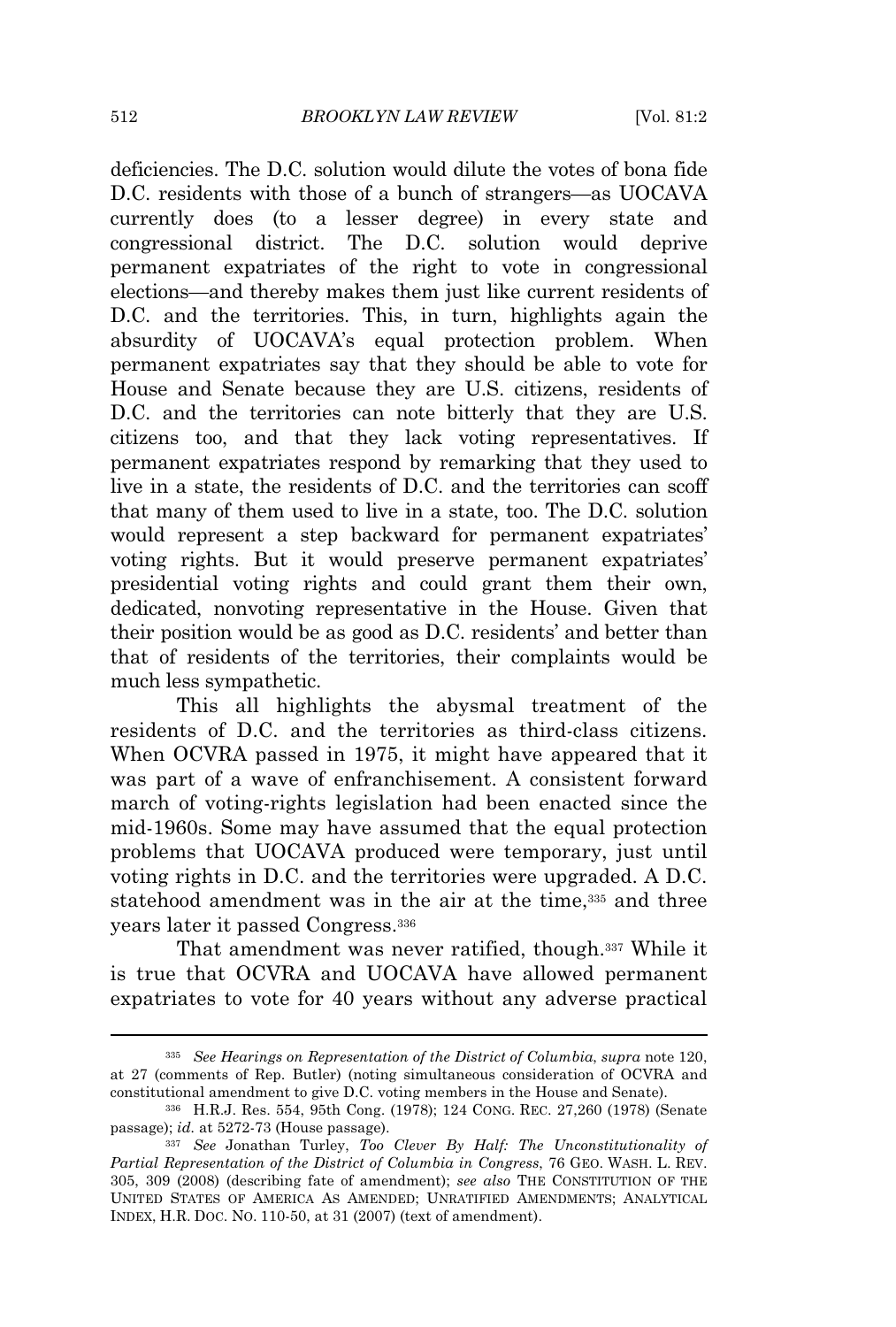effects, it is similarly the case that the same 40 years have seen none of the anticipated progress on voting rights for D.C. and the territories. There is no great groundswell of public pressure to amend UOCAVA and fix its constitutional deficiencies with anything like the D.C. solution. But there could yet be a groundswell in favor of doing right by D.C. and the territories, an issue that has had no trouble finding space on the congressional agenda.<sup>338</sup>

The D.C. solution could be accomplished through ordinary legislation, but Congress is unlikely to take any such action in a vacuum. When the time comes for U.S. citizens in D.C. and the territories to finally get meaningful federal voting rights, it will probably entail a constitutional amendment.<sup>339</sup> Once amending the Constitution is on the table, it would be feasible and sensible to fix UOCAVA at the same time. If Congress is really attached to UOCAVA's current mode of enfranchising permanent expatriates, it could amend the Constitution to retroactively legitimize the statute. Better yet, though, it could create a new federal constituency for permanent expatriates—with its own presidential voting and perhaps its own voting representatives in Congress—alongside similar ones for D.C. and the territories.<sup>340</sup>

## *C. The Popular Vote Solution*

Another related issue that ranks much higher on the agenda than fixing UOCAVA—and thus makes it a potentially useful vehicle for fixing UOCAVA—is Electoral College reform, a perennial source of proposed constitutional amendments.<sup>341</sup>

<sup>338</sup> In one ironic example of this, a recent attempt to obtain a voting representative for D.C. without amending the Constitution spurred one proponent to use UOCAVA as evidence of congressional power in this arena. *See Hearing on D.C. House Voting Rights Act*, *supra* note 6, at 24-25 (statement of Viet Dinh, former Assistant Att'y Gen.); *see also id.* at 63-64 (statement of Jonathan Turley, Professor of Law, George Washington University Law School) (noting and disagreeing with Dinh's argument).

<sup>339</sup> *See* Turley, *supra* note 337 (making case against applying mere legislative fix to D.C.'s lack of representation).

<sup>340</sup> *See* KLEKOWSKI VON KOPPENFELS, *supra* note 10, at 220; Shurtz, *supra* note 6, at 155-56; *supra* note 334 and accompanying text. Puerto Rico, D.C., and the permanent-expatriate population are all large enough that each would warrant its own representation; the other territories are small enough that they would likely be combined into one constituency.

<sup>341</sup> *See U.S. Electoral College: Frequently Asked Questions*, NAT'<sup>L</sup> ARCHIVES, http://www.archives.gov/federal-register/electoral-college/faq.html UUBD] (last visited Feb. 29, 2016) ("Reference sources indicate that over the past 200 years, over 700 proposals have been introduced in Congress to reform or eliminate the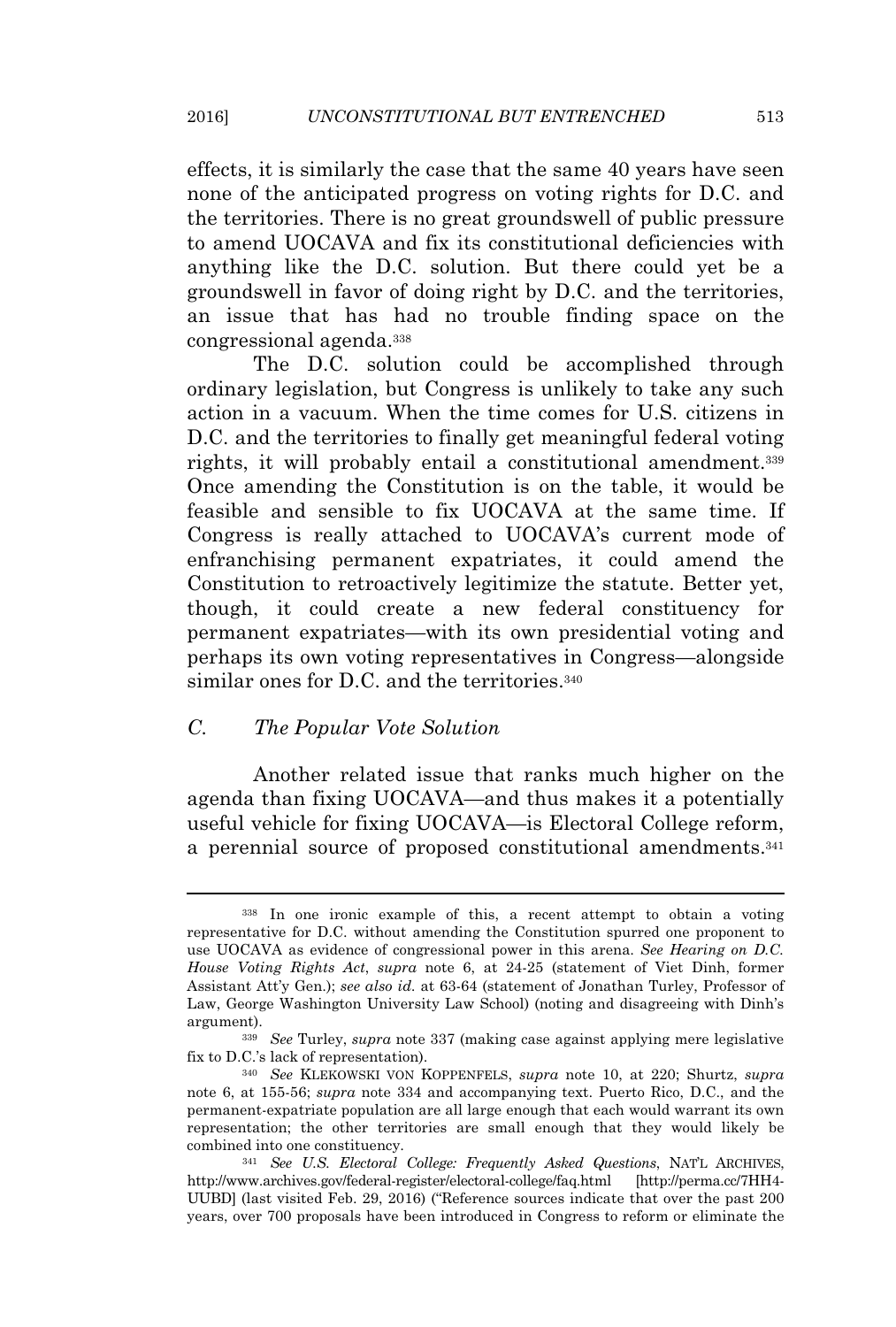The National Popular Vote Interstate Compact (NPVIC), a clever suggestion for switching to a national popular vote without having to amend the Constitution, has recently gained momentum and attention.<sup>342</sup> The NPVIC leverages the states' ability to decide how to allocate their own electoral votes; states agree to award their electoral votes to the winner of the national popular vote, but only when enough states to constitute a majority of the Electoral College have signed on.<sup>343</sup>

The NPVIC would almost certainly open the door to further reform and would thereby make it much easier to get UOCAVA into the discussion. It seems likely that if the NPVIC passed or was close to passing, and if quick and definitive review of it in court seemed doubtful, Congress would at least consider taking up the issue of amending the Constitution.

This is not to say that Congress would necessarily approve of a popular-vote amendment.<sup>344</sup> The point is that the NPVIC would thrust the issue to the top of the agenda, and anyone who was not completely satisfied with the NPVIC's result would likely seek a constitutional amendment to preempt or alter it. This could include traditionalists who would want to keep the status quo (though if the NPVIC was close to passage such an effort would seem futile). It could also include those who approved of the NPVIC's result and who wished to accelerate it, or who worried about its vulnerability in court and the dangerous uncertainty that it might entail and so wished to shore it up.

For our purposes, though, the most important group that would seize upon the opportunity presented by the NPVIC would be those interested in broadening the franchise. If Congress amends the Constitution to institute a national popular vote for President, it would present a perfect opportunity to discuss just what the proper scope of "national" should be. It would be an optimal time, in other words, to add

Electoral College. There have been more proposals for Constitutional amendments on changing the Electoral College than on any other subject.").

<sup>342</sup> *See* NAT'<sup>L</sup> POPULAR VOTE, http://nationalpopularvote.com [http://perma.cc/ 9QYK-WYQB] (last visited Feb. 29, 2016) (indicating that the plan is 61% of the way toward activation); *see also* JOHN R. KOZA ET AL., EVERY VOTE EQUAL: A STATE-BASED PLAN FOR ELECTING THE PRESIDENT BY NATIONAL POPULAR VOTE (2013); Bennett, *supra* note 6 (providing an early version of the plan).

<sup>343</sup> *See Explanation of National Popular Vote Bill*, NAT'<sup>L</sup> POPULAR VOTE, http://www.nationalpopularvote.com/written-explanation [http://perma.cc/5AFC-9NPH] (last visited Feb. 29, 2016).

<sup>344</sup> A popular-vote amendment came close to passing around the time that OCVRA did. *See* KOZA ET AL., *supra* note 342, at 128.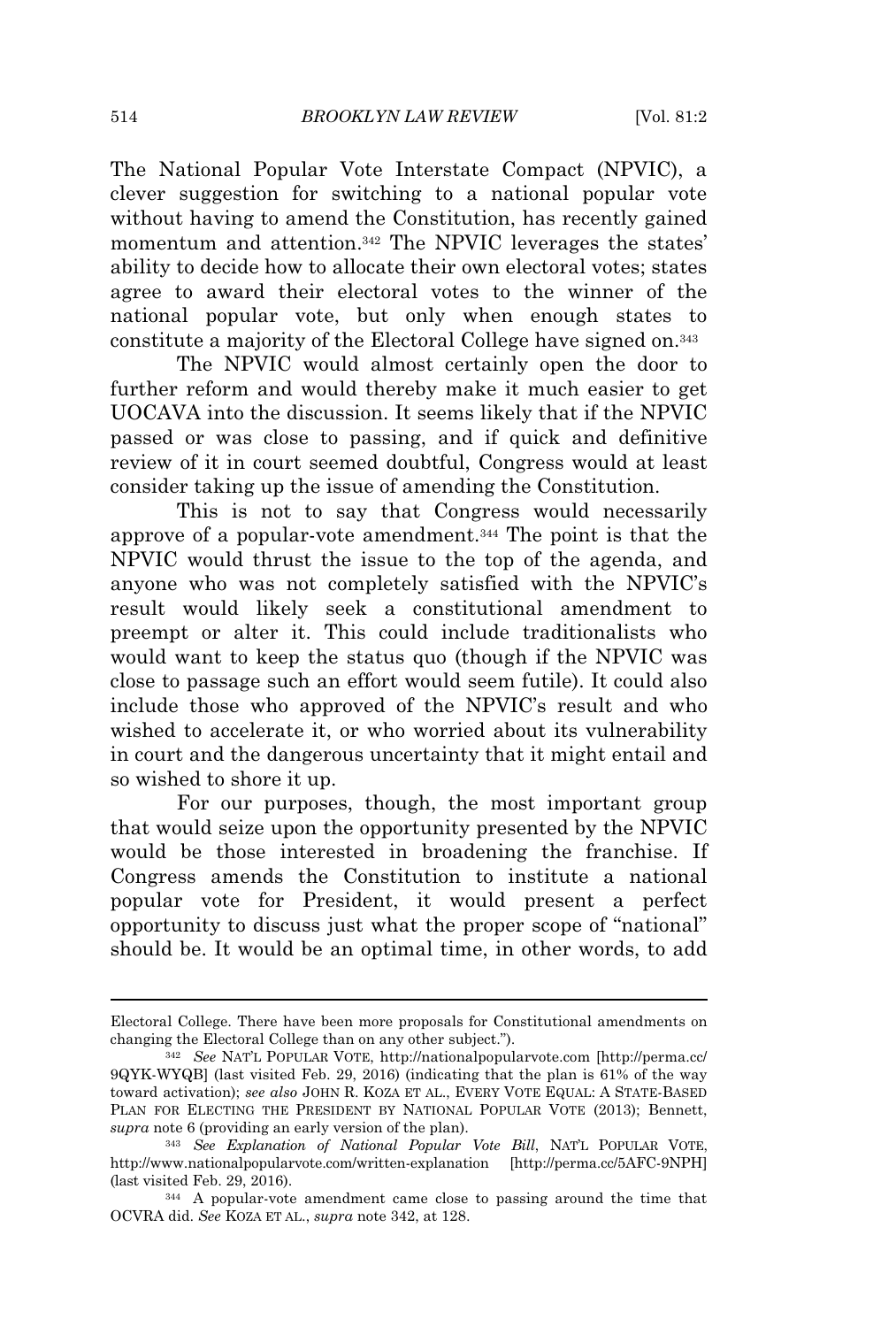presidential voting rights for residents of the territories.<sup>345</sup> In the process, the proffered constitutional amendment could guarantee presidential voting rights to all adult U.S. citizens,<sup>346</sup> with Congress empowered to provide for the administration of voting by anyone who does not reside in any state. Presumably, territorial governments could handle their own elections; the federal government could take care of voting by permanent expatriates. This would be a marked improvement over the current systems for overseas voting, which require the federal government to attempt to oversee the diverse practices of each individual state.<sup>347</sup>

This could lead to placing UOCAVA on a sounder constitutional footing. Permanent expatriates would be able to vote for President based solely on their status as American citizens, rather than by forcing states to pretend that those citizens still live there. This, in turn, would make it easier to execute the same maneuver for congressional voting; states would no longer be forced to include nonresidents in their electorates. Just as with the D.C. solution, Congress could create a position for a nonvoting House member dedicated to representing permanent expatriates. Better yet, since the Constitution would be getting amended anyway, Congress could take the opportunity to add real congressional representation for D.C., the territories, and permanent expatriates. Unlike with the D.C. solution, permanent expatriates could gain these more solid, constitutionally sound voting rights without impinging on D.C. residents.

There are multiple options for fixing UOCAVA and placing voting rights for permanent expatriates on a sounder constitutional footing. None are perfect. Some require permanent expatriates to surrender their right to vote in congressional elections. Replacing the right to vote in congressional elections in one's former state with the right to vote for a dedicated nonvoting representative might suffice, though. If the price to pay to avoid UOCAVA's unconstitutionality is to give permanent expatriates the same congressional voting rights as American citizens living in D.C. and the territories, it is worth it.

<sup>345</sup> The NPVIC itself would only count the popular vote of the 50 states and D.C. *See Explanation of National Popular Vote Bill*, *supra* note 343. Both major parties already allow the territories to vote in their presidential primaries.

<sup>346</sup> *See* Cottle, *supra* note 254, at 321-31 (proposing an amendment extending presidential voting rights to residents of the territories). Felons, and perhaps ex-felons, would likely be excluded.

<sup>347</sup> *See* PRESIDENTIAL COMMISSION ON ELECTION ADMIN., THE AMERICAN VOTING EXPERIENCE 59-60 (2014), https://www.supportthevoter.gov/files/2014/01/Amer-Voting-Exper-final-draft-01-09-14-508.pdf [http://perma.cc/K72E-6TAT].